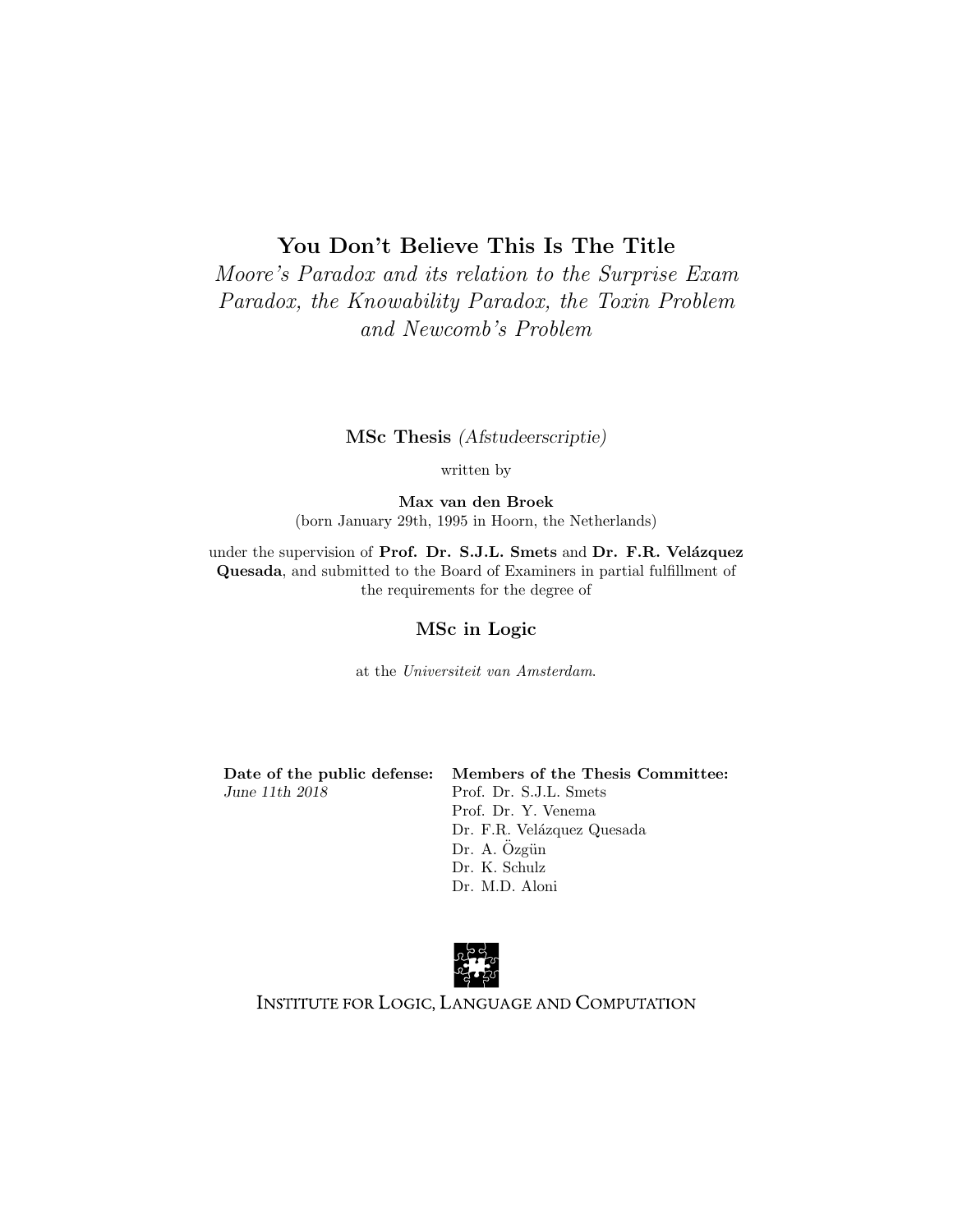"*A logical theory may be tested by its capacity for dealing with puzzles, and it is a wholesome plan, in thinking about logic, to stock the mind with as many puzzles as possible, since these serve much the same purpose as is served by experiments in physical science."*

Bertrand Russell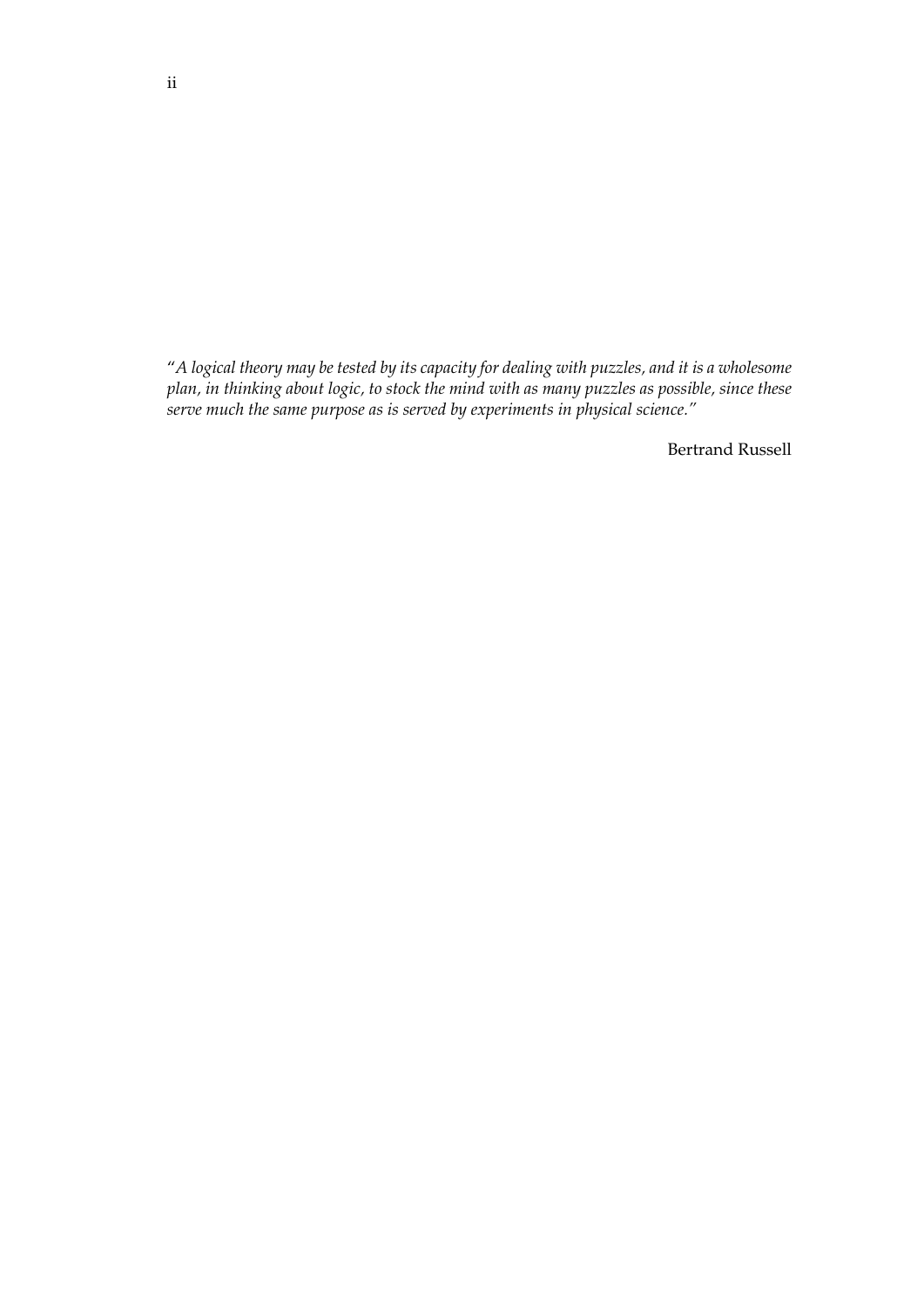#### [UNIVERSITY OF AMSTERDAM](HTTP://WWW.UNIVERSITY.COM)

# *Abstract*

[Faculty of Science](http://faculty.university.com) [Institute for Logic, Language and Computation](http://department.university.com)

Master of Logic

**You Don't Believe This Is The Title** *Moore's Paradox and its relation to the Surprise Exam Paradox, the Knowability Paradox, the Toxin Problem and Newcomb's Problem*

by Max VAN DEN BROEK

This thesis concerns Moore's paradox and its relations to other paradoxes and problems. In particular, it concerns the relations between Moore's paradox and the surprise exam paradox, the knowability paradox, the Toxin problem, Newcomb's problem and multiple problems that are formulated for the first time in this thesis. The main claim defended in this thesis is that these problems are similar insofar as they all involve *Moore sentences*.

To defend this claim we develop a formal account of Moore sentences. Briefly, we state that a sentence  $\phi$  is a Moore sentence for an agent *A* if (i)  $\phi$  contains a modal operator  $\Box_A$ , (ii)  $\phi$  is satisfiable with respect to a class of models *C* suitable for modeling  $\Box_A$  and (iii)  $\Box_A \phi$  is unsatisfiable with respect to *C*. This definition has multiple upshots compared to previous definitions. Among these are that it adequately captures the intuition that doxastic Moore sentences can be true but cannot be believed. Further, the definition is formulated so that it is not limited to doxastic Moore sentences but applies to Moore sentences concerning other propositional attitudes as well.

Using our formal account of Moore sentences we discuss under what assumptions it can be said that a Moore sentence is involved in the surprise exam paradox, the knowability paradox, the Toxin problem and Newcomb's problem. This discussion produces several interesting results. We resolve a debate about which sentence, precisely, is a Moore sentence in the surprise exam paradox. We also reconsider the consequences of the knowability paradox for the anti-realist verification thesis. Further, we introduce new variations of the Toxin problem and Newcomb's problem, as well as two paradoxes concerning intention and desire that are similar to the knowability paradox, and suggest how all these problems may be solved.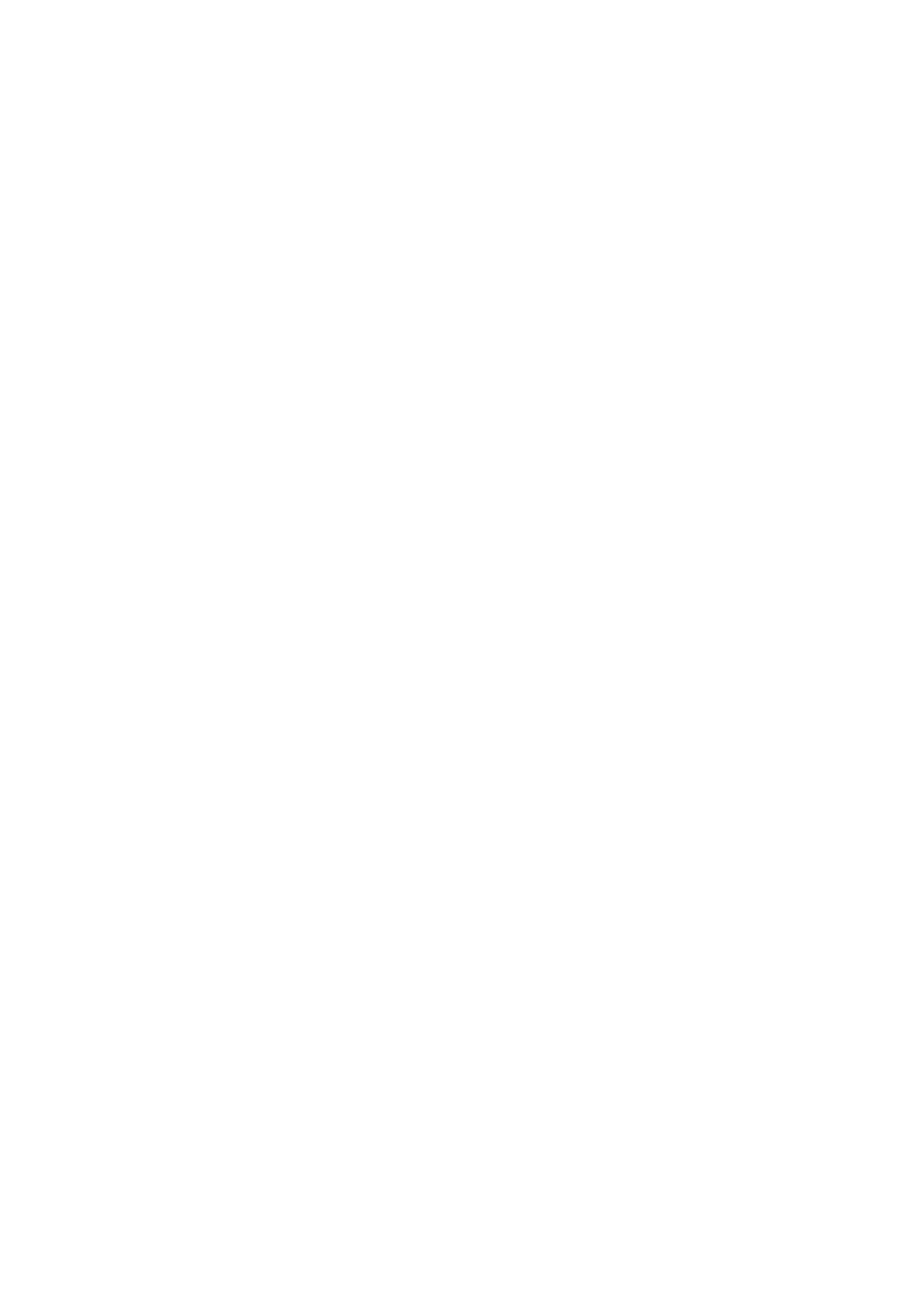# *Acknowledgements*

I would like to express my gratitude to those who helped to put this thesis together. First and foremost I would like to thank my supervisors Sonja Smets and Fernando Velázques Quesada. It is rare that I meet people who are as enthusiastic as I am about paradoxes, and Sonja and Fernando matched my enthusiasm for paradoxes only when they did not exceed it. Our discussions were always thought-provoking, insightful and enjoyable. I also thank Sonja and Fernando for keeping my writing sharp, especially regarding the technical parts.

Secondly I thanks all the other Master of Logic students, for helping me out with the thesis and for my experiences in the Master of Logic in general. I certainly never came across a group of people with a higher median IQ or more willingness to discuss complicated issues concerning philosophy, mathematics or language. I should thank several students for acquainting me with topics I knew next to nothing about: Haukur and Valentin for machine learning algorithms, Luca, David and Thijs for complexity theory and automata, and Jonathan and Morwenna for computational models of language and cognition. I should also thank Silvan, David and Mina, for providing feedback on draft versions of the thesis.

Finally, I thank my parents and my brother for my upbringing, which is at the basis of any and all my accomplishments. And I thank my girlfriend, who provided emotional support as well as feedback on draft versions, at the times I needed it most.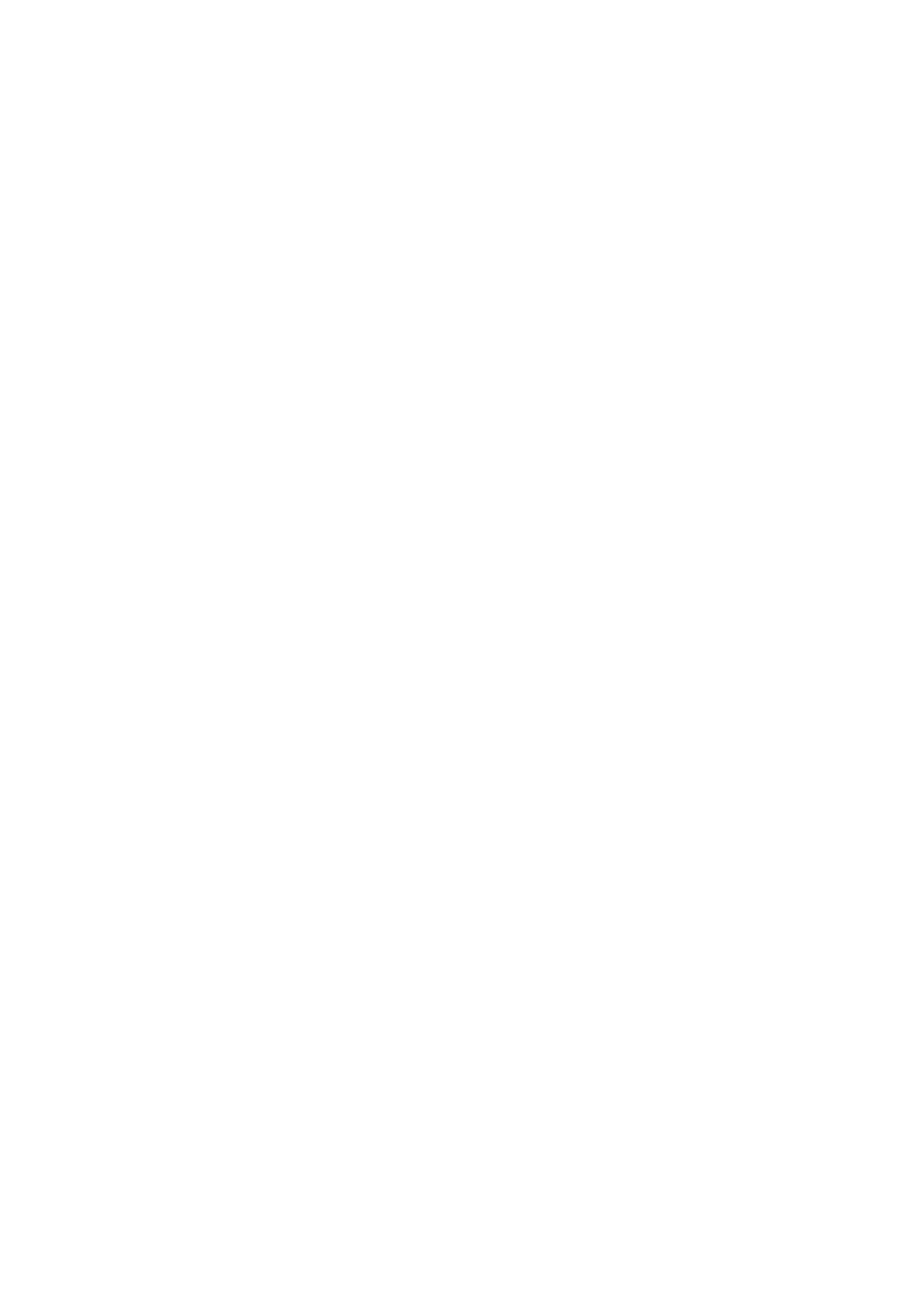# **Contents**

| <b>Abstract</b>  |                                                           |                                                               |    |  |  |  |  |
|------------------|-----------------------------------------------------------|---------------------------------------------------------------|----|--|--|--|--|
| Acknowledgements |                                                           |                                                               |    |  |  |  |  |
| 1                | <b>Introduction</b>                                       |                                                               |    |  |  |  |  |
| 2                | <b>Introducing Moore's Paradox: a Historical Analysis</b> |                                                               |    |  |  |  |  |
| 3                |                                                           | <b>Defining Moore Sentences</b>                               | 9  |  |  |  |  |
|                  | 3.1                                                       |                                                               | 9  |  |  |  |  |
|                  | 3.2                                                       |                                                               | 10 |  |  |  |  |
|                  |                                                           | 3.2.1                                                         | 11 |  |  |  |  |
|                  |                                                           |                                                               | 11 |  |  |  |  |
|                  |                                                           |                                                               | 13 |  |  |  |  |
|                  |                                                           | Believing that Someone Else Is Inconsistent                   | 14 |  |  |  |  |
|                  |                                                           | Gullibilism                                                   | 15 |  |  |  |  |
|                  |                                                           | Limitations of Hintikka's Definition<br>3.2.2                 | 16 |  |  |  |  |
|                  | 3.3                                                       |                                                               | 17 |  |  |  |  |
|                  | 3.4                                                       |                                                               | 17 |  |  |  |  |
|                  |                                                           | 3.4.1                                                         | 18 |  |  |  |  |
|                  |                                                           | 3.4.2                                                         | 19 |  |  |  |  |
|                  |                                                           | 3.4.3                                                         | 24 |  |  |  |  |
|                  | 3.5                                                       |                                                               | 26 |  |  |  |  |
| $\boldsymbol{4}$ | The Surprise Exam Paradox and the Knowability Paradox     |                                                               |    |  |  |  |  |
|                  | 4.1                                                       |                                                               | 27 |  |  |  |  |
|                  |                                                           | Introducing the Surprise Exam Paradox<br>4.1.1                | 27 |  |  |  |  |
|                  |                                                           | Moore Sentence in the Surprise Exam Paradox<br>4.1.2          | 28 |  |  |  |  |
|                  |                                                           | 4.1.3                                                         | 30 |  |  |  |  |
|                  |                                                           |                                                               | 31 |  |  |  |  |
|                  |                                                           |                                                               | 31 |  |  |  |  |
|                  |                                                           |                                                               | 31 |  |  |  |  |
|                  | 4.2                                                       |                                                               | 32 |  |  |  |  |
|                  |                                                           | Introducing the Knowability Paradox<br>4.2.1                  | 33 |  |  |  |  |
|                  |                                                           | Moore Sentence in the Knowability Paradox and Twists<br>4.2.2 | 34 |  |  |  |  |
|                  |                                                           | Postulating True Moore Sentences                              | 34 |  |  |  |  |
|                  |                                                           |                                                               | 34 |  |  |  |  |
|                  |                                                           | Distinguishing Two Phases in the Knowability Paradox<br>4.2.3 | 35 |  |  |  |  |
|                  |                                                           | Van Benthem's Solution to the Knowability Paradox<br>4.2.4    | 36 |  |  |  |  |
|                  | 4.3                                                       |                                                               | 37 |  |  |  |  |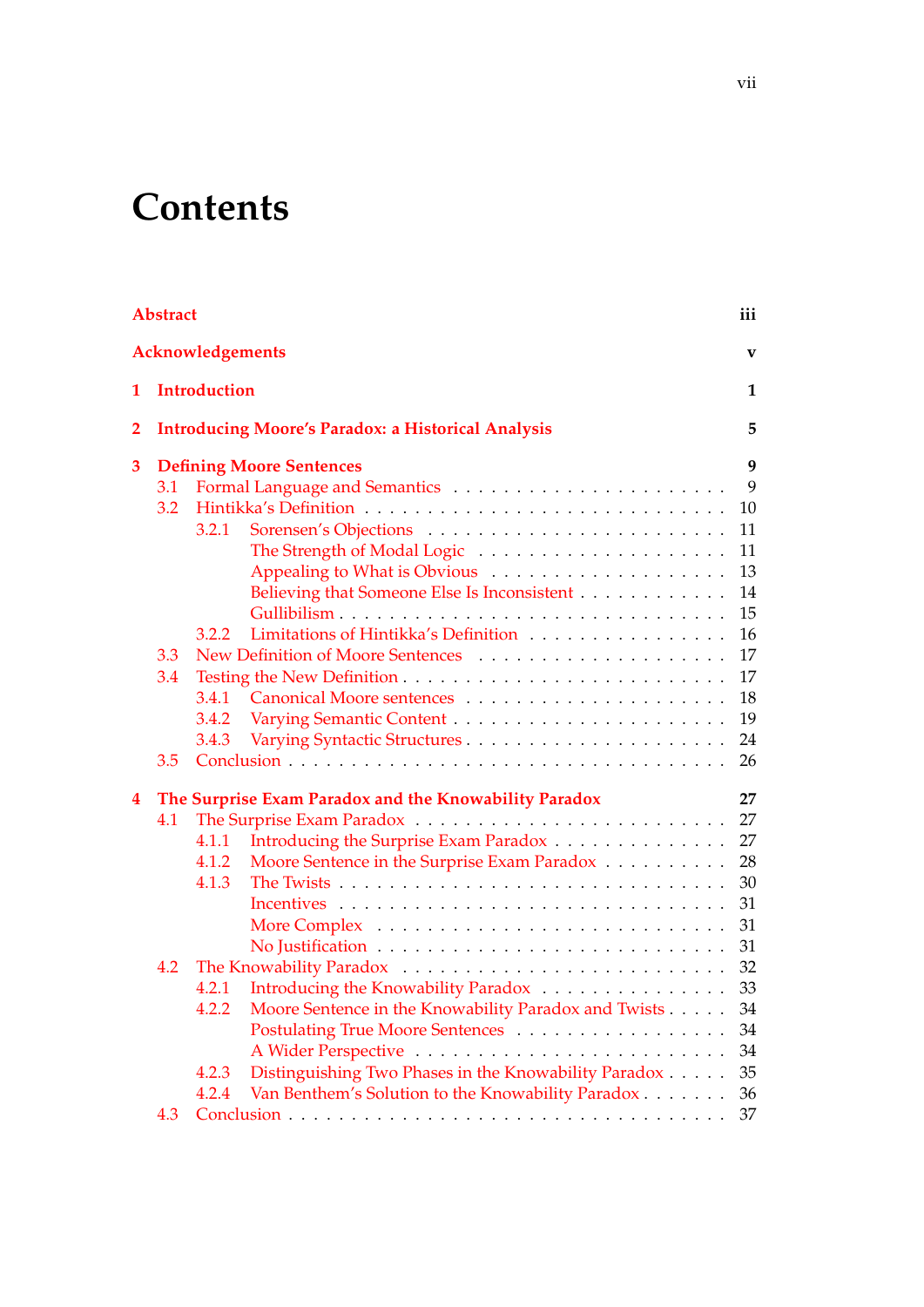## viii

| 5 |                                                                  |                     | The Toxin problem and Newcomb's Problem                      | 39 |  |  |
|---|------------------------------------------------------------------|---------------------|--------------------------------------------------------------|----|--|--|
|   | 5.1                                                              |                     |                                                              | 39 |  |  |
|   |                                                                  | 5.1.1               | Similarities between the Toxin Problem and Moore's Paradox.  | 40 |  |  |
|   |                                                                  | 5.1.2               |                                                              | 42 |  |  |
|   |                                                                  | 5.1.3               | Moore Sentence in the Toxin Problem                          | 46 |  |  |
|   |                                                                  | 5.1.4               |                                                              | 47 |  |  |
|   |                                                                  |                     |                                                              | 47 |  |  |
|   |                                                                  |                     |                                                              | 47 |  |  |
|   | 5.2                                                              |                     |                                                              | 48 |  |  |
|   |                                                                  | 5.2.1               | Moore Sentence in Newcomb's Problem                          | 49 |  |  |
|   |                                                                  | 5.2.2               |                                                              | 49 |  |  |
|   |                                                                  | 5.2.3               | Moore Sentence in Newcomb's Problem                          | 53 |  |  |
|   |                                                                  | 5.2.4               |                                                              | 54 |  |  |
|   |                                                                  |                     |                                                              | 54 |  |  |
|   |                                                                  |                     |                                                              | 55 |  |  |
|   | 5.3                                                              |                     | Omissive Variants of the Toxin Problem and Newcomb's Problem | 56 |  |  |
|   |                                                                  | 5.3.1               |                                                              | 56 |  |  |
|   |                                                                  | 5.3.2               | The Omissive Newcomb Problem                                 | 57 |  |  |
|   | The Intentionability Paradox and the Desirability Paradox<br>5.4 |                     |                                                              |    |  |  |
|   | 5.5                                                              |                     | Solution to the Intentionability and Desirability Paradoxes  | 59 |  |  |
| 6 |                                                                  | <b>Conclusion</b>   |                                                              |    |  |  |
|   |                                                                  | <b>Bibliography</b> |                                                              | 65 |  |  |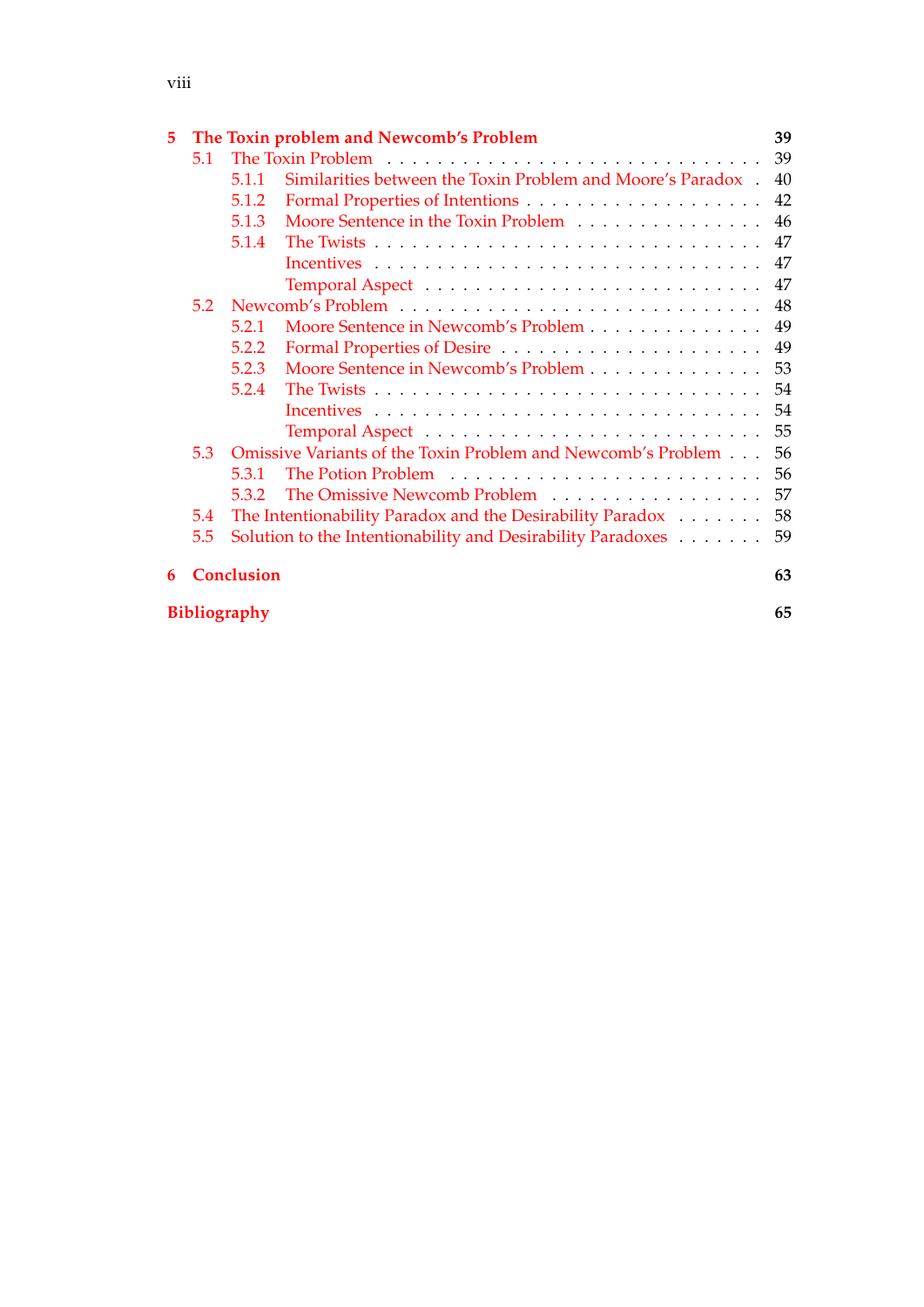Dedicated to those who are puzzled but believe they are not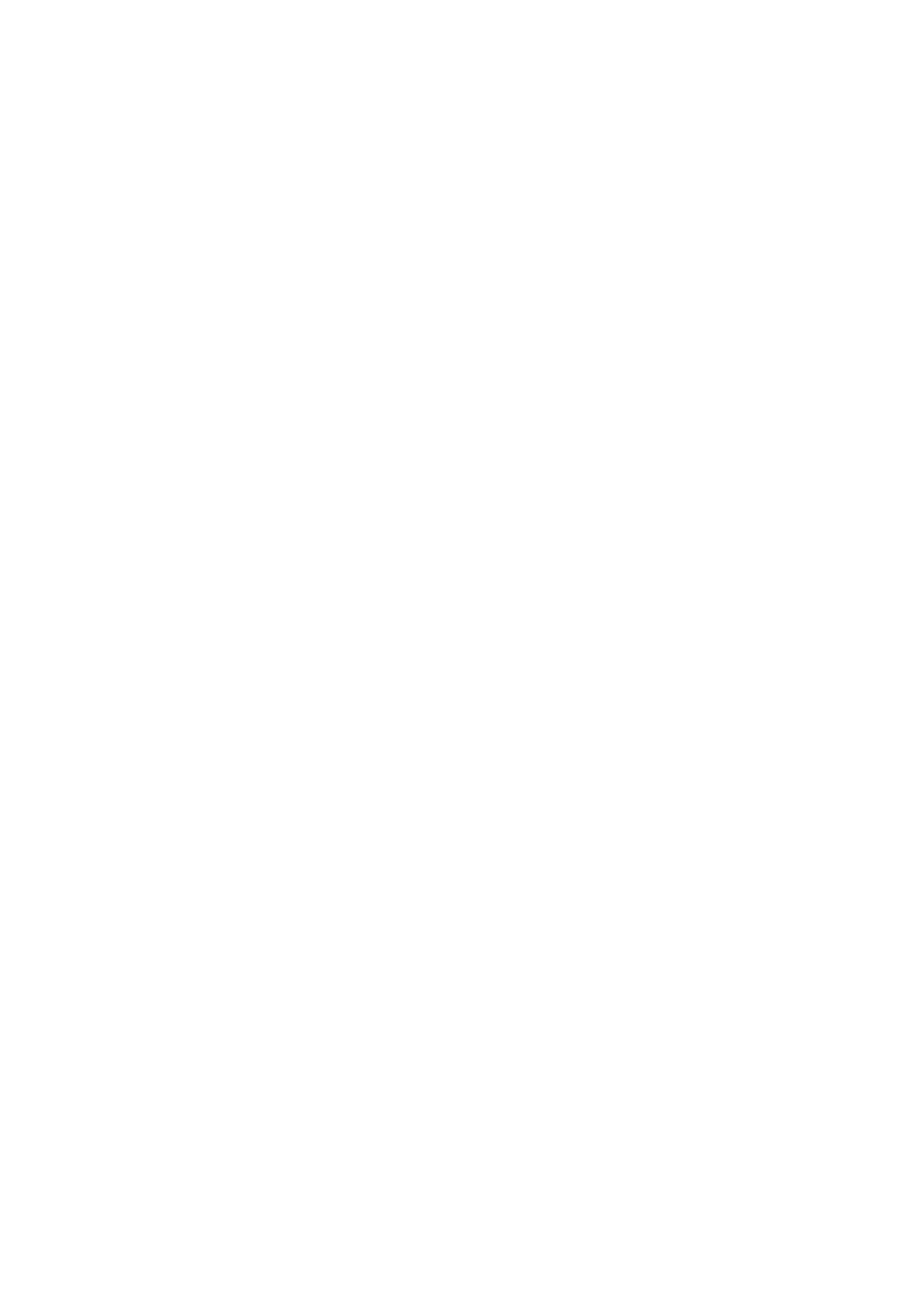# **Chapter 1**

# **Introduction**

This thesis concerns Moore's paradox and its relation to other philosophical para-doxes and problems.<sup>[1](#page-11-0)</sup> In particular, it concerns the relation between Moore's paradox and the surprise exam paradox, the knowability paradox, the Toxin problem and Newcomb's problem. Additionally, it concerns four newly formulated problems concerning intention and desire, which we call Potion problem, the omissive Newcomb problem, the intentionability paradox and the desirability paradox. The focus of the discussion in this thesis rests not on the individual problems and paradoxes themselves, but on the similarities and dissimilarities between them. The claim we defend in this thesis, then, is that all the above mentioned paradoxes, problems and puzzles are similar insofar as they all involve *Moore sentences*.

To defend this claim we develop an account of Moore sentences which we can loosely characterize as sentences that function akin to the famous Moore sentence 'It is raining but I do not believe it'.<sup>[2](#page-11-0)</sup> This sentence is famous for appearing to be con-tradictory, even though it describes a perfectly possible situation.<sup>[3](#page-11-0)</sup> On our account, this sentence is peculiar because it can be true but cannot be believed (what we mean exactly when we say that a sentence 'can be true' or 'cannot be believed' is explained in Chapter 3). Our account continues a tradition started by Hintikka, who Hintikka defined Moore sentences as sentences that can be true but cannot be believed. More specifically, Hintikka defines a Moore sentence to be a sentence *φ* that is satisfiable in a KD4 modal logic, while the sentence that describe that an agent believes  $\phi$  is unsatisfiable in the same logic. $4$  The account of Moore sentences as possibly true but unbelievable sentences was further developed largely by Sorensen who also described Moore sentences as *blindspots*: sentences that, despite being true, cannot be believed.<sup>[5](#page-11-0)</sup> Sorensen formulated his definition in natural language and gave several objections to Hintikka's use of modal logic to characterize Moore sentences. After Sorensen's contribution, natural language accounts of why Moore sentences can be true but cannot be believed, became quite popular.<sup>[6](#page-11-0)</sup>

 $1$ In this thesis we are not interested in the distinctions between paradoxes and problems and simply follow established nomenclature when describing either. Wittgenstein coined the term 'Moore's paradox' (Wittgenstein, Anscombe, and Wittgenstein, 1963, 87), but some authors shy away from calling the problem a paradox and label it *Moore's problem* instead (e.g. Sorensen, 1988. We arbitrarily choose to follow Wittgenstein's terminology.

<sup>2</sup>Green and Williams, [2007.](#page-76-0)

<sup>&</sup>lt;sup>3</sup>That the sentence describes a possible situation becomes immediately apparent if we consider the third person version of the sentence: 'It is raining but *he* doesn't believe it is raining'. If 'he' refers to the same person as 'I' did in the first person variation of the sentence, then both sentences describe the same situation, and the third person variant of the sentence clearly describes a possible situation.

<sup>&</sup>lt;sup>4</sup> Although we discuss some concerns about they way he formalized this claim in Chapter 2. <sup>5</sup>Sorensen, 1988.

<sup>6</sup>For an overview of such accounts, see Williams, 2015b.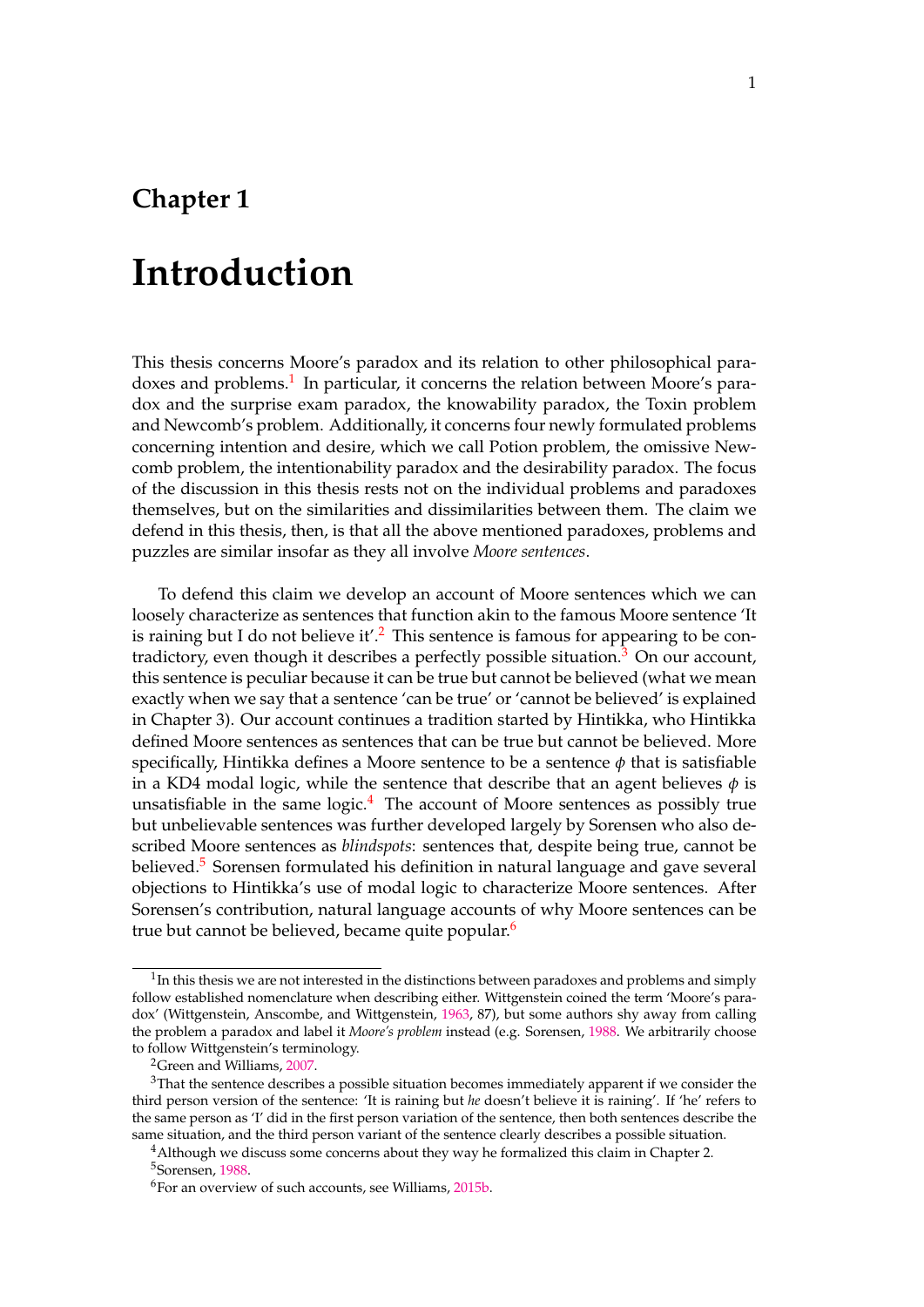<span id="page-11-0"></span>Our account of Moore sentences continues the tradition of Hintikka, Sorensen and their successors, in that we also treat the famous Moore sentence mentioned above as being possibly true yet unbelievable. But, our account differs from most accounts in this tradition in two ways. Firstly, because we bring back the formal approach advocated by Hintikka, while most authors in this tradition since Hintikka develop their accounts in natural language.<sup>[7](#page-12-0)</sup> We favor a formal approach because the precision of formal languages lends itself to a clear and rigorous analysis of Moore sentences. In Chapter 3, we address Sorensen's objections to Hintikka's formal approach, as most of his objections also apply to our approach.

The second way in which our account differs from most other accounts in the tradition of Hintikka, Sorensen and successors, is that we consider *non-doxastic* Moore sentences as well. $8$  Although most of the discussion about Moore sentences has historically centered around doxastic Moore sentences, it has recently been argued that there also exist Moore sentences concerning desires. $9$  The idea is that, just like there are sentences that can be true but cannot be believed to be true, there are sentences that can be true but that cannot be desired to be true. And, for reasons we explain in Chapters 2 and 5, we believe there are also Moore sentences concerning intentions, that is to say, sentences that can be true but that one cannot intend to make true. To be as general as possible, we would thus like to understand Moore sentences as sentences that can be true, but that one cannot have a specific propositional attitude towards.<sup>[10](#page-12-0)</sup> We make this account clear and precise in Chapter 3.

Equipped with the account of Moore sentences we sketched above, we argue that Moore sentences are involved in the surprise exam paradox, the knowability paradox, the Toxin problem and Newcomb's problem. Some of our arguments will be familiar to those who are acquainted with the literature on philosophical paradoxes. In particular, the role of Moore sentences in the surprise exam paradox and the knowability paradox have been studied to a considerable extent in the litera-ture.<sup>[11](#page-12-0)</sup> Nevertheless, we aim to make some interesting novel contributions to the discussions of these paradoxes. Firstly, we contribute to a long-standing debate about which sentence, precisely, is a Moore sentence in the surprise exam paradox.<sup>[12](#page-12-0)</sup> Further, we reconsider the consequences of the knowability paradox for the anti-realist verification thesis that all truths can be known. We distinguish two interpretations of the thesis corresponding to two phases in the learning process of agents and argue that, under one interpretation of the thesis the knowability paradox is an argument against it, but under another (and more important) interpretation, it is not.

We also discuss the role of Moore sentences in the Toxin problem and Newcomb's

<sup>7</sup>Green and Williams, [2007,](#page-76-0) Williams, 2015a, Williams, 2015b, Almeida, [2001.](#page-75-0)

<sup>8</sup> *δoχα* being the ancient Greek word for '(common) belief', doxastic sentences are sentences that concern belief, such as 'I believe it is raining'.

<sup>&</sup>lt;sup>9</sup>Wall, 2012, Williams, 2014, Cholbi, [2009.](#page-75-0)

 $10$ Propositional attitudes are attitudes that one may have towards propositions, for example one can doubt a proposition, one can intend to make a proposition true, one can hope for a proposition to be true, and so forth. In this thesis we mainly work with sentences concerning the propositional attitudes belief, knowledge, desire and intention, but the definition of Moore sentences we give in Chapter 3 can be used to discuss sentences concerning any propositional attitude.

<sup>&</sup>lt;sup>11</sup>See e.g. Sorensen, 1988, in particular Chapters 7, 8 and 9.

<sup>12</sup>Quine, [1953,](#page-76-0) Binkley, [1968.](#page-75-0)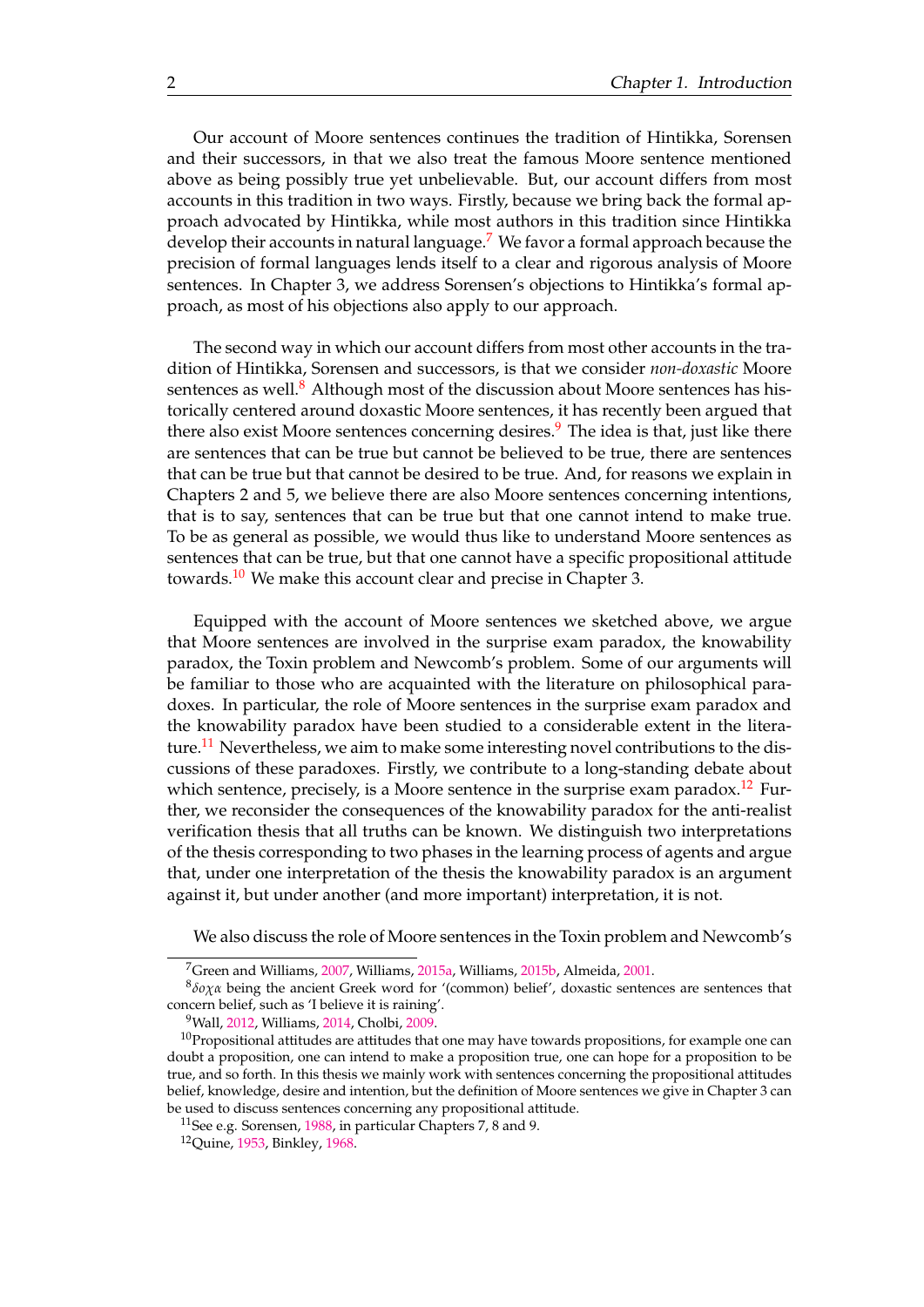<span id="page-12-0"></span>problem. The role of Moore sentences in these problems has not been studied as ex-tensively as their roles in the surprise exam paradox and the knowability paradox.<sup>[13](#page-13-0)</sup> In part, this is because the Toxin problem and Newcomb's problem concern intentions and desires respectively, so for a full appreciation of their relations to Moore sentences it is necessary to have an account of Moore sentences that is not limited to doxastic sentences. We introduce new variations of both the Toxin problem and Newcomb's problem which we refer to as the Potion problem and the omissive Newcomb problem. We argue that these new problems pose novel challenges to scholars studying desire and intention. Further, we introduce two new paradoxes concerning desire and intention that are reminiscent of the knowability paradox. We call these paradoxes the intentionability paradox and the desirability paradox. The results of the intentionability paradox is that not every sentence that can be true is such that agents can intend to make it true. The result of the desirability paradox is that not every sentence that can be true can be desired to be true. We also propose a way to understand both of these new paradoxes not as problems, but as constructive results about the role of Moore sentences concerning intention and desire in human cooperation. Finally, we use the previously mentioned distinction between different phases in an agent's learning process to address the temporal aspects of the Toxin problem and Newcomb's problem. These temporal aspects illustrate how the Toxin problem and Newcomb's problem are similar and also how they differ.

We hope the upshots of our project to be manifold. In addition to some of the specific results mentioned above, we hope to contribute to the philosophical literature in a number of different ways. By clarifying the connections between different paradoxes in terms of their similarities and dissimilarities, this project opens up many opportunities for future research. First, if it is discovered that two problems *A* and *B* are similar and different variations are known of a problem *A* but not of problem *B*, this can lead to the discovery of new variations of problem *B*. Russell stressed the importance of discovering new problems and puzzles:

"A logical theory may be tested by its capacity for dealing with puzzles, and it is a wholesome plan, in thinking about logic, to stock the mind with as many puzzles as possible, since these serve much the same pur-pose as is served by experiments in physical science."<sup>[14](#page-13-0)</sup>

We agree with Russell and take it that discovering new variations of known problems can be as useful for testing our theories as discovering completely new puzzles. Our introduction of the omissive Toxin problem, the omissive Newcomb problem, the intentionability paradox and the desirability paradox are all examples of newly found variations of known problems, and we hope that the connections that we describe in this thesis lead to more discoveries of this kind.

Second, if it is discovered that two problems *A* and *B* are similar and a solution has been proposed for problem *A*, this makes it possible to apply this solution (or a similar solution) to problem *B*. Our application of van Benthem's solution to the knowability paradox to both the intentionability paradox and the desirability paradox is an example of such a line of research, as well as the distinction between different phases in a learning process that we introduce in our discussion of the knowability paradox and are able to use again to address the temporal aspects of

<sup>&</sup>lt;sup>13</sup>But, see Goldstein and Cave, [2008,](#page-75-0) for a recent discussion on this topic.

<sup>14</sup>Russell, [1905,](#page-76-0) 484-485.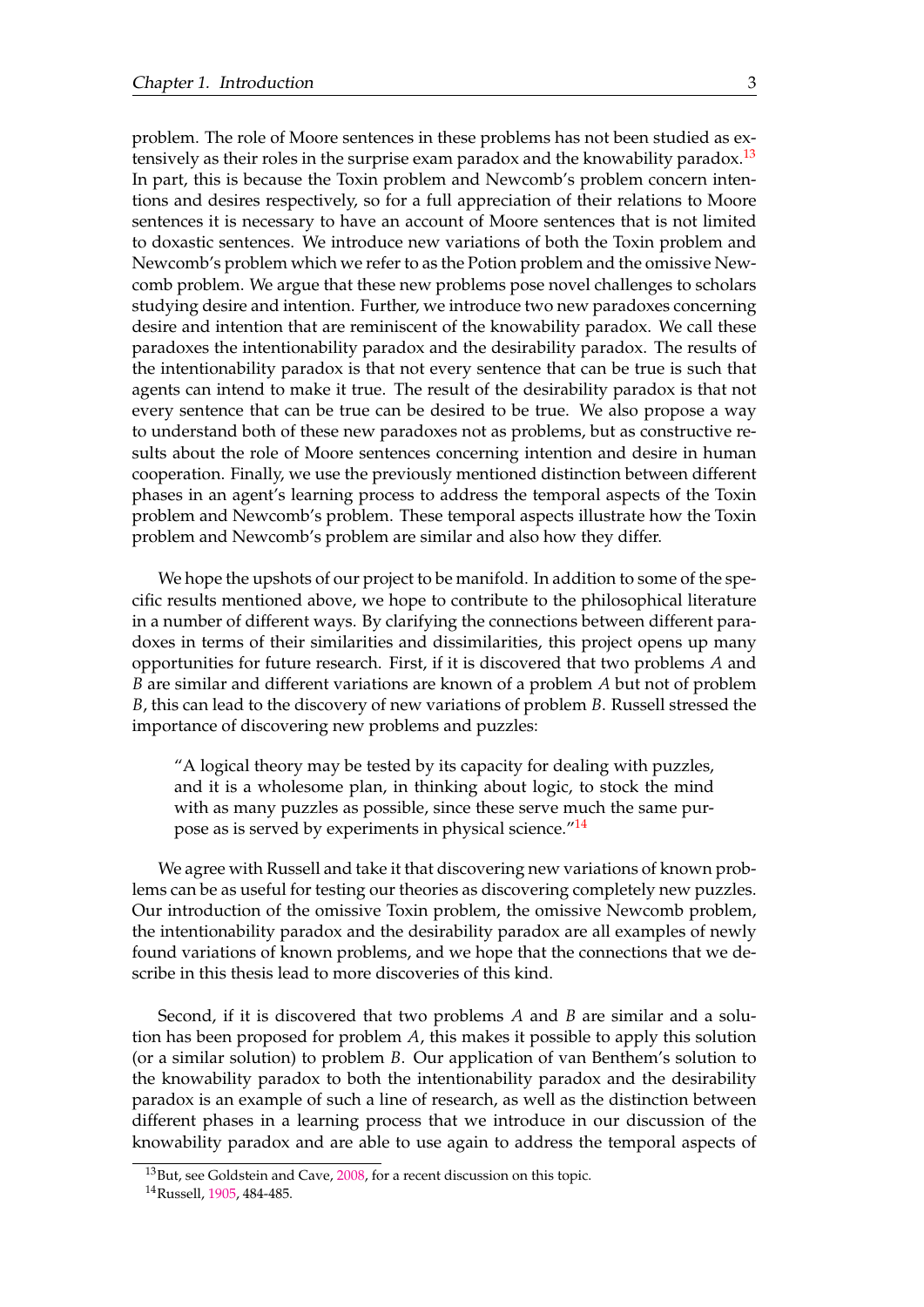<span id="page-13-0"></span>the Toxin problem and Newcomb's problem. And again, we hope that the connections between different problems as described in this thesis prompt more research of this kind.

Third, our discussion of the similarities and dissimilarities between problems concerning different topics can serve as a vehicle for studying the similarities and dissimilarities between these topics themselves. For example, we discuss the similarities between the surprise exam paradox, the Toxin problem and Newcomb's problem, which concern knowledge, intention and desire respectively.<sup>[15](#page-14-0)</sup> This discussion prompts us to discuss the formal properties of knowledge, intention and desire, which renders them comparable.

This thesis thus describes interesting results about the connections between different paradoxes as well as a wealth of possibilities for future research. The thesis is structured as follows. In Chapter 2 we introduce Moore's paradox and elaborate on its origin and rich history. This is to give the reader a preliminary understanding of the wide range of discussions that Moore's paradox, and the underlying Moore sentences, has lead to. In Chapter 3, we formally define Moore sentences, and discuss for various syntactic and semantic variations that have been called Moore sentences in the literature under which assumptions these sentences can indeed be said to be Moore sentences. In Chapter 4 we discuss two epistemic paradoxes, the surprise exam paradox and the knowability paradox, together with the role Moore sentences play in them. In Chapter 5 we outline the role of Moore sentences in two nonepistemic problems: the Toxin problem and Newcomb's problem. In this chapter we also introduce the Potion problem, the omissive Newcomb problem, the intentionability paradox, the desirability paradox, and our proposal to deal with these last two problems. In Chapter 6 we provide a brief conclusion to the thesis.

<sup>15</sup>Goldstein and Cave, [2008.](#page-75-0)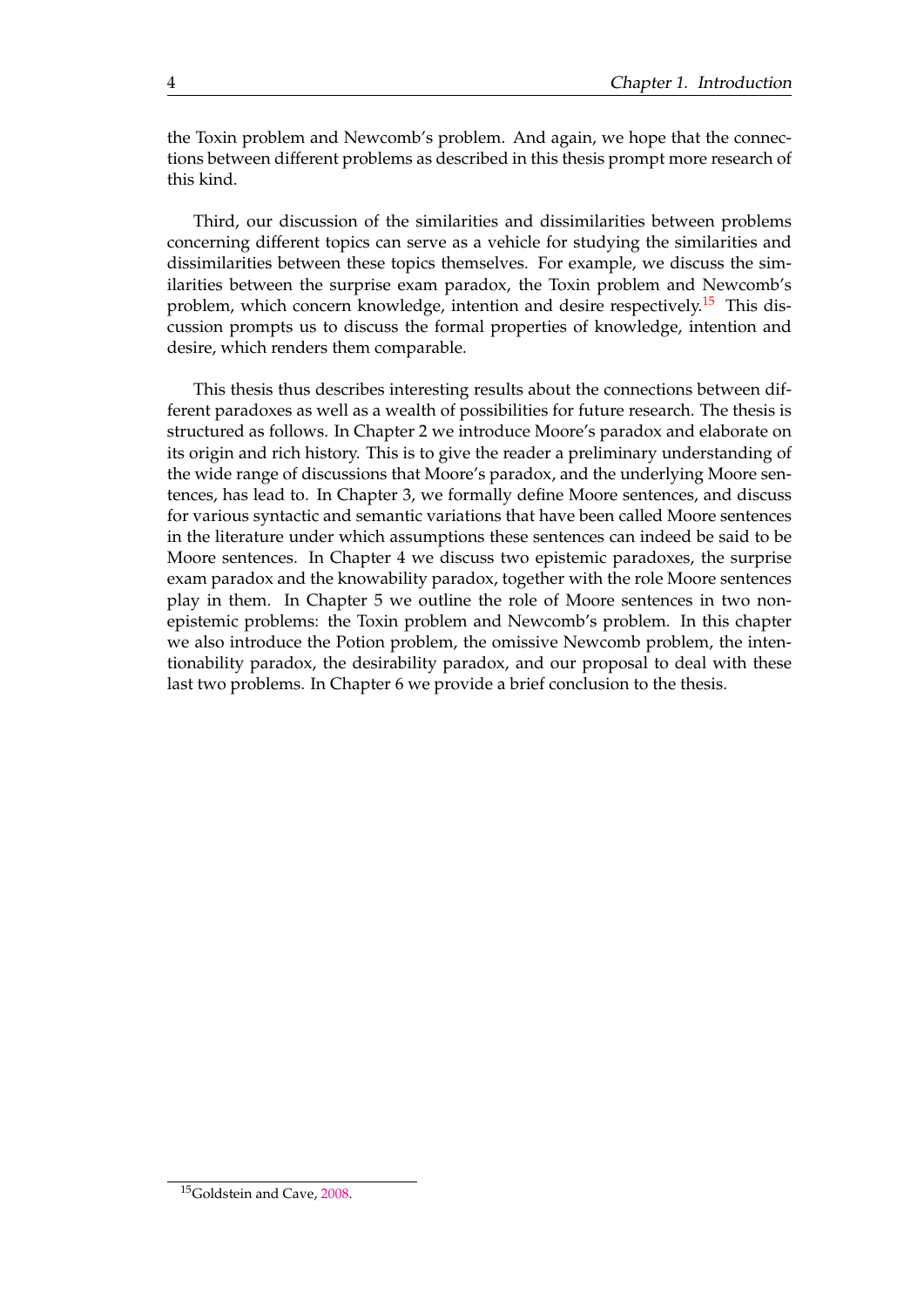## <span id="page-14-0"></span>**Chapter 2**

# **Introducing Moore's Paradox: a Historical Analysis**

"I went to the pictures last Tuesday, but I do not believe that I did" is the sentence that Moore wrote down to puzzle generations of subsequent philosophers.<sup>[1](#page-15-0)</sup> The puzzle of this sentence, as Moore describes it, is that it is a "perfectly absurd thing to say, although *what* is asserted is something which is perfectly possible; it is perfectly possible that you did go to the pictures and yet you do not believe that you did".<sup>[2](#page-15-0)</sup> The challenge to explain why some sentences that describe possible situations are still absurd to assert, has come to be known as *Moore's paradox*. [3](#page-15-0)

Moore's paradox has a rich history, and understanding this history is important for appreciating the main claim of this thesis. This claim is that Moore sentences not only play a central role in Moore's paradox, but also in the surprise exam paradox, the knowability paradox, the Toxin problem and Newcomb's problem. To support this claim we develop an understanding of Moore sentences that is not limited to doxastic sentences, but extends to sentences concerning other propositional attitudes, in particular desire and intention. Although such a general understanding of Moore sentences has not been developed systematically in previous literature, examples of non-doxastic Moore sentences can be found throughout discussions of Moore sentences and can even be traced to the conception of Moore's paradox. To root our account of Moore sentences in the previous literature on Moore's paradox and Moore sentences, we present a historic overview of this literature in this section. We do not discuss all literature concerning Moore sentences, but we sketch how the discussions in the literature developed and we note every mention of a non-doxastic Moore sentence.

The early discussion of Moore's paradox is lead by philosophers of language and pragmatists, such as Moore himself, Martinich, and Levinson.<sup>[4](#page-15-0)</sup> They try to explain, through means such as *conversational implicature*, that assertions like 'I went to the pictures last Tuesday, but I do not believe that I did' are not an *assertion* of a contradiction, but nevertheless *imply* a contradiction (in some informal sense of 'imply' that may not correspond to material implication).

Epistemologists also engage in the discussion about Moore's paradox, because

<sup>&</sup>lt;sup>1</sup>Moore, [1942,](#page-76-0) 543.

<sup>&</sup>lt;sup>2</sup>Moore, [1942,](#page-76-0) 543.

<sup>3</sup>Wittgenstein, Anscombe, and Wittgenstein, 1963, 87.

<sup>4</sup>Moore, [1942,](#page-76-0) 543-545, Martinich, [1980,](#page-76-0) Levinson, [1983.](#page-76-0)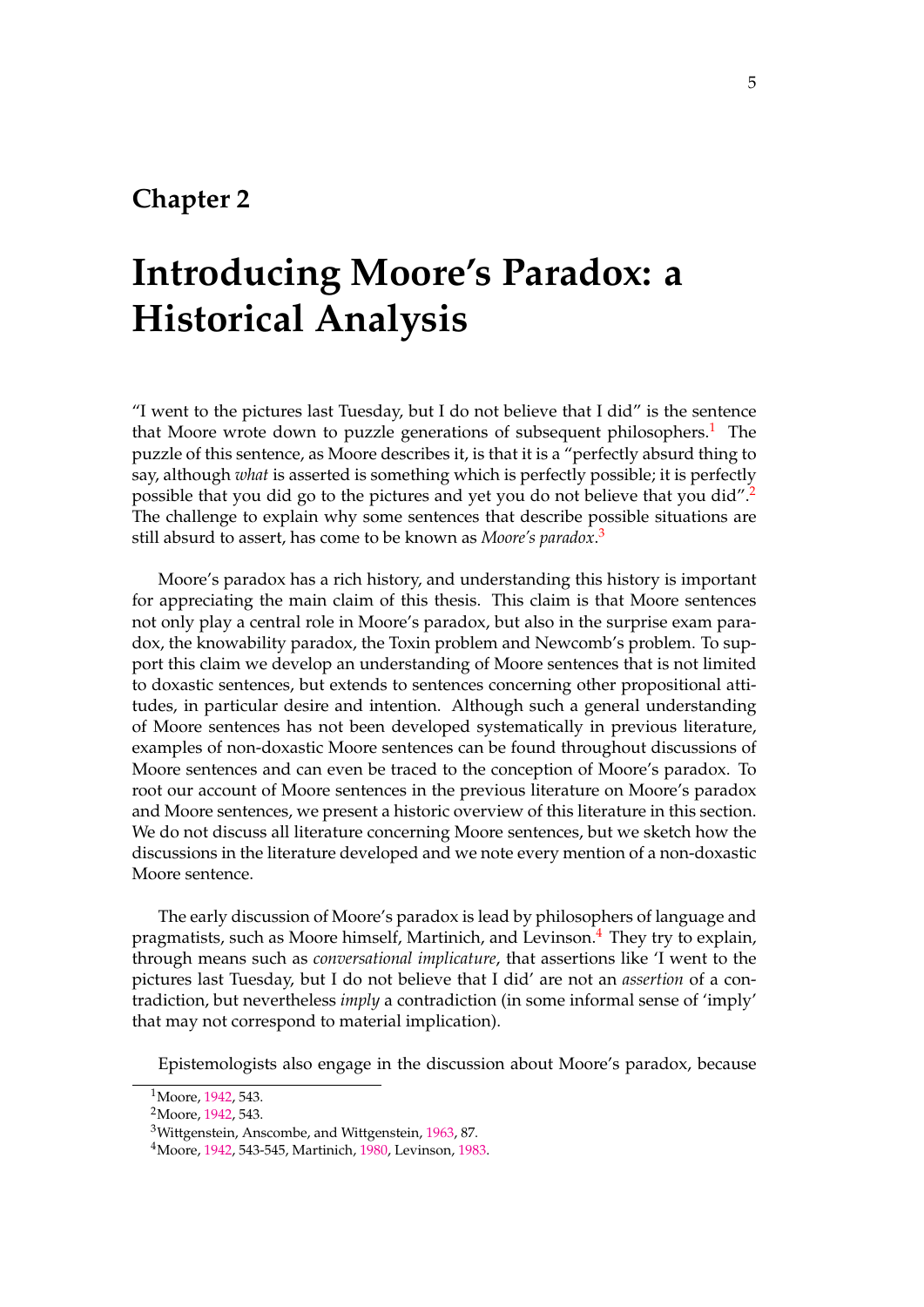<span id="page-15-0"></span>they believe that it is not merely absurd to *assert* 'I went to the pictures last Tuesday, but I do not believe that I did', it is equally absurd to *believe* this sentence.<sup>[5](#page-16-0)</sup> In fact, Moore's paradox is discussed more in epistemology than in philosophy of language, because most philosophers accept *Shoemaker's principle*. [6](#page-16-0) Schoemaker's principle states that the absurdity of *asserting* Moore sentences can be reduced to the absurdity of *believing* it, whereas the converse is not the case. The motivation for this principle is the idea that asserting a sentence implies believing is, but believing a sentence does not imply asserting it.

It is quite remarkable that Moore's paradox turns out to be of prime interest to epistemologists, considering that Moore does not introduce it to make a point about what humans can and cannot believe; he introduces it to advance an argument in ethics.<sup>[7](#page-16-0)</sup> In the section where Moore introduces his famous Moore sentence, Moore is directly replying to Stevenson's *Arguments against ethical naturalism*. [8](#page-16-0) Moore's ethical doctrine is naturalist, which is to say that Moore believes ethical sentences such as 'Brutus was right to stab Caesar' do not merely refer to the feelings or attitudes of the person who utters it, but refer to objective moral facts. Stevenson argues against Moore's doctrine by advancing several arguments for the claim that there is no difference in meaning between the sentence 'Brutus was right to stab Caesar' and the sentence 'I approve of Brutus' stabbing of Caesar'. Moore rebuts Stevenson's claim by pointing out that although a man who asserts that 'Brutus was right to stab Caesar' may be said to *imply* (in some informal sense of 'imply' that need not correspond to material implication) the sentence 'I approve of Brutus' stabbing of Caesar', but he cannot be said to *assert* it. To support this argument, Moore draws the following analogy:

"your saying that you did [go to the pictures last Tuesday] does *imply* [in some informal sense], that you believe that you did; and this is why 'I went, but I do not believe I did' is an absurd thing to say. Similarly, the fact that, if you assert it was right of Brutus to stab Caesar, you *imply* that you approve of or have some such attitude this action of Brutus (...) Hence if we hear a man assert that the action was right, we should all take it that he does approve, although he has *not* asserted that he does."[9](#page-16-0)

Moore's argument is thus that because 'I went to the pictures last Tuesday but I do not believe I did' is not a contradiction, the two conjuncts of the sentence must have different meanings. That is, there must be a difference in the meanings of the sentences 'I went to the pictures last Tuesday' and 'I believe that I went to the pictures last Tuesday'. Moore stresses that although the former sentence *implies* the latter (in some informal sense of 'imply'), it is not strictly true that if a man asserts the former sentence, he also asserts the latter. This observation is meant to illustrate that there is also a difference between the ethical sentences 'Brutus' stabbing was right' and 'I approve of Brutus' stabbing', which are the sentences that Moore was arguing about with Stevenson. The difference between 'Brutus' stabbing was right' and 'I approve of Brutus' stabbing' is important to Moore because it supports his

<sup>&</sup>lt;sup>5</sup>Hintikka, [1962](#page-76-0) is credited by Williams, 2015b for being the first to notice this.

<sup>6</sup>Green and Williams, [2007,](#page-76-0) Schoemaker's principle principle is introduced in Shoemaker, [1996,](#page-76-0) 76-77.

<sup>7</sup>Moore, [1942,](#page-76-0) 543.

<sup>8</sup>Stevenson, 1942.

<sup>9</sup>Moore, [1942,](#page-76-0) 543.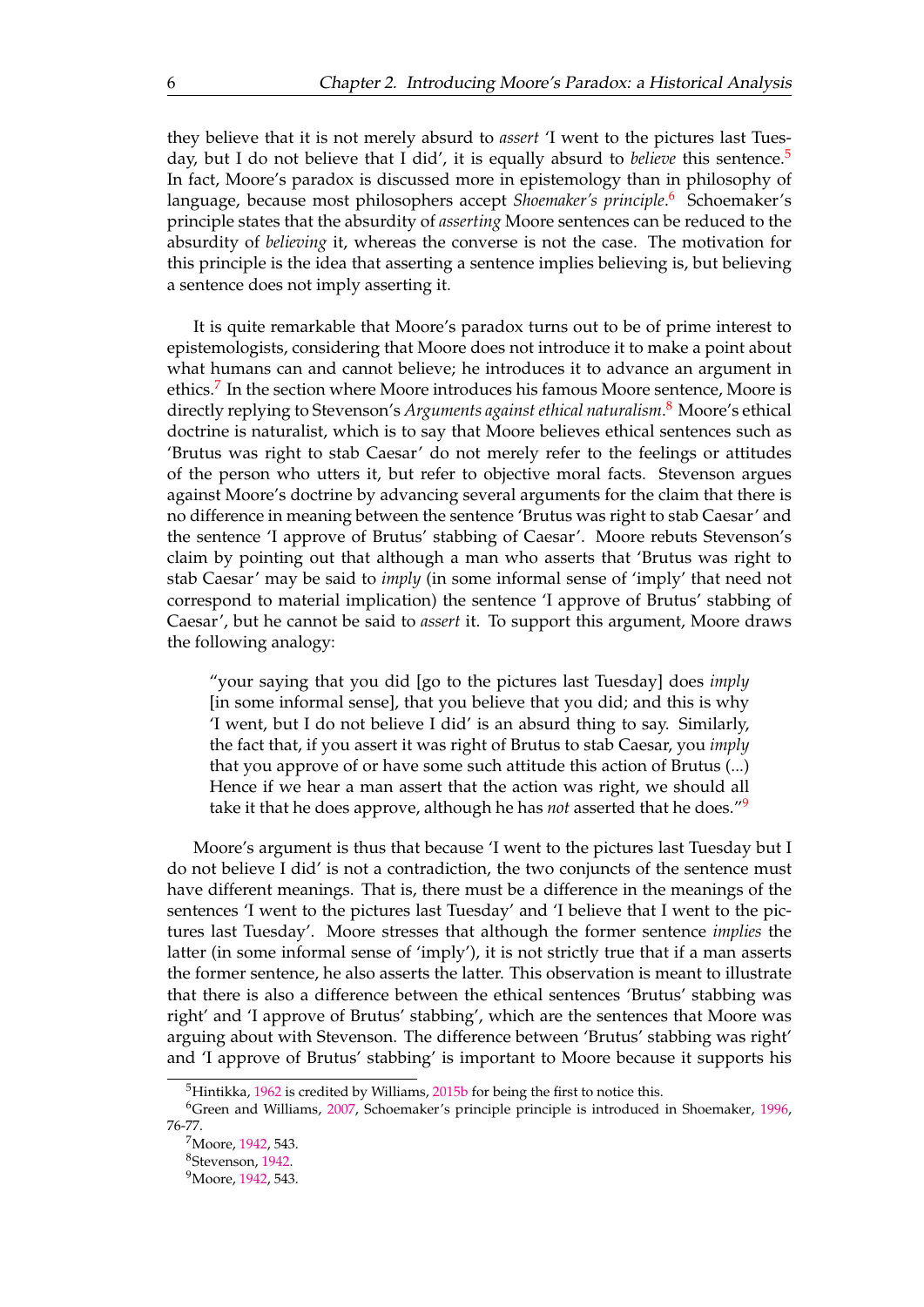<span id="page-16-0"></span>ethical doctrine, that ethical sentences such as 'Brutus was right to stab Caesar' cannot be (fully) reduced to sentences that refer to human attitudes such as 'I approve of Brutus' stabbing of Caesar'. It is an interesting artifact of history that although the sentence 'I went to the pictures last Tuesday but I do not believe I did' initially was only interesting to Moore insofar as it is analogous to the sentence 'Brutus stabbing was right but I do not approve of it', the former sentence made it into the philosophical canon while the latter sentence has received hardly any attention by scholars since Moore.

That said, ethical Moore sentences have not escaped attention of philosophers completely. Gombay argues that there are *Socratic Moore sentences*, of the forms "A is bad, but I now will to do A" and "A is good, but I do not now will to do  $A''$ .<sup>[10](#page-17-0)</sup> Gombay argues that according to the Socratic doctrine these sentences are absurd to assert because this doctrine teaches that "No one is evil knowingly".<sup>[11](#page-17-0)</sup>

The claim that no one does evil knowingly needs some further elaboration, as it seems that it's not even rare for people to do evil knowingly in the real world. Santas explains why Socrates endorses this claim nonetheless in terms of two assumptions underlying his doctrine.<sup>[12](#page-17-0)</sup> First, Socrates assumes that every action that an agent performs is performed not for its own sake, but for the sake of achieving something that the agent consider good for himself. So for every action an agent performs, he performs that action because he believes he will be better off having performed that action. Second, Socrates assumes that performing 'right' of 'just' actions always leads to achieving good outcomes for an agent, while performing evil actions al-ways results in bad outcomes.<sup>[13](#page-17-0)</sup> From these two assumptions it follows that no one does evil knowingly, because evil leads to bad outcomes for the agent and no agent knowingly tries to achieve bad outcomes for himself. Of course, whether Socrates' assumptions are plausible is debatable, but we will not engage in this debate at this moment.

More recently, Cholbi also brings the discussion of Moore sentences back to its ethical roots. Cholbi argues that what he calls traditional (epistemological) Moore sentences, such as 'I went to the pictures last Tuesday, but I do not believe that I did' and 'It's raining but I do not believe it', have moral equivalents that are equally para-doxical, such as 'hurting animals is wrong, but I do not care'.<sup>[14](#page-17-0)</sup> Cholbi writes that these moral equivalents of Moore sentences are similar to epistemological Moore sentences in that they describe morally possible situations that are nevertheless absurd to assert.

Recently, Williams and Wall have independently advanced arguments that sentences concerning desires can be paradoxical in similar ways to epistemological Moore sentences.<sup>[15](#page-17-0)</sup> As examples of Moore sentences concerning desires, Williams gives 'I am drinking stout but do not desire to do so'. But according to Williams,

<sup>10</sup>Gombay, [1988,](#page-75-0) 194.

<sup>11</sup>Gombay, [1988,](#page-75-0) 194.

<sup>12</sup>Santas, [1964,](#page-76-0) 158.

<sup>13</sup>These Platonic doctrines are argued for in the *Gorgias* and *the Republic*, for English translations of these books see Irwin, [1979](#page-76-0) and Bloom and Kirsch, [2016.](#page-75-0)

<sup>14</sup>Cholbi, [2009.](#page-75-0)

<sup>15</sup>Wall, 2012, Williams, 2014.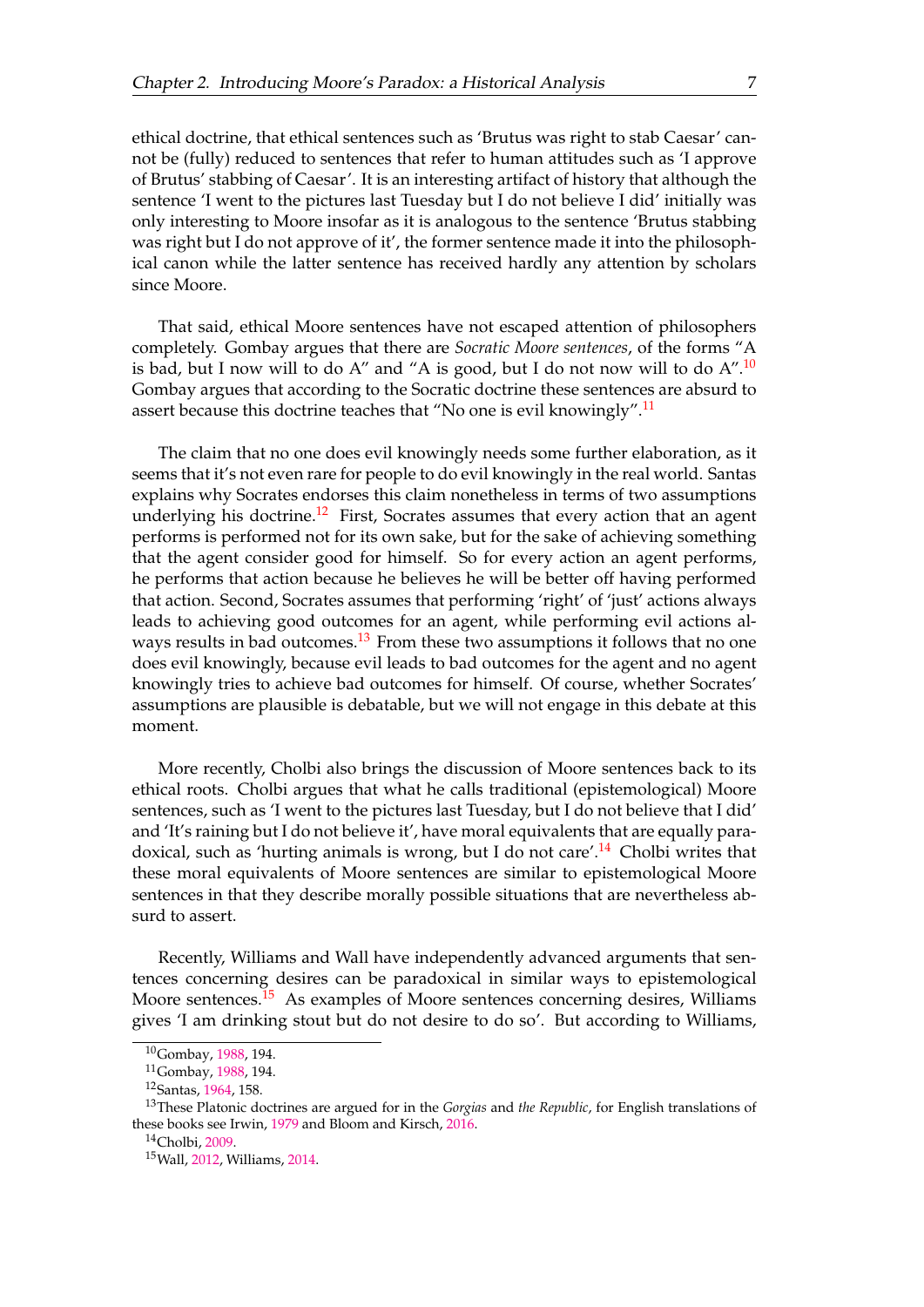<span id="page-17-0"></span>the similarity between Moore sentences concerning belief and Moore sentences concerning desire is different from the similarity between Moore sentences concerning beliefs and Moore sentences concerning the moral attitudes that Cholbi describes. Moore sentences concerning beliefs and moral attitudes are similar in that they both describe possible situations but are nevertheless *absurd to believe*. Moore sentences concerning desires are similar to Moore sentences concerning belief in the sense that, just like Moore sentences concerning belief are absurd to believe, Moore sentences concerning desire are *absurd to desire*. Thus, the point is not that it is absurd to believe sentences like 'I am drinking stout but do not desire to do so', but it is absurd to desire that these sentences are true. Since, according to both Wall and Williams, desiring to do something while you do not desire to do it, violates some plausible norms about desire formation.

A historical analysis of Moore's paradox shows the breadth of its scope, with roots in ethics, a solid base and and bark in philosophy of language and epistemology, and branches in the fields studying non-doxastic propositional attitudes such as desire. This validates our attempt to define Moore sentences in a way that allows for Moore sentences involving various kinds of propositional attitudes, not just beliefs. And, hopefully, our attempt is vindicated by its usefulness for the research towards the relations between Moore's paradox and other non-doxastic paradoxes, which we present in this thesis.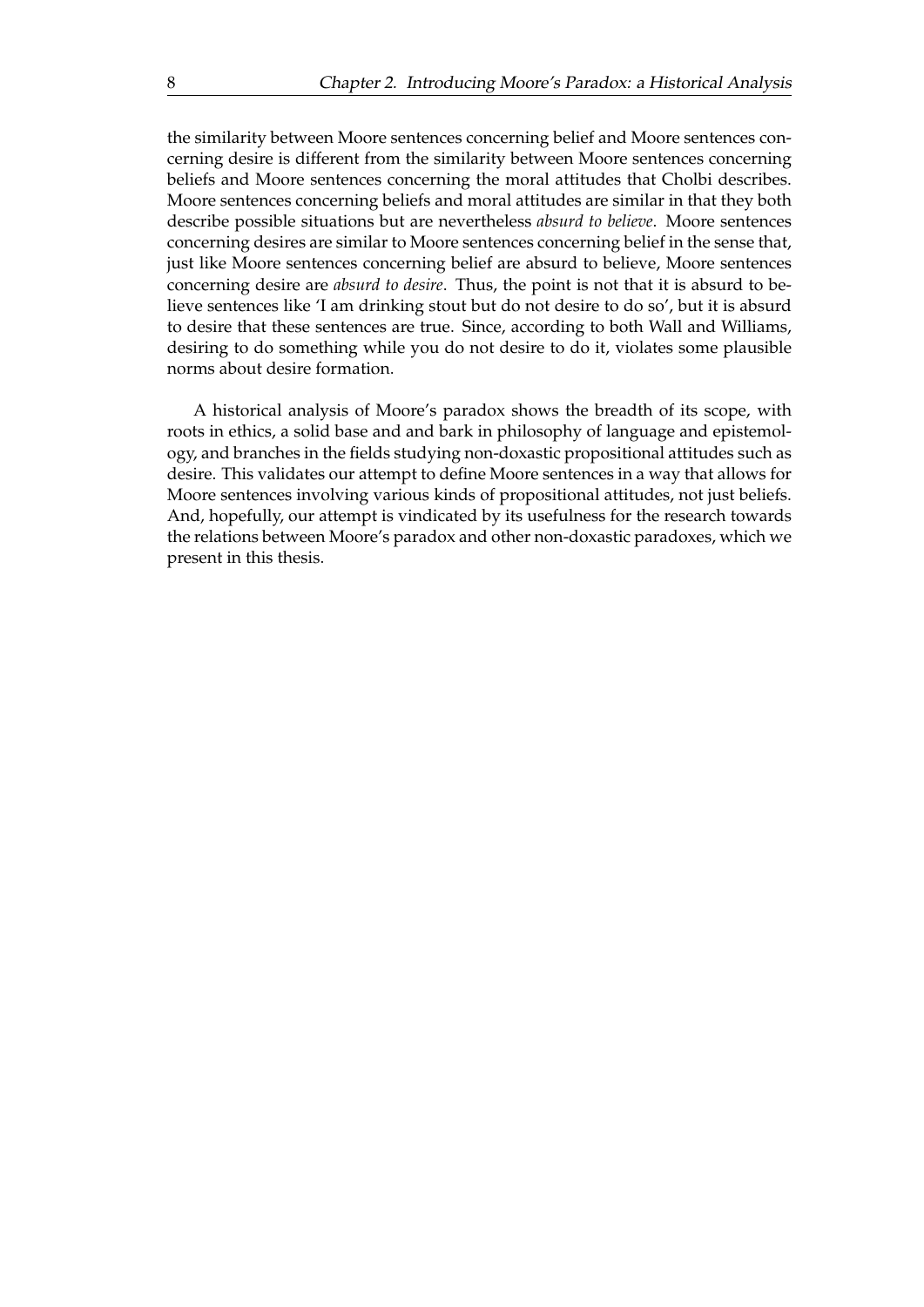## **Chapter 3**

# **Defining Moore Sentences**

In this chapter we define Moore sentences formally. To do so we first introduce our formal language. Then we evaluate a past attempt to define Moore sentences formally by Hintikka. We consider Sorensen's objections to his definition and raise some constructive criticism of our own, to arrive at an improved version of his definition. Then we assess for various sentences whether our definition captures the intuitive judgments about under which assumptions these sentences can be said to be Moore sentences, as these intuitions are formulated in the literature. For this assessment we consider well known Moore sentences as well as syntactic and semantic variations thereof.

### **3.1 Formal Language and Semantics**

We define our formal language  $\mathcal L$  as follows:

**Definition 3.1. (Formal language** L**)**

 $\phi ::= p | ¬φ | φ ∨ ψ | ∎<sub>A</sub>φ$ 

where *p* are elements of a countable set of propositions *P*. The other boolean connectives ( $\land$ ,  $\rightarrow$ ,  $\leftrightarrow$ ) are defined as usual.

The reading of the modal operator  $\Box_A$  varies throughout this thesis depending on the problem we are discussing. We will make clear which reading we are referring to by using familiar signs for modal operators. We make use of the following signs and readings in this thesis:  $\Box \phi$  is read as it is metaphysically necessary that *φ* (since metaphysical necessity is not relative to a particular agent, we omit the index of the modal operator in these cases);  $B_A \phi$  is read as agent *A* believes that  $\phi$ ;  $K_A$  *φ* is read as agent *A* knows that *φ*;  $D_A$  *φ* is read as agent *A* desires that *φ* is true;  $I_A \phi$  is read as agent *A* intends to make  $\phi$  true. In the single agent setting we will omit agent indexes and simply write statements such as  $B\phi$  to indicate that some implicit agent believes  $\phi$ . And also in the multi-agent setting we may omit the index of a belief operator if it is clear from the context with which agent it is associated.

For our semantics we work with Kripke models in which the domain is interpreted as a set of possible worlds, the accessibility relations represents the access of agents and the atomic valuation describes what propositions are true in which possible world. Let *W* denote a finite non-empty set of possible worlds and *P* denote a countable set of propositions.

**Definition 3.2. (Kripke model** *M*) A Kripke model is a tuple  $M = \langle W, R_A, V \rangle$ , where  $R_A \subseteq W \times W$  is an accessibility relation ( $wR_A v$  indicates that world v is accessible from world *w* for agent *A*). The valuation function  $V : W \rightarrow \wp(P)$  maps every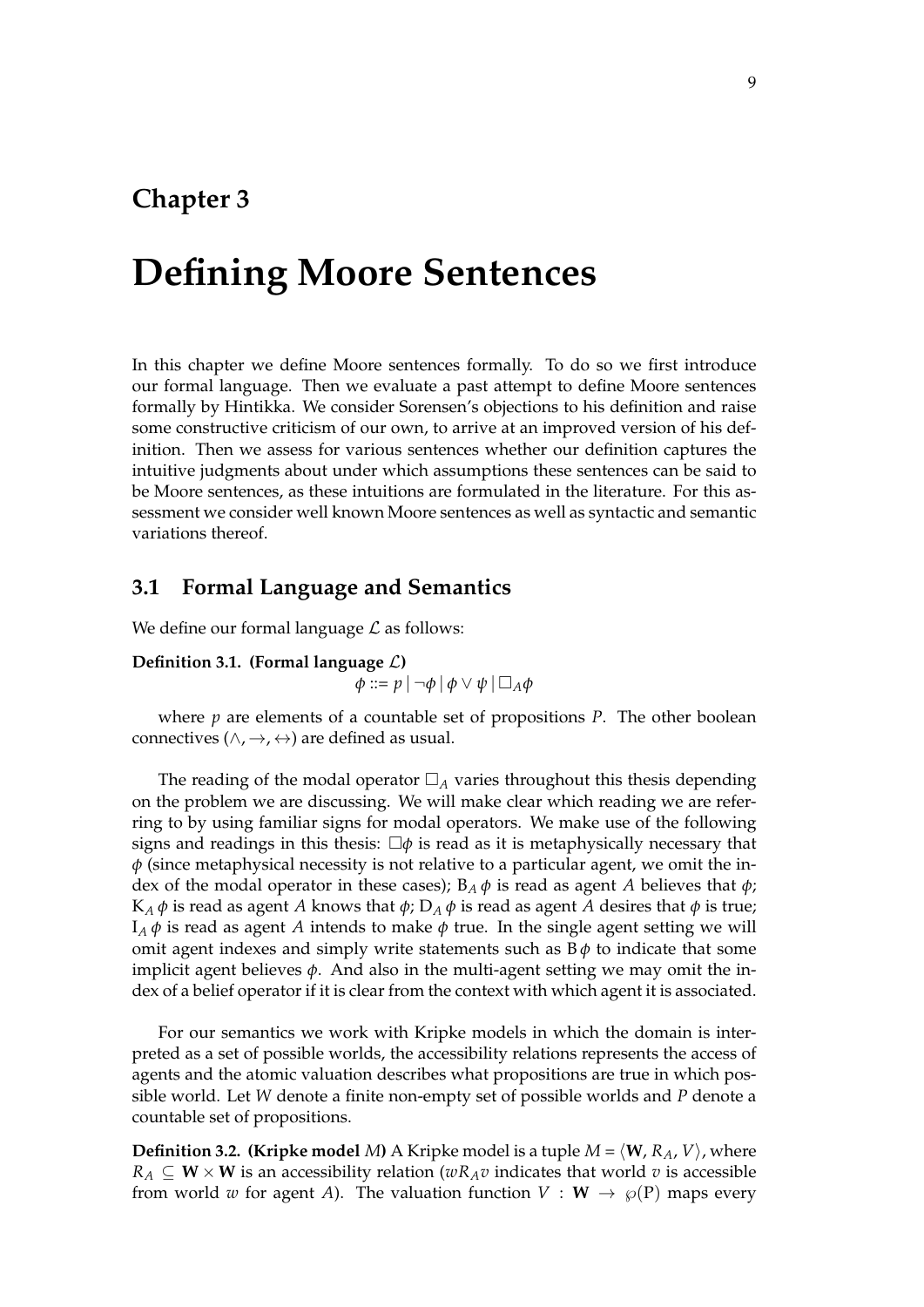<span id="page-19-0"></span>world *w* to the subset of propositions in *P* that are true in  $w (p \in V(w))$  indicates that proposition *p* is true in world *w*).

The semantic interpretation of  $\mathcal{L}$ -formulas is given by our definition of the truth relation  $\models$ .

**Definition 3.3.** (Truth relation  $\models$ )

 $-P$ ,  $w \models p$  iff  $p \in V(w)$  $-M$ ,  $w \models \neg \phi$  iff  $M$ ,  $w \not\models \phi$  $-\mathit{M}, \mathit{w} \models \phi \lor \psi$  iff  $M, \mathit{w} \models \phi$  or  $M, \mathit{w} \models \psi$  $\mathbf{A} \cdot \mathbf{W} = \mathbf{A} \cdot \mathbf{A} \cdot \mathbf{A}$  iff for all worlds *v* s.t.  $w \cdot R_A v$ ,  $M, v \models \phi$ 

Again, in this thesis we make use of different readings of  $\Box_A \phi$ . We indicate the intended reading by using the operators  $\Box$ ,  $B_A$ ,  $K_A$ ,  $D_A$  and  $I_A$ , as mentioned above. To be clear, the semantics of  $\Box \phi$ ,  $B_A \phi$ ,  $K_A \phi$ ,  $D_A \phi$  and  $I_A \phi$  are all identical to that of  $\square_A \phi$  given above.

Finally, we should introduce two semantic notions we use in our definition of Moore sentences: *satisfiability* and *unsatisfiability*. Intuitively, a sentence is satisfiable with respect to a class of models iff the sentence is true in at least one world in one of the models in that class. And a sentence is unsatisfiable with respect to a class of models just in case there is no model that contains a world in that class in which the sentence is true. Formally, satisfiability and unsatisfiability are defined as follows:

**Definition 3.4. (Satisfiable)** A sentence  $\phi$  is satisfiable with respect to a set of models *C* iff in the domain *W* of some model  $M \in C$  there is a world  $w \in W$  such that  $M, w \models \phi$ .

**Definition 3.5. (Unsatisfiable)** A sentence  $\phi$  is satisfiable with respect to a set of models *C* iff  $\phi$  is not satisfiable with respect to *C*.

## **3.2 Hintikka's Definition**

Despite many attempts to characterize what exactly is absurd about saying or be-lieving a Moore sentence,<sup>[1](#page-20-0)</sup> few authors bother to give an exact definition of Moore sentences. The majority of the authors are content to describe them as 'sentences like 'I believe it is raining but it is not". For example, Shoemaker describes Moore sentences as follows:

"Conjunctive sentences such as Max Black's 'Oysters are edible but I do not believe it,' or the more usual 'It is raining but I do not believe that it is raining,' I will call 'Moore-paradoxical sentences."<sup>[2](#page-20-0)</sup>

Similarly, in *Moore's paradox: new essays*, Green and Williams describe Moore's paradox and the corresponding Moorean absurdity as:

"What is absurd [...] is to utter [I went to the pictures last Tuesday but I do not believe that I did] assertively. What is paradoxical is that there should be such an absurdity that cannot be fully explained in terms of a semantic contradiction generated by the words themselves."<sup>[3](#page-20-0)</sup>

<sup>&</sup>lt;sup>1</sup>See e.g. Heal, [1994,](#page-76-0) Collins, [1996,](#page-75-0) DeRose, [1991.](#page-75-0)

<sup>2</sup>Shoemaker, [1995.](#page-76-0)

<sup>3</sup>Green and Williams, [2007.](#page-76-0)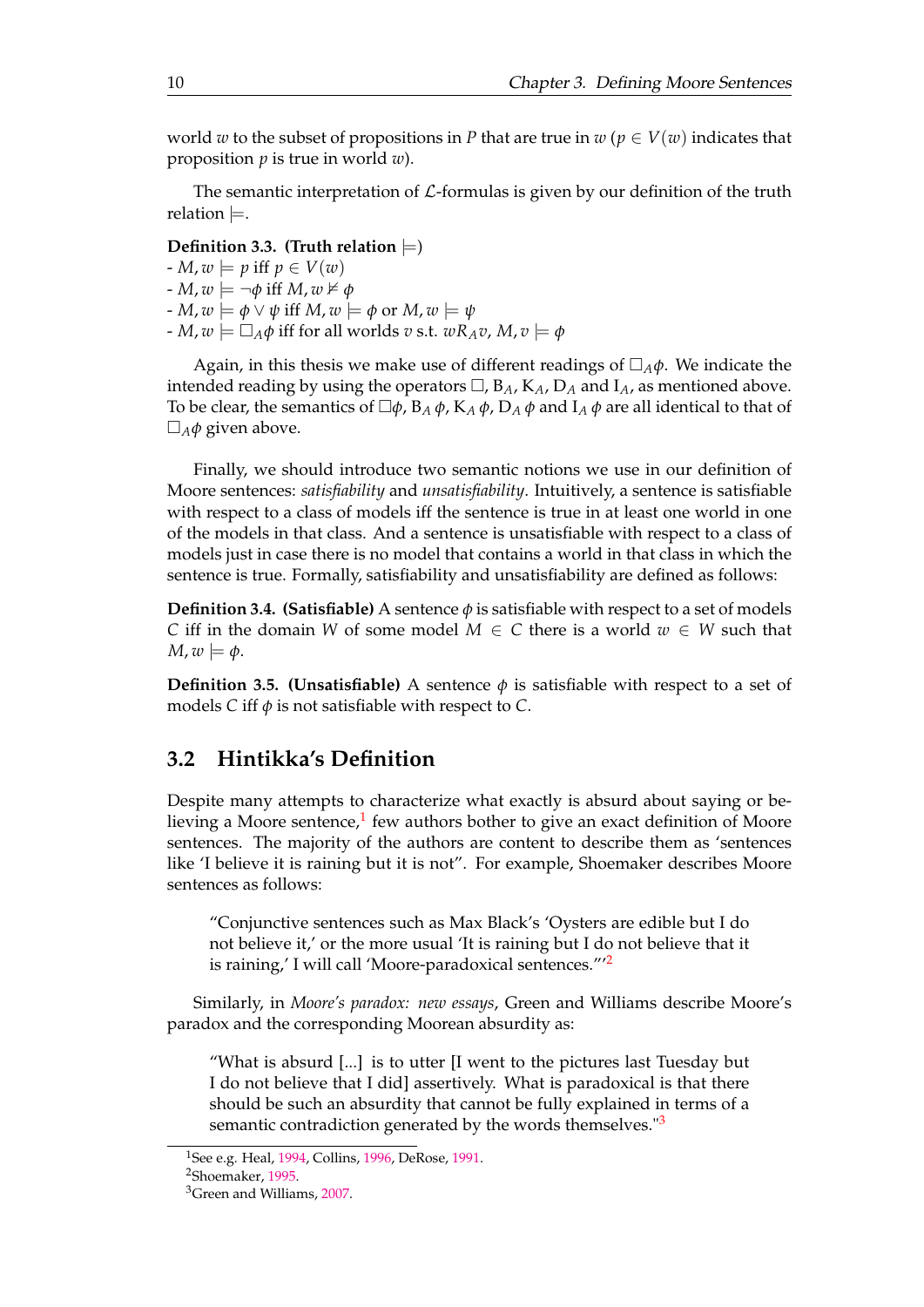<span id="page-20-0"></span>Among the select group of authors that defines Moore sentences,<sup>[4](#page-21-0)</sup> Hintikka is the most interesting for the work in this thesis, as he formulates his definition in formal terms. Hintikka equates Moore sentences with *doxastically indefensible* sets of sentences. A set of sentences  $\{\phi_1, ..., \phi_n\}$  is doxastically indefensible for an agent *A* iff  $B_A(\phi_1 \wedge ... \wedge \phi_n)$  is indefensible, where  $B_A \phi$  reads as 'agent A believes that  $\phi'$ . *Indefensibility* in Hintikka's sense is synonymous with *inconsistency* or *unsatisfiability* on a Kripke model that is characterized by seriality and transitivity.<sup>[5,6](#page-21-0)</sup> (Hintikka chooses the term 'indefensibility' because he finds the term more natural that the term 'un-satisfiability' in a context of beliefs.<sup>[7](#page-21-0)</sup>)

Hintikka's definition is precise and captures some of our basic intuitions about the nature of Moore sentences. Firstly, our intuition that Moore sentences are absurd to believe is captured by the fact that Moore sentences are doxastically indefensible. Secondly, Hintikka stresses that sentences can be doxastically indefensibility without being indefensible simpliciter. $8$  This captures our intuition that Moore sentences are absurd to believe, but are not contradictions themselves.<sup>[9](#page-21-0)</sup>

Nevertheless, several objections have been raised against Hintikka's definition, and in fact against the use of formal languages to define Moore sentences alto-gether.<sup>[10](#page-21-0)</sup> In the next section we discuss and rebut these objections, before giving some constructive criticism of our own. Our own criticisms are not directed against the use of formal definitions of Moore sentences altogether but rather point to some imperfections in Hintikka's definition, which guide us in the following section, where we propose our own formal definition of Moore sentences.

#### **3.2.1 Sorensen's Objections**

In his treatise of Moore's paradox, Sorensen argues against using doxastic logic to characterize Moore sentences.<sup>[11](#page-21-0)</sup> Many of his objections are directed specifically against Hintikka's definition of Moore sentences, but some range wider and aim to discredit any attempt to formally define Moore sentences. In this section we discuss and address his objections.

#### **The Strength of Modal Logic**

Sorensen's first objection to Hintikka's approach is that most philosophers agree that the modal logic Hintikka uses is too strong to characterize beliefs. Sorensen claims that Hintikka uses the modal logic S4, which is characterized by reflexivity and transitivity. But this objection is factually incorrect. Hintikka does not use the modal logic S4 to characterize beliefs. This is clear because the modal logic S4 is reflexive  $(\mathsf{B}\phi \to \phi)$  and Hintikka's logic is characterized only by seriality and transitivity.<sup>[12](#page-21-0)</sup>

<sup>4</sup>Hintikka, [1962,](#page-76-0) Sorensen, 1988, Almeida, [2001.](#page-75-0)

<sup>5</sup>Hintikka, [1962,](#page-76-0) 31-32.

 $6$ Note that Hintikka's definition does not require that Moore sentences can be true; we come back to this point later in this section.

<sup>7</sup>Hintikka, [1962,](#page-76-0) 32.

<sup>8</sup>Hintikka, [1962,](#page-76-0) 72.

<sup>&</sup>lt;sup>9</sup>Although this intuition is not captured completely because all sentences that are indefensible are also doxastically indefensible; more on this later.

<sup>10</sup>Sorensen, 1988, Chapter 1 section IIc.

<sup>11</sup>Sorensen, 1988, Chapter 1 section IIc.

<sup>12</sup>Hintikka, [1962,](#page-76-0) 47-51.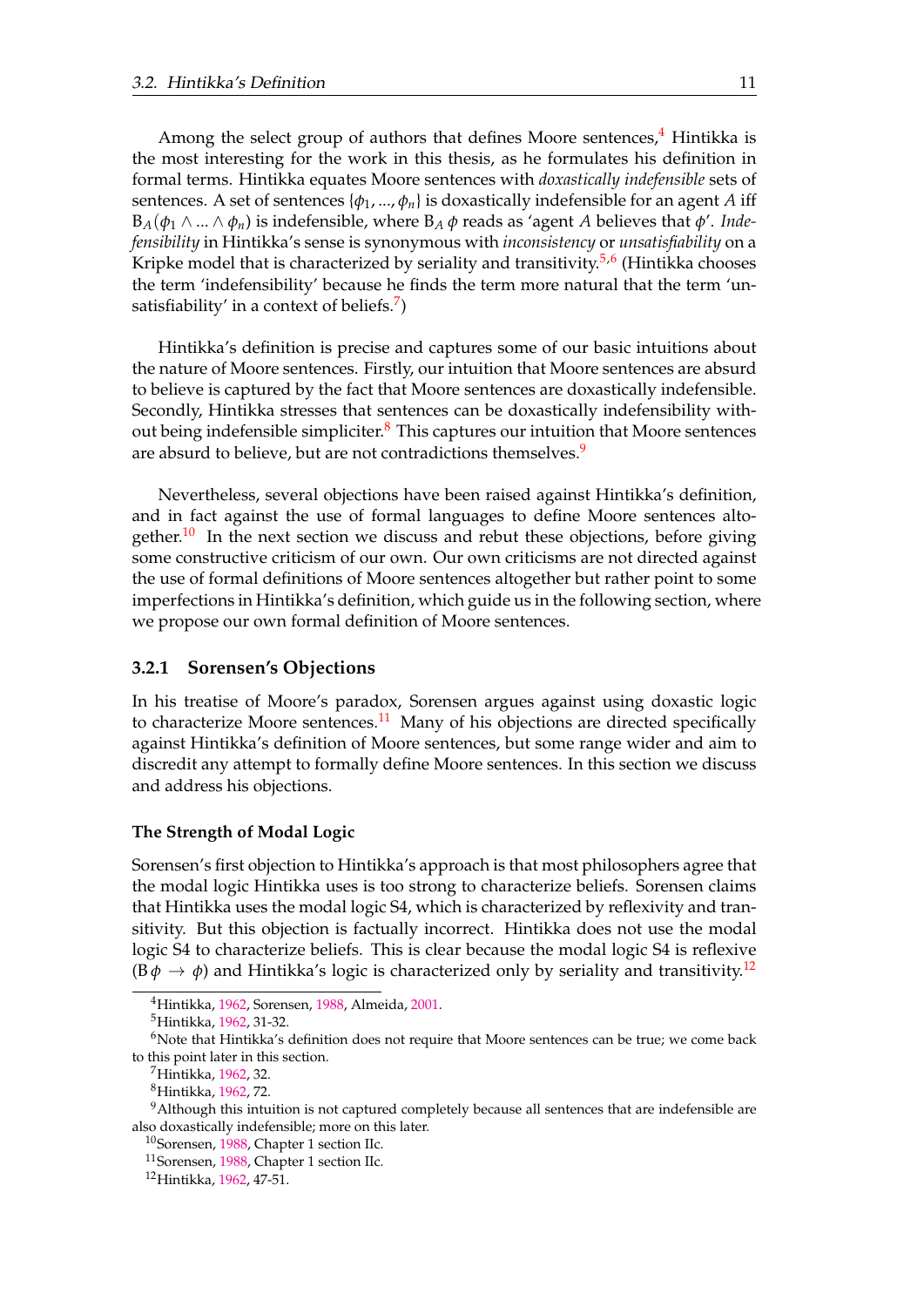<span id="page-21-0"></span>Hintikka even explicitly mentions that belief is not veridical, and thus is not defined with respect to a class of models that is reflexive:

"The condition  $K \phi \rightarrow \phi$  [where  $K \phi$  is read as ' $\phi$  is known'] does not have a doxastive counterpart. (...) What  $K \phi \rightarrow \phi$  amounts to is that whatever is known should be true. There is no reason why what is believed should be true."[13](#page-22-0)

Sorensen also claims that Hintikka makes use of some problematic rules concerning beliefs. Sorensen objects that:

"in his proofs of the unbelievability of Moore sentences, Hintikka appeals to the rule that belief in *p* implies belief that one believes *p*, and the rule that belief collects over conjunction."<sup>[14](#page-22-0)</sup>

The objection is thus that Sorensen appeals to positive introspection ( $B\phi \rightarrow$ B *θ*) and collection of belief over conjunction (( $B$  *φ* ∧ *B ψ*) →  $B$ (*φ* ∧ *ψ*)) in his proofs of the doxastic indefensibility of Moore sentences.<sup>[15](#page-22-0)</sup>

However, this objection seems to contain a factual inaccuracy as well. Because Hintikka does not use belief collection over conjunction in his proof that Moore sentences are doxastically indefensible. Hintikka formally represents a Moore sentence as  $p \wedge \neg B p$  and proves that it is doxastically indefensible using only the consistency of beliefs ( $B\phi \rightarrow \neg B \neg \phi$ ), distribution of belief over conjunction ( $B(\phi \land \psi) \rightarrow$  $(B \phi \wedge B \psi)$  and positive introspection:<sup>[16](#page-22-0)</sup>

(1)  $B(p \land \neg B p)$  (supposition for reductio)

(2) B  $p \wedge B \neg B$  *p* (distribution of belief over conjunction, 1)

(3) B *p* (elimination of conjunction, 2)

(4)  $B \neg B p$  (elimination of conjunction, 2)

 $(5)$   $\neg$  B  $\neg$   $\neg$  B *p* (consistency of beliefs, 4)

$$
(6) \neg BBp
$$
 (elimination of negation, 5)

(7) B B *p* (positive introspection, 3)

 $(8)$   $\perp$  (introduction of conjunction, 6 and 7)

From the assumption that  $B(p \land \neg B p)$  a contradiction is derived. This means that  $B(p \wedge \neg B p)$  is unsatisfiable, or as Hintikka would say indefensible. Then, since any set of sentences  $\{\phi_1, ..., \phi_n\}$  is doxastically indefensible for an agent *A* iff  $B_A(\phi_1 \wedge ... \wedge$  $\varphi$ <sup>*n*</sup>) is indefensible, this implies that the singleton set containing only the sentence *p* ∧ ¬ *B p* is doxastically indefensible.

Clearly, belief collection over conjunction is not used in this derivation. If Sorensen meant to claim that Hintikka explicitly refers to collection of belief over conjunction in his derivation of the doxastic indefensibility of  $p \wedge \neg B p$ , this objection would thus be inaccurate.

<sup>13</sup>Hintikka, [1962,](#page-76-0) 48.

<sup>14</sup>Sorensen, 1988, 21.

<sup>15</sup>Van Ditmarsch et al., 2015.

<sup>&</sup>lt;sup>16</sup>We have rewritten this proof in our own formal language. The original proof can be found in Hintikka, [1962,](#page-76-0) 62.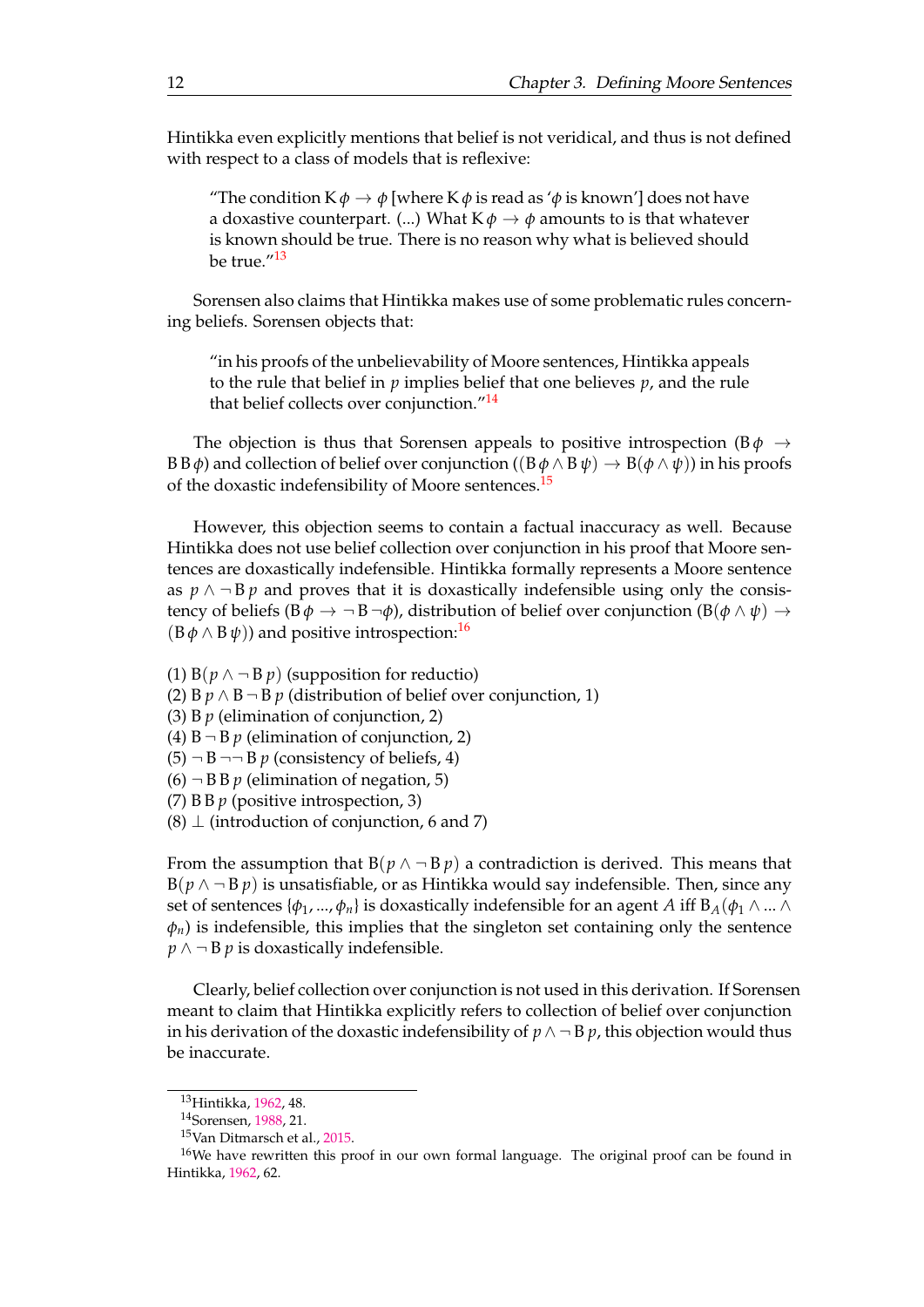<span id="page-22-0"></span>We should grant Sorensen however, that although Hintikka does not explicitly refers to collection of belief over conjunction in his derivation, in the semantic model he works with belief does collect over conjunction.<sup>[17](#page-23-0)</sup> In this sense, he is thus committed to such properties of belief. We would like to stress though, that because Hintikka does not use explicitly refer to collection of belief over conjunction in his derivation of the doxastic indefensibility of Moore sentences, he could make the same derivation in a logic that validates all rules that he refer to explicitly and not collection of beliefs over conjunction.

In any case, Sorensen's objection that Hintikka makes use of positive introspection still stands, as Hintikka makes use of this rule in his proof that  $p \wedge \neg B p$  is doxastically indefensible. Sorensen mentions that *some philosophers* find Hintikka's use of positive introspection problematic, but unfortunately he does not include references to the philosophers he has in mind.

There are contemporary philosophers who have argued that positive introspec-tion is an idealization of the behavior of real world agents, most notably Williamson.<sup>[18](#page-23-0)</sup> Williamson gives multiple arguments against positive introspection (of knowledge, but they can easily be extended to positive introspection of beliefs). For example, he argues that if I come to know that *φ*, then even if I do also come to know that I know  $\phi$  through introspection, there must be a time delay between my coming to know that  $\phi$  and my coming to know that I know  $\phi$ . This must be the case because in order for me to get to know that I know  $\phi$  through introspection, I must have the knowledge that *φ* before I can detect it with my introspection. Thus, if I come to know *φ* there is a moment in which I know *φ*, but I do not yet know that I know *φ*. Since there are moments in which I know *φ* but I do not know that I know *φ*, positive introspection is not valid as a logical principle.<sup>[19](#page-23-0)</sup>

In this thesis we will step over the concern of time delay in introspection, as well as related concerns such as the problem of logical omniscience.<sup>[20](#page-23-0)</sup> We take it that a formal accounts of knowledge and belief can still be valuable, especially if we understand the doxastic models we work with to be a representation of the implicit set of beliefs that an agent is committed to, rather than the beliefs he explicitly believes or is aware of. $21$  The reader that is interested in accounts that attempt to deal with the problem of logical omniscience are referred to the overview article of Sim, and to the work of Solaki, who develops a logical account of bounded rationality that more closely resembles belief and knowledge as observed in real world agents.<sup>[22](#page-23-0)</sup>

#### **Appealing to What is Obvious**

The second objection that Sorensen raises is that Hintikka's definition "makes a problematic appeal to what is obvious to speakers and their audiences".<sup>[23](#page-23-0)</sup> This objection is clearly confused, as Hintikka's definition only makes an appeal to properties of formal models and avoids vague natural language notions. We think that this

 $17$ This can easily be verified from the definitions of his belief operators, given in Hintikka, [1962,](#page-76-0) 47-51.

<sup>18</sup>Williamson, 1999.

<sup>19</sup>Williamson, 1999, Chapter 6, section 4.

<sup>&</sup>lt;sup>20</sup>For a description of the problem of logical omniscience, see Stalnaker, 1991.

<sup>21</sup>Meyer, [2003.](#page-76-0)

<sup>22</sup>Sim, 1997, Solaki, 2017.

<sup>23</sup>Sorensen, 1988, 21.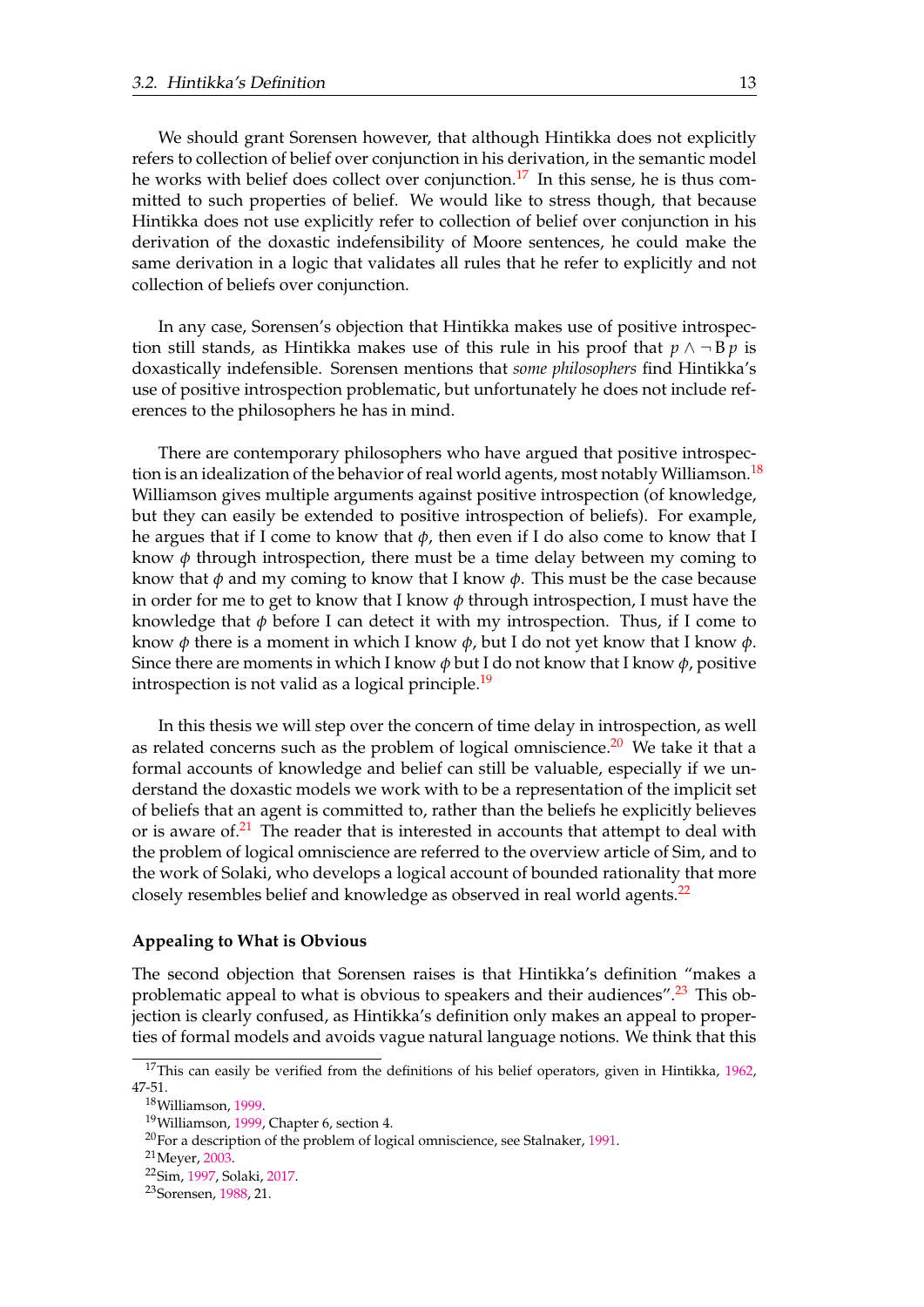<span id="page-23-0"></span>confusion stems from remarks like:

"The absurdity of [p but I do not believe that p] is due to the fact that it is doxastically indefensible for the speaker to utter (although it is not itself indefensible) and that this doxastic indefensibility *is demonstrable in so simple a way it is felt by the speakers of the English language.*"<sup>[24](#page-24-0)</sup> (our emphasis)

We suspect that Sorensen reads this passage as if Hintikka *defines* Moore sentences or the associated absurdity as something that is 'demonstrable in so simple a way it is felt by the speakers of the English language'. But this is not what Hintikka does in this passage. Rather, Hintikka mentions that his definition of Moore sentences as doxastically indefensible sets of sentences applies to those (sets of) sentences that English speakers would find absurd to assert. So Hintikka does not suddenly supplement his formal definition with an appeal to what is obvious to English speakers, but instead states that his definition maps on to our everyday experience of the peculiarity of Moore sentences.

#### **Believing that Someone Else Is Inconsistent**

Sorensen borrows a third objection from Linsky. Linsky writes that on Hintikka's account, it is epistemically indefensible for an agent *A* to believe that another agent *B* holds inconsistent beliefs.<sup>[25](#page-24-0)</sup> The proof he presents for this claim is rather simple. Take an inconsistent sentence  $\perp$ , that is to say, a sentence that cannot be true in any world of any model that adheres to the constraints Hintikka proposes (seriality and transitivity). It is easy to see that  $B_A \perp$  is also inconsistent, because  $B_A \perp$  is only true in a world *w* if ⊥ is true in all worlds *v* in the model that are accessible from world *w* for agent *A*. But, since ⊥ is inconsistent, it is true in no worlds in the model. (And because Hintikka requires his models to be serial, there is at least one world *u* accessible from *w* for *A*, so  $B_A \perp$  cannot be vacuously true in *w* either.) So  $B_A \perp$  is also inconsistent. And then, since we just proved for an arbitrary inconsistent sentence ⊥ and an arbitrary agent *A* that  $B_A$  ⊥ is inconsistent, it follows that since  $B_A$  ⊥ is inconsistent,  $B_B B_A \perp$  is also inconsistent. Thus, by Hintikka's definition,  $B_B B_A \perp$  is doxastically indefensible. Linsky finds this result objectionable, because "Hintikka's doxastic logic requires sets of statements to be declared 'indefensible' which are not indefensible in accordance with his informal and intuitive account of this concept (...) nothing in logic can tell [a person *A*] that it is false that another person *B* believes an inconsistent statement. Even a logical saint may believe that others are not logical saints."<sup>[26](#page-24-0)</sup>

We think there is some strength to Linsky's objection, because intuitively it can indeed be defensible for an agent *A* to believe that some other agent *B* holds inconsistent beliefs. But, these situations are also not too hard to represent in doxastic logic. Typically, doxastic logics require the beliefs of a single agent to be consistent. In the modal logic KD45 for example, which is often used to model agents' belief systems,<sup>[27](#page-24-0)</sup> all relations on the models are required to be serial (for every world  $w$ , there is a world  $v$  such that  $vRw$ ). But, as this holds in every world of every model,

<sup>24</sup>Hintikka, [1962,](#page-76-0) 71.

<sup>25</sup>Linsky, [1968.](#page-76-0)

<sup>26</sup>Linsky, [1968,](#page-76-0) 501.

<sup>27</sup>Meyer, [2003.](#page-76-0)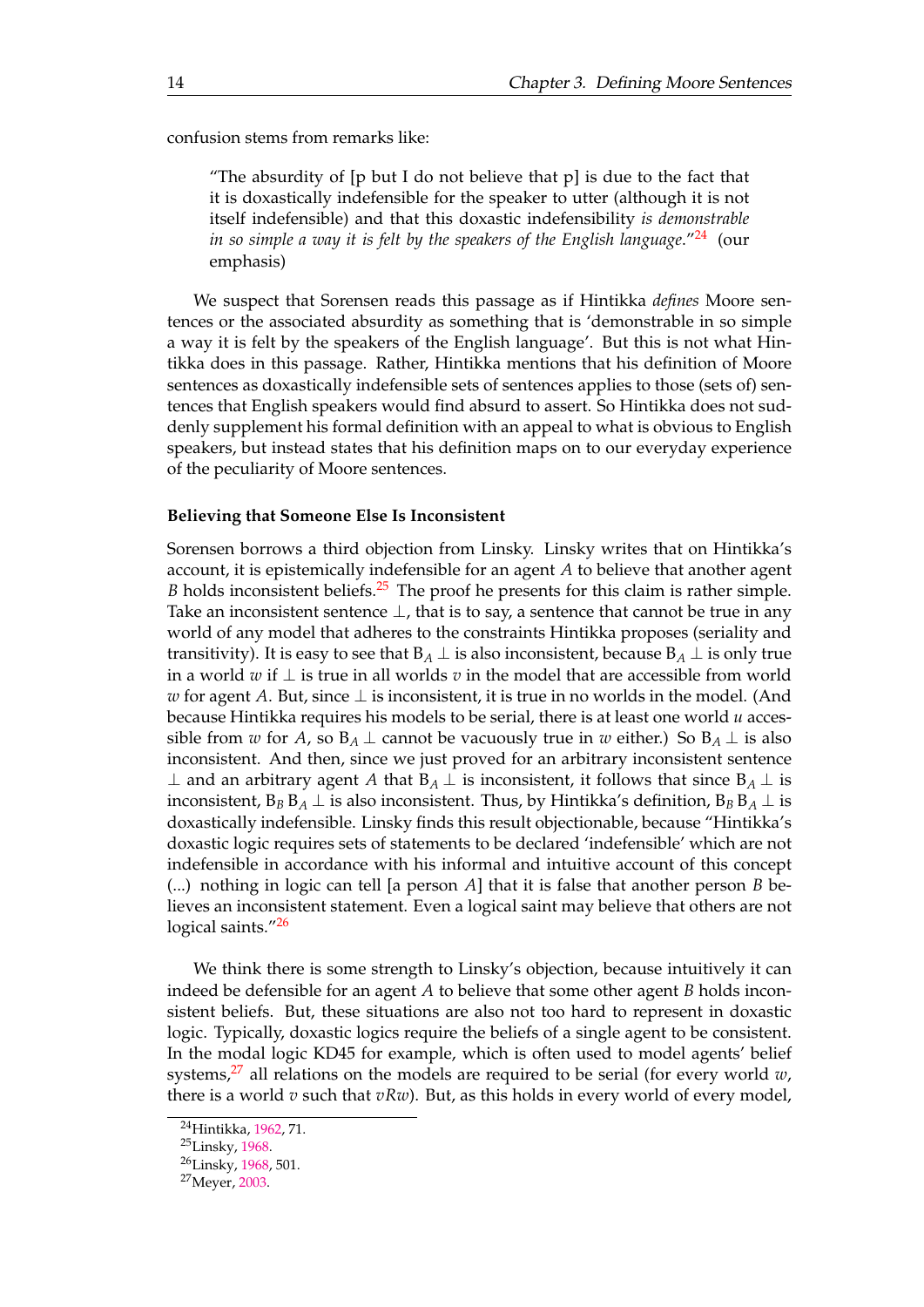<span id="page-24-0"></span>it is common belief among all agents that every agent is consistent. In this framework it is thus indeed indefensible for an agent to believe that some other agent is inconsistent. But, a simple solution to this problem is to drop the seriality constraint on the relations of the models. If (some) relations are allowed to be non-serial, it is possible to represent agents holding inconsistent beliefs.

Another common solution for dealing with inconsistent agents is to allow for *impossible worlds* in the models that represent agents' beliefs.<sup>[28](#page-25-0)</sup> Different definitions of impossible worlds can be given. Priest defines them as worlds that are inconsistent with respect to the laws of classical logic.<sup>[29](#page-25-0)</sup> So in an impossible world *p*  $\land \neg p$  or any other inconsistent sentence  $\perp$  might be true. And clearly, in a model that includes impossible worlds, we can represent agents that hold inconsistent beliefs:  $B_A \perp$  is true in *w* if it happens to be so that in all worlds *v* accessible from *w* for *A*,  $\perp$  is true. And thus situations like the one Linsky describes, in which an agent *A* believes another agent *B* to hold inconsistent beliefs, can also be represented.

Of course, not everyone likes impossible worlds, primarily because it is hard to wrap one's head around what they are supposed to represent.<sup>[30](#page-25-0)</sup> For the readers that do not wish to resort to impossible worlds to rebut Linsky's objection, and also do not want to drop seriality as a constraint on the relations on their models, we should mention that the definition of Moore sentences we offer in the following section is improved in such a way that it is invulnerable to Linsky's objection. Hintikka's definition is vulnerable to Linsky's objection because of a rather fundamental error in the definition. We explain this error in more detail in the next section, but the key observation is that according to Hintikka's definition, any set of sentences containing an inconsistent sentence is doxatically indefensible, as doxastic indefensibility requires only of a set of sentences that the conjunction of those sentences cannot be believed. Since Hintikka wishes to characterize Moore sentences as being doxastically indefensible, this implies that sets of sentences that contains an inconsistent sentence is a Moore sentence (or more precisely a Moore 'set-of-sentences). This is an error in the definition of Hintikka, because the hallmark of Moore sentences is that they are absurd *despite describing perfectly possible situations*. Inconsistent sentences do not describe possible situations and should therefore not be classified as Moore sentences. In our definition we fix this error by posing a satisfiability condition on Moore sentences. Therefore, we also do not classify sentences like  $B_B B_A \perp$  as Moore sentences.

#### **Gullibilism**

The final objection Sorensen raises is from *gullibilism*, the philosophical position that in beliefs 'anything goes' because for every sentence there could be someone loony enough to believe it. $31$  We should first mention again that gullibilism is not an objection to modeling beliefs in terms of logics, as one could simply model beliefs in a non-classical logic that puts no restrictions on what can be believed. But more importantly we should reply that anyone who adheres to gullibilism must have a hard time explaining why it should be absurd to believe a Moore sentence - after all, anything goes in beliefs. Gullibilism thus is not an argument specifically against

<sup>28</sup>See Rantala, [1982](#page-76-0) for an example of an impossible worlds semantic.

<sup>29</sup>DeRose, [1997.](#page-75-0)

<sup>30</sup>For a suggestion on how to do this, see Priest, [1992.](#page-76-0)

<sup>31</sup>Sorensen, 1988, 22.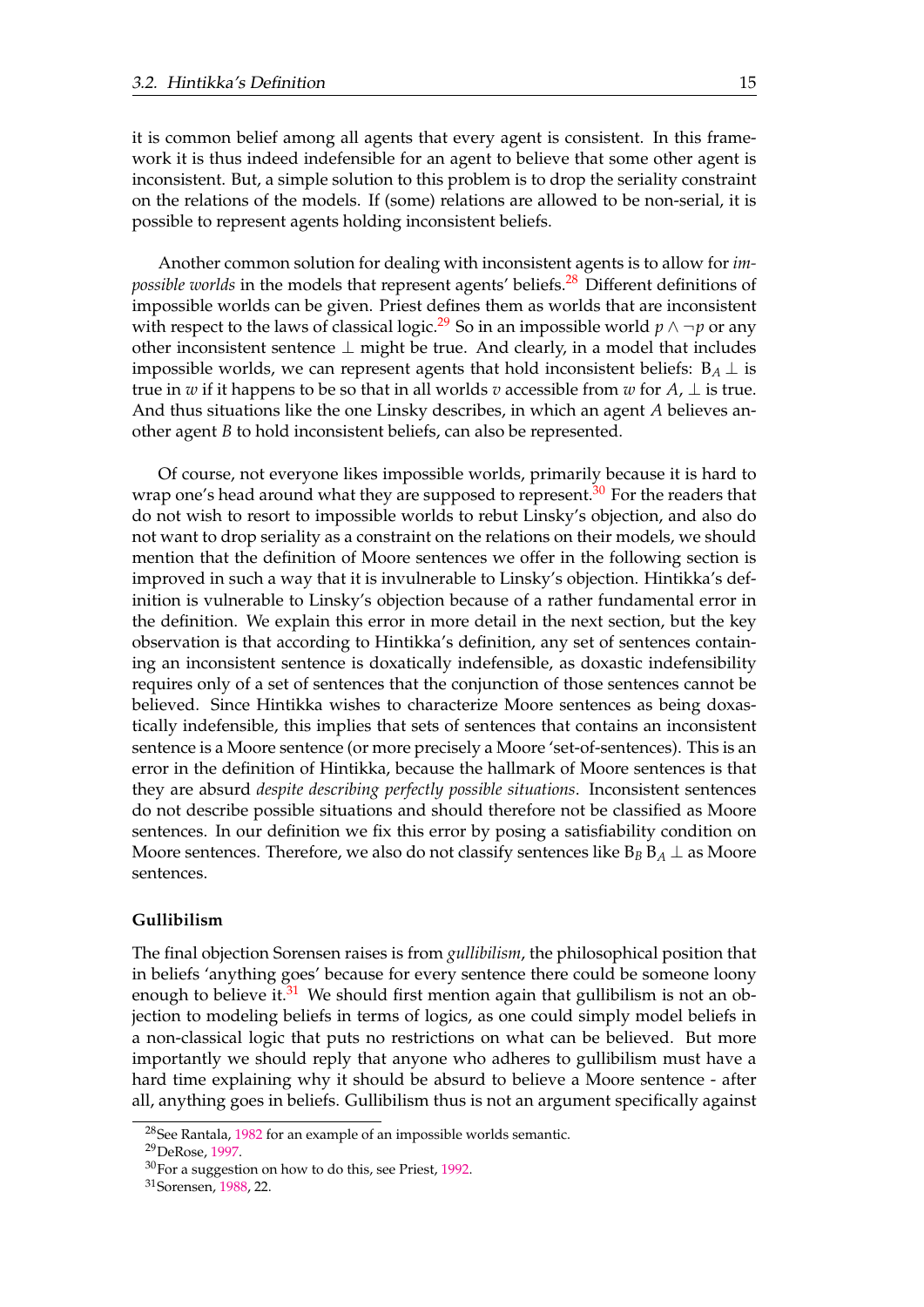<span id="page-25-0"></span>using formal methods to characterize beliefs, it is an argument against all methods that put constraints on what can or should be believed (and Sorensen's own method is certainly among these).

#### **3.2.2 Limitations of Hintikka's Definition**

Despite resisting most of Sorensen's objections, Hintikka's definition has some limitations. Firstly, Hintikka characterizes Moore sentences as doxastically indefensible statements, which he describes as:

"The definition of doxastic indefensibility shows that this notion constitutes a direct generalization of the puzzling properties of Moore's sentence. Doxastically indefensible statements (utterances) might be true in the sense that the same form of word could be used by some other speaker to make a correct and true statement. (...) Doxastically indefensible statements are nevertheless impossible for the speaker to believe consistently."<sup>[32](#page-26-0)</sup>

It is clear that Hintikka intends to characterize Moore sentences as sentences that (i) could be true and (ii) are impossible for the speaker to believe consistently. But nothing in the definition of a doxastically indefensible sentence guarantees that it can be true. In fact, all sentences that cannot be true are doxastically indefensible. To see this, consider that a set of sentences  $\{\phi_1, ..., \phi_n\}$  is doxastically indefensible for an agent *A* iff  $B_A(\phi_1 \wedge ... \wedge \phi_n)$  is indefensible, i.e. iff  $B_A(\phi_1 \wedge ... \wedge \phi_n)$  is unsatisfiable. Clearly then any set of sentences  $\{\phi_1, ..., \phi_n\}$  that is itself unsatisfiable is also doxastically indefensible for any agent *A*, because if  $\phi_1 \wedge ... \wedge \phi_n$  is unsatisfiable there can be no world in which it is true, and thus there can also be no world in which  $B_A(\phi_1 \wedge ... \wedge \phi_n)$  is true. So on Hintikka's definition any unsatisfiable sentence is doxastically indefensible. This leads to counterintuitive results. Under this definition, any inconsistent sentence  $\perp$  is a Moore sentence. This is clearly a mistake, as the hallmark of Moore sentences is that they are absurd, despite describing a perfectly possible situation. Intuitively, 'It is raining but I do not believe it' is intriguing exactly because it is absurd even though it describes a situation that can be true. Sentences like 'it is raining and it is not raining' are of a completely different order, as they are only absurd to utter in the sense that they are necessarily false. When we introduce our improved definition in the next section, we impose a satisfiability constraint on Moore sentences, to guarantee that they are absurd *despite* describing possible situations.

Hintikka's definition is also limited in that it explicitly refers to beliefs, which makes it inapt to deal with non-doxastic Moore sentences. For example, Williams argues that 'I drink stout but I do not want to' is a Moore sentence because it cannot be desired to be true, even though it can be believed.<sup>[33](#page-26-0)</sup> In the final section of this chapter we elaborate on Williams' argument for this claim. For now it is important to note that if Williams is right in asserting that 'I drink stout but I do not want to' is a Moore sentence that can be believed, then Hintikka's definition of Moore sentences in terms of doxastic indefensibility is not complete, because under this definition only (sets of) sentences that cannot be believed are Moore sentences.

<sup>32</sup>Hintikka, [1962,](#page-76-0) 72.

<sup>33</sup>Williams, 2014.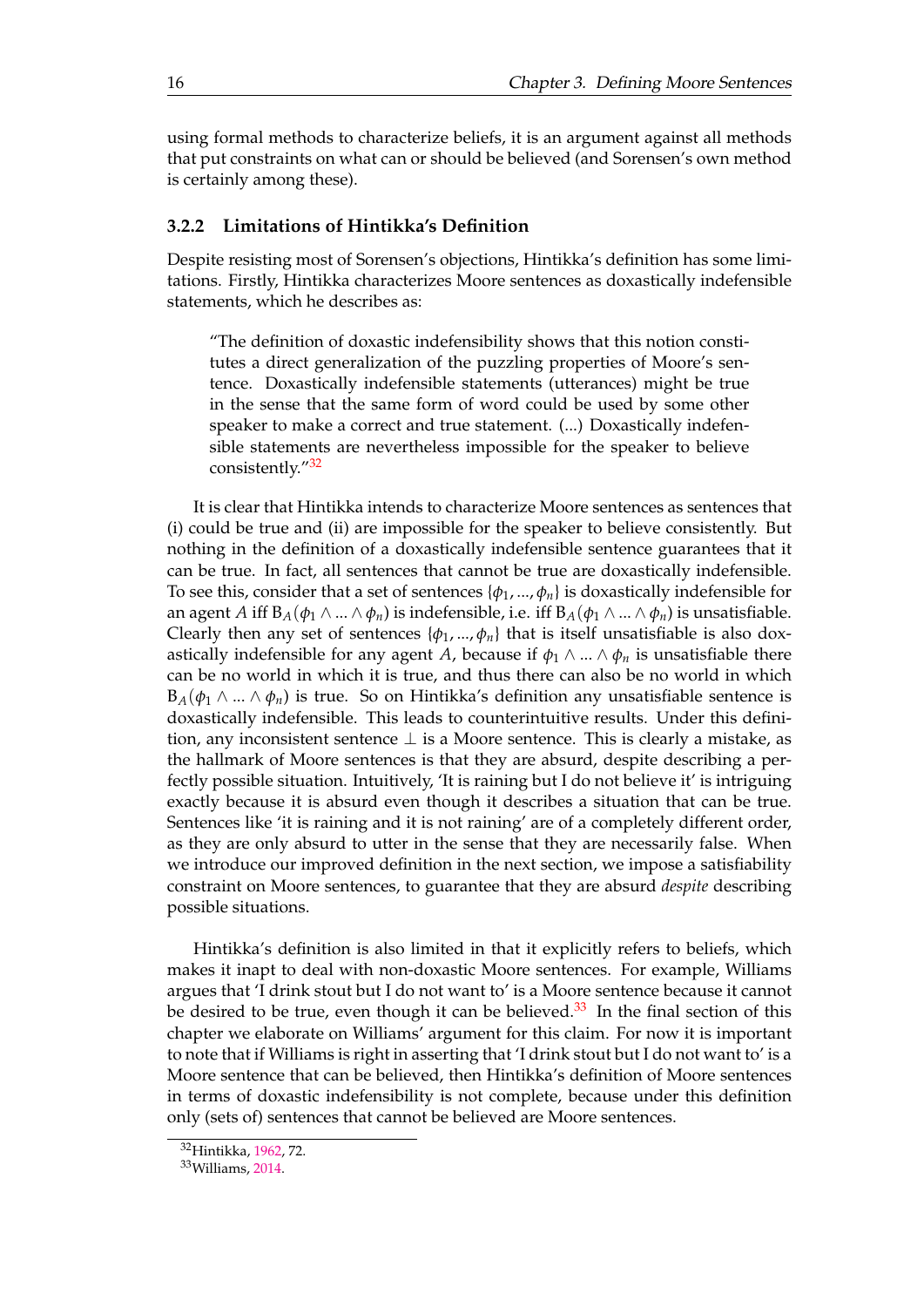### <span id="page-26-0"></span>**3.3 New Definition of Moore Sentences**

With our language and semantics in place and the philosophical considerations of the previous section in mind, we define Moore sentences as follows:

**Definition 3.6. (Moore sentence)** A sentence  $\phi$  is a Moore sentence for an agent A iff:

-  $\phi$  contains a modal operator  $\Box_A$ 

- *φ* is satisfiable with respect to a class of models *C* that is appropriate for modeling  $\Box$ <sub>A</sub>

 $-\Box_A \phi$  is unsatisfiable with respect to *C* 

This definition captures and extends the intuition behind the informal definition of Moore sentences as sentences that can be true but cannot be believed (or desired, or intended, and so forth). Also, the definition can deal flexibly with different kinds of modal operators, because the definition of (un)satisfiability is not tied to any particular class of models. Because of this the definition applies equally well to for example sentences containing the operator B*<sup>A</sup>* and to sentences containing the operator K*A*, even if we want to model these operators with respect to different classes of Kripke models.

Also note that our definition does not have the shortcomings that Hintikka's definition has. Our definition guarantees that Moore sentences can be true, and is suitably extended to account for non-doxastic Moore sentences. Also note that Linsky's objection to Hintikka's definition of Moore sentences, that it mistakenly classifies  $B_B B_A \perp$  as a Moore sentence, does not apply to our definition, because  $B_B B_A \perp$  is not satisfiable and therefore not a Moore sentence.<sup>[34](#page-27-0)</sup>

### **3.4 Testing the New Definition**

In this section we use the definition to classify sentences as (non-)Moorean. The definition succeeds if it can be used to make claims that are in line with our intuitions (as these are formulated in the literature) about which assumptions about propositional attitudes lead some sentences to be Moore sentences. First, we discuss the most well known Moore sentences, which are 'It is raining but I do not believe it' and a slight variation thereof. We discuss under which assumptions about belief these can be said to be Moore sentences. Second, we treat sentences that share their syntactic structure with these well-known Moore sentences, but involve different propositional attitudes. We again consider under which assumptions about the involved propositional attitudes these sentences can be said to be Moore sentences. Third, we discuss some sentences that do not share their basic syntactic structure with the well known Moore sentences, but that have nevertheless been called Moore sentences in the literature. Again, we assess under what assumptions about the involved propositional attitudes these can be said to be Moore sentences. This third section should justify our choice to define Moore sentences semantically rather than

<sup>&</sup>lt;sup>34</sup>Linsky could reply that although we do not characterize  $B_B B_A \perp$  as a Moore sentence, it is still problematic that  $B_B B_A \perp$  is unsatisfiable on the class of models we use to model belief, because agents should be able to believe that other agents hold inconsistent beliefs. But, as we discussed in the fourth subsection of section 3.2.1, to accommodate the satisfiabilty of  $B_B B_A \perp$  Linsky can choose to model belief for example with respect to a class of models of which the relations are not constrained by seriality.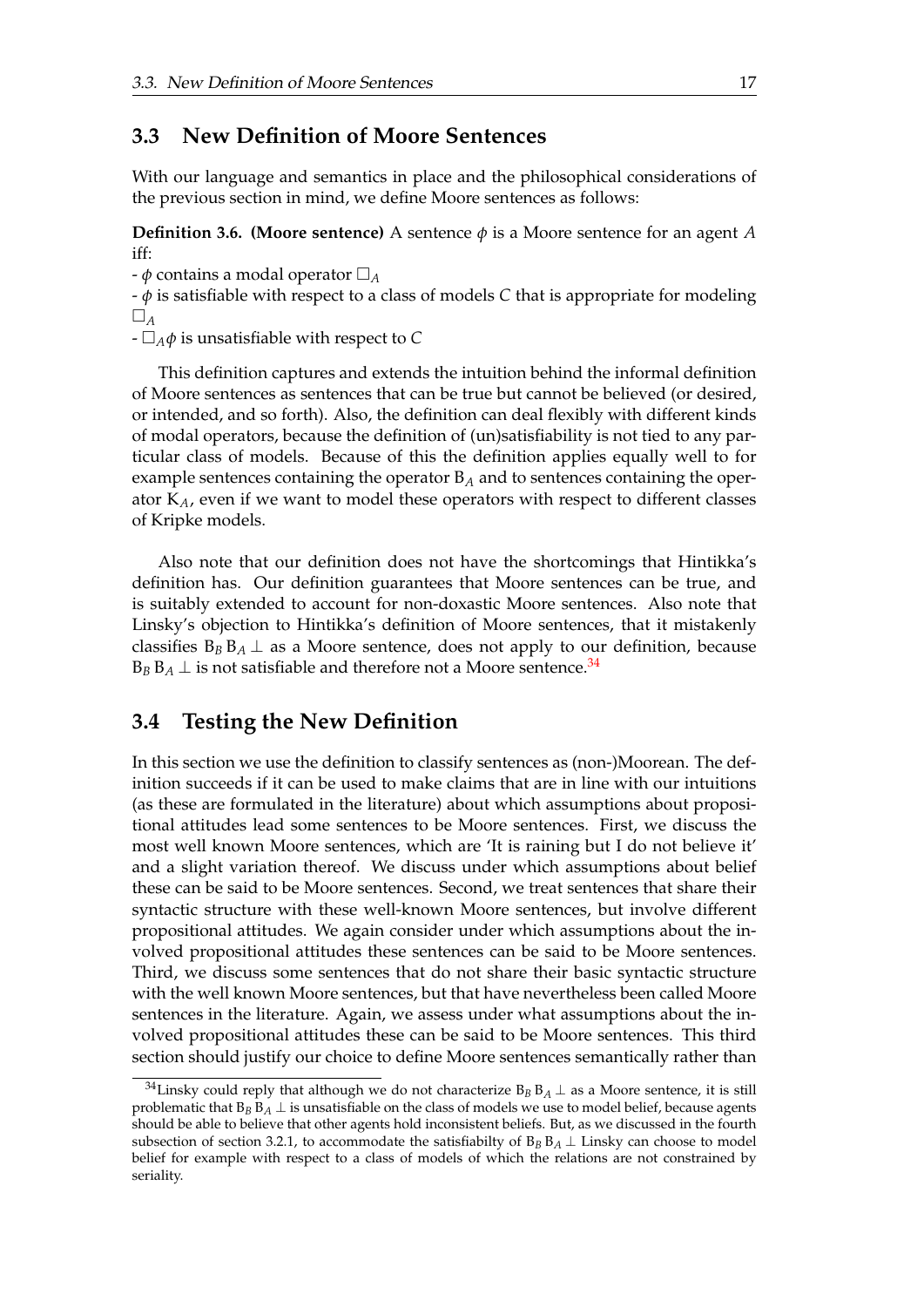<span id="page-27-0"></span>syntactically, because some sentences can be argued to be Moore sentences despite being syntactically dissimilar to the well known Moore sentences.

#### **3.4.1 Canonical Moore sentences**

The original, and also the most famous, Moore sentence was introduced by Moore himself:

(1) "I went to the pictures last Tuesday but I don't believe that I did." $35$ 

Moore also introduced a slight variation on (1) (although Green and Williams suggest Moore may have been unaware that this sentence was structurally different from  $(1)^{36}$  $(1)^{36}$  $(1)^{36}$ ) when he wrote the sentence

(2) "I believe that he has gone out, but he has not." $37$ 

These sentences differ in that (1) reports the omission of a belief in a fact, whereas (2) reports the commitment to a false belief. These sentences have therefore been called the *omissive* Moore sentence and the *commissive* Moore sentence, respectively. We refer to these two sentences as the *canonical Moore sentences*.

The sentences (1) and (2) can straightforwardly be formalized as  $p \wedge \neg B p$  and *p* ∧ B ¬*p*. To asses whether these are Moore sentences, we need to check whether *p* ∧ ¬ B *p* and *p* ∧ B ¬ *p* are satisfiable with respect to a class of Kripke models *C* suitable for modeling belief, and whether  $B(p \land \neg B p)$  and  $B(p \land B \neg p)$  are unsatisfiable with respect to *C*. In the discussion below, we work with KD45 Kripke models, which are often used to model beliefs. $38$ . KD45 Kripke models are characterized by seriality (for all words *w*, there exists a world *v* s.t. *wRv*), transitivity (for all worlds *w*, *v* and *u* such that *wRv* and *vRu*, *wRu*) and being Euclidean (for all worlds *w*, *v* and *u* such that *wRv* and *wRu*, *vRu*). We assume that belief distributes over conjunction  $(B(\phi \land \psi) \rightarrow (B\phi \land B\psi))$  and is consistent  $(B\phi \rightarrow \neg B \neg \phi)$ , and that positive introspection ( $B\phi \rightarrow B B \phi$ ) and negative introspection ( $\neg B\phi \rightarrow B \neg B \phi$ ) hold.

With these assumptions in place, we are in a position to prove that  $p \wedge \neg B p$  and *p* ∧ B ¬*p* are Moore sentences. We start by proving that *p* ∧ ¬ B *p* is a Moore sentence. We do this by (i) proving that  $p \wedge \neg B p$  is satisfiable with respect to a class of Kripke frames that is characterized by seriality, transitivity and being Euclidean, and (ii) proving that  $B(p \land \neg B p)$  is unsatisfiable given our assumptions that belief distributes over conjunction, is consistent and that positive and negative introspection hold.

#### *Proof*

(i) Take a model *M* with two possible worlds *w* and *v* and the accessibility relation *R* such that *wRv* and *vRv*, and let *p* be true in *w* but false in *v*. Then *M* is serial and transitive, and  $p \land \neg B p$  is true in *w*.

<sup>37</sup>Moore, [1944.](#page-76-0)

<sup>38</sup>Meyer, [2003](#page-76-0)

<sup>35</sup>Moore, 1942, 543.

<sup>36</sup>Green and Williams, [2007,](#page-76-0) 5.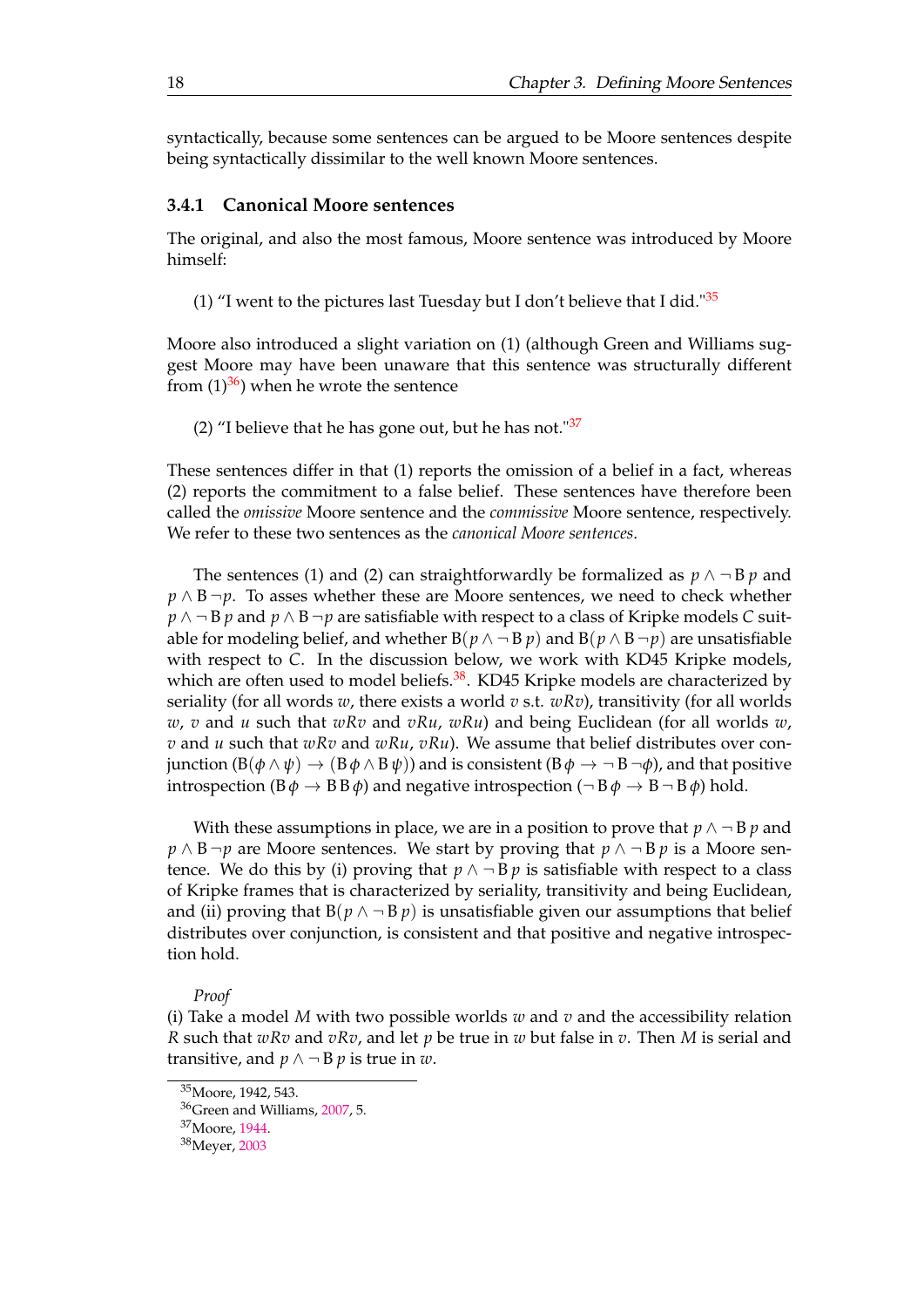

<span id="page-28-0"></span>(ii)

(1)  $B(p \land \neg B p)$  (supposition for reductio)

(2) B  $p \wedge B \neg B$  *p* (distribution of belief over conjunction, 1)

(3) B *p* (elimination of conjunction, 2)

(4)  $B \neg B p$  (elimination of conjunction, 2)

- $(5)$   $\neg$  B  $\neg$   $\neg$  B  $p$  (consistency of beliefs, 4)
- $(6)$   $\neg$  B B p (elimination of negation, 5)
- (7) B B *p* (positive introspection, 3)
- $(8)$   $\perp$  (introduction of conjunction, 6 and 7)

A similar proof can be given for  $p \wedge B \neg p$ . Again, we prove (i) that  $p \wedge B \neg p$  is satisfiable with respect to a class of Kripke frames that is characterized by seriality, transitivity and being Euclidean, and (ii) proving that  $B(p \wedge B \neg p)$  is unsatisfiable given our assumptions that belief distributes over conjunction and is consistent and that positive and negative introspection hold.

*Proof*

(i) Notice that in the model *M* given in the proof that  $p \wedge \neg B p$  is satisfiable above, *p* ∧ B ¬*p* is also true in *w* in *M*.

(ii)

(1)  $B(p \wedge B \neg p)$  (supposition for reductio)

(2) B  $p \wedge$  B B  $\neg p$  (distribution of belief over conjunction, 1)

- (3) B *p* (elimination of conjunction, 2)
- (4)  $B B \neg p$  (elimination of conjunction, 2)
- $(5)$   $\neg$  B  $\neg$ *p* (consistency of beliefs, 3)
- (6)  $B \neg B \neg p$  (negative introspection, 5)

 $(7)$   $\neg$  B  $\neg$  B  $\neg$  p (consistency of beliefs, 4)

 $(8)$   $\perp$  (introduction of conjunction, 6 and 7)

In accordance with the intuitions as formulated in the literature, our definition thus correctly classifies (1) and (2) as Moore sentences, assuming that belief is characterized by distribution over conjunction, consistency, and positive and negative introspection.

#### **3.4.2 Varying Semantic Content**

The literature has proposed several sentences that have the same syntactic structure as the canonical Moore sentences,  $p \wedge \neg \Box_A p$  and  $p \wedge \Box_A \neg p$ , but that concern some other propositional attitudes than belief. If this new propositional attitude is modeled with respect to a different class of models than belief is, these sentences differ in semantic content from the canonical Moore sentences. If these sentences can nevertheless be said to be Moore sentences this is interesting because this would promise to extend the results of Moore's paradox beyond the study of beliefs, towards the study of propositional attitudes such as knowledge, desire and moral motivation.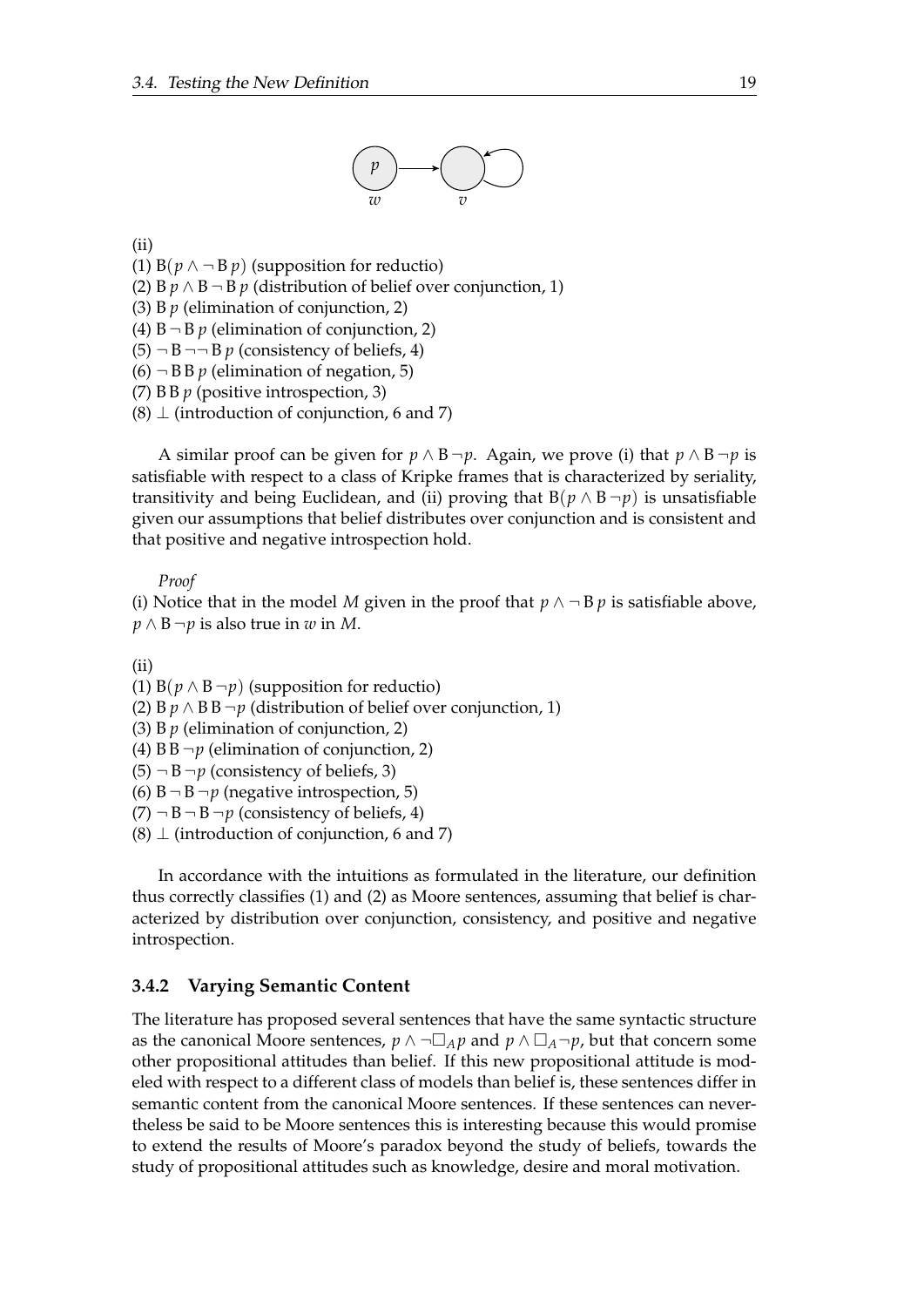<span id="page-29-0"></span>Firstly, Williams proposes the following sentence to be an epistemic Moore sen-tence:<sup>[39](#page-30-0)</sup>

(3) It is raining but I do not know it is.

This sentence can be formalized as  $p \wedge \neg K p$ . Taking into consideration the distinction between omissive and commissive Moore sentences we introduced in the previous section, one may wonder why Williams does not also propose the commissive variant of (3), which would be formalized as  $p \wedge K \neg p$ :

(4) It is raining but I know it is not.

However, it is immediately clear that  $p \wedge K \neg p$  is not a Moore sentence, if we adopt the common assumption that knowledge is *veridical* (K $\phi \rightarrow \phi$ ).<sup>[40](#page-30-0)</sup> Under this assumption, the class of models that is appropriate for modeling knowledge is characterized at least by reflexivity (for all worlds *w*, *wRw*). *p*  $\wedge$  K  $\neg$ *p* is not a Moore sentence because it is unsatisfiable with respect to such a class of models. Proof:

(1) *p* ∧ K ¬*p* (supposition for reductio)

(2)  $\phi$  (elimination of conjunction, 1)

(3) K  $\neg p$  (elimination of conjunction, 1)

(4)  $\neg p$  (veridicality of knowledge, 3)

 $(5)$   $\perp$  (introduction of conjunction, 1 and 3)

Thus, given only the assumption that knowledge is veridical,  $p \wedge K \neg p$  is not a Moore sentence. But,  $p \wedge \neg K p$  on the other hand, can be a Moore sentence under this assumption. To prove this, we prove that (i)  $p \land \neg K p$  is satisfiable with respect to a class of Kripke frames that is characterized at least by reflexivity, transitivity and being Euclidean, and (ii) that  $K(p \wedge \neg K p)$  is unsatisfiable if we assume that knowledge is at least consistent, distributes over conjunction, allows for positive and negative introspection and is veridical.

#### *Proof*

(i) Take a model *M* with an accessibility relation *R* and worlds *w* and *v* s.t. *wRw*, *wRv*, *vRw* and *vRv*. Let *p* be true in *w* and false in *v*. Then *M* is serial, transitive, Euclidean and reflexive, and  $p \wedge \neg K p$  is true in *w*.



(ii)

(1) K( $p \wedge \neg$ K $p$ ) (supposition for reductio)

(2) K  $p \wedge K \neg K p$  (distribution of knowledge over conjunction, 1)

(3) K *p* (elimination of conjunction, 2)

(4) K  $\neg$  K *p* (elimination of conjunction, 2)

 $(5)$   $\neg$  K *p* (veridicality of knowledge, 4)

 $(6)$   $\perp$  (introduction of conjunction, 3 and 5)

<sup>39</sup>Williams, 2015a.

<sup>40</sup>Meyer, [2003](#page-76-0)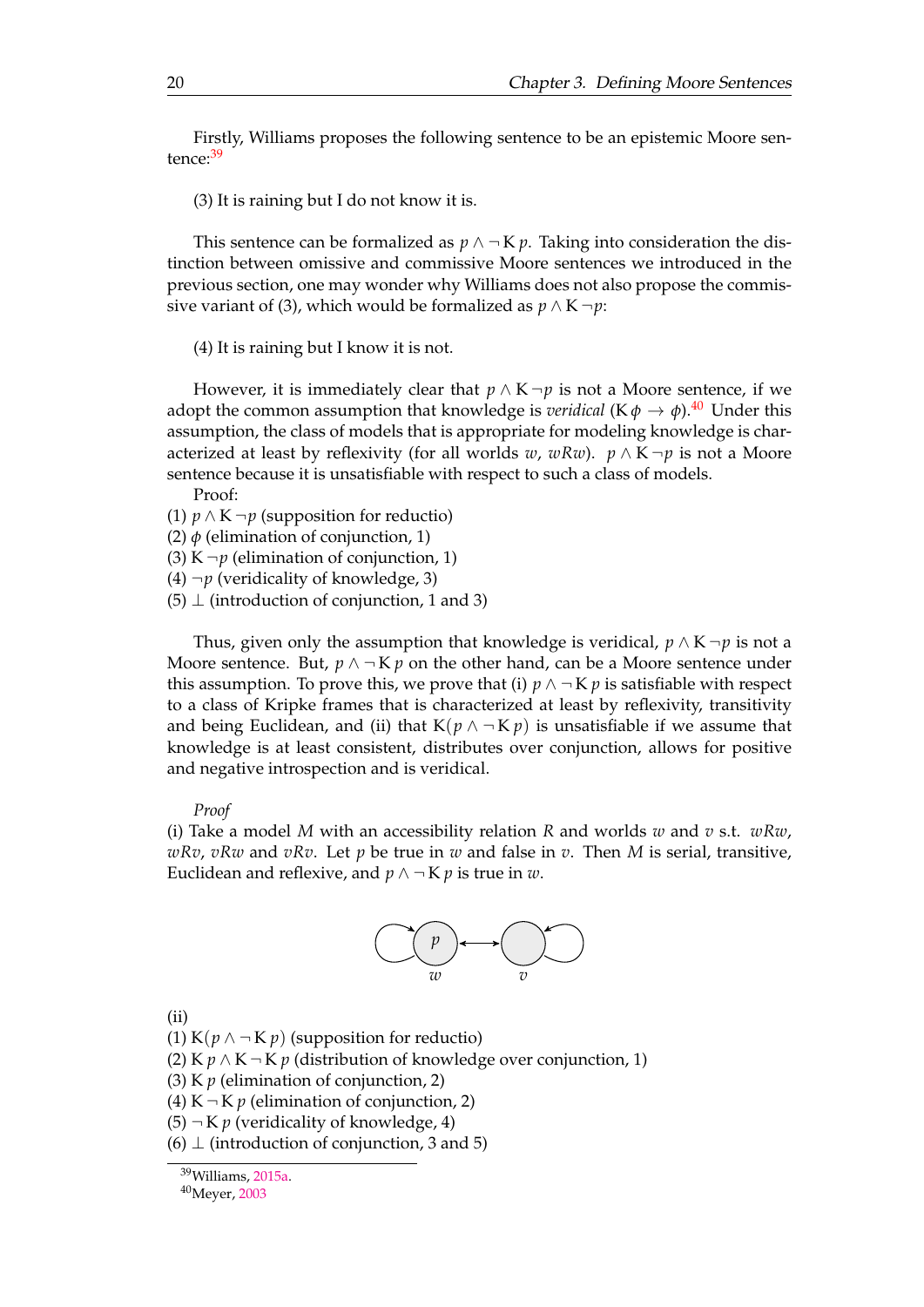<span id="page-30-0"></span>Related to this epistemic Moore sentence proposed by Williams, Yalcin discusses whether the following are Moore sentences:<sup>[41](#page-31-0)</sup>

(5) It is raining and it might not be raining.

(6) It is raining and possibly it is not raining.

Yalcin suggests 'it might not be raining' and 'possibly it is not raining' might be interpreted epistemically, as 'I do not know that it is not raining'. Under this interpretation, (5) and (6) have similar meanings to (3) and can thus also be classified as Moore sentences under the assumptions we mentioned in our discussion of (3), baring small semantic difference between asserting that something might be the case, that something possibly is the case and that you do not know that something is the case.

However, this is not the only possible interpretation of the modalities in (5) and (6). Particularly the phrase 'possibly' in (6) can be interpreted *metaphysically*, rather than epistemically. Let  $\Diamond$  be the dual of  $\Box$  and let the reading of  $\Diamond \phi$  be 'it is metaphysically possible that *φ*' (whatever that may mean exactly). Then, under a metaphysical interpretation of 'possibly' (6) means roughly:

(7) It is raining but it is metaphysically possible that it is not raining.

We can formalize (7) as  $p \wedge \Diamond \neg p$ . And we can easily imagine a commissive counterpart of (7) of the form  $p \wedge \neg \Diamond p$ , which could be a formalization of a sentence such as:

(8) It is raining but it is metaphysically possible that it is not raining.

There is a long standing debate on the properties of metaphysical possibility that has not yet reached a consensus.<sup>[42](#page-31-0)</sup> But, one assumption that seems to be universally agreed upon is that whatever is the case is possible  $(\phi \to \Diamond \phi)$ .<sup>[43](#page-31-0)</sup> From this it is clear that  $p \wedge \neg \Diamond p$ , is not a Moore sentence, as it is not satisfiable in Kripke models that satisfy the assumption that whatever is true is possible (these are reflexive Kripke models).

Proof: (1) *p* ∧  $\neg$   $\Diamond$ *p* (supposition for reductio) (2)  $p$  (elimination of conjunction, 1) (3)  $\neg$ \perimination of conjunction, 1) (4)  $\Diamond p$  (possibility of the actual, 2)  $(5)$   $\perp$  (introduction of conjunction, 3 and 4)

From the assumption that whatever is the case is possible, it thus follows that *p* ∧

<sup>43</sup>Menzel, [2017,](#page-76-0) 1.

<sup>41</sup>Yalcin, 2007, 1.

<sup>&</sup>lt;sup>42</sup>See Chapter 10 of Berto and Plebani, [2015](#page-75-0) for an excellent overview of the debate on the nature of possible worlds, which touches also on the formal properties of metaphysical possibility.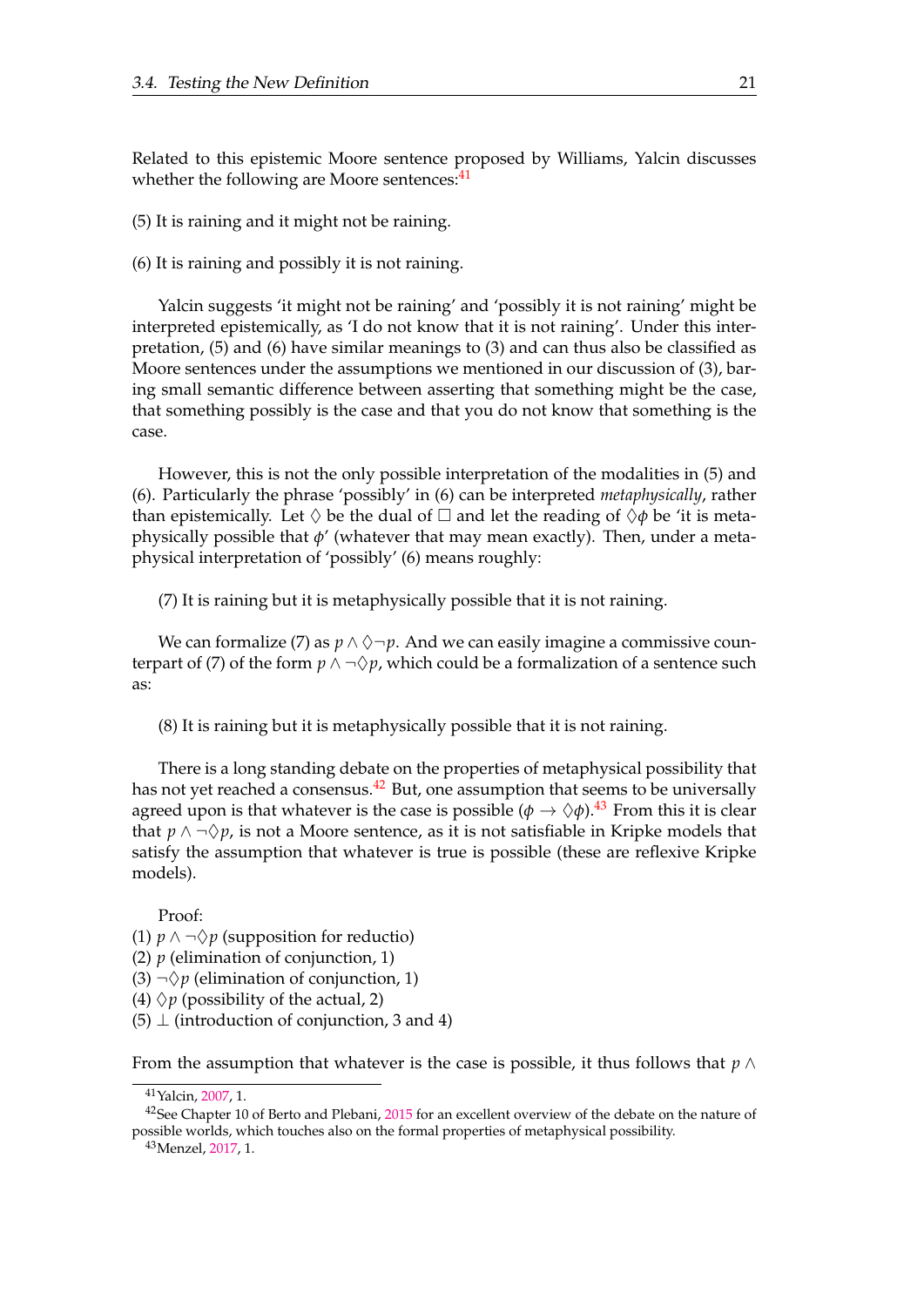<span id="page-31-0"></span> $\neg \Diamond p$  is not a Moore sentence, because it is not satisfiable on a class of models appropriate for modeling  $\Diamond$ .

From the assumption that whatever is the case is possible it also follows that  $p \wedge \Diamond \neg p$  is not a Moore sentence. To see this, assume again that whatever is the case is possible ( $\phi \to \Diamond \phi$ ) and consider that if  $p \land \Diamond \neg p$  is a Moore sentence, two things are true: (i)  $p \wedge \Diamond \neg p$  is satisfiable and (ii)  $\Diamond (p \wedge \Diamond \neg p)$  is unsatisfiable, with respect to a class of Kripke models characterized at least by reflexivity. But (i) and (ii) cannot both be true, because (i) implies the negation of (ii). To see this, consider that by the definition of satisfiability if  $\phi \land \Diamond \neg \phi$  is satisfiable, then there is a world *w* in a model *M* in which  $p \land \Diamond \neg p$  is true. But then, under our assumption that  $\phi \to \Diamond \phi$ , this implies that  $\Diamond(p \land \Diamond \neg p)$  is also true in *w* in *M*. So if  $p \land \Diamond \neg p$  is satisfiable, then so is  $\Diamond(p \land \Diamond \neg p)$ . Therefore if (i) is true, (ii) is false, and thus  $p \land \Diamond \neg p$  is not a Moore sentence if we assume that whatever is the case is possible.

More recently, authors have proposed Moore sentences with non-epistemic propo-sitional attitudes. Wall introduces Moore sentences concerning desire:<sup>[44](#page-32-0)</sup>

- (9) I have cheesecake, and I desire that I have no cheesecake.
- (10) I have cheesecake, and no desire that I have cheesecake.

Wall argues that these sentences are similar to doxastic Moore sentences because just like doxastic Moore sentences can be true but are absurd to believe, these sentences can be true but are absurd to desire. Clearly, it is possible that I have cheesecake without desiring to have cheesecake or even whilst desiring not to have cheesecake, but it would be absurd for me to desire such situations to occur. As Williams puts it, it would be absurd for me to desire my own desire to be frustrated, or to desire that I do not desire that what obtains.  $45$ 

Williams' account of the absurdity of (9) and (10) poses an interesting technical challenge. If we formalize (9) and (10) as  $p \wedge D \neg p$  and  $p \wedge \neg D p$  respectively, Williams claims that  $D(p \wedge D \neg p)$  and  $D(p \wedge \neg D p)$  describe situations that are absurd (in a way that is similar to the absurdity of believing  $p \wedge \neg Bp$  or  $p \wedge B \neg p$ ). However, because we define Moore sentences in terms of satisfiability with respect to logical frameworks, we need to know the formal properties of desire if we want to capture these absurdities. We discuss the formal properties of desire at length in Chapter 5, where we also consider under what assumptions (9) and (10) can be said to be Moore sentences.

Lastly, Cholbi proposes that there are Moore sentences involving moral motiva-tion, such as:<sup>[46](#page-32-0)</sup>

(11) Hurting animals is wrong, but I do not care.

According to Cholbi, this sentence is a Moore sentence because, just like the canonical Moore sentences, it cannot be coherently *asserted*. [47](#page-32-0) Assuming that Schoemaker's

<sup>44</sup>Wall, 2012, 2.

<sup>45</sup>Williams, 2014, 3.

<sup>46</sup>Cholbi, [2009.](#page-75-0)

<sup>47</sup>Cholbi, [2009,](#page-75-0) 497.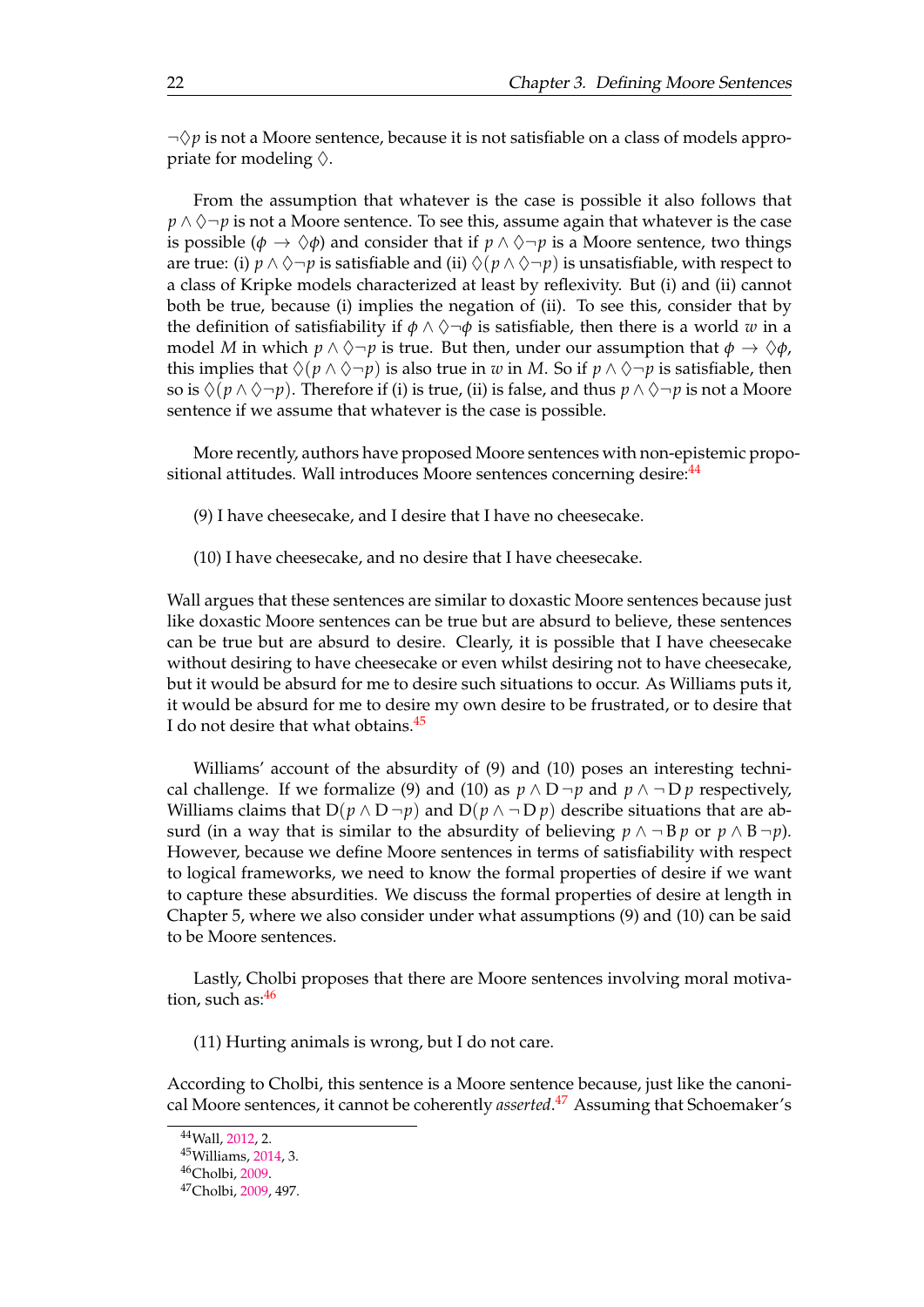<span id="page-32-0"></span>principle, which we introduced in Chapter 2, is correct, this means that (11) is a Moore sentence because just like canonical Moore sentence, it is absurd to *believe*.

Cholbi's explanation of why (11) is a Moore sentence is interesting, as it seems to defy our definition. For a sentence *φ* to be a Moore sentence for agent *A*, we require *φ* to contain a modal operator  $\Box_A$ , such that  $\Box_A \phi$  is unsatisfiable (with respect to a class of Kripke models suitable for modeling  $\Box_A$ ). Cholbi suggests that a sentence  $\phi$ that contains one modal operator  $\Box^1$  is a Moore sentence because if we take a different modal operator  $\Box^2$ ,  $\Box^2\phi$  is unsatisfiable (with respect to a class of Kripke models suitable for modeling both  $\square^1$  and  $\square^2$ ).

There are different ways we can make sense of Cholbi's explanation. The first is to open up our definition of Moore sentences to allow for sentences that contain one modal operator and become absurd when prescripted with a different modal operator. However, we wish to resist this easy solution as long as we can, as such a widening of our definition may lead to unexpected false positives. A more elegant solution acknowledges that in sentences with multiple modalities, it is not only important to understand the properties of the single modalities, but rather the way the two modalities interact with each other. To determine whether it is absurd to believe Cholbi's (11) for example, we need to analyze in depth the way care and belief interact.

An extensive study towards the interactions between care and belief is beyond the scope of this thesis, but we note that in (11), 'I do not care' seems to mean that the speaker does not *believe* that hurting animals is wrong. It may not generally be the case that not caring for something implies not believing it, but it may be true for moral statements, like that in the first conjunct of (11). If we can say that if I do not care about a moral statement, I do not believe it is true, then (11) implies that 'hurting animals is wrong, but I do not believe so'. And if this reduction is correct, we can thus say that (11) does contain the propositional attitude belief, or rather that (11) implies a sentence that contains belief. And then Cholbi's suggestion that (11) is a Moore sentence because it cannot coherently be believed is in line with our definition of Moore sentences. It is absurd to believe (11), insofar as belief in (11) implies belief in 'hurting animals is wrong, but I do not believe so', which is absurd to believe.

Although no other non-doxastic Moore sentences have been discussed substantially in the literature, we take it that the previously mentioned examples show that Moore sentences can occur in a much wider range of settings than is commonly thought. And we believe that many Moore sentences still have to be discovered. For example, although they are not discussed in the literature, we see no prima facie reason why the following sentences could not be considered Moore sentences:

- (12) I intend to go to the gym but I will not.
- (13) I should give to charities but I do not.

Clearly, it is possible that I do not go to the gym even though I intend to go. But, prima facie, it would be absurd for me to intend to have the intention to go the gym while not actually going to the gym; we discuss this matter at length in Chapter 5. Similarly, it can be the case that I do not give to charities even though I should.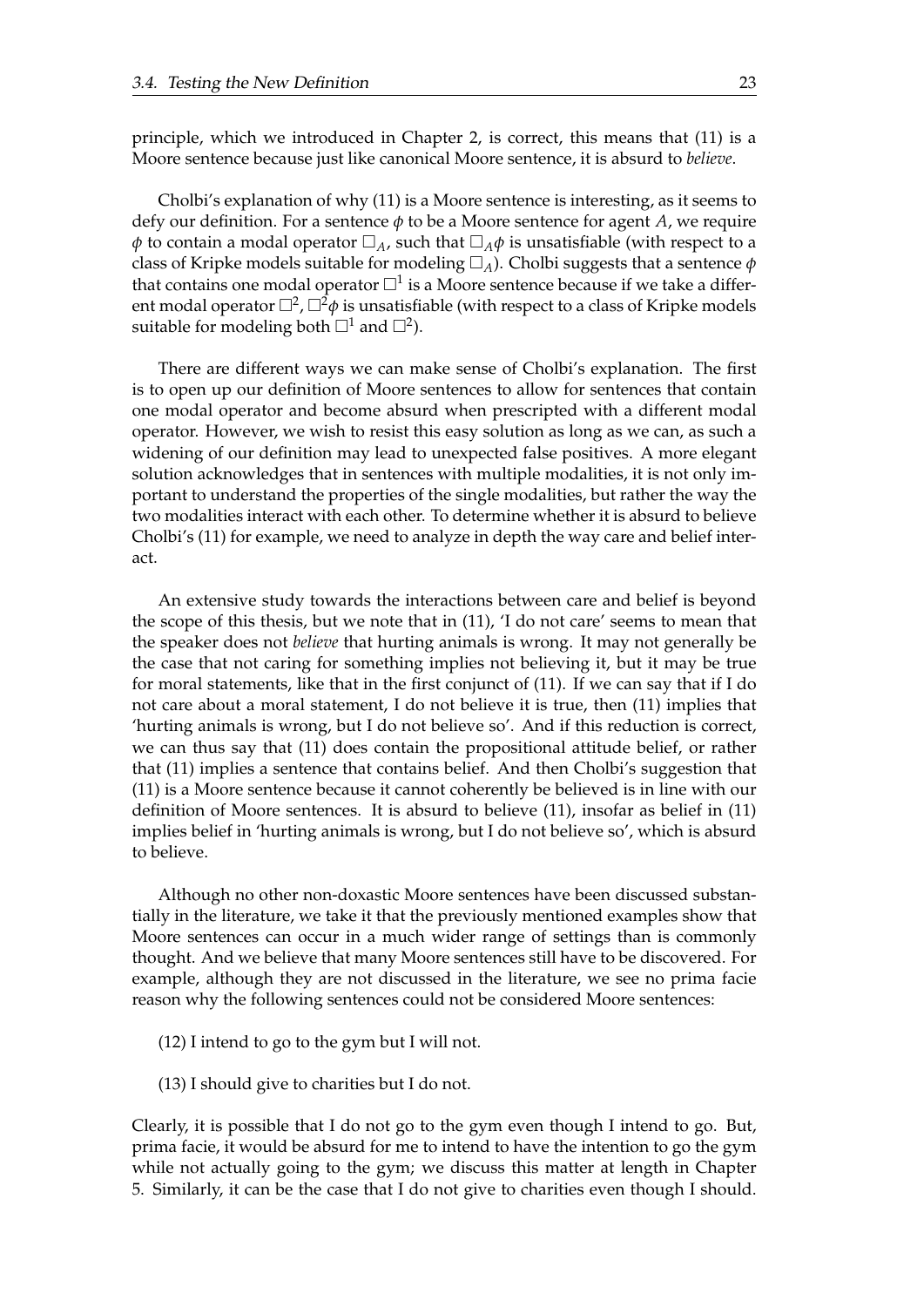But, it seems absurd if it should be the case that I don't give to charities while I should (because then I would be morally obliged to fail to meet my moral obligations). Of course, whether these intuitions can be substantiated depends on what formal properties 'intend' and 'should' are assumed to have, but there seems to be enough intuitive ground to warrant an investigation towards these properties.

The question which propositional attitudes can be used to form Moore sentences is as interesting as it is vast. There are many propositional attitudes to consider, and when one forms sentences with them of the syntactic structure of the canonical Moore sentences, many of them sound at least slightly odd. 'It is raining but I fear it is not', 'it is raining but I doubt it is', 'It is raining but I hope it is not', and so forth. Are these sentences absurd to fear, doubt, or hope, respectively? Are they absurd to believe, know or desire? Taking into account the relations between all the different propositional attitudes, the potential for finding new Moore sentences is grand. Exploring which propositional attitudes can be swapped into the syntactic structure *p* ∧ ¬ $\Box_A p$  or *p* ∧  $\Box_A \neg p$  to create absurd sentences that can be true, and mapping out why some propositional attitudes create absurd statements while others do not, is a worthwhile project for future research.

#### **3.4.3 Varying Syntactic Structures**

Although historically the debate on Moore sentences has mostly been about sentences of the syntactic structures  $p \wedge \neg \Box_A p$  and  $p \wedge \Box_A \neg p$ , Moore sentences of deviant syntactic structures have been proposed. Definitions that refer solely to the syntactic structure of sentences are unable to classify these sentences as Moore sentences. Using our semantic definition, we are able to consider of sentences with a non-canonical syntactic structure, whether or not they are Moore sentences.

Sorensen proposes the following iterated Moore sentences as Moore sentences:<sup>[48](#page-34-0)</sup>

- (14) It is raining but I do not believe that I believe it.
- (15) It is raining but I believe that I believe it is not.

which could respectively be formalized as  $p \wedge \neg BB p$  and  $p \wedge BB \neg p$ . These sentences can both be said to be Moore sentences under the assumptions that belief is at least consistent, distributes over conjunction and that positive and negative introspection hold. We first prove that  $p \wedge \neg B B p$  is a Moore sentence by proving (i) that *p* ∧ ¬ B B *p* is satisfiable with respect to a class of Kripke models that is characterized at least by seriality, transitivity and being Euclidean and (ii) that  $B(p \wedge \neg B B p)$  is unsatisfiable, assuming that belief is at least consistent, distributes over conjunction and that positive and negative introspection hold.

#### *Proof*

(i) Take a model *M* with worlds *w* and *v* and the accessibility relation *R* s.t. *wRv* and *vRv* and let *p* be true in *w* but false in *v*. Then *M* is serial, transitive and Euclidean, and in  $w$   $p \wedge \neg$  BB  $p$  is true.

<sup>48</sup>Sorensen, 2000.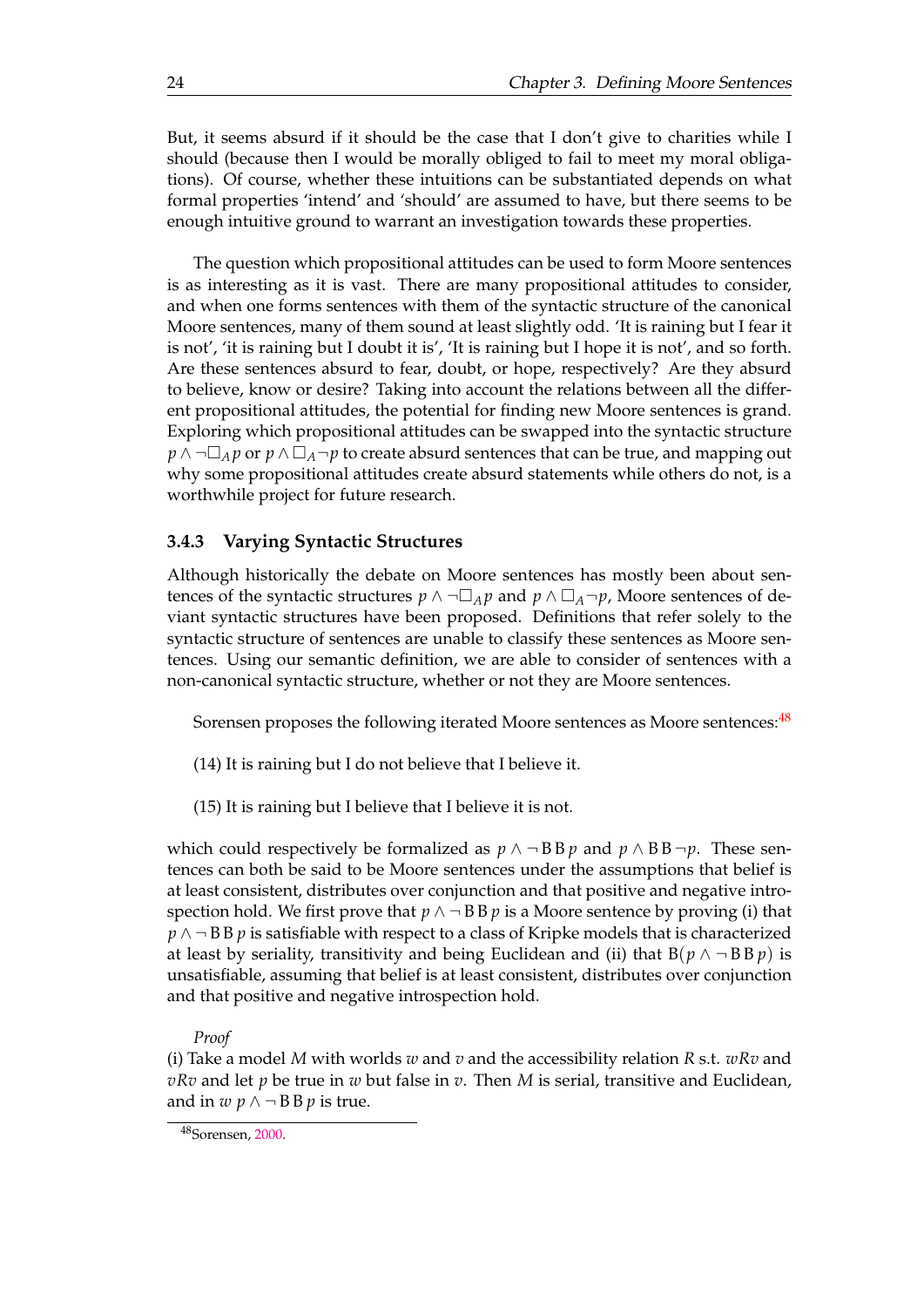

<span id="page-34-0"></span>(ii)

(1)  $B(p \land \neg B B p)$  (supposition for reductio)

- (2) B  $p \wedge B$  ¬ B  $p$  (distribution of belief over conjunction, 1)
- (3) B *p* (elimination of conjunction, 2)
- (4)  $B \neg B B p$  (elimination of conjunction, 2)

(5) B B *p* (positive introspection, 3)

- (6) B B B *p* (positive introspection, 5)
- $(7)$   $\neg$  B  $\neg$  B B  $p$  (consistency of beliefs, 6)
- $(8)$   $\perp$  (introduction of conjunction, 4 and 7)

A similar proof can be given for the claim that  $p \wedge BB \neg p$  is a Moore sentence. We prove that (i)  $p \wedge BB \neg p$  is satisfiable with respect to a class of Kripke models that is characterized at least by seriality, transitivity and being Euclidean and (ii)  $B(p \wedge BB \neg p)$  is unsatisfiable, assuming that belief is at least consistent, distributes over conjunction and that positive and negative introspection hold.

*Proof*

(i) Note that in the model *M* supplied in the proof that  $p \wedge \neg BB p$  is a Moore sentence, *p* ∧ B B ¬*p* is true in world *w* in *M*.

(ii)

(1) B( $p \wedge$  BB ¬ $p$ ) (supposition for reductio)

(2) B  $p \wedge B B B \neg p$  (distribution of belief over conjunction, 1)

(3) B *p* (elimination of conjunction, 2)

(4)  $B B \neg p$  (elimination of conjunction, 2)

- $(5)$   $\neg$  B  $\neg$ *p* (consistency of beliefs, 3)
- (6)  $B \neg B \neg p$  (negative introspection, 5)
- $(7)$   $\neg$  B  $\neg$  B  $\neg$  p (consistency of beliefs, 6)
- $(8)$   $\neg$  B  $\neg$  *p* (elimination of double negation, 7)
- (9)  $B \neg B B \neg p$  (negative introspection, 8)
- $(10)$   $\neg$  B  $\neg$  B B  $\neg$ *p* (consistency of beliefs, 9)
- $(11)$   $\neg$  B B  $\neg$  *p* (elimination of double negation, 10)
- $(12)$   $\perp$  (introduction of conjunction, 4 and 11)

Another interesting sentence of non-standard syntactic structure was proposed by the famous puzzle logician Raymond Smullyan:

(16) You believe that God exists if and only if God does not exist.  $49$ 

We can formalize this sentence as  $B(p) \leftrightarrow \neg p$ . This sentence is interesting because to our knowledge it has not been mentioned in discussions about Moore sentences (it is for example not included in the two articles of Williams about Moore's

<sup>49</sup>Smullyan, 2012, 73.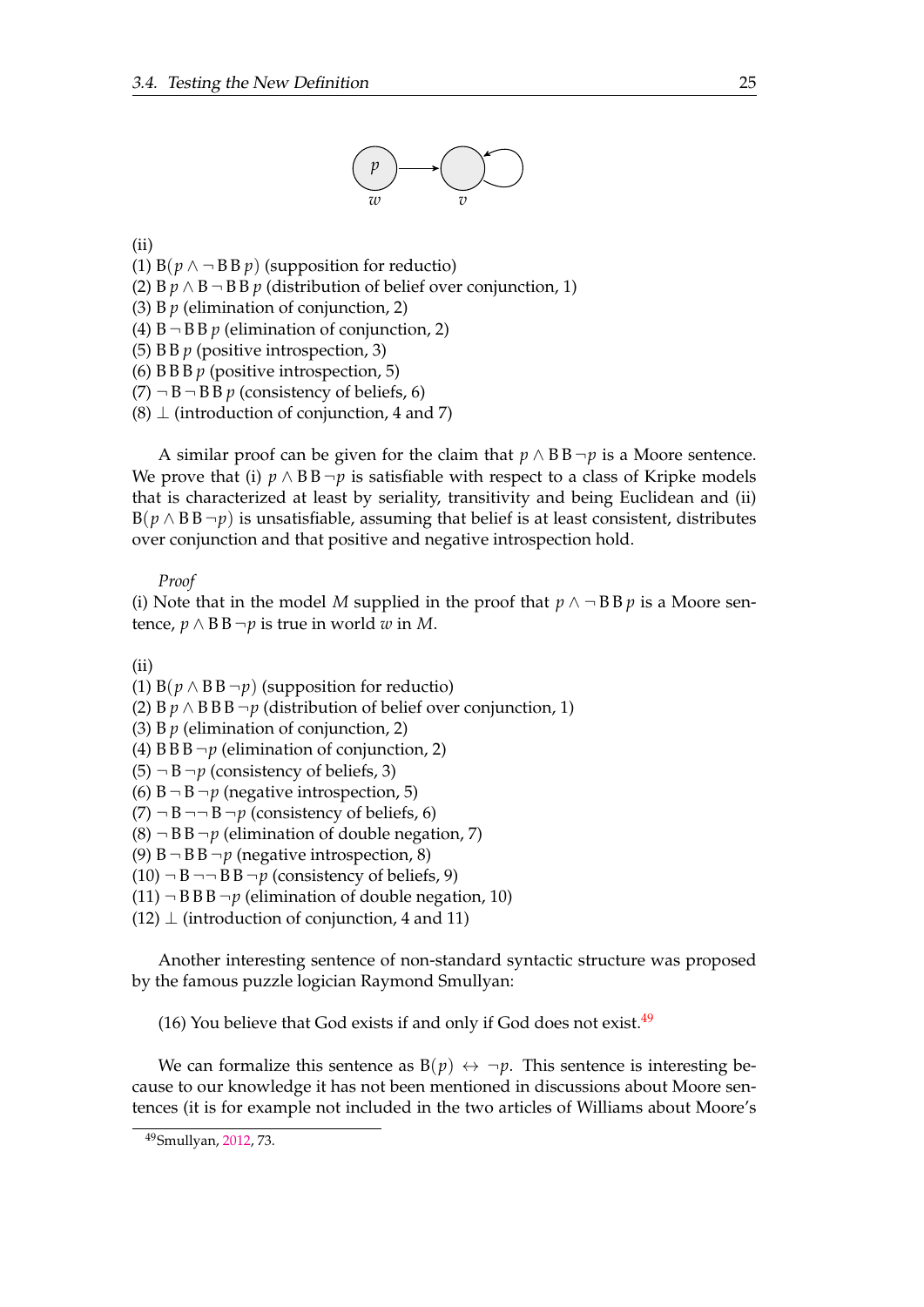<span id="page-35-0"></span>paradox in speech<sup>[50](#page-36-0)</sup> and Moore's paradox in thought<sup>[51](#page-36-0)</sup>, nor in the introductory article Green and Williams wrote for the *New essays* volume on Moore's paradox<sup>[52](#page-36-0)</sup>, even though it is a Moore sentence if we assume that belief is characterized at least by consistency, distribution over conjunction, closure under believed implication  $((B \phi \wedge B(\phi \rightarrow \psi)) \rightarrow B \psi)$  positive introspection and negative introspection. To prove this we (i) prove that  $B(p) \leftrightarrow \neg p$  is satisfiable with respect to a class of Kripke models that is characterized at least by seriality, transitivity and being Euclidean and (ii) that  $B(B(p) \leftrightarrow \neg p)$  is unsatisfiable, assuming that belief is at least consistent, distributes over conjunction and that positive and negative introspection hold.

#### *Proof*

(i) Take a model *M* with two possible worlds *w* and *v* and the accessibility relation *R* such that *wRv* and *vRv*, *p* is not true in *w* but *p* is true in *v*. Then *M* is serial, transitive and Euclidean, and  $B(p) \leftrightarrow \neg p$  is true in *w*.



(ii)

(1)  $B(B(p) \leftrightarrow \neg p)$  (supposition for reductio)

(2) B *p* (assumption)

(3) B B *p* (positive introspection, 2)

(4)  $B \neg p$  (closure of belief under believed implication, 1 and 3)

 $(5)$   $\neg$  B  $\neg$   $\neg$ *p* (consistency of beliefs, 4)

 $(6)$   $\neg$  *B p* (elimination of double negation, 5)

 $(7)$   $\perp$  (introduction of conjunction, 2 and 6)

 $(8)$   $\neg$  B  $p$  (introduction of negation, 2 and 7)

(9)  $B \neg B p$  (negative introspection, 8)

(10) B  $\neg\neg p$  (closure of belief under believed implication (by modus tollens), 1 and 9)

(11) B *p* (elimination of double negation, 10)

 $(12)$   $\perp$  (introduction of conjunction, 8 and 11)

### **3.5 Conclusion**

In this chapter we discussed a previous attempt to formally define Moore sentences, and objections to this definition. Based on this discussion we proposed our own formal definition, which is an improvement on the previous definition in that it guarantees that Moore sentences can be true, and in that it applies to a wider range of Moore sentence than just the doxastic ones. We verified that our definition can be used to make claims that are in line with our intuitions about under which assumptions about propositional attitudes different sentences can be said to be Moore sentences. In the following chapters we use our definition to assess under which assumptions it can be said that Moore sentences are involved in the surprise exam paradox, the knowability paradox, the Toxin problem and Newcomb's problem.

<sup>50</sup>Williams, 2015a.

<sup>51</sup>Williams, 2015b.

<sup>52</sup>Green and Williams, [2007.](#page-76-0)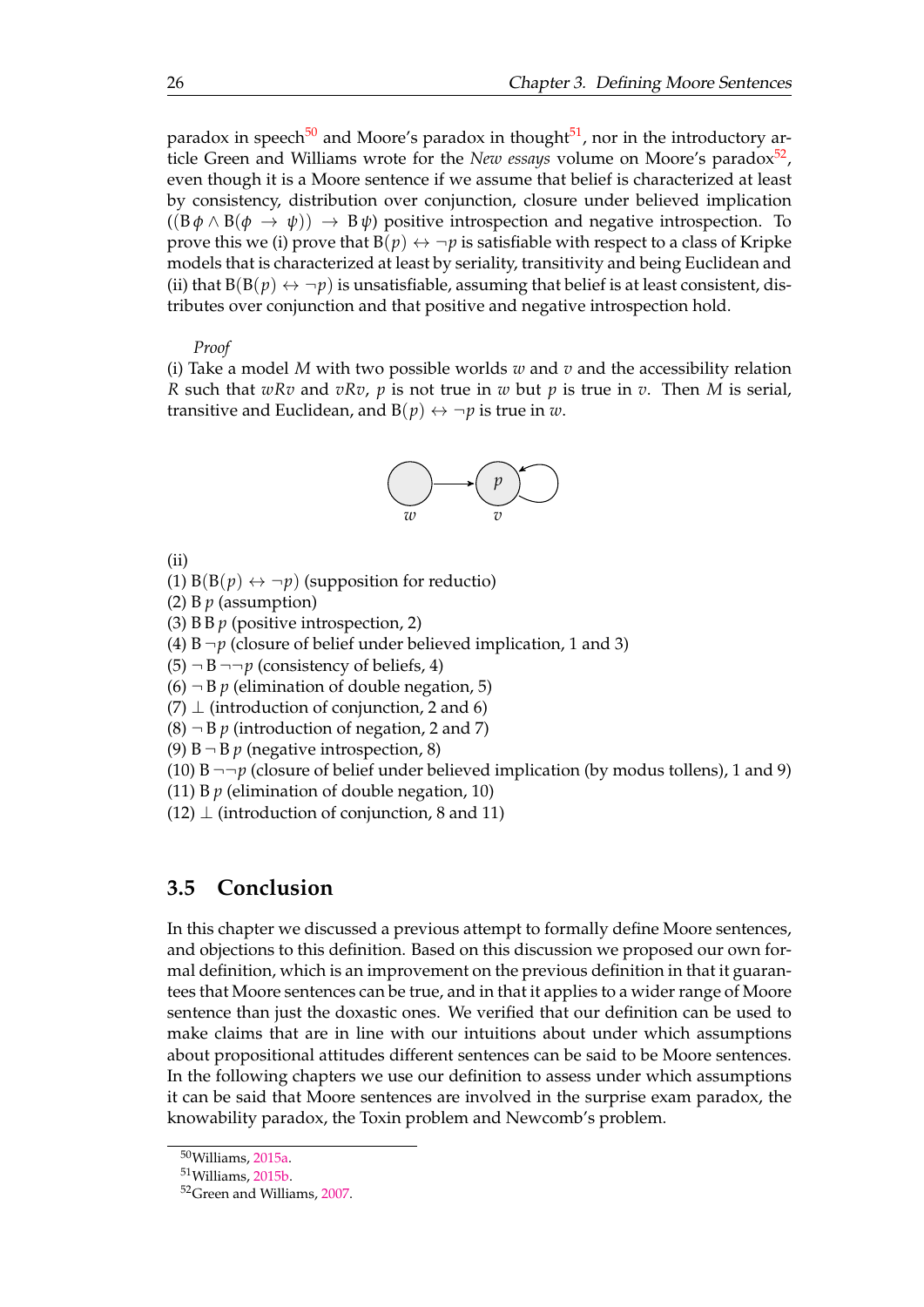# **Chapter 4**

# **The Surprise Exam Paradox and the Knowability Paradox**

The surprise exam paradox and the knowability paradox are two epistemic paradoxes that apparently involve a Moore sentence. In this chapter we discuss under which assumptions about knowledge we can say that this is the case. We also discuss some dissimilarities between the Moore sentences in the surprise exam paradox and the knowability paradox, and the canonical Moore sentences introduced in the previous chapter. By illuminating these similarities and dissimilarities we are able to provide a new perspective on some established results and open questions concerning the surprise exam paradox and the knowability paradox.

# **4.1 The Surprise Exam Paradox**

Many authors have recognized that a Moore sentence is involved in the surprise exam paradox.<sup>[1](#page-37-0)</sup> It is debated however, what sentence in the scenario exactly fulfills this role. In this chapter we use our formal account of Moore sentences to settle this debate.

# **4.1.1 Introducing the Surprise Exam Paradox**

The surprise exam paradox was first presented by O'Connor (although in his version the story concerns an unexpected military drill rather than an unexpected exam).<sup>[2](#page-37-0)</sup> Since then, many variations of it have been proposed. We use a variation of the most common presentation, introduced by Scriven, in which a surprise exam is an-nounced and also successfully given:<sup>[3,4](#page-37-0)</sup>

The teacher announces to his students that next week there will be a surprise exam. This is to say that there will be an exam on a day such that prior to that day the students did not believe the exam would be on that day.

<sup>1</sup>Binkley, [1968,](#page-75-0) Clark, [1994,](#page-75-0) Schick, [2000,](#page-76-0) Williams, 2007, Levy, [2009,](#page-76-0) Gerbrandy, [2007.](#page-75-0) <sup>2</sup>O'Connor, [1948.](#page-76-0)

<sup>3</sup>Scriven, [1951.](#page-76-0)

<sup>&</sup>lt;sup>4</sup>Our presentation differs from Scriven's in that we define a surprise exam as an exam of which the students do not believe in advance that it will be given on the day that it is given, rather than as an exam of which the students cannot know in advance on which day it will be given. Also, Scriven spoke about the surprise military drill that O'Connor introduced rather than a surprise exam, but this difference is only superficial.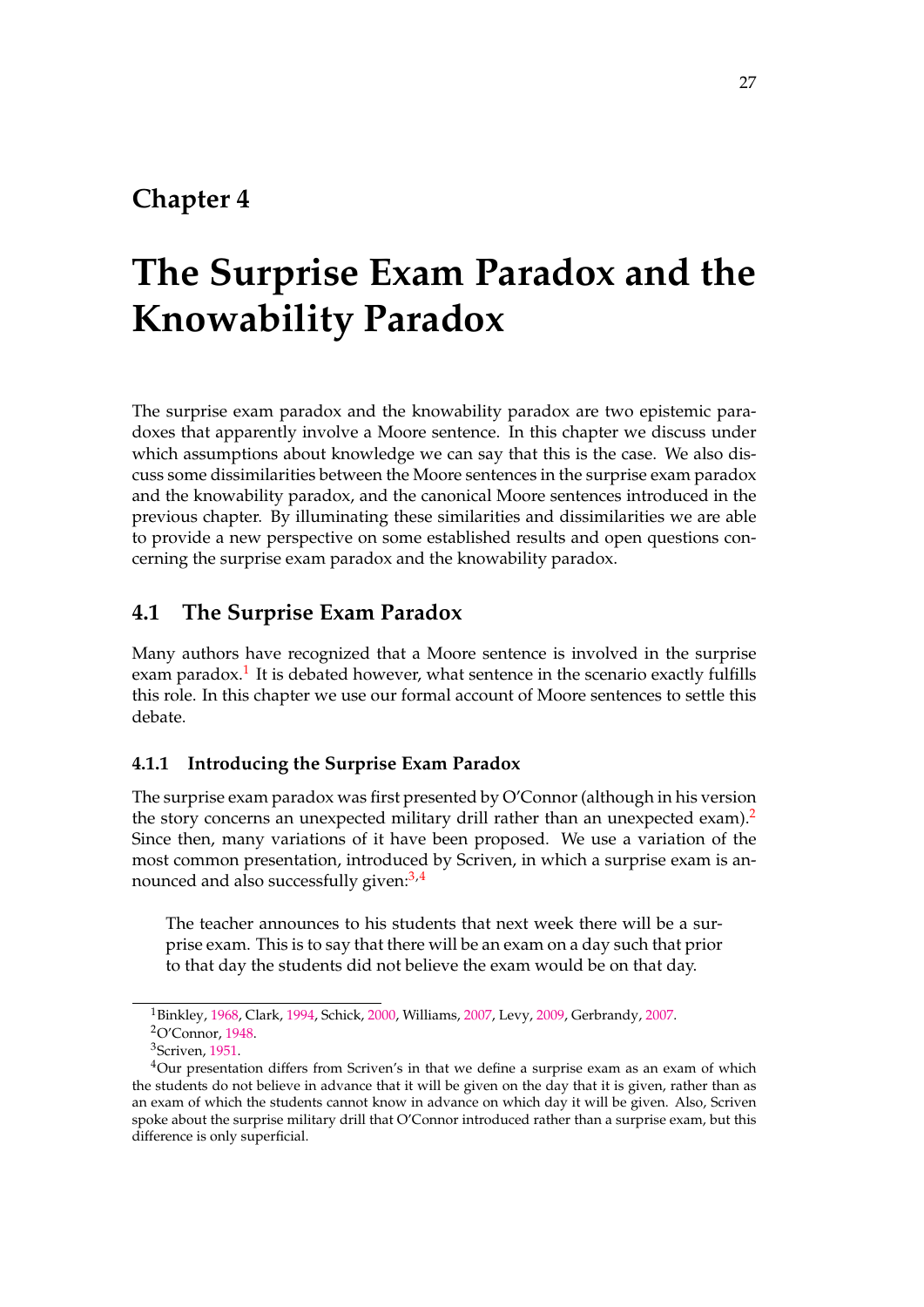<span id="page-37-0"></span>A clever student objects to the announcement: "but if we are not to believe that it is the day of the exam, before the day of exam, then the exam cannot be given on Friday. Because if the exam would be given on Friday, we would know by Thursday evening that the exam had not been given before Friday. Then we would know (and thus believe) the exam would have to be given on Friday; so it would not be a surprise exam. Furthermore, since we know that the exam cannot be given on Friday, we know it cannot be given on Thursday either. Because Wednesday evening we would know that the exam was not given before Thursday and we already excluded Friday, so we would know the exam would have to be given on Thursday. Thus a Thursday exam would no be surprising either. And we can continue this reasoning until no days remain in the week. So you cannot give us a surprise exam next week."

The teacher gave the exam on Tuesday, and the students were surprised.

The scenario above is considered paradoxical because the students have a seemingly sound argument for the absurd conclusion that a surprise exam cannot be given next week.

We should note that many variations of the surprise exam paradox exist. In early variations, the last sentence in the description was omitted, which lead several authors to (falsely) believe that the student correctly proved the impossibility of an announced surprise exam.<sup>[5](#page-38-0)</sup> Further, there are variations in the definition of 'surprise', some authors defining it in terms of the students not having a justified belief about on which day the exam will be given<sup>[6](#page-38-0)</sup>, others in terms of the students' inability to predict the date of the exam[7](#page-38-0) . We choose to define *surprise* in terms of the clever student not *believing* that the exam will be given before the day of the examination, so that the student is surprised if the exam is given on day *d* and the student does not believe the exam will be given on day *d*. This allows us to draw a direct comparison between the announcement in the surprise exam paradox and the canonical Moore sentence  $p \wedge \neg B p$ .

# **4.1.2 Moore Sentence in the Surprise Exam Paradox**

In the literature it is describe that a variation on the canonical Moore sentence *p* ∧  $\neg$  B  $p$  plays a role in the surprise exam paradox. Binkley writes that for the students the teacher's announcement in the surprise exam paradox is similar to Moore's sentence on Thursday evening. $8$  Because the announcement of the surprise exam next week is, on Thursday evening, equivalent to the announcement: 'Friday there will be an exam but you do not believe there will be an exam on Friday'. This sentence can be formalized in the same manner as the canonical Moore sentence,  $p \wedge \neg B p$ , and we already prove that this sentence is a Moore sentence in section 3.4.1.

It is debated whether the teacher's announcement only becomes unbelievable for the student on Thursday evening or whether it is unbelievable for the student

<sup>&</sup>lt;sup>5</sup>See e.g. O'Connor, [1948,](#page-76-0) or Alexander, [1950.](#page-75-0)

<sup>6</sup>Williams, 2007.

<sup>7</sup>Wright and Sudbury, 1977.

<sup>8</sup>Binkley, [1968.](#page-75-0)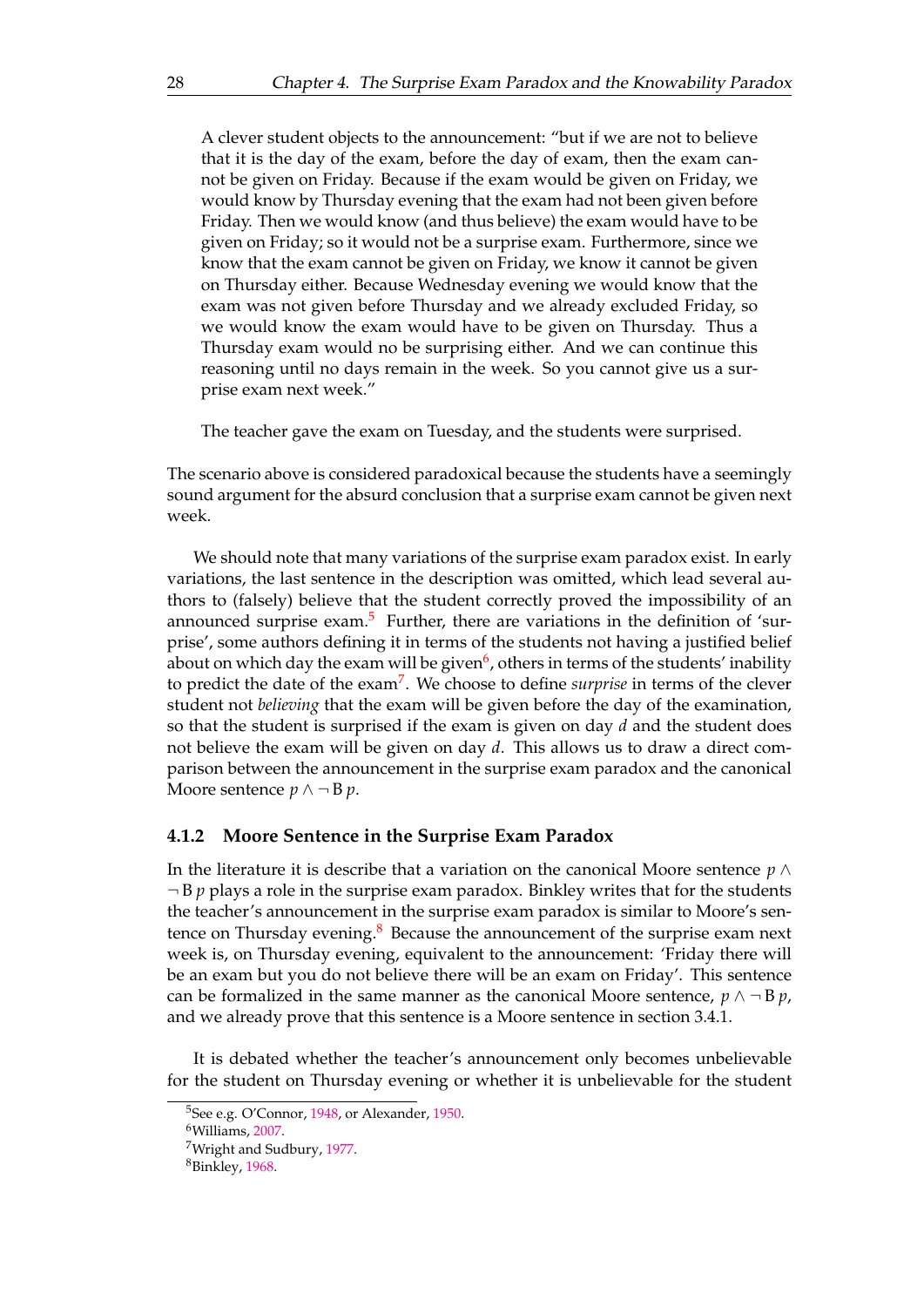<span id="page-38-0"></span>right from the moment the teacher makes it. Binkley thought that the announcement became unbelievable only on the penultimate evening of the week. Most other authors have backed this position, or otherwise have argued that the announcement becomes unknowable only on Friday.<sup>[9](#page-39-0)</sup> Quine on the other hand argued that, because the student can disprove the teacher's announcement with her backward induction argument on the Sunday before the test week, the announcement is unknowable right after the teacher makes it.<sup>[10](#page-39-0)</sup>

The teacher's announcement can be formalized a number of different ways. Gerbrandy formalizes the announcement as  $(d1 \wedge \neg K d1) \vee (d2 \wedge \neg K d2) \vee (d3 \wedge \neg K d3) \vee$ (*d*4 ∧ ¬ K *d*4) ∨ (*d*5 ∧ ¬ K *d*5) where *d*1 through *d*5 denote the propositions that the exam is given on day one through day five respectively (where day one refers to Monday), and K $\phi$  is read as 'the student knows that  $\phi'^{11}$  $\phi'^{11}$  $\phi'^{11}$ . He thus interprets 'surprise' as the student not knowing that the exam will be given on the day that it is given. We choose to analyze surprise in terms of belief, so that the student is surprised if she does not believe the exam will be given on the day that it is given. Formally, we write the teacher's announcement as  $(d1 \land \neg B d1) \lor (d2 \land \neg B d2) \lor (d3 \land \neg B d2)$ ¬ B *d*3) ∨ (*d*4 ∧ ¬ B *d*4) ∨ (*d*5 ∧ ¬ B *d*5), where B *φ* is read as 'the student believes *φ*'.[12](#page-39-0) Henceforth we abbreviate this announcement as *α*. If the student believes *α*, and the exam is not given by Thursday evening, then her belief base consists of the sentence *α* ∧ ¬*d*1 ∧ ¬*d*2 ∧ ¬*d*3 ∧ ¬*d*4, which reduces to *d*5 ∧ ¬ B *d*5. This sentence describes that the exam is on Friday and that the student does not believe this. Again, the latter sentence is obviously a Moore sentence for the student, and thus a sentence that the student cannot believe. Thus, our formalization of the surprise exam paradox suggests that Binkley is right in asserting that the announcement of the teacher is a Moore sentence after Thursday has passed an no exam has been given.

To settle Quine and Binkley's debate we then need to determine whether the announcement *α* of the teacher is a Moore sentence for the student directly after the teacher asserts it. We thus need to consider whether *α* is satisfiable with respect to a class of Kripke models suitable for modeling B, while B *α* is not. Let us assume that belief distributes over conjunction and is consistent and that positive and negative introspection hold. Further, we should put strong constraints on our models to ensure that they represent the situation presented in the surprise exam paradox. We propose the following model to capture the situation described in the surprise exam paradox:

Take a model *M* with five worlds, *w*1, *w*2, *w*3, *w*4 and *w*5, that represent days Monday through Friday. Take an accessibility relation *R* such that all worlds access themselves and the worlds that are indexed with a number higher than their own index. Let the propositions *d*1 through *d*5 be true in worlds *w*1 through *w*5 respectively; these are the propositions 'the exam is on day one' through 'the exam is on day five'.

 $9$ See e.g. Wright and Sudbury, 1977 and Champlin, [1976.](#page-75-0)

<sup>10</sup>Quine, [1953.](#page-76-0)

<sup>11</sup>Gerbrandy, [2007,](#page-75-0) 24.

 $12$ Yet another possibility would be to interpret surprise as the students believing that the exam will not be given on the day that it is given. In this case the announcement could be formalized as (*d*1 ∧ B ¬*d*1) ∨ (*d*2 ∧ B ¬*d*2) ∨ (*d*3 ∧ B ¬*d*3) ∨ (*d*4 ∧ B ¬*d*4) ∨ (*d*5 ∧ B ¬*d*5).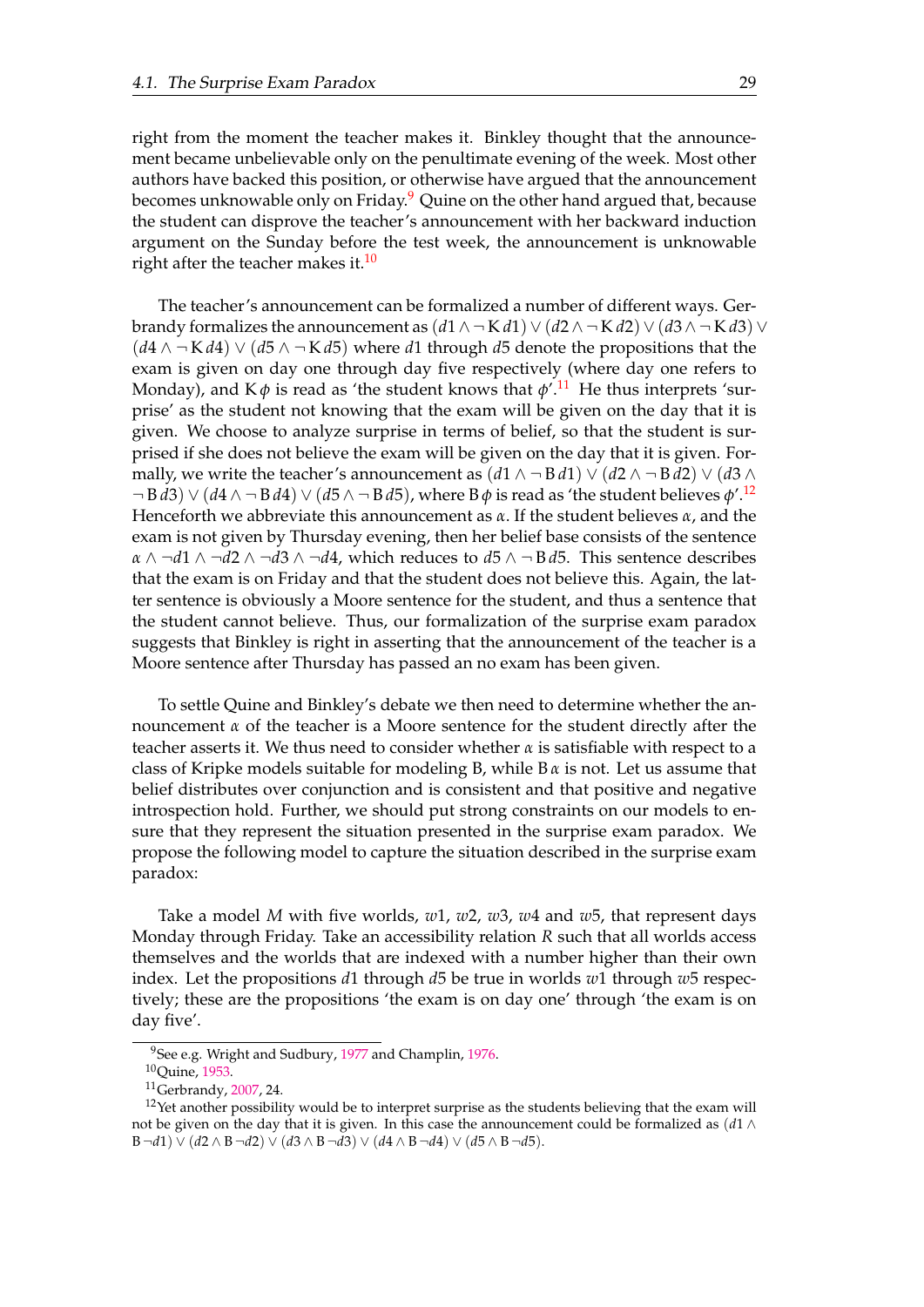<span id="page-39-0"></span>

[13](#page-40-0)

This model represents an agent who on every day believes that the exam can be given on that day or any of the following days in the week, but not on days that already passed. For example, if the first three days have passed, the agent believes *d*4 ∨ *d*5.<sup>[14](#page-40-0)</sup> A result of this is that if the exam was not given on the first four days, and hence we evaluate the agents' beliefs at *d*5, the agent believes that the exam will be given on *d*5.

To assess whether *α* is a Moore sentence, we need to consider whether *α* is satisfiable and  $B\alpha$  is unsatisfiable on a suitable class of Kripke models. Since we constrained the class of models we work with to represent the surprise exam paradox to pretty much one model *M*, this amounts to considering whether *α* is true in at least one world in *M* while B *α* is false in all worlds in *M*. It turns out that this is the case. In *M*, *α* ((*d*1 ∧ ¬ B *d*1) ∨ (*d*2 ∧ ¬ B *d*2) ∨ (*d*3 ∧ ¬ B *d*3) ∨ (*d*4 ∧ ¬ B *d*4) ∨ (*d*5 ∧ ¬ B *d*5)) is true in worlds *w*1 through *w*4. But since *α* is not true in *w*5, and all worlds access *w*5, B *α* is false in all worlds in *M*. Therefore, the teacher's announcement *α* can be said to be a Moore sentence under the assumption that *M* adequately represents the situation described in the surprise exam paradox.

Our formalization thus suggests that Quine was right after all, in spite of the majority of philosophers disagreeing with him.<sup>[15](#page-40-0)</sup> The announcement of the teacher is a Moore sentence not only by Thursday evening, but directly after its assertion. The intuition behind this is in fact described beautifully in Quine's original article on the subject:<sup>[16](#page-40-0)</sup>

"If [the falsity of the teacher's announcement] is a conclusion which she is prepared to accept (though wrongly) in the end as a certainty, it is an alternative which she should have been prepared to take into consideration from the beginning as a possibility."

If the student is willing to accept as a certainty that the announcement would be false after Thursday, she has take the possibility that the announcement is false into consideration already in the beginning of the week; since she accepts that the announcement can turn out false she should not believe categorically that it is true.

# **4.1.3 The Twists**

In the previous section we showed that, given some plausible assumptions about belief and about the surprise exam paradox, we can say that a Moore sentence is

 $13$ Note that the model is transitive; not all accessibility relation lines are drawn for clarity.

 $14$ Note that the fact that the first three days have passed in this case is not explicitly represented in the model, only the fact that the student believes that the first three days have passed is represented. To represent the fact that the first three days have indeed passed one needs a different system, for instance the dynamic epistemic logic framework presented in Gerbrandy, [2007.](#page-75-0)

<sup>15</sup>Quine, [1953,](#page-76-0) Chow, [1998.](#page-75-0)

<sup>16</sup>Quine, [1953,](#page-76-0) 65.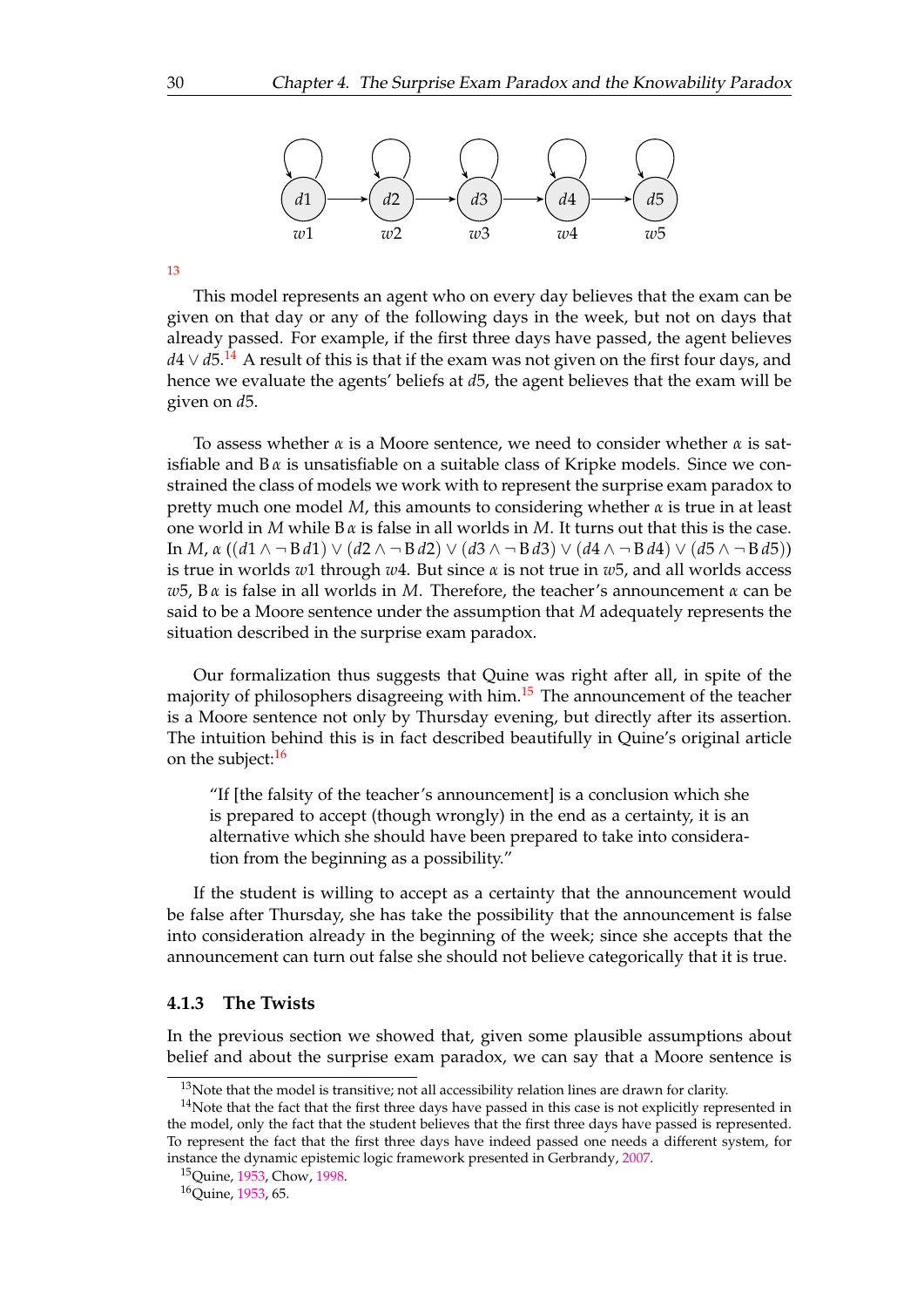<span id="page-40-0"></span>involved in the surprise exam paradox. But the Moore sentence in the surprise exam paradox may be (or at least *feel*) more complex or problematic than the canonical Moore sentence  $p \wedge \neg B p$ , in at least three respects.

# **Incentives**

First, the teacher's announcement has a built in incentive that the canonical Moore sentence lacks. Except for our desire to belief all true sentences, we have no readily available incentive to believe 'It's raining but I do not believe it', as it does not seem pertinent to us to have accurate beliefs about the weather and about our beliefs thereof (unless we happen to be preparing for a long outside walk or bike trip). But the teacher's announcement immediately engages our imagination and our memory of past exams, and recruits our association between (surprise) exams and studying properly beforehand, so that we can feel the importance of holding accurate beliefs about the teacher's announcement. So even though the canonical Moore sentence and the teacher's announcement are equally unbelievable, not being able to believe the teacher's announcement may *feel* worse than not being able to believe 'It is raining but I do not believe it', as incorrect beliefs about (our beliefs about) the weather are easier to accept and live with then incorrect beliefs about (our beliefs about) upcoming exams, because exams matter more than the weather.

# **More Complex**

Second, the announcement of the teacher is a more complex Moore sentence than the canonical one, in the sense that it takes more effort to reveal its Moorean nature. In a sense, one is required to go through several reasoning steps to discover that the announcement cannot be believed, whereas this is immediately clear in the canonical sentence. Because the Moorean nature of the announcement is in this way obscured, one may also be more surprised when one finds out that the announcement cannot be believed, then one the canonical sentence cannot be believed.

#### **No Justification**

Third, consider the conjuncts *p* and B *p*, and an agent *A* who is trying to determine which of these conjuncts he should believe. *A* can choose to believe one of the following four conjunctions:

i. *p* ∧ B *p* ii. ¬*p* ∧ ¬ B *p* iii. *p* ∧ ¬ B *p* iv. ¬*p* ∧ B *p*

As we know, *A* cannot believe iii and iv are, because these are Moore sentences (assuming his beliefs are consistent, distribute over conjunction and that he is capable of positive introspection). This leaves i and ii, which both seem to be reasonable options if *p* is a placeholder for a sentence such as 'it is raining': either *A* believes that it is raining and that he believes that it is raining, or *A* believes that it is not raining and that he does not believe it is raining.

However, now consider the situation in which *A* is informed of the teacher's announcement. To simplify the discussion, consider the situation in which the exam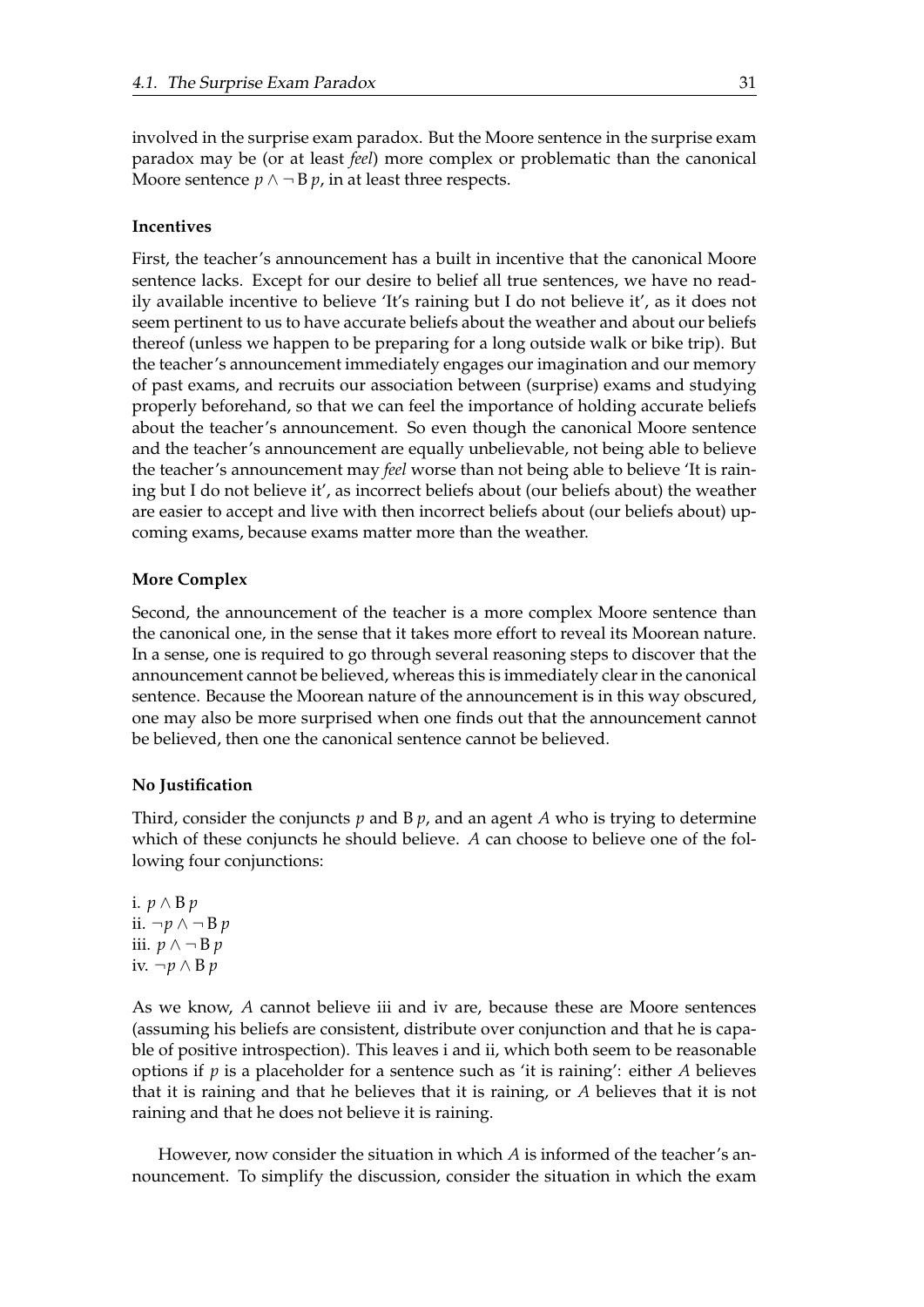has not been given on days one through four, so that the teacher's announcement is reduced to  $d5 \wedge \neg B d5$ . Upon being told by the teacher that  $d5 \wedge \neg B d5$ , *A* tries to determine which of the conjuncts *d*5 and B *d*5 to believe. Suppose that, as is suggested in the description of the surprise exam paradox, *A* has no justification to believe that *d*5 is true except the teacher's announcement of *d*5 ∧ ¬ B *d*5.

In this case, none of the options i through iv are particularly satisfying for agent *A*. Again, options iii and iv are unbelievable for *A*. This leaves options i and ii. In this case, believing i amounts to believing that there will be an exam, but the exam will not be surprising. Of course it is possible for *A* to choose to believe this, but it seems that this belief cannot be justified in the situation. The only justification that the *A* has to believe that there will be an exam is that the teacher told him that *d*5 ∧ ¬ B *d*5. If *A* does not believe this announcement, he thus has no justification to believe *d*5, and consequently no justification to believe i. On the other hand, if *A* does believe the teacher's announcement, then he should not believe i, as the teacher's announcement of *d*5 ∧ ¬ B *d*5 directly contradicts i, which says that *d*5 ∧ B *d*5. So it seems that, irrespective of whether *A* believes the teacher's announcement or not, *A* is not justified to believe i.

This leaves ii as the last option for *A* to believe. If we assume that exams are given rather infrequently in the school of the surprise exam paradox, then *A* seems to have a justification to believe that there will not be an exam next week, so he can be justified in believing ii. It thus seems that the only reasonable thing to do for *A* in this situation is to believe ii. But, for *A*, this is deeply unsatisfying, because he realizes that his believing ii is consistent with the announcement of the teacher being true. *A* realizes that if he believes ii then the teacher can make his announcement true after all by giving the exam. The only reasonable thing for *A* to do in this case is thus to believe that there will not be an exam, and accept that he will be caught off guard if the teacher decides to make his announcement true after all.

# **4.2 The Knowability Paradox**

Another paradox in which a Moore sentence is known to be involved is *the knowability paradox*, a paradox in epistemology discovered by Frederic Fitch.<sup>[17](#page-42-0)</sup> The paradoxical result that Fitch found is that if it is possible to know all truths, then all truths are already known. Or contrapositively, if there are unknown truths, then there are truths that cannot be known. This result has been used to argue against the *verification thesis*, which states that all truths can be known, a thesis defended by a strand of metaphysical anti-realism.<sup>[18](#page-42-0)</sup>

In this section we illustrate that Moore's paradox is involved in the knowability paradox. This in itself is a rather trivial result, as a knowledge variant of the traditional omissive Moore sentence  $p \wedge \neg B p$  is explicitly used is the proof, but it supports one of the main claims of this thesis, which is that Moore's paradox is involved in many existing paradoxes. Also, we discuss in what ways the Moore sentence involved in the knowability paradox differs from the canonical Moore sentences. Further, we distinguish between two interpretation of the verification thesis that all truths can be known, corresponding to two phases in learning. We argue

<sup>17</sup>Fitch, [1963.](#page-75-0)

<sup>18</sup>Hart and McGinn, [1976.](#page-76-0)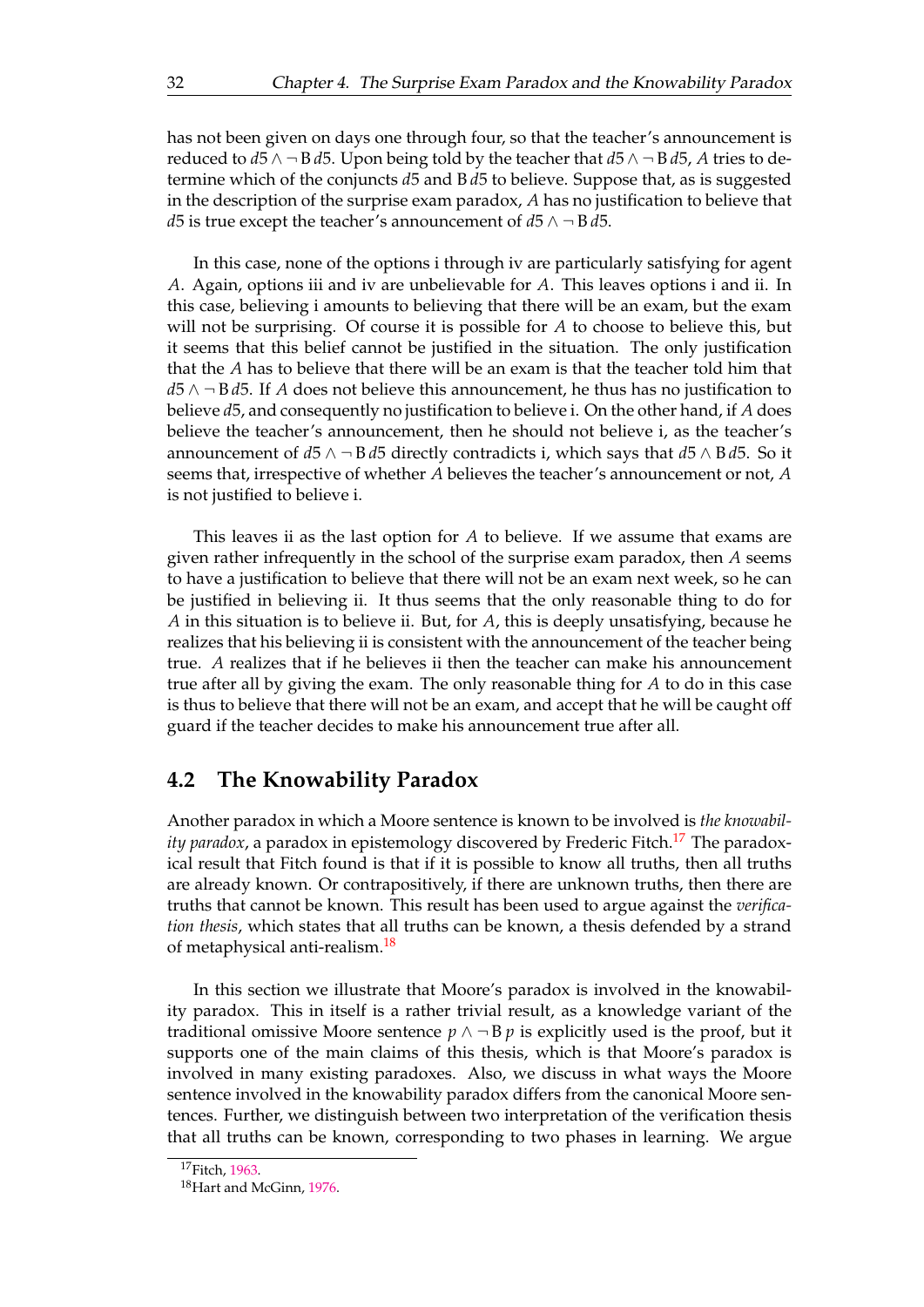<span id="page-42-0"></span>that the knowability paradox is an argument against the verification thesis under one interpretation of the thesis, but not on another interpretation, and the latter interpretation is the one that epistemilogists should care about.

# **4.2.1 Introducing the Knowability Paradox**

The knowability paradox is usually presented as a derivation from two assumptions. The first assumption is that the anti-realist verification thesis holds. The verification thesis states that all truths are knowable and can be expressed formally as  $\phi \to \Diamond K \phi$ , where  $\Diamond$  is the dual of  $\square$ .<sup>[19](#page-43-0)</sup> The second assumption is that there exists at least one truth that is unknown. This assumption can be expressed as there being some *p* for which *p* ∧  $\neg$  K *p* is true.<sup>[20](#page-43-0)</sup>

The derivation of the knowability paradox is thus performed in a modal logic with metaphysical and epistemic modal operators. The metaphysical modality is constrained at least so that all validities are necessarily valid ( $\models \phi \Rightarrow \models \Box \phi$ ), and the epistemic modality at least so that knowledge distributes over conjunction and is veridical.<sup>[21](#page-43-0)</sup> The derivation of the proof of the knowability paradox can best be presented in two separate derivations. The first derivation shows that it is impossible to know a Moore sentence ( $\neg \Diamond K(\phi \land \neg K \phi)$ ). In section 3.4.3 we provided a derivation to prove that  $K(p \wedge \neg K p)$  is unsatisfiable under the assumptions that knowledge distributes over conjunction and is veridical. This implies that  $\neg K(p \land \neg K p)$  is valid under these assumptions. Assuming that validities are necessarily valid, this implies that  $\Box\neg K(p \land \neg K p)$  is valid. This implies that  $\neg \Diamond K(p \land \neg K p)$  is valid, which means that it is impossible to know an epistemic Moore sentence.

The second derivation in the proof of the knowability paradox is to show that, from the assumptions mentioned above, it can be derived that it *is* possible to know an epistemic Moore sentence:

1.  $\phi \rightarrow \Diamond K \phi$  (assumption) 2.  $p \wedge \neg K p$  (assumption) 3.  $(p \land \neg K p) \rightarrow (\Diamond K(p \land \neg K p))$  (substitution, 1) 4.  $\Diamond K(p \land \neg K p)$  (modus ponens, 2, 3)

The results of these two derivation contradict each other. Thus, assuming that knowledge distributes over conjunction and is veridical and that valid sentences are necessarily valid, a contradiction can be derived from the assumptions that all truths are knowable and that there is at least one unknown truth. Therefore, one of these assumptions needs to be rejected. As mentioned earlier, the assumptions that knowledge distributes over conjunction and is veridical and that logically valid sentences are necessarily valid are standard in (epistemic) modal logic, and are thus typically not rejected.<sup>[22](#page-43-0)</sup> And since it seems highly implausible that there are no unknown truths, most epistemologists choose to reject the assumption that all truths are knowable.

<sup>19</sup>Fitch, [1963.](#page-75-0)

<sup>20</sup>Fitch, [1963.](#page-75-0)

<sup>21</sup>Fitch, [1963.](#page-75-0)

<sup>22</sup>Meyer, [2003,](#page-76-0) Berto and Plebani, [2015.](#page-75-0)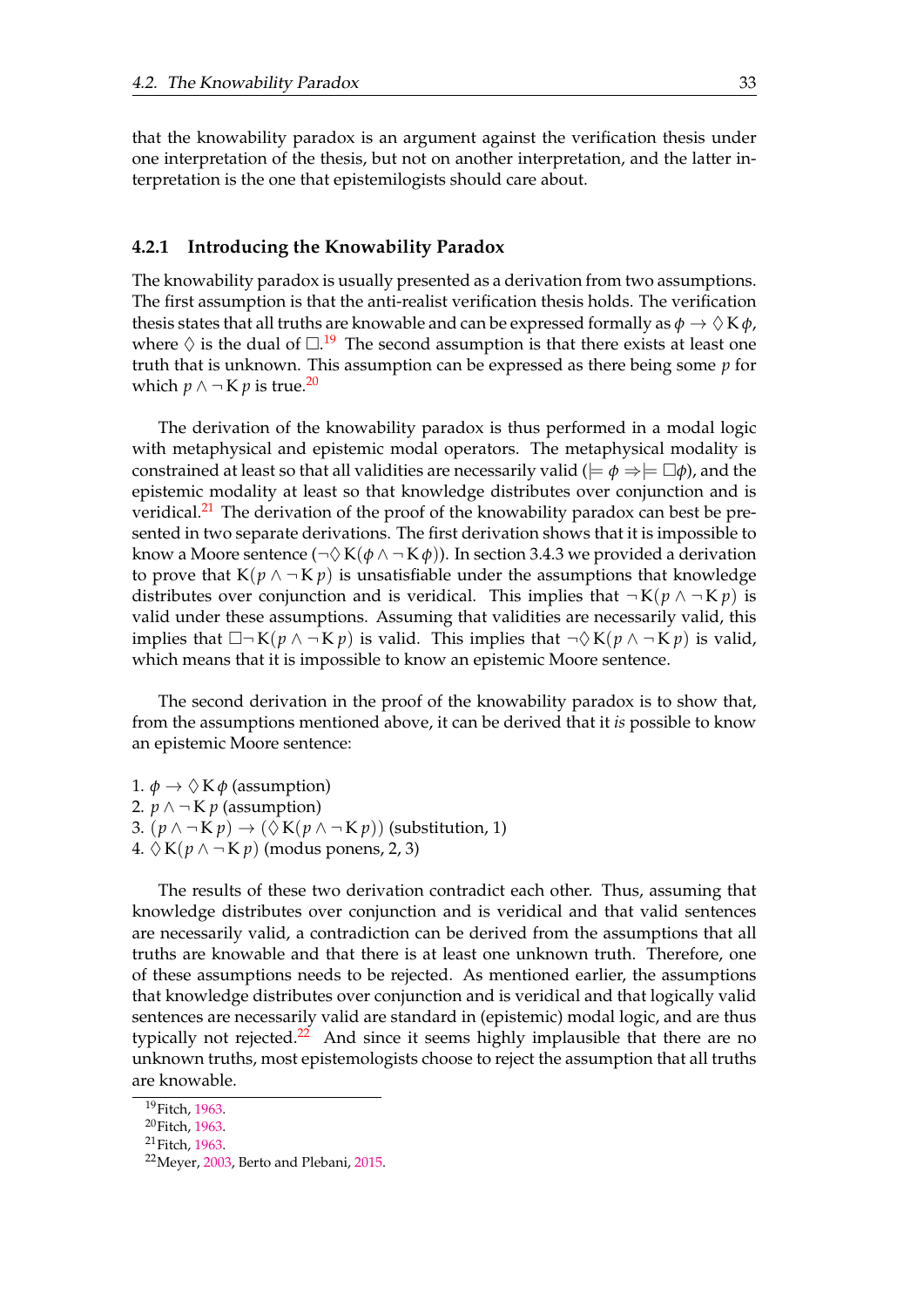## <span id="page-43-0"></span>**4.2.2 Moore Sentence in the Knowability Paradox and Twists**

The derivation of the knowability paradox makes use of the sentence  $\phi \wedge \neg K \phi$ . As we showed in section 3.4.3, this is a Moore sentence. It is thus clear that Moore sentences play a key role in the knowability paradox.

Further, the result of the knowability paradox is similar to that of the canonical Moore sentence. The result of the canonical Moore sentence is that there are sentences that can be true but that cannot be believed (and since knowledge is usually taken to imply belief, this implies that there are sentences that can be true but that cannot be known).<sup>[23](#page-44-0)</sup> The result of the knowability paradox is that not all truths can be known. Although these results are quite similar, the result of the knowability paradox differs from that of the canonical Moore sentence in at least two respects. Firstly, in the knowability paradox the existence of true Moore sentences is postulated. Secondly, in the knowability paradox the result of the canonical Moore sentence is considered from a wider perspective.

#### **Postulating True Moore Sentences**

In the knowability paradox the existence of true Moore sentences is postulated. Whereas Moore and subsequent philosophers merely wondered about the fact that sentences like 'it is raining but I do not believe it' cannot be believed, even *if* they are true, the knowability paradox postulates that there are such sentences that *in fact* are true. Specifically, it postulates that there is a true sentence such that we do not know it, i.e. a sentence *p* such that  $p \land \neg K p$  is true. This postulate constitutes a completely plausible assumption, as nearly anyone would concede that humans collectively do not know all truths. Still, this assumption ups the stakes of Moore's paradox, because its result is transformed from there being unbelievable sentences that *can be true*, to there being unbelievable sentences that *are true*. This result may be more problematic than the original result, as it seems more forgivable to be incapable of believing sentences that can be true than to be incapable of believing sentences that are true.

# **A Wider Perspective**

Further, in the knowability paradox the result of the canonical Moore sentence is considered from a wider perspective. This wider perspective is achieved by phrasing the result of the paradox as a universal statement rather than an existential statement. That is, instead of saying that there exist sentences that cannot be known, it is said that not all truths can be known. This latter phrasing puts the result in a wider perspective, in the sense that the universally stated result makes the consequences of this result for science and epistemology more readily available. If not all truths can be known, then advancements in human knowledge must come to a halt before reaching their ultimate goal (at least if we conceive of their goal as exhaustively listing all true sentences). Progress in human knowledge must eventually run into an impenetrable wall made up of unknowable true sentences, after which further inquiry will be futile. Or at least, this is what suggested by those who take the knowability paradox to be a refutation of the verification thesis that all truths can be known.[24](#page-44-0)

<sup>23</sup>Cf. Williamson's knowledge first account Williamson, 2002.

<sup>&</sup>lt;sup>24</sup>Hart and McGinn, [1976](#page-76-0)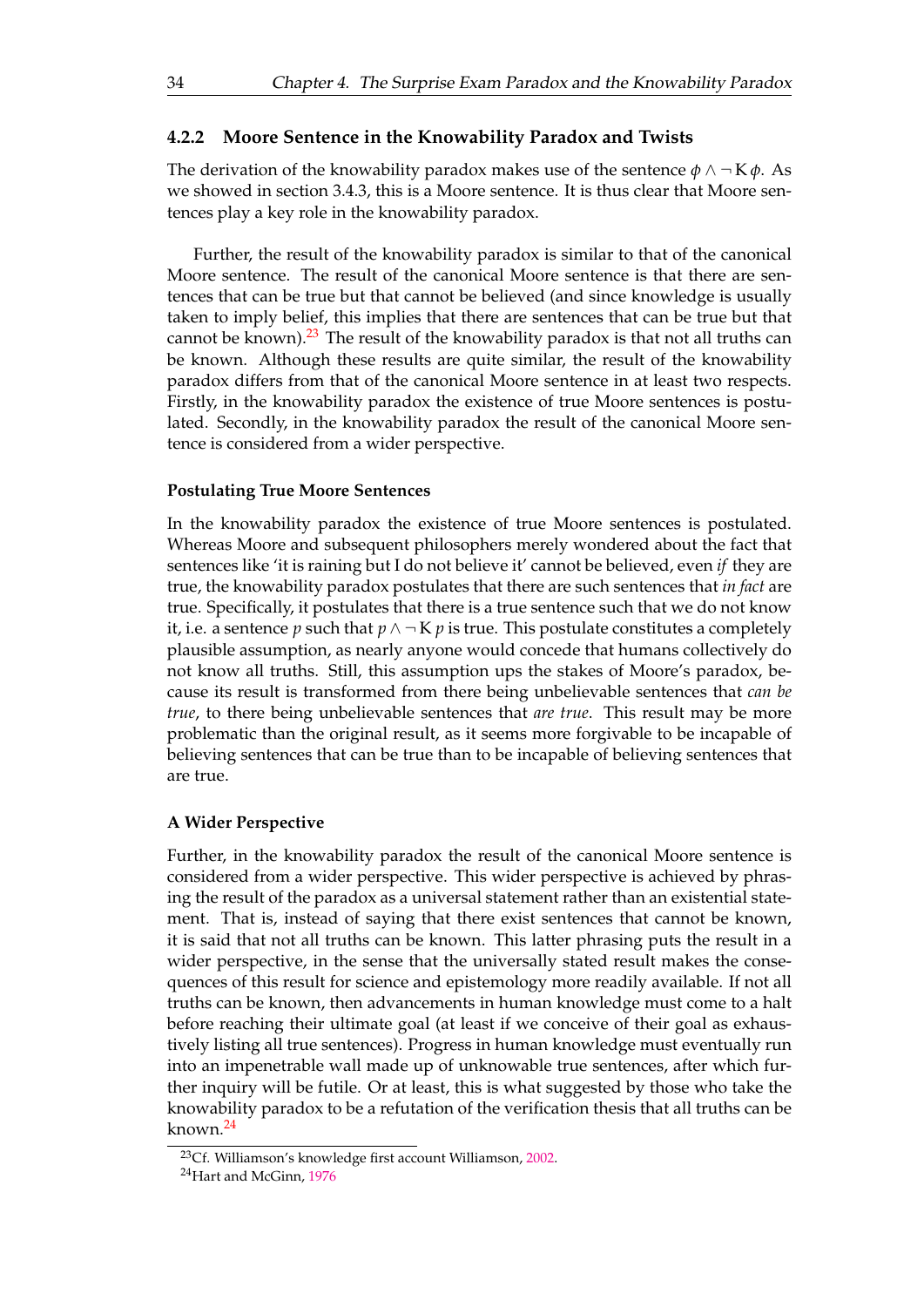## <span id="page-44-0"></span>**4.2.3 Distinguishing Two Phases in the Knowability Paradox**

In the introduction we claimed that there are two different interpretations of the antirealist claim that *all truths* can be known. If we think about knowledge in a dynamic sense, these two interpretation correspond to two phases, the phase before we learn new information and the phase after it. We can interpret 'all truths' to refer to all sentences that are true now, or we can interpret it to refer to all sentences that are true after we learn new information. This distinction is relevant in cases when sentences change truth values based on our learning of new information. This turns out to be the case for the Moore sentence used in the knowability paradox. Therefore this distinction should be kept in mind when we think about the consequences of the knowability paradox for the verification thesis that all truths can be known.

To illustrate this, it is useful to enrich the logical language we have been working with so far. Let's introduce a *public announcement operator* into our language: [*φ*!]. Public announcement operators are used in dynamic logics to capture the interaction between agents' belief bases and new incoming information in the form of public announcements. $25$  Public announcement operators, as they are typically used, reduce the domain *W* of a model *M* as follows:

 $W[\phi!] = \{w \in W | M, w \models \phi\}$ 

The public announcement [*φ*!] can thus be understood as eliminating all worlds in the model *M* where *φ* is not true, indicating that the belief base modeled by *M* is updated with the information that  $\phi$  is true.

Consider the following epistemic model *M* with two worlds *w* and *v* such that *wRw*, *wRv*, *vRw* and *vRv*, and let *p* be true in *w*, which is the actual world:



Let  $\Sigma$  be the set of all sentences that are true in world the actual world *w* in *M*.  $\Sigma$ then contains  $p \wedge \neg K p$ , which is a Moore sentence, and importantly is an unknowable truth. In this model the claim that all truths can be known is thus false, if we interpret 'all truths' as all sentences that are currently true.

However, consider what happens if the agent learns that *p* is true, for example via a public announcement. That is, suppose that the computation  $W[p!]$  is performed on  $M$ . Then the resulting model  $\overline{M}'$  is:



<sup>&</sup>lt;sup>25</sup>Baltag and Renne, [2016.](#page-75-0)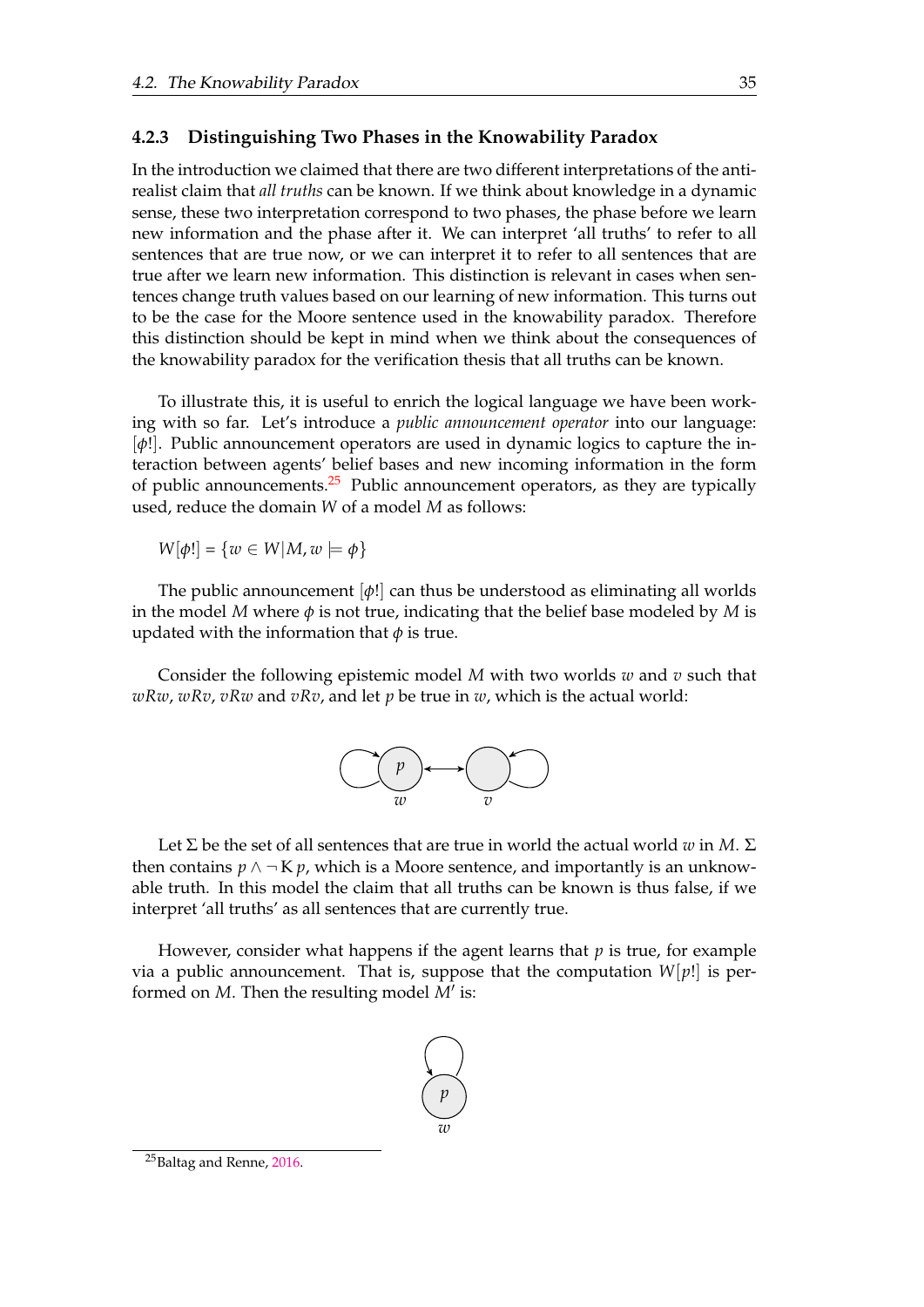<span id="page-45-0"></span>Let  $\Omega$  denote the set of all sentences that are true in *w* in *M'*.  $\Omega$  then contains  $p$ , K  $p$ , K K  $p$ , and so forth. Clearly,  $\Omega$  does not contain any unknowable sentences. Since *M'* is the result of a simple learning action being performed on *M*, there is an important sense in which it is true that all truths can be known in *M*. If we interpret 'all truths' as all sentences that are true after we learn that  $p$ , then all truths can be known.

From this is should be clear that the verification thesis that all truths can be known, is attacked by the knowability paradox only in a limited sense. The result of the knowability paradox is that it is impossible to know all sentences that are currently true (given that not all sentences are already known). But, the knowability paradox does not prove that there it is impossible to perform a learning action (or a sequence of learning actions), so that all sentences that are true after the performance of this action are known. Therefore, anti-realists can endorse the claim that all truths can be known in spite of the knowability paradox, as long as they interpret this thesis as follows: it is possible to perform a learning action (or sequence of learning actions) after which all sentences that are then true are known.

# **4.2.4 Van Benthem's Solution to the Knowability Paradox**

In the previous section we already downplayed the importance of the result of the knowability paradox by pointing out the limited sense in which it is a problem for anti-realists. Van Benthem has argued that the result of the knowability paradox is not only not a problem, it is actually an interesting result about human communication.[26](#page-46-0)

Van Benthem introduces a dynamic reading of the verification thesis: "What is true may come to be known".<sup>[27](#page-46-0)</sup> With this dynamic reading van Benthem shifts the discussion from what can be known to what can be learned. To speak of learnability in formal terms, van Benthem uses public announcement logic.<sup>[28](#page-46-0)</sup> Van Benthem defines a *learnable proposition φ* as a proposition for which there exists a true sentence *ψ* such that *φ* becomes known after the public announcement of *ψ*. [29](#page-46-0)

At first sight it may seem that under this definition, every true proposition is learnable. One may suspect that for every true proposition *φ*, one can simply publicly announce *φ* so that *φ* becomes known. That is, one may suspect that what van Benthem calls the *Learning Principle (LP)* holds:

"Announcing *φ* publicly in a group *G* makes *φ* common knowledge, or in a dynamic-epistemic formula: [*φ*!]*CGφ*" [30,31](#page-46-0)

But, it turns out that not all propositions become known upon being announced. For example, if the epistemic Moore sentence  $p \wedge \neg K p$  is announced, it does not become known. This is apparent, because after the announcement of  $p \wedge \neg K p$ , *p* is true

<sup>26</sup>Van Benthem, 2004.

<sup>27</sup>Van Benthem, 2004, 96.

<sup>28</sup>Van Benthem, 2004, 97.

<sup>29</sup>Van Benthem, 2004, 101.

<sup>30</sup>Van Benthem, 2004, 99.

<sup>&</sup>lt;sup>31</sup>Common knowledge of  $\phi$  in a group G means that every agent in group G knows  $\phi$ , and every agent in G knows that every agent in G knows *φ*, and every agent knows that every agent knows that every agent knows that *φ*, and so forth.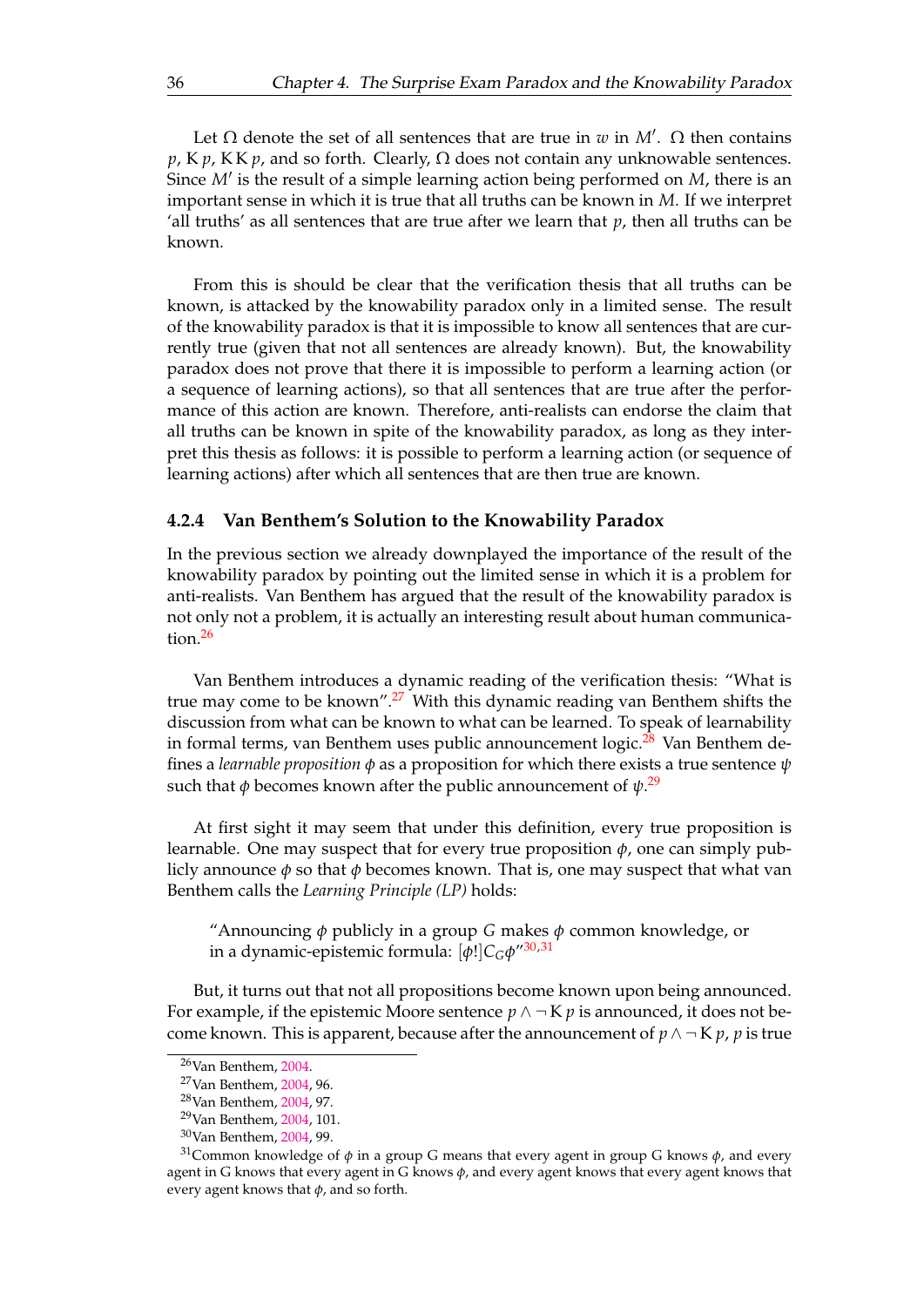<span id="page-46-0"></span>globally, and thus  $\neg K p$  is false globally. Van Benthem writes about this observation that:<sup>[32](#page-47-0)</sup>

"Upon reflection, the Learning Principle just seems too hasty an assertion, and the given counter-example [of an epistemic Moore sentence] seems very natural. Indeed, announcements of ignorance are not just philosophical conundrums. They are made frequently, and they can be very useful."

In van Benthem's interpretation, the result of the knowability paradox is that the Learning Principle, and its static counterpart the verification thesis, are too hasty. As it turns out, not all truths can be learned or known. In particular, Moore sentences cannot be learned or known. But this does not mean that Moore sentences cannot be informative. Moore sentences are declarations of our ignorance; they describe that something is the case and that we do not know it. Naturally, when we 'learn' a Moore sentence, we do not learn that we are ignorant about a particular fact; we learn that we *were* ignorant to a particular fact. Immediately upon 'learning' a Moore sentence, which expresses that a particular fact is true but that we are ignorant about that fact, we stop being ignorant about that fact. Moore sentences thus have a nonstraightforward communicative role: we do not learn these sentences themselves, we learn the fact that they describe our ignorance of. As I'm told that I do not know that it is raining even though it is, I learn that it's raining.

The interesting role of Moore sentences in communication forces us to reconsider the naive verification thesis that all truths can be known. Clearly, some true sentences are such that they cannot be known, because some true sentences can serve a more complicated communicative goal than simply informing one about the truth of that sentence. But this failure of the classical verification thesis should not be considered too problematic; rather it should be understood as the starting point of an inquiry into human knowledge that takes into account the intricate roles that some sentences can play in communication.

# **4.3 Conclusion**

In this chapter we discussed under which assumptions it can be said that Moore sentences are involved in the surprise exam paradox and the knowability paradox. We contributed to a long standing debate surrounding the surprise exam paradox, about which sentence exactly plays the role of a Moore sentence. We also reconsidered the consequences of the knowability paradox for the verification thesis that all truths can be known, and argued that under one interpretation of 'all truths' the knowability paradox is an argument against this claim, but under another interpretation it is not.

In the next chapter we draw upon some of the results presented in the current chapter. We discuss the Toxin problem and Newcomb's problem and the role Moore sentences play in them, and introduce two new paradoxes that are inspired by the knowability paradox. Further, we suggest how solutions that are modeled after van Benthem's solution to the knowability paradox can be used to solve these two new paradoxes. And, we suggest how the distinction of two phases we made in the knowability paradox can be used to address these new paradoxes.

<sup>32</sup>Van Benthem, 2004, 99.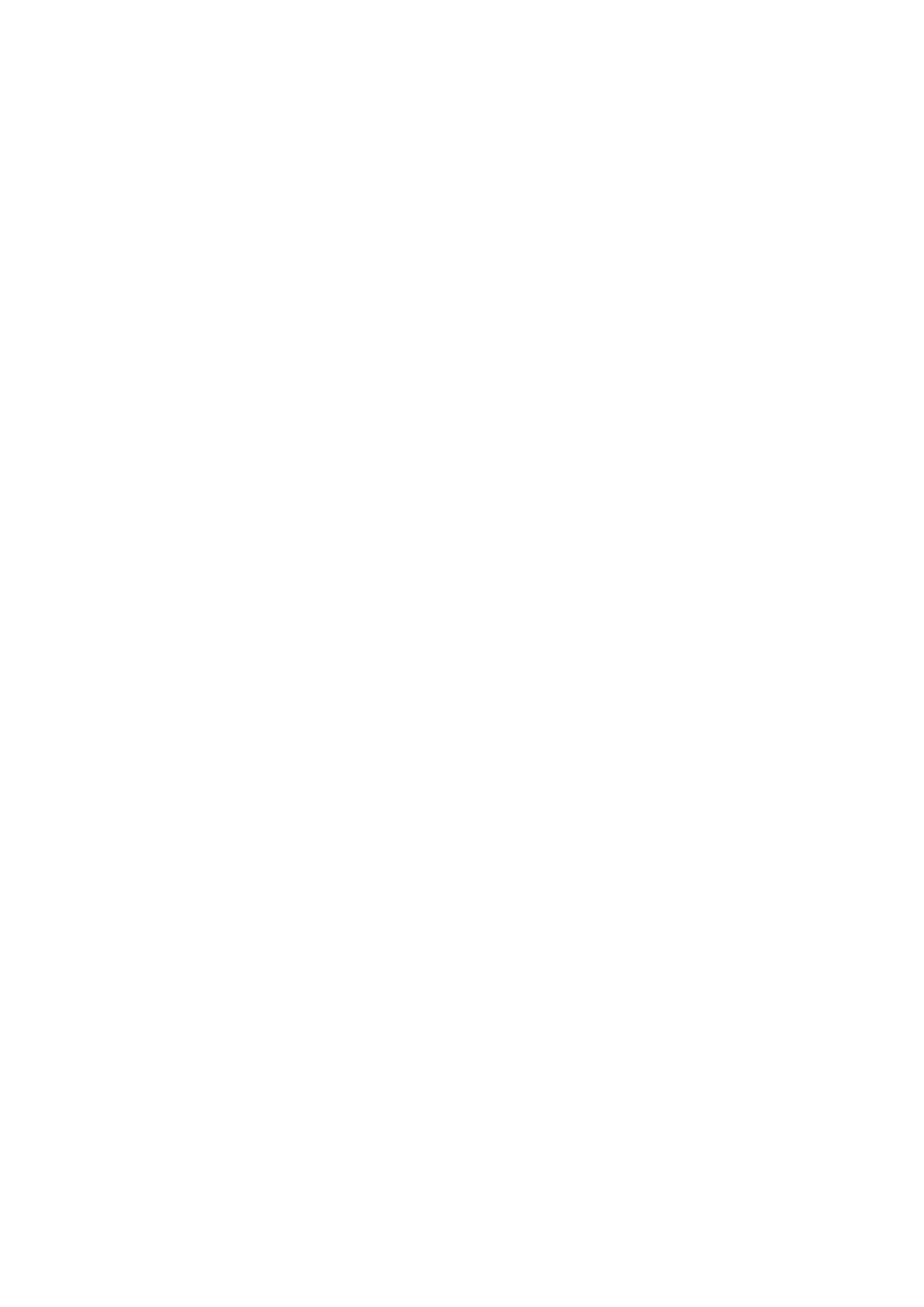# **Chapter 5**

# **The Toxin problem and Newcomb's Problem**

In this chapter we discuss the Toxin problem and Newcomb's problem. Both problems are similar in that everyone agrees that they have simple, even trivial solutions, with half the people agreeing on one solution and the other half agreeing on another. In this chapter we contribute to the long-standing debates on these problems. Firstly, by showing that in both problems, a Moore sentence is involved. Secondly, by providing new variations of both problems that pose challenges that so far have not been addressed in the literature. Thirdly, we introduce two paradoxes related to the Toxin problem, Newcomb's problem and the knowability paradox, and also suggest how these can be addressed.

# **5.1 The Toxin Problem**

The Toxin problem, introduced by Kavka, concerns the following situation:<sup>[1](#page-49-0)</sup>

A billionaire comes up to you and offers you a challenge. He shows you a small bottle and explains that it contains a poison that induces a day long illness but does not cause any chronic averse health effects. The billionaire offers to give you one million euro if at midnight tonight you have the *intention* to drink the poison tomorrow morning (assume that he has a device that accurately measures your intentions in real time, such as a high tech brain scanner). He stresses that it does not matter whether you actually drink the poison tomorrow or not, you need only to have the intention to do so tonight at midnight.

Kavka notes that being offered this challenge may seem as good fortune. Even being offered the challenge to *drink* the poison for one million euro would have been good fortune, as obtaining a million euro certainly is worth being ill for a day. The current challenge may seem even more delightful, as a million euro can be earned without even drinking the poison. As the billionaire stresses, the poison does not need to be drunk to obtain the million, only the intention to do so needs to be formed. A clever agent could thus simply intend to drink the poison tonight, and change his mind tomorrow, to obtain one million euro without becoming ill. Seemingly, this challenge is thus all upside and no downside.

But, Kavka points out that the billionaire's challenge has a catch. The billionaire issues his reward when the challenge is completed, directly after midnight. And if

<sup>&</sup>lt;sup>1</sup>Kavka, [1983.](#page-76-0)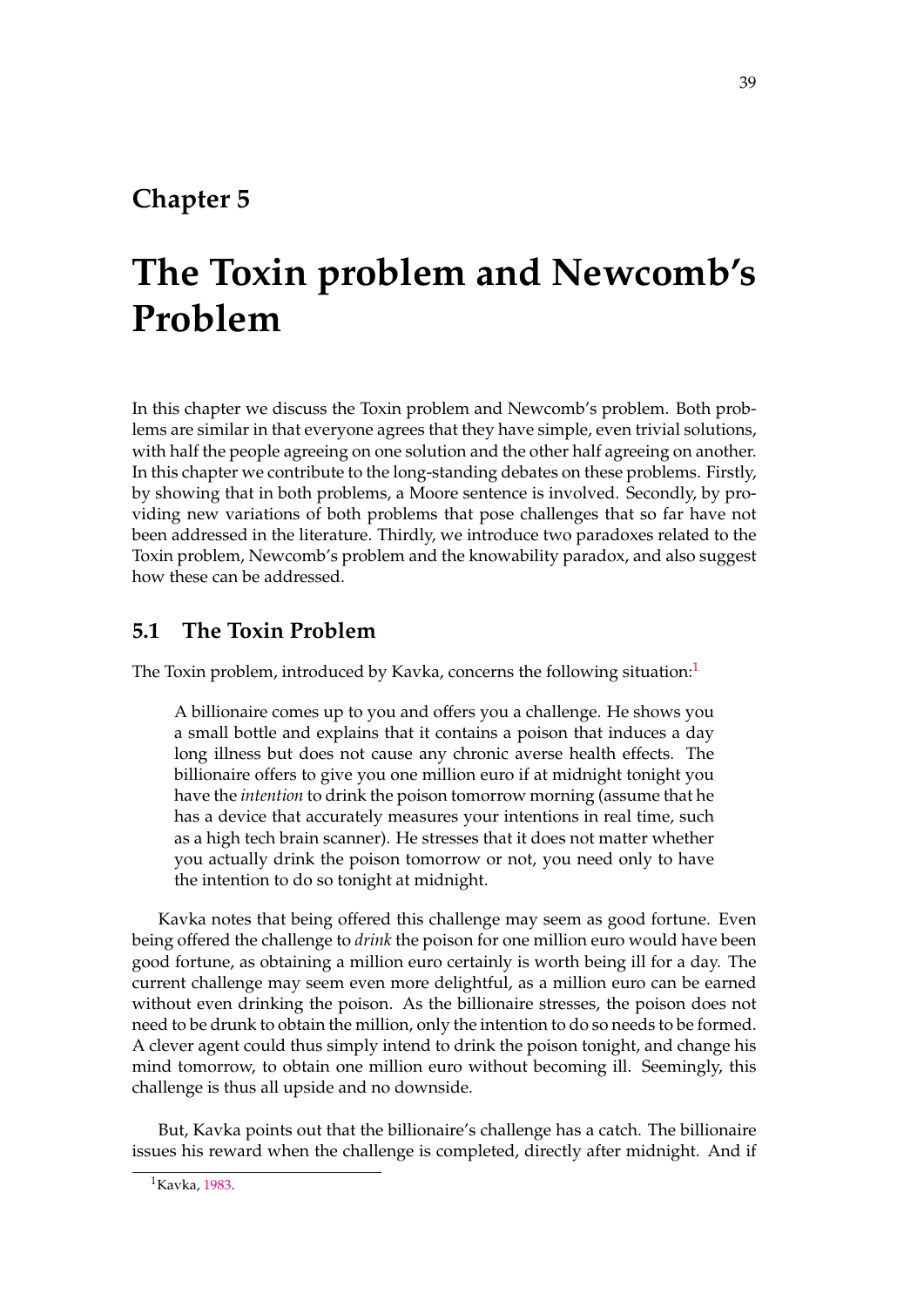<span id="page-49-0"></span>the agent at midnight intended to drink the poison, he would not have any reason to carry out his intention to drink the poison tomorrow morning. After midnight, drinking the poison only has a substantial downside, namely becoming ill for a day. It seems that a rational person, after forming the intention to drink the poison, would never follow up on his intention and choose to actually drink the poison.

This is problematic, because presumably a rational person also foresees that even if he tonight has the intention to drink the poison tomorrow, he will not follow up on his intention tomorrow. The agent thus knows that he will never drink the poison. Kavka suggests that this implies that the agent cannot form the intention to drink the poison in the first place, because an intention from which it is known beforehand that it will not be carried out is not a real intention. Thus, Kavka suggests that it can be doubted whether a rational agent can form the intention to drink the poison in the Toxin problem. It may be that, if the agent is rational, he cannot complete the billionaire's challenge.

Kavka concludes that the billionaire's challenge is rather devious; initially it seems to be a blessing that the reward is issued for merely intending to drink the poison rather than actually drinking it, but further consideration reveals that this might make the challenge impossible to fulfill for rational agents.

# **5.1.1 Similarities between the Toxin Problem and Moore's Paradox**

Because the Toxin problem concerns intentions rather than belief, it is not generally considered to be related to Moore's paradox. However, Goldstein and Cave argue that it is.[2](#page-50-0) They illustrate this by formalizing what they call the *jackpot scenario*, i.e. the scenario that is most preferable for the agent who is issued the challenge of the billionaire in the Toxin problem. They let *p* read as 'I drink the poison tomorrow' and  $I\phi$  as 'I intend to make  $\phi$  true', and formalize the sentence that describes the jackpot scenario as follows:

(1) I *p* ∧ ¬*p*

The sentence (1) describes the jackpot scenario because it describes the situation in which the reward is obtained, since the intention to drink the poison is formed, but the agent does not become ill for a day because he does not actually drink the poison. Moreover, they remark that (1) describes a situation that is logically possible, as it is possible for someone to have an intention and subsequently fail to realize it. But, they add, although (1) describes a possible situation, the following sentence does not:

(2) I(I  $p \wedge \neg p$ )

Goldman and Cave claim that the situation described by (2) is not possible because it is what they call *deliberatively unstable*. Goldstein and Cave do not define when a situation is deliberatively unstable, but they describe it as "a situation where the choice to *p* is trumped by the choice to not-*p*, which is then trumped by the choice to *p*, and so on, *ad infinitum*".[3](#page-50-0) They also provide a reference to an article from Sober, in

<sup>2</sup>Goldstein and Cave, [2008.](#page-75-0)

<sup>3</sup>Goldstein and Cave, [2008,](#page-75-0) 3.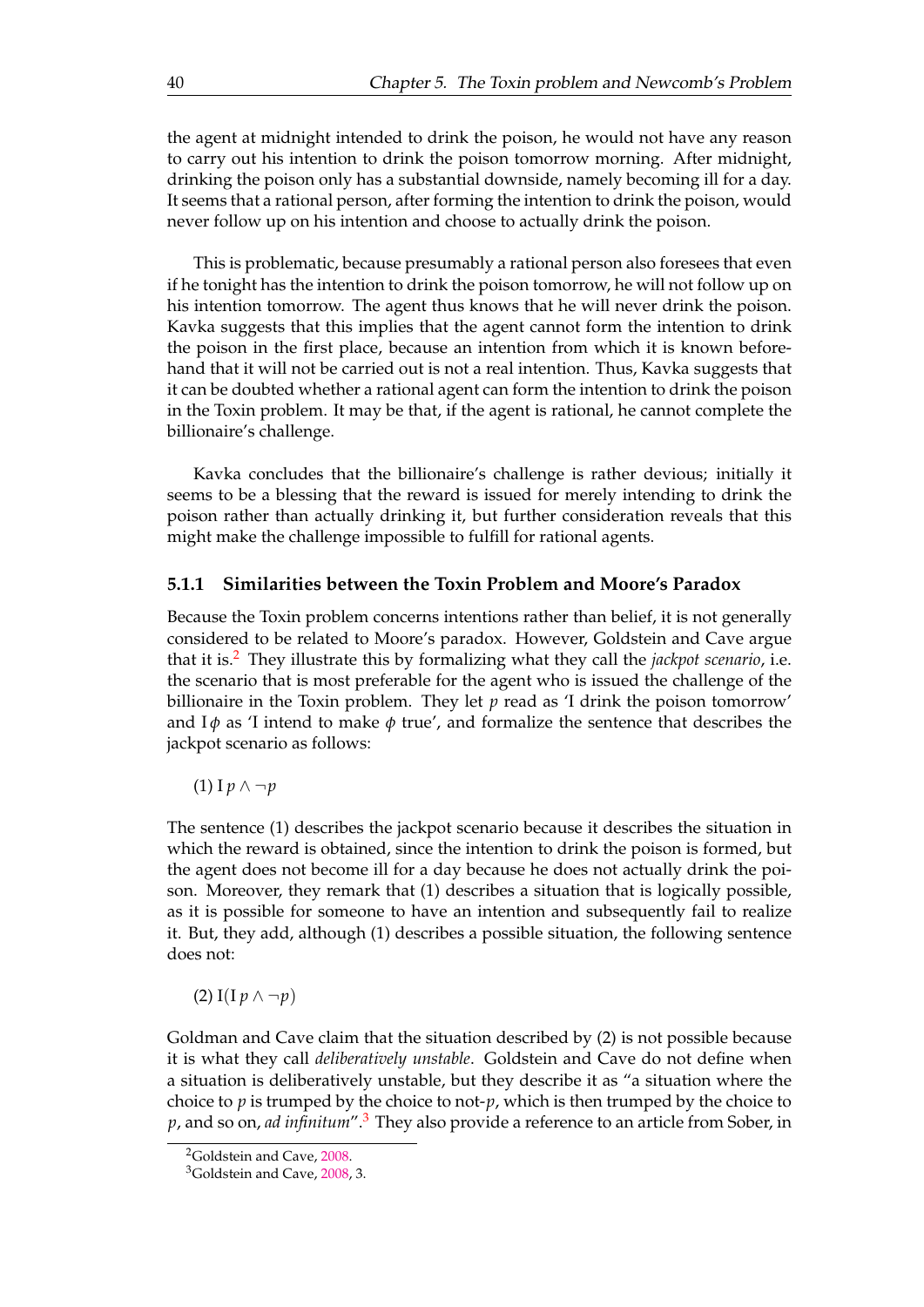<span id="page-50-0"></span>which he describes deliberatively instable situations in multi-agent decision problems as decision problems without a *Nash equilibrium*. [4](#page-51-0) A Nash Equilibrium is a concept in game theory, which denotes a strategy profile for which no player in the game can earn a higher payoff by deviating from this strategy profile (given that the other agents also do not deviate from this strategy profile).

For example, consider an open information version of the decision problem *rock, paper, scissors* with two agents *A* and *B*, which is deliberatively unstable. Both agents can choose either of three actions, rock, paper or scissors, and both players choose their action simultaneously. Further, in this open information version of rock, paper, scissors, both agents announce which action they choose before actually choosing it. Now, if *A* announces that he will choose rock, then *B* will choose paper. But, when *B* announces that he will choose paper, *A* will change plans and choose scissors instead. But when *A* tells *B* that he switched plans and will now choose scissors, this again prompts *B* to switch plans too and choose rock. And so forth, ad infinitum. Open information rock, paper scissors is thus deliberatively instable (as Sober uses this term) in the sense that every time one agent settles on a strategy, this gives the other agent a reason to change his strategy.

We take it that Goldstein and Cave suggest that a similar phenomenon occurs in the single agent setting of the Toxin problem. The suggested similarity seems to be as follows. Suppose that the agent plans to drink the poison. Then, he realizes he successfully formed the intention to drink the poison. Since he will obtain the reward for merely having the intention to drink the poison rather than for actually drinking it, he decides he no longer needs to actually drink the poison. Therefore, he plans not to drink the poison after all. But, by revising his plans, he loses the intention to drink the poison, and with that also the prospects of obtaining the reward. Therefore, he again plans to drink the poison. This way, the agent goes back and forth between planning to drink the poison and planning not to. This situation resembles Goldstein and Cave's description of a deliberatively unstable situation as a "a situation where the choice to *p* is trumped by the choice to not-*p*, which is then trumped by the choice to *p*, and so on, *ad infinitum*".[5](#page-51-0)

We are not sure that the deliberatively instable situation described by Goldstein and Cave in the single agent setting is completely analogous with the deliberatively instable situation described by Sober in the multi-agent setting in this case, but this need not bother us at this point. The important thing is that we can note that Goldstein and Cave recognize that although (1) is possible, (2) is problematic. And, more importantly for this thesis, Goldstein and Cave remark that (2) is deliberatively unstable in the same manner as a canonical Moore sentence.

We should make a clarifying remark on the syntactic similarity of (1), (2) and the canonical Moore sentences. Goldstein and Cave claim that (1) is syntactically similar to the *commissive* Moore sentence  $p \wedge B \neg p$ . However, (1) is actually more similar to the *omissive* Moore sentence  $p \wedge \neg B p$ . This is apparent if in (1) we substitute p for  $\neg p$ , eliminate double negation and switch the conjuncts around:

<sup>4</sup>Sober, 1998.

<sup>5</sup>Goldstein and Cave, [2008,](#page-75-0) 3.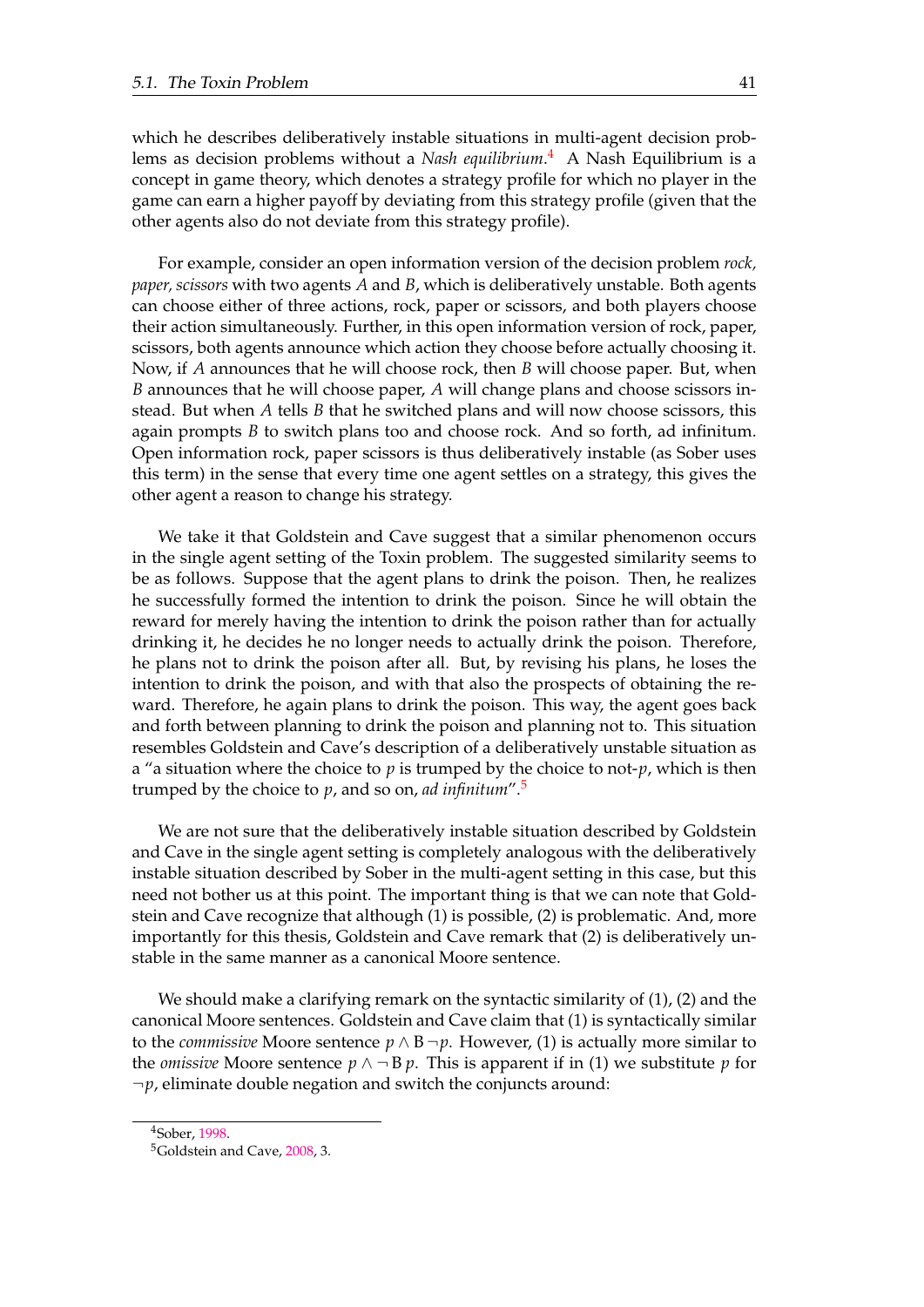<span id="page-51-0"></span>(3) *p* ∧ I ¬*p*

Further, Goldstein and Cave do not substantiate their claim that (1) is similar to a Moore sentence, and seem to rely on the assumption that these sentences are similar in a substantial sense because they are syntactically similar. $6$  But, as we discussed in Chapter 3, the fact that a sentence is similar in syntactic structure to a canonical Moore sentence, does not guarantee that it is also a Moore sentence. According to our definition, a sentence *φ* is a Moore sentence to an agent *A* iff *φ* contains a modal operator  $\Box_A$ ,  $\phi$  is satisfiable on a class of Kripke models *K* appropriate for modeling  $\Box_A$  and  $\Box_A \phi$  is unsatisfiable on *K*. In the following section we discuss what an appropriate class of Kripke model to model I might look like, so that we can determine whether (1) is similar to *p* ∧ B  $\neg$ *p* in a substantive sense.

# **5.1.2 Formal Properties of Intentions**

In this section we present some formal properties that intention may have. Our goal is not to argue for a particular account of intentions. Rather, we aim to present some properties that intention may have, so that we can refer back to these properties when we discuss under what assumptions about intention we can say that a Moore sentence is involved in the Toxin problem in the next section.

The formal properties of intentions have been studied extensively, and many dif-ferent formalisms of intention exist.<sup>[7](#page-52-0)</sup> In this thesis we take intention to be a modal operator I<sub>A</sub> that ranges over sentences. We read I<sub>A</sub> $\phi$  as 'agent A intends to make  $\phi$ true'. This is in contrast with for example a proposal of Cohen and Levesque to take I*<sup>A</sup>* to be an operator that ranges over actions (modeled as propositions), and read I*<sup>A</sup>* as 'agent A intends to do action  $\phi$ '.<sup>[8](#page-52-0)</sup> Cohen and Levesque note that their account of intentions is not apt to deal with all intentions agents may have. For example, one may intend to become rich, but becoming rich can hardly be describes as an action (especially if the agent in question has no concrete ideas about how he will become rich).<sup>[9](#page-52-0)</sup> For these cases, they propose to take  $I_A$  as an operator that ranges over sentences (that describe the state of affairs that the agent intends to bring about).  $I_A \phi$ is then read as 'agent A intends to bring about  $\phi'$ , which is synonymous with our reading.

One of the properties of intention that is mentioned frequently in such terms, is *internal consistency*: agents should not intend to bring about contradictions ( $\models$  $\neg$  I  $\perp$ ).<sup>[10](#page-52-0)</sup> Other principles that are mentioned frequently concern the relation between intention and belief. For example, it is often mentioned that if an agent intends to make *φ* true, then the agent believes that it is possible for *φ* to be true, and does not believe that he will not make  $\phi$  true.<sup>[11](#page-52-0)</sup> In general, it is important to be aware of the relation between beliefs, intentions and even desires when dealing with intentions.<sup>[12](#page-52-0)</sup>

<sup>6</sup>Goldstein and Cave, [2008,](#page-75-0) 366.

<sup>7</sup>Roy, [2008,](#page-76-0) Shoham, [2009](#page-76-0) and Lorini and Herzig, [2008.](#page-76-0)

<sup>8</sup>Cohen and Levesque, [1990,](#page-75-0) 245.

<sup>&</sup>lt;sup>9</sup>Cohen and Levesque, [1990,](#page-75-0) 247.

<sup>10</sup>Roy, [2008,](#page-76-0) 139, Shoham, [2009,](#page-76-0) 639.

<sup>11</sup>Cohen and Levesque, [1990,](#page-75-0) 218.

<sup>12</sup>So-called 'BDI' logics (which stands for 'Belief, Desire and Intention' logics) aim to deal specifically with these relations. For for a brief introduction to BDI logics see Herzig et al., [2017,](#page-76-0) for a more encompassing introduction see Georgeff et al., [1998.](#page-75-0)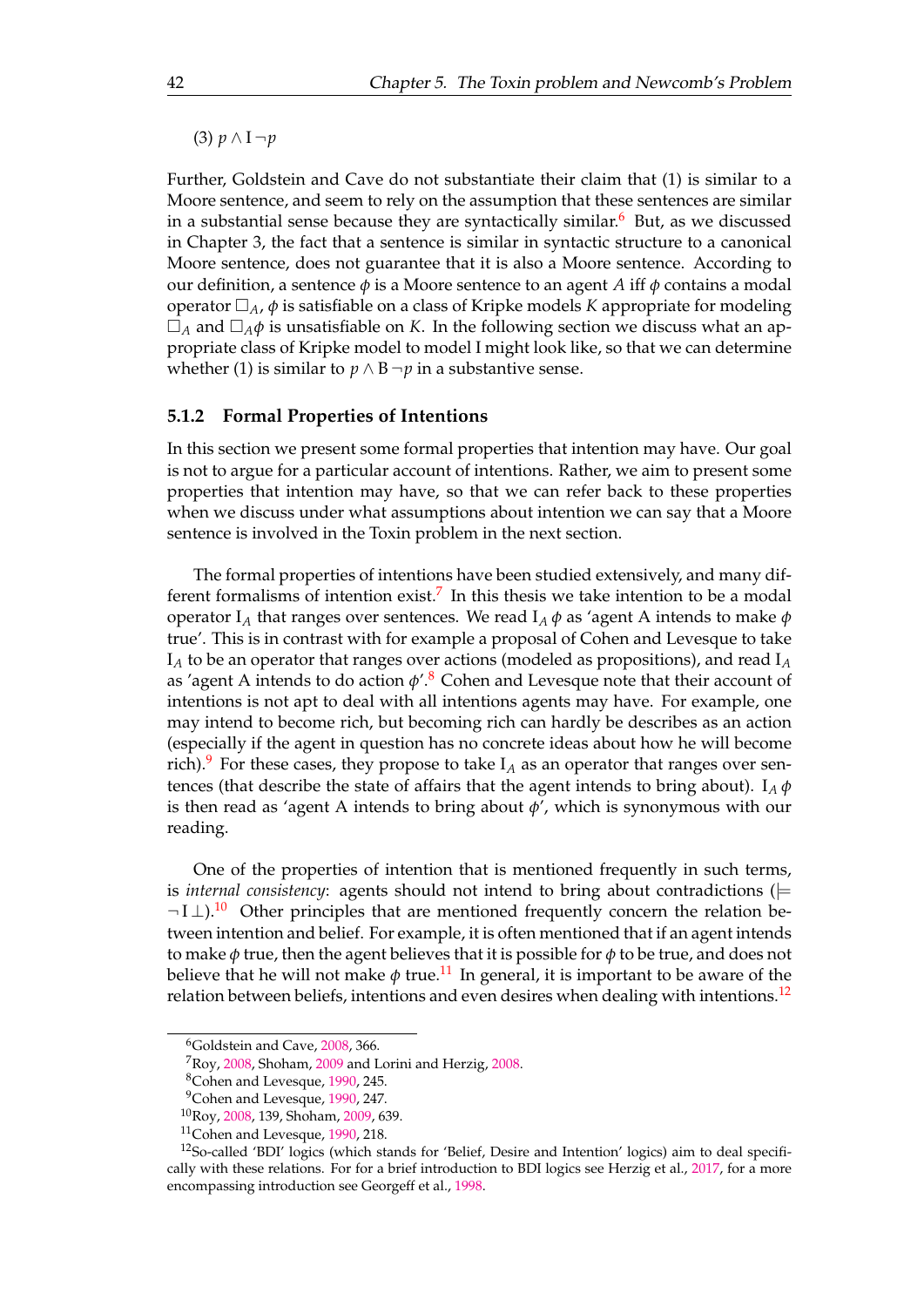<span id="page-52-0"></span>Two other formal principles are collection of intention over conjunction ((I *φ* ∧  $I \psi$   $\rightarrow$   $I(\phi \land \psi)$  and distribution of intention over conjunction  $(I(\phi \land \psi) \rightarrow (I \phi \land \psi))$ I *ψ*)). Bratman argues for the importance of *agglomerativity*, the act of putting intentions together into larger intentions. Bratman writes that "Given the role of intentions in coordination, there is rational pressure for the agent to put his intentions together into a larger intention." $13$  Formally, agglomerativity can be expressed as collection of intention over conjunction (but, cf. Yaffe who argues that collection of intention over conjunction should only be required of agents in cases when this col-lection can expose inconsistencies between different intentions).<sup>[14](#page-53-0)</sup>

Given the importance of putting intentions together into larger intentions to facilitate coordination that Bratman describes, one may be weary of accepting the distribution of intention over conjunction, which describes the breaking up of large intentions into smaller intentions. Further, one could argue against distribution of intention over conjunction that it is possible for an agent to intend to make true a conjunctive sentences, without intending to make true either sentence individually. For example, I might intend to make it true that I get a high salary job and retire early. However, from this it should not be inferred that I have the individual intention to make it true that I retire early; for if I do not get a high salary job, I might not have the money to sustain myself through a prolonged retirement. Nor should it be inferred that I have the individual intention to make it true that I get a high salary job; because if I know that I somehow will not have the opportunity to retire early, I might choose to take a more enjoyable job with a lower salary. I thus only have the intention to make true both that I get a high salary job and that I retire early, I do not have intentions to make either of these true individually.

We are not entirely convinced by this argument. Even if we grant that the objection above is sound, it seems to follow only that there are special cases in which it is improper to say of an agent who has an intention to make *φ* ∧ *ψ* true, that he intends to make  $\phi$  true and also intends to make  $\psi$  true. These special cases seem to be when the intention to  $\phi \land \psi$  is such that the intention to  $\phi$  is dependent on the (expectation of the) success of the intention to *ψ*; I intend to make it true that I get a high salary job only if I (expect that I) can also make it true that I retire early, and vice versa. Clearly, intentions to make conjunctions true do not always involve conjuncts of which the individual intention are in this way conditional on each other. For example, I can intend to make it true that I am at school at 12AM and that I eat dinner at 6PM. If I now learn that the school is closed today, so that I can no longer (expect to) make true the first conjunct of my intentions, this need not change the fact that I intend to make it true that I eat dinner at 6PM. My intention to make it true that I have dinner at 6PM is not dependent on my intention that I am at school at 12AM, and vice versa. Since the intentions in this example are not conditional on each other's (expected) success, it also seems reasonable to say that I do have the individual intention to be at school at 12AM and the individual intention to eat dinner at 6PM. Since the objection presented above only seems to point out that there is a set of special cases in which distribution of intention over conjunction fails, there seems to be room for a restricted version of distribution of intention over conjunction. An example of such a restricted principle could be that intentions distribute over conjunction, provided

<sup>13</sup>Bratman, [1987,](#page-75-0) 134.

<sup>14</sup>Roy, [2008,](#page-76-0) 139, Yaffe, 2004, 511-512.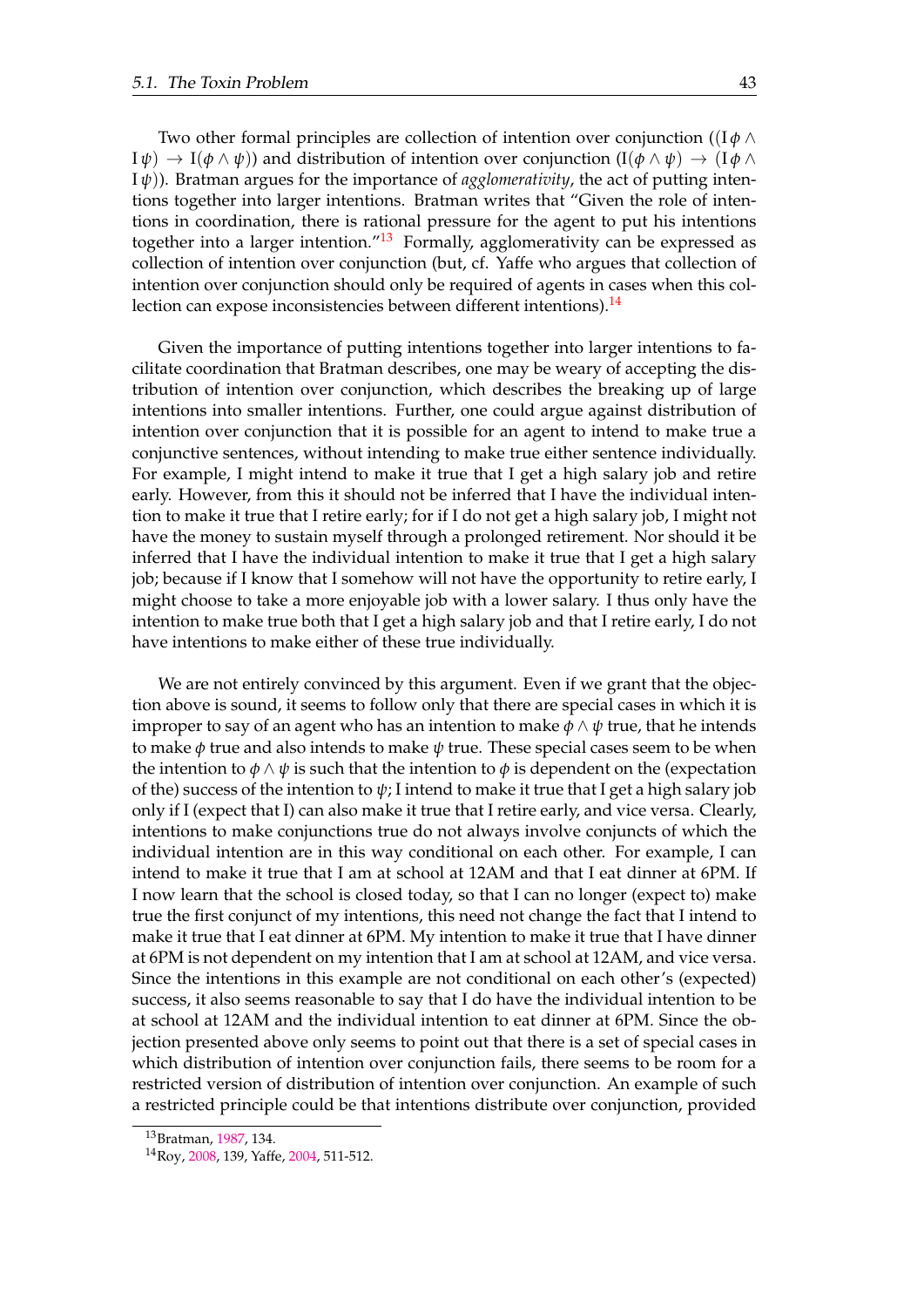<span id="page-53-0"></span>that the intentions towards the conjuncts are not conditional on the (expected) success of the other conjuncts.

For our discussion of the Toxin problem the question then is whether the conjuncts of the agent's intention are conditional on each other. We argue that they are not. The first conjunct describes that the agent has the intention to make it true that he drinks the poison. The second conjunct describes that the agent does not drink the poison. The agent intends to make the first conjunct true regardless of whether (he expects that) he will make the second conjunct true; because making the first conjunct true is what the agent will obtain the million euro reward for. And the agent intends to make the second conjunct true regardless of whether he succeeded in making the first conjunct true. If the agent did succeed in making the first conjunct true, then the agent obtains the jackpot scenario by making the second conjunct true. If the agent did not succeed in making the first conjunct true, the agent did not obtain the reward, and certainly has no reason to make the second conjunct true. We think it is therefore fair to say that in the Toxin problem, the intention to obtain the jackpot scenario distributes over conjunction, so that the agent has an individual intention to make it true that he has an intention to drink the poison, and an individual intention to make it true that he does not drink the poison.

Aside from the principle of internal consistency that we mentioned earlier, a principle of *external consistency of intentions* can be considered: an agent who intends to make  $\phi$  true, does not also intend to make  $\neg \phi$  true (I  $\phi \rightarrow \neg I \phi$ ).<sup>[15](#page-54-0)</sup> This principle can actually be derived from the assumptions of internal consistency and collection of intention over conjunction. To see this, consider that if an agent intends to make *φ* true and also intends to make ¬*φ* true, by collection of intentions over conjunction he intends to make  $\phi \land \neg \phi$  true, which violates internal consistency of intentions. Therefore, an agent cannot intend to make *φ* true and also intend to make ¬*φ* true if intentions are internally consistent and collect over conjunction.

Another principle concerning intentions is the principle of *success of second order intentions*: if an agent intends to make true the sentence that describes that he intends to make  $\phi$  true, then he intends to make  $\phi$  true ( $\text{II}\phi \to \text{I}\phi$ ).<sup>[16](#page-54-0)</sup> This principle is not discussed in the literature as far as we know, but it describes an interesting idea. It describes the idea that agents are always successful in fulfilling their intentions if these intentions concern their own intentions (we could say more poetically that agents are omnipotent when it comes to their intentions to bring about other intentions). More precisely it describes the idea that if an agent succeeded in forming the intention to form the intention to make *φ* true, he in fact already formed the intention to make  $\phi$  true, because the agents intentions respond immediately to his second order intentions.

Note that the principle of success of second order intentions describes that agents form any intention that they intend to form, but not necessarily any intention that

<sup>&</sup>lt;sup>15</sup>This principle is endorsed for example by Roy, [2008,](#page-76-0) 139-141, and Cohen and Levesque, [1990,](#page-75-0) 250.

<sup>&</sup>lt;sup>16</sup>Second order intentions are described by sentences in which an I operator that is not in the range of another I operator, ranges over a (sub-)sentence that contains another I operator, such as I I *φ* or  $I(\psi \vee I \chi)$ . First order intentions are described by sentences in which a I operator that is itself not in the range of another I operator ranges over a (sub-)sentence that contains no other I operators, such as I *φ* or I( $\psi \wedge \chi$ ). Note that for example the sentence I $\phi \wedge \Pi \chi$  describes both a first order intention and a second order intention.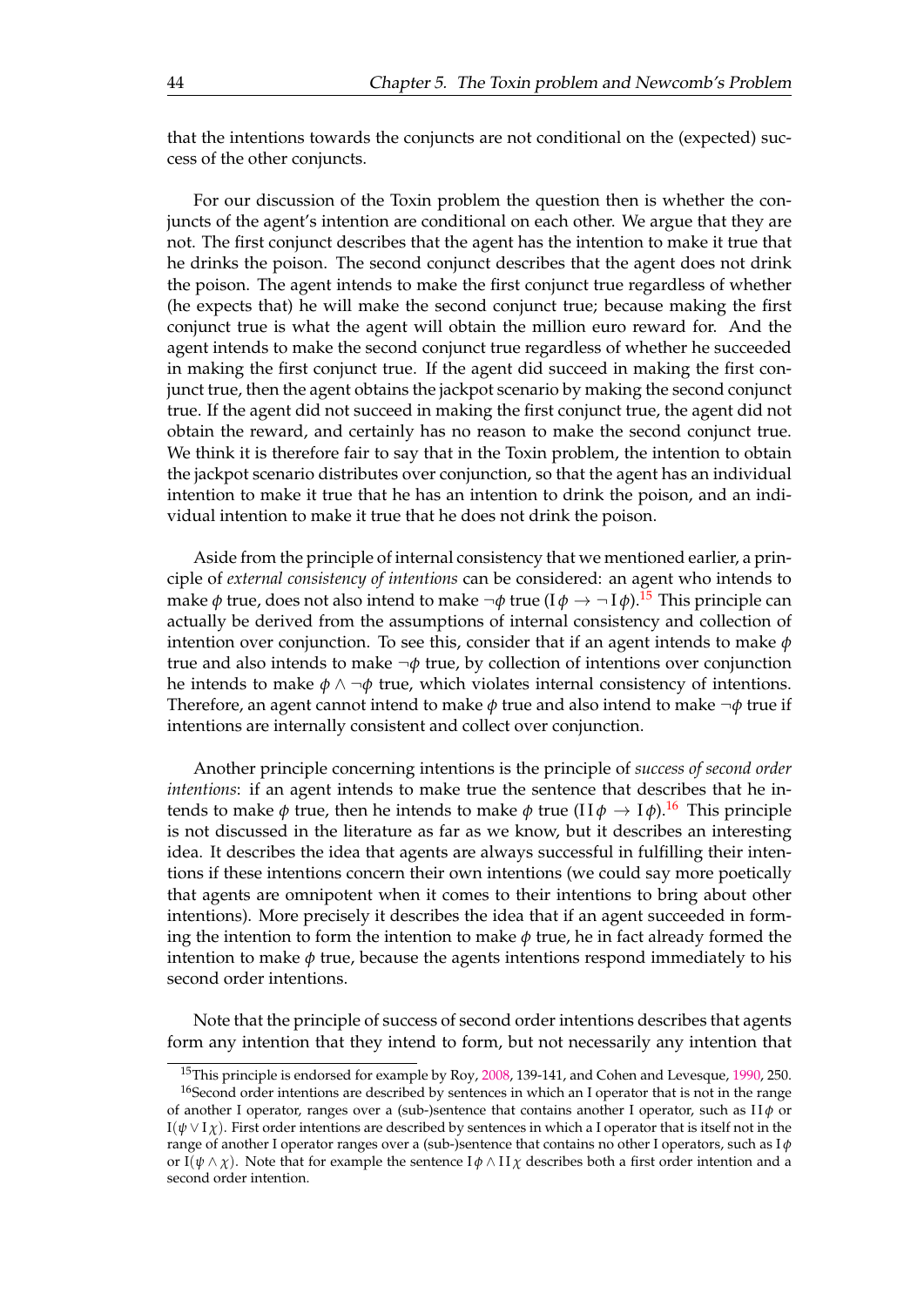<span id="page-54-0"></span>they *want* to form. That is, we should distinguish the principle of success of second order intentions from the principle of *fulfillment* of *desires* to *intend*: (DI $\phi \rightarrow I\phi$ ). This latter principle may also be true, but to claim this one would need to independently argue for this claim. We think it is important to distinguish these two principles because, if they are conflated, objections against fulfillment of desires to intend may be taken as objections against success of second order intentions. In particular, we anticipate the objection that in everyday life, we often fail to have intentions that we would like to have. Consider the example of man on the couch who would like to have the intention to go and work out, but unfortunately does not have that intention. This example is an objection against the fulfillment of desires to intend, but not necessarily against the success of second order intentions. In order for the example to be an objection to success of second order intentions, it would need to be argued that the man on the couch successfully formed the intention to intend to go and work out, and still does not have the intention to go and work out.

Nevertheless, we are not convinced that the principle of success of second order intentions is unproblematic. In particular, we think that Williamson's objection from time delay against positive introspection of knowledge and beliefs, can be raised against the principle of success of second order intentions as well. It seems that even if the idea behind the principle is correct and agents always succeed in converting a second order intention into a first order intention, this conversion must take some time. If an agent formed the intention to make I *φ* true, he arguably still needs some time to make  $I\phi$  true. After all, the forming or changing of mental states is a process that happens over time, rather than instantaneously. Therefore, it seems that there can at least be short moments in which an agent has the intention to make  $I\phi$  true, but did not yet form the intention to make *φ* true. In these moments the principle of success of second order intentions fails.

Another principle concerning intentions, one that reminds one of positive introspection, is that if one intends to make  $\phi$  true, one also intends to make true that one intends to make  $\phi$  true ( $I\phi \rightarrow II\phi$ ). Whether intentions are characterized by this principle is debatable, although to us it seems that they are not. In fact, it can be argued that intentions may be characterized by the opposing principle that if one intends to make  $\phi$  true, one does not intend to make true that one intends to make *φ* true ( $I\phi \rightarrow \neg II\phi$ ). This principle we call *anti introspection for intentions*. A possible argument to support this principle is that it seems plausible to assume that one can only intend to make true sentences that one does not believe to be true already  $(I\phi \rightarrow \neg B\phi)$ .<sup>[17](#page-55-0)</sup> If we combine this assumption with the assumption that if an agent intends to make *φ* true, he also believes that he intends to make *φ* true ( $I\phi \rightarrow B I \phi$ ), then we can derive that  $I\phi \rightarrow \neg II\phi$ . To see this, suppose that an agent intends to make *φ* true. Then he also believes that he intends to make *φ* true. Since be believes it is already the case that he intends to make  $\phi$  true, he cannot intend to make it true that he intends to make  $\phi$  true, because one cannot intend to make true sentences that one believes are true already.

We should note, that it may be wise not to adopt both the principles success of second order intentions and anti introspection for intentions, as together they trivialize second order intentions. If both these principles are assumed, an agent cannot have a second order intention. To see this, suppose for contradiction that an agent

<sup>17</sup>Cohen and Levesque, [1990,](#page-75-0) 234.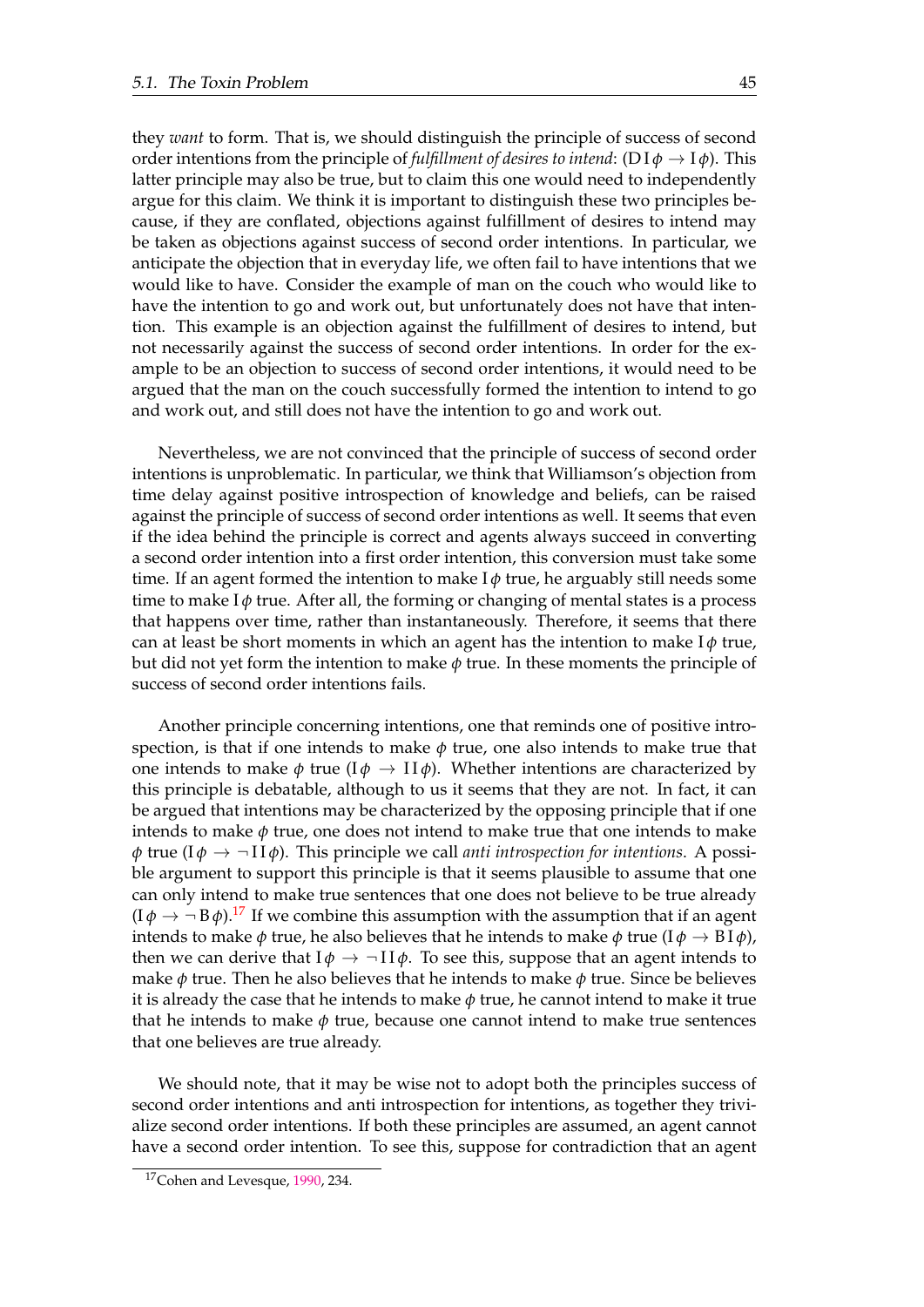<span id="page-55-0"></span>has the second order intention  $\prod \phi$ . Then, by the success of second order intentions, I*ϕ* is true. But, then by anti introspection for intentions, this implies that  $\neg$ II*ϕ* is true. This contradicts our initial assumption, so an agent cannot have the second order intention I I *φ*.

It is important to repeat that we do not necessarily endorse any of the principles concerning intention mentioned in this section. We will only make use of these principles to make clear in the following section under which assumptions it can be said that a Moore sentence is involved in the Toxin problem.

## **5.1.3 Moore Sentence in the Toxin Problem**

As mentioned earlier, whether the sentence that represents the jackpot scenario in the Toxin problem,  $p \wedge I \neg p$ , is a Moore sentence depends on our assumptions about the formal properties of intentions. First we should note that if we assume that if intentions are characterized by distribution over conjunction, consistency and positive introspection for intentions  $p \wedge I \neg p$  is a Moore sentence. For the proof we direct the reader to section 3.4.1, where we proved that  $p \wedge B \neg p$  is a Moore sentence if we assume that belief is characterized by distribution over conjunction, consistency and positive introspection.

In the previous section we mentioned the principle of success of second order intentions ( $\text{II}\phi \to \text{I}\phi$ ). Assuming, that this principle holds, and intentions are further characterized at least by consistency and distribution over conjunction,  $p \wedge I \neg p$ is a Moore sentence. We prove this by proving that (i)  $p \wedge 1 \neg p$  is satisfiable on a class of Kripke models characterized by seriality and density (for all worlds *w* and *v* such that *wRv*, there is a world *u* such that *wRu* and *uRv*), and (ii)  $I(p \land I \neg p)$  is unsatisfiable, if intentions are characterized at least by consistency, distribution over conjunction and the success of second order intentions.

#### *Proof*

(i) Take a model *M* with two possible worlds *w* and *v* and the accessibility relation *R* such that *wRv* and *vRv*, and let *p* be true in *w* but false in *v*. Then *M* serial and dense and  $p \wedge I \neg p$  is true in *w*.



(ii)

(1) I( $p \wedge I \neg p$ ) (assumption for reductio)

(2) I *p* ∧ I I ¬*p* (distribution over conjunction, 1)

(3) I  $p$  (elimination of conjunction, 2)

(4) I I  $\neg p$  (elimination of conjunction, 2)

(5)  $I \neg p$  (success of second order intentions, 4)

 $(6)$   $\neg$  I  $\neg$ *p* (consistency of intentions, 3)

 $(7)$   $\perp$  (introduction of conjunction, 5 and 6)

This is an interesting result because it shows that Moore sentences do not need to explicitly refer to beliefs, or propositional attitudes that behave similarly, such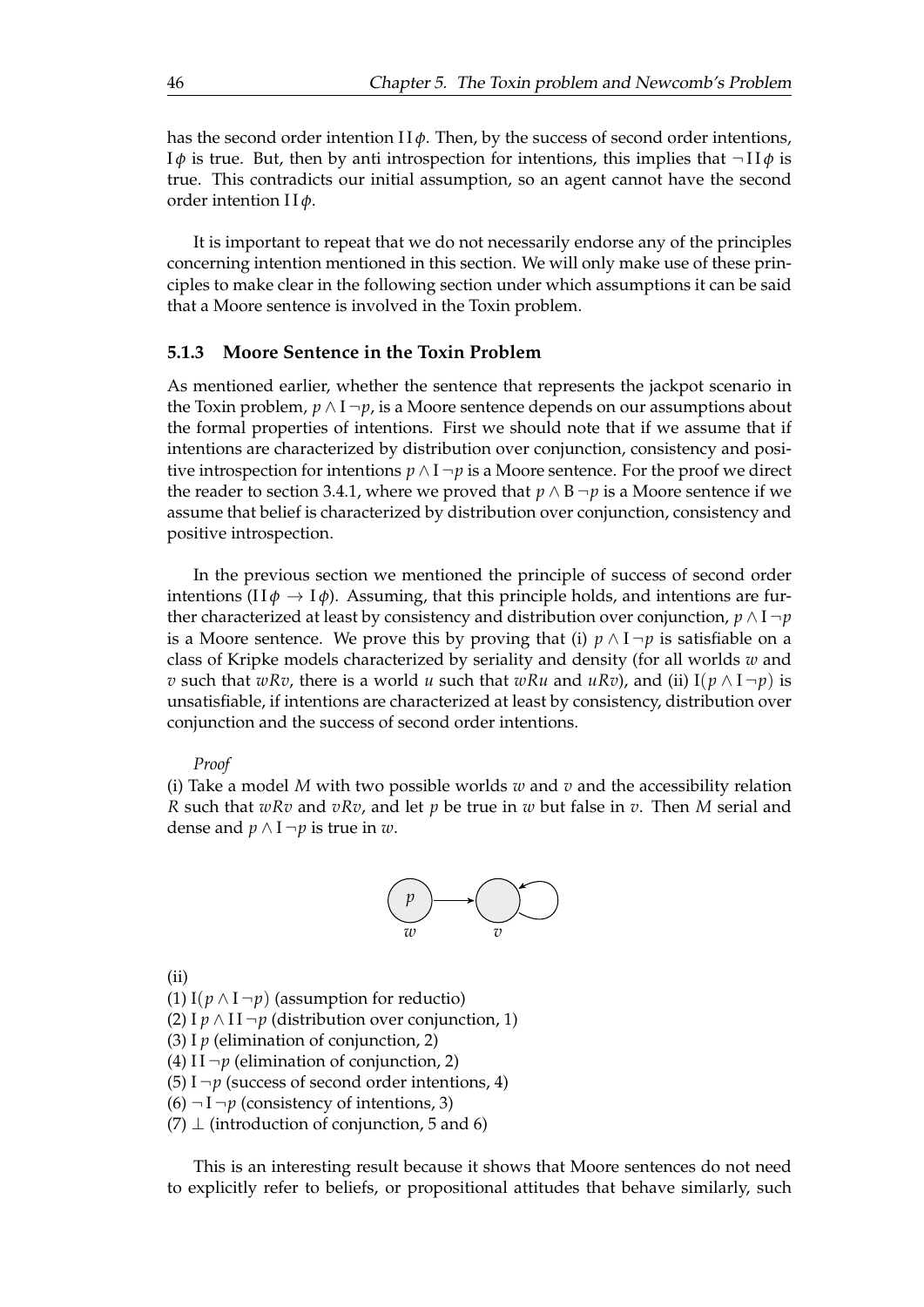as knowledge. We modeled intention to behave quite differently from how belief is normally modeled (we dropped positive introspection and instead adopted the success of second order intentions), and we were still able to find a Moore sentence concerning intentions. This is a promising result that encourages research to Moore sentences concerning other propositional attitudes that behave differently from belief.

# **5.1.4 The Twists**

Both the canonical Moore sentence and the Moore sentence in the Toxin problem can plausibly be said to be Moore sentences. But, even baring the fact that one concerns beliefs and the other concerns intentions, there may be some important differences between these sentences. We discuss these differences in this section.

# **Incentives**

In Chapter 4 we explained that the Moore sentence in the surprise exam paradox differs from the canonical Moore sentences in that the students have an incentive to believe the former, while the canonical Moore sentences have no incentives associated with them. Because of the incentive associated with the Moore sentence in the surprise exam paradox, the fact that the students cannot believe the Moore sentence in the surprise exam paradox may *feel* more problematic than the fact that agents cannot believe canonical Moore sentences. The incentive emphasizes the fact that agents cannot believe Moore sentences.

In the Toxin problem, the agent who accepts the billionaire's challenge also has an incentive to intend to make true a Moore sentence. And compared to the surprise exam paradox, the incentive in the Toxin problem is humorously dramatic. The incentive for the contestant to intend to make a Moore sentence true, is one million euro. This incentive emphasizes that the agent cannot intend to make a Moore sentence true, regardless of how badly he wants to.

# **Temporal Aspect**

The Moore sentence in the Toxin problem also differs from the canonical Moore sentences in that it involves an interesting temporal aspect. If an agent would like to believe the canonical Moore sentence  $p \wedge B \neg p$ , he needs to believe p and  $B \neg p$  at the same moment. In the Toxin problem, if the agent wants to intend to make the Moore sentence  $p \wedge I \neg p$  true, the agent does not necessarily need to intend to make *p* and  $I \rightarrow p$  true simultaneously. The agent would also obtain the jackpot scenario if he made  $I \neg p$  true tonight, and p tomorrow. That is, the agent obtains the reward if he forms the intention to drink the poison tonight, and then changes his mind and does not drink the poison after all tomorrow. Thus, to believe the canonical Moore sentence  $p \wedge B \neg p$  an agent needs to believe both of its conjuncts simultaneously, but to intend to make  $p \wedge I \neg p$  true, an agent can intend to first make the second conjunct true and then make the first conjunct true. We come back to this temporal aspect of the Toxin problem in sections 5.2.4 and 5.5.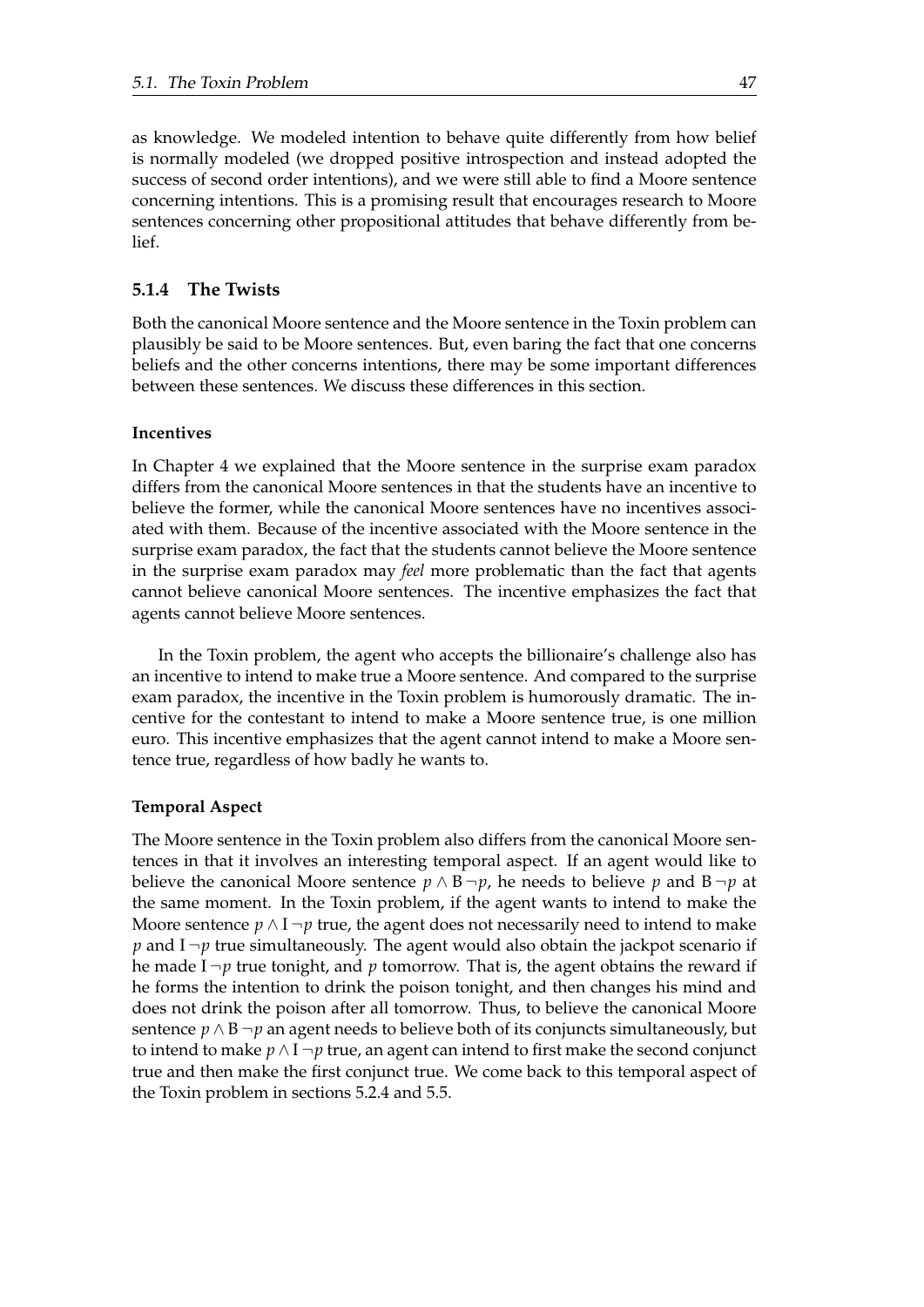# **5.2 Newcomb's Problem**

A problem that is related to Toxin's paradox is Newcomb's problem:<sup>[18](#page-58-0)</sup>

You are on a delightfully simple game show. You can choose to obtain the belongings in box A, or to take the belongings in both box A and box B. Box B is transparent and visibly contains 1.000 euro. Box A is opaque. The host of the game show tells you that for the last month, a psychologist followed around your every move to determine what kind of a person you are, a one-boxer (someone who picks only box A) or a two-boxer (someone who picks both box A and box B). The psychologist made her final prediction yesterday and put it in a sealed envelope. If she predicted that you are a one-boxer, she put 1.000.000 euro in box A. If she predicted you are a two-boxer, she put 0 euro in box A. To be perfectly clear, the psychologist made her prediction yesterday and already allocated the money over the boxes; your decision to pick either one or two boxes cannot change how much money is in either box from this point forward. This kind of game show has been played many times before and the prediction of the psychologist matched the decision of the previous players 99% of the time. In this scenario, do you one-box or two-box? $19$ 

There are two approaches to answer the question posed by Newcomb's problem: an evidentialist approach and a causalist approach. Evidentialists argue that we should one-box, because if we one-box, there is a 99% probability that the psychologist predicted that we would one-box, and thus there is a 99% chance that we obtain 1.000.000 euro. Whereas if we two-box, there is a 99% chance the psychologist predicted we would do so, and thus there is a 99% chance that we obtain only 1.000 euro.<sup>[20](#page-58-0)</sup> To put it in game theoretic terms, the expected utility of one-boxing is approximately 1.000.000 euro and the expected utility of two-boxing is only approx-imately 1.000 euro. Therefore, if we are rational, we one-box.<sup>[21](#page-58-0)</sup>

Causalists on the other hand, argue that we should two-box. Their reasoning is that, regardless of what the psychologist predicted, we obtain more money by twoboxing. If the psychologist predicted that we would two-box, there is 0 euro in box A and 1.000 euro in box B. In this case, we obtain a higher reward if we take both boxes than if we take only box A. And if the psychologist predicted we would one-box, there is 1.000.000 euro in box A and 1.000 euro in box B: but this does not change the fact that we obtain 1.000 euro more by choosing both boxes rather than just box A. We are thus guaranteed to obtain more money by two-boxing than by one-boxing. Therefore, if we are rational, we two-box.<sup>[22](#page-58-0)</sup>

 $18$ The similarity between the Toxin problem and Newcomb's problem is noted by Kavka when he introduces the Toxin problem in Kavka, [1983,](#page-76-0) 35.

<sup>&</sup>lt;sup>19</sup>This problem was first introduced by Nozick, [1969.](#page-76-0)

<sup>&</sup>lt;sup>20</sup>Strictly speaking the problem description of Newcomb's problem does not specify how the psychologists' errors are distributed over one-boxers and two-boxers, so these percentages are not necessarily correct given the problem description. We take it that these percentages nevertheless reflect the intention behind the problem description.

<sup>21</sup>Papineau, [2001.](#page-76-0)

<sup>22</sup>Nozick, [1969.](#page-76-0)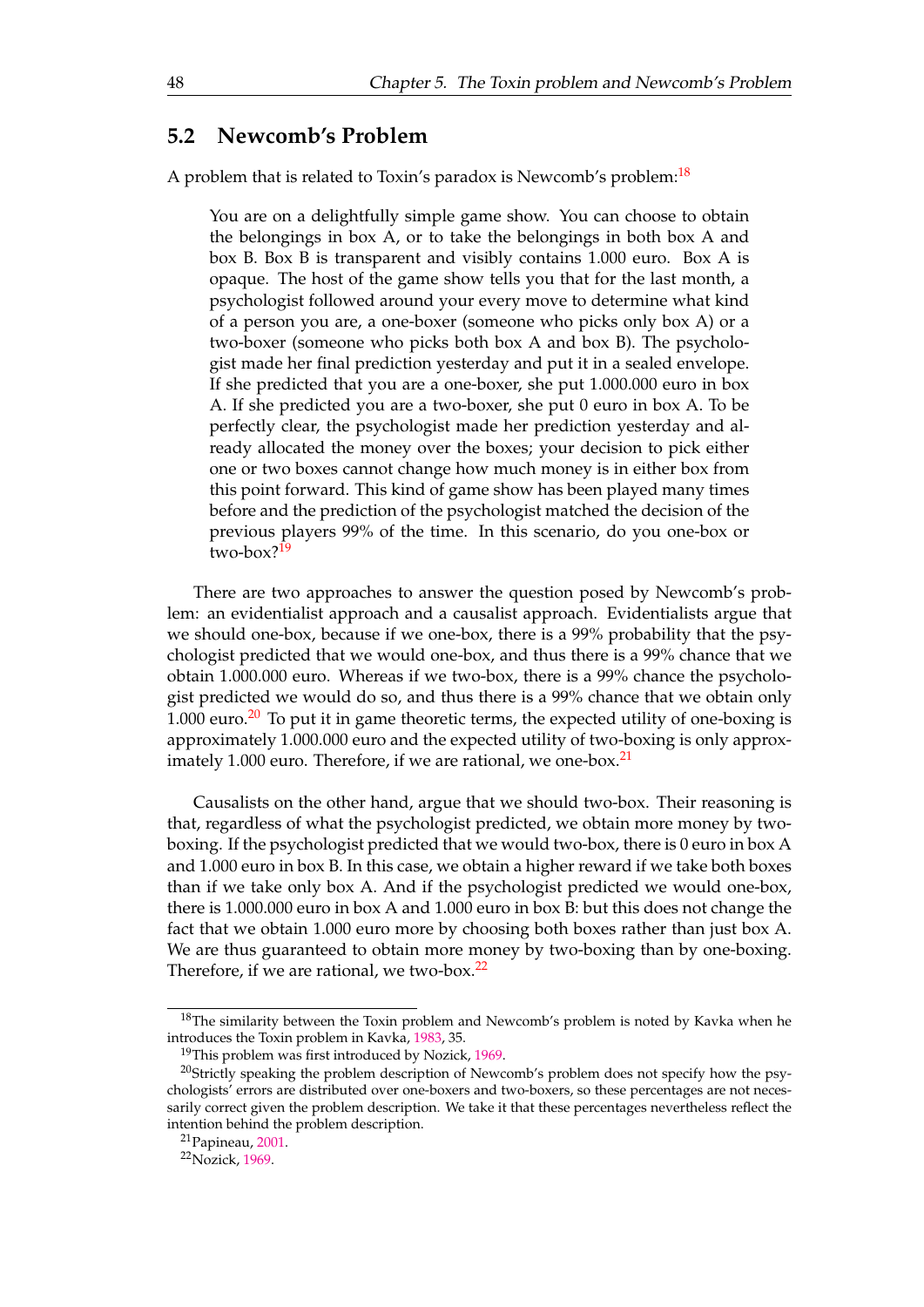<span id="page-58-0"></span>We do not pick a side in the debate between evidentialists and causalists. Rather, we discuss the role of Moore sentences in Newcom's problem, and from this discussion derive a variation of the problem that provides a new challenge for both causalists and evidentialists.

# **5.2.1 Moore Sentence in Newcomb's Problem**

Since Newcomb's problem does not concern beliefs or knowledge, its similarity to Moore's paradox has gone largely unnoticed in the literature. Only Goldstein and Cave have described the similarity, in the same article that they discuss the similarity between Moore's paradox and the Toxin problem. Just like in the Toxin problem, they identify a 'jackpot scenario' for the agent in Newcomb's problem, which they describe in terms of desires. They say that the jackpot scenario is for the agent to want to one-box, and then two-box. If we let *p* read 'I one-box' and, since one-boxing and two-boxing are mutually exclusive and are the only two options in Newcomb's problem, interpret  $\neg p$  as 'I two-box', then we can formalize Goldstein and Cave's jackpot scenario as follows:

(5) D *p* ∧ ¬*p*

The reading of (5) is 'I desire that it is true that I one-box, but I two-box'. Goldstein and Cave note its apparent similarity to the canonical Moore sentence  $p \wedge \neg B p$ . But again, we should correct them, because (5) is more similar to the commissive Moore sentence  $p \wedge B \neg p$  than to the omissive  $p \wedge \neg B p$ . This is apparent if in (5) we substitute  $p$  for  $\neg p$ , eliminate double negation and switch the conjuncts around:

(6) *p* ∧ D ¬*p*

The sentence (6) is particularly interesting because, as mentioned in Chapter 3, scholars have recently started to study Moore sentences involving desires. Williams and Wall both argue that (6) is a Moore sentence.<sup>[23](#page-59-0)</sup> They do so from a philosophical and psychological perspective, considering whether (6) could be desired by a rational agent, according to our intuitions about rationality. Whether (6) is a Moore sentence according to our formal definition of course depends on the formal properties of desire.

# **5.2.2 Formal Properties of Desire**

In this section we present some formal properties that desire may have. Our goal is not to argue for a particular account of desires. Rather, we aim to present some properties that desires may have, so that we can refer back to these properties when we discuss under what assumptions about desire we can say that a Moore sentence is involved in Newcomb's problem in the next section.

One property concerning desires is consistency. Cohen and Levesque write that "Whereas desires can be inconsistent, agents do not typically adopt intentions that they believe conflict with their present- and future-directed intentions. $124$  $124$  It is not entirely clear from this context in which sense Cohen and Levesque allow desires to be inconsistent. They may tolerate external inconsistency of desires  $(D \phi \wedge D \neg \phi)$ ,

<sup>23</sup>Wall, 2012, Williams, 2014.

<sup>24</sup>Cohen and Levesque, [1990,](#page-75-0) 218.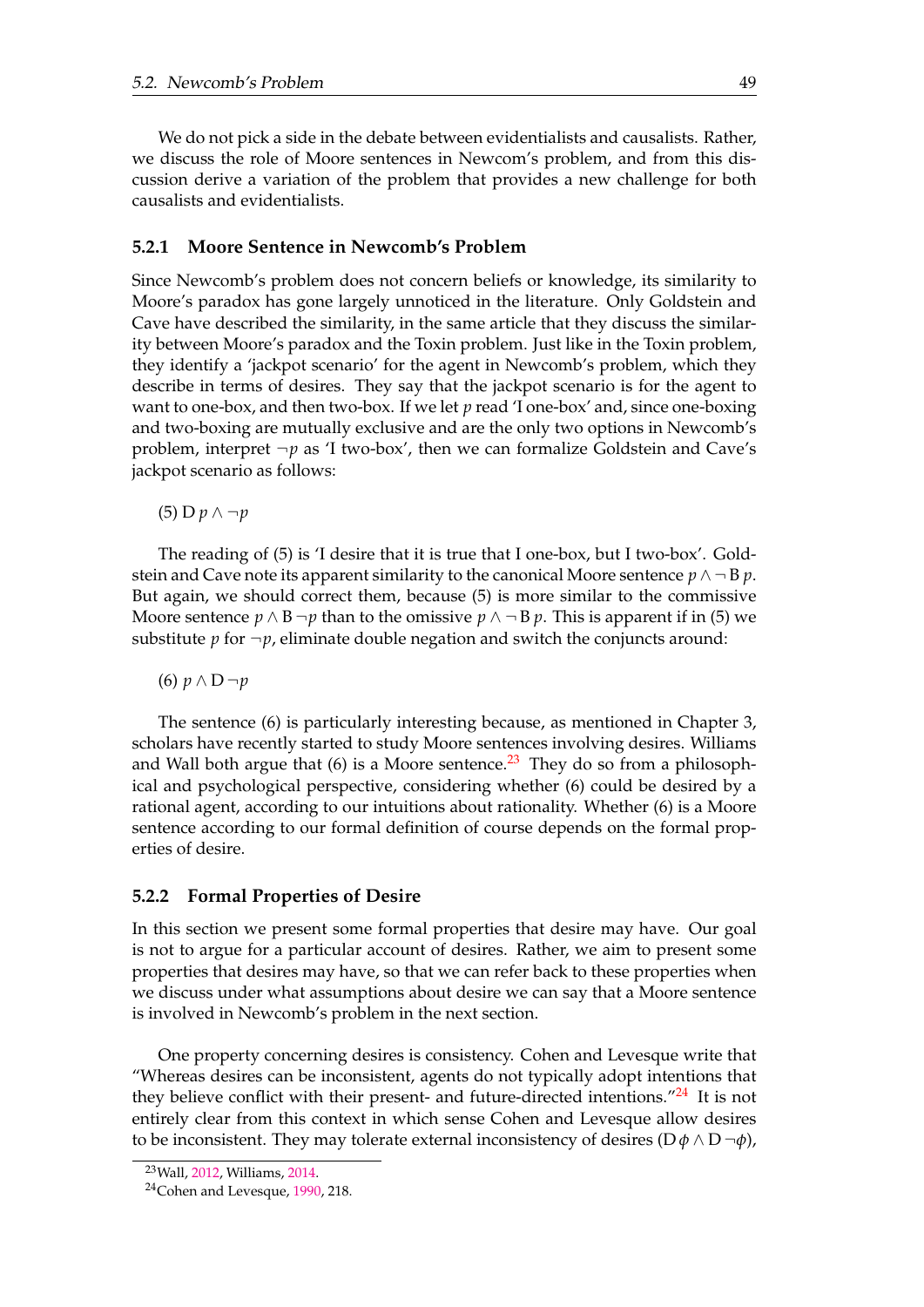<span id="page-59-0"></span>internal inconsistency of desires  $(D(\phi \land \neg \phi))$ , or both.

Dubois et al. develop a logic of desires. They do not allow for external incon-sistency of desires.<sup>[25](#page-60-0)</sup> They also do not allow for internal inconsistency of desires, although this remark requires some explanation. In their logic of desires, disjunctive sentences  $\phi \lor \psi$  have a similar role as conjunctive sentences  $\phi \land \psi$  in most epistemic logics. They explain the rationale behind this decisions as follows:

"Indeed, as we shall claim in this paper, while believing  $\phi$  and believing *ψ* amounts to believing *ψ* ∧ *ψ*, both desiring *φ* and desiring *ψ* amounts to desiring  $\phi \lor \psi$ , and conversely. This is because when an agent discovers new desires, it enlarges the number of desirable situations, while accumulating beliefs reduces the number of possible worlds."<sup>[26](#page-60-0)</sup>

The idea is thus that if an agent believes  $\phi$  is true and believes that  $\psi$  is true, then the worlds of which the agent believes that they could be the actual world are (a subset of) those worlds in which *φ* and *ψ* are both true. But, if an agent desires that *φ* is true and desires that  $\psi$  is true, then the worlds that are desirable to that agent are (a subset of) all worlds in which at least  $\phi$  is true, or at least  $\psi$  is true. These considerations lead Dubois et al. to assume the formal principle  $(D \phi \land D \psi) \rightarrow D(\phi \lor \psi)$ . Note that in their setting,  $D_A(\phi \lor \psi)$  is read in natural language as 'agent *A* desires *φ and ψ*'.[27](#page-60-0)

Alternatively, one could model desires to be more similar in semantics to beliefs. In this case, one could adopt the distribution and collection of desire over conjunction:  $D(\phi \land \psi) \rightarrow (D\phi \land D\psi)$  and  $(D\phi \land D\psi) \rightarrow D(\phi \land \psi)$  respectively. To justify these assumptions one would of course have to propose an alternative account of desire. One such account might be the following. Dubois et al. think of desiring *φ* and desiring  $\psi$  as finding any world in which  $\phi$  or  $\psi$  is true desirable. The rationale is that if a world fulfills *some* of my desires, that world is desirable. A competing account of belief might take only the world that fulfills *all* my desires to be desirable. In such an account, desiring  $\phi$  and desiring  $\psi$  amounts to desiring  $\phi \wedge \psi$ .

Dubois et al. further assume that one can only desire to make true sentences that one believes to be false ( $D \phi \rightarrow B \neg \phi$ ).<sup>[28](#page-60-0)</sup>. They also assume that agents cannot believe contradictions ( $\models \neg \phi \Rightarrow \models \neg B \phi$ ), and from this it follows that valid sentences cannot be desired ( $\models \phi \Rightarrow \models \neg D\phi$ ).<sup>[29](#page-60-0)</sup> The justification for this last principle is that to desire a tautology to be true "is in contradiction with the longing aspect of desires (...) There is no point desiring the truth of tautologies, because you can only desire to make true propositions that you believe to be false in your state of affairs, and tautologies are never believed so by a rational agent."[30](#page-60-0)

Further, Dubois et al. assume that if an agent desires that *φ* is true, and *ψ* is true exclusively in situations in which  $\phi$  is true, then the agent also desires that  $\psi$  is true (D $\phi$  and  $\models \psi \rightarrow \phi \Rightarrow D\psi$ ).<sup>[31](#page-60-0)</sup> The justification for this principle is that Dubois et

<sup>25</sup>Dubois, Lorini, and Prade, [2017,](#page-75-0) 207.

<sup>26</sup>Dubois, Lorini, and Prade, [2017,](#page-75-0) 201.

<sup>27</sup>Dubois, Lorini, and Prade, [2017,](#page-75-0) 207.

<sup>28</sup>Dubois, Lorini, and Prade, [2017,](#page-75-0) 203.

<sup>29</sup>Dubois, Lorini, and Prade, [2017,](#page-75-0) 206.

<sup>30</sup>Dubois, Lorini, and Prade, [2017,](#page-75-0) 206.

<sup>31</sup>Dubois, Lorini, and Prade, [2017,](#page-75-0) 205.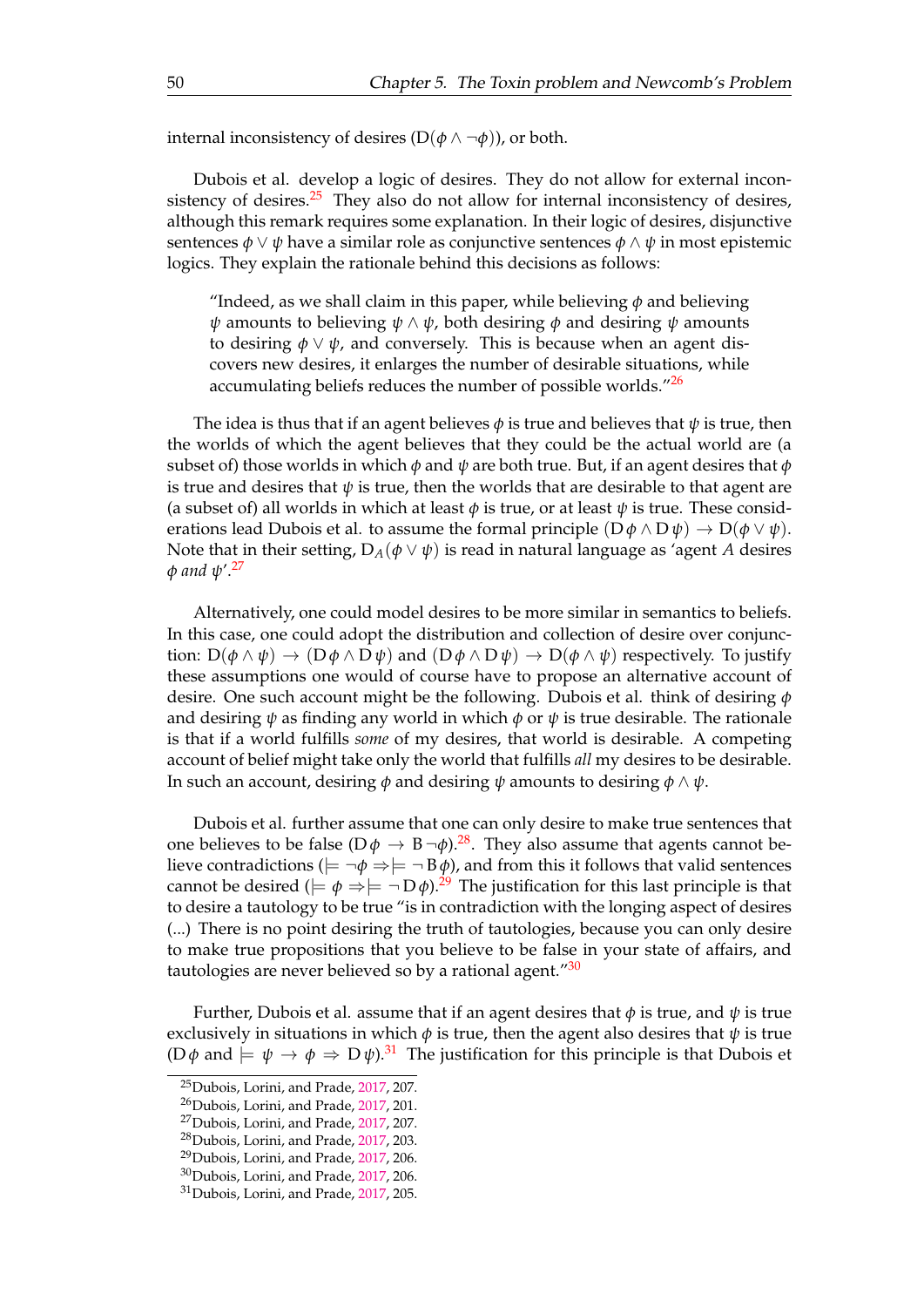<span id="page-60-0"></span>al. only deal with what they call *unconditional desires*: sentences that an agent desires to be true unconditionally. They give the example of an agent who desires to drink red wine, but only under the condition that she is also eating red meat. This is an example of a *conditional desire*, because the desire to drink red wine is conditioned on the eating of red meat. An agent who desires to drink red wine, regardless of the conditions, thus in any and all possible situations, has an unconditional desire to drink red wine. Given that they aim to deal only with unconditional desires, they justify the principle mentioned above as follows:

"Clearly, if an agent desires a certain proposition  $\phi$  to be unconditionally true, then all situations in which *φ* is true should be desirable for the agent. Suppose  $\psi \to \phi$  is valid. Thus, all situations in which  $\psi$  is true are situations in which  $\phi$  is true. Consequently, if all situations in which *φ* is true are desirable for the agent, then all situations in which *ψ* is true should be desirable for the agent. The latter means that the agent desires *ψ*."[32](#page-61-0)

We are not entirely convinced by this justification, as we think agents can sometimes desire a sentence to be true without desiring the logical consequences of this sentence to be true. Even if we restrict ourselves to the consequences that follow from a sentence in virtue of the logical validities (rather than also consider what follows from a sentence and other sentences that happen to be true), it seems that an agent need not desire all the consequences of his desire, for example because he fails to believe some logical validities (of course this cannot happen in the framework of Dubois et al. because agents believe all validities in their framework; but this just means that we doubt that this is a realistic assumption). $33$ 

Other than these principles, Dubois et al. follow Cohen and Levesque in claiming that desire is unrestricted. The motivation for this seems to be that desires are not as constrained by rationality as for example beliefs or intentions.<sup>[34](#page-61-0)</sup> We think this is reasonable, as many other constraints that could be imposed on desire seem to be clearly false.

For example, positive introspection for desires  $(D \phi \rightarrow D D \phi)$  has famously been argued against by Frankfurt.<sup>[35](#page-61-0)</sup> Frankfurt argues that if I desire to smoke, this does not mean that I desire to have a desire to smoke. In fact, Frankfurt argued that it is a hallmark of a rational person (a *non-wanton*) that he is able to have and reflect upon conflicts between his first and second order desires. $36,37$ 

Negative introspection for desires  $(\neg D\phi \rightarrow D\neg D\phi)$  seems similarly flawed. That I do not desire to go to the gym to work out right now, does not imply that I desire that I do not desire to go to the gym. Again, there seems to be room for conflicts

<sup>32</sup>Dubois, Lorini, and Prade, [2017,](#page-75-0) 206.

<sup>&</sup>lt;sup>33</sup>Cf. the problem of logical omniscience Stalnaker, 1991, Solaki, 2017.

<sup>34</sup>Cohen and Levesque, [1990,](#page-75-0) 201.

<sup>35</sup>Frankfurt, [1971,](#page-75-0) 12.

<sup>36</sup>Frankfurt, [1971,](#page-75-0) 11.

<sup>&</sup>lt;sup>37</sup> Second order desire are described by sentences in which a D operator that is not in the range of another D operator, ranges over a (sub-)sentence that contains another D operator, such as D D *φ* or  $D(\psi \vee D\chi)$ . First order desires are described by sentences in which a D operator that is itself not in the range of another D operator ranges over a (sub-)sentence that contains no other D operators, such as  $D\phi$  or  $D(\psi \wedge \chi)$ . Note that for example the sentence  $D\phi \wedge DD\chi$  describes both a first order desire and a second order desire.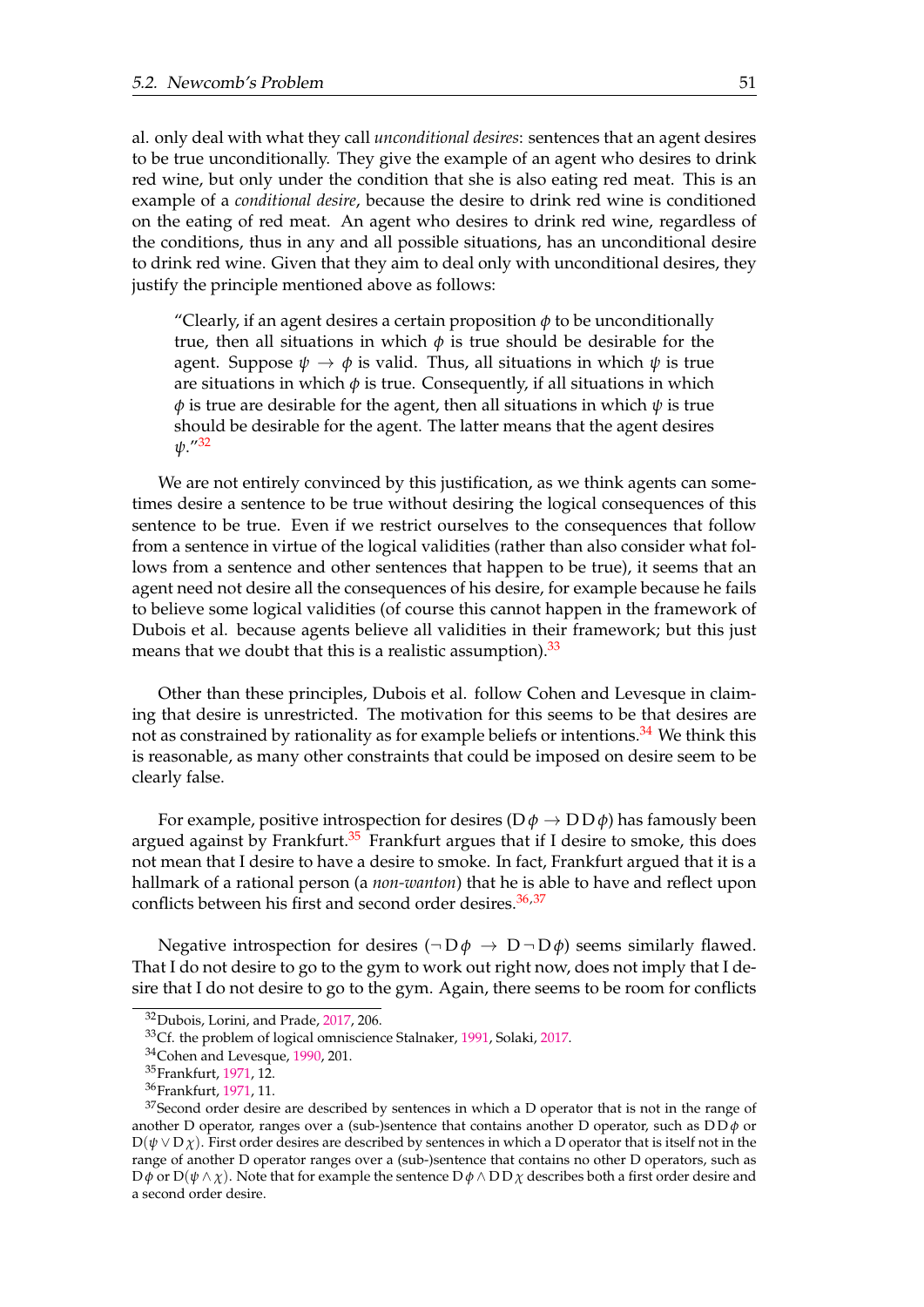<span id="page-61-0"></span>between second order desires and first order (non-)desires in rational agents. And success of second order desires,  $(D D \phi \rightarrow D \phi)$  seems to fail in cases similar to the example of Frankfurt. Just like one can have a desire to smoke without having the desire to have that desire, it seems that one can fail to have a desire (not) to smoke while one has the desire to have that desire.

But, as mentioned, Williams and Wall have independently argued for the existence of Moore sentences concerning desires. $38$  In their arguments, they mention some rationality constraints for desire. Williams formulates a principles in terms of self-frustrating desires. A desire that I have is *self-frustrating* "if it cannot obtain if I desire it".<sup>[39](#page-62-0)</sup> Williams proposes the following rationality constraint on desires:

"Do not form —or continue to have— a specific desire that you can be reasonably expected to see is self-frustrating."<sup>[40](#page-62-0)</sup>

We can choose to formalize this principle a number of different ways. Let a desire for a sentence  $\phi$  to be true be self-frustrating iff  $\phi$  is not true if it is desired to be true  $(D\phi \rightarrow \neg \phi)$ . Then we can capture the idea that a rational agent does not have selffrustrating desires as  $D\phi \rightarrow \neg \phi$ )  $\rightarrow \neg D\phi$ . This reads that if  $D\phi$  is self-frustrating in the sense described above, then a rational agent does not desire *φ* to be true. However, this requirement seems too strong to model desire as observed in real world agents, because it implies that desires are veridical  $(D \phi \rightarrow \phi)$ . To see this, suppose that  $(D\phi \to \neg \phi) \to \neg D\phi$  is true. Then its contrapositive  $D\phi \to \neg (D\phi \to \neg \phi)$  is also true. Suppose now that  $D\phi$  is true. Then by modus ponens  $\neg(D\phi \rightarrow \neg\phi)$  is true. By the definition of implication this implies that  $D\phi$  is true and that  $\neg \phi$  is false, which is to say that  $\phi$  is true. Thus, if  $(D\phi \to \neg \phi) \to \neg D\phi$  is true, then  $D\phi$  implies *φ*.

Clearly, desires are not veridical in the real world, as it is possible for real agents to desire that a sentence is true while that sentence is not true. It thus seems that Williams' requirement, formalized as  $(D\phi \rightarrow \neg \phi) \rightarrow \neg D\phi$ , poses an unrealistically strong constraint on desires.

Alternatively, we could incorporate belief in our formalization of Williams' principle. Williams says that you should not form a specific desire that *you can be reasonably expected to see* is self-frustrating. 'See' in this phrase can be read as 'believe', and since we are talking about rational agents it is not implausible to assume that agents actually believe whatever they 'can be reasonably expected to believe'. Under these assumptions, we can formalize Williams' principle as  $B(D \phi \rightarrow \neg \phi) \rightarrow \neg D \phi$ , which reads that if an agent believes a desire  $D\phi$  to be self-frustrating, then he does not desire to make *φ* true.

Again, we note that we do not necessarily endorse any of the principles concerning desire mentioned in this section. We will only make use of these principles to make clear in the following section under which assumptions it can be said that a Moore sentence is involved in Newcomb's problem.

<sup>38</sup>Wall, 2012, Williams, 2014.

<sup>39</sup>Williams, 2014, 20.

<sup>40</sup>Williams, 2014, 20.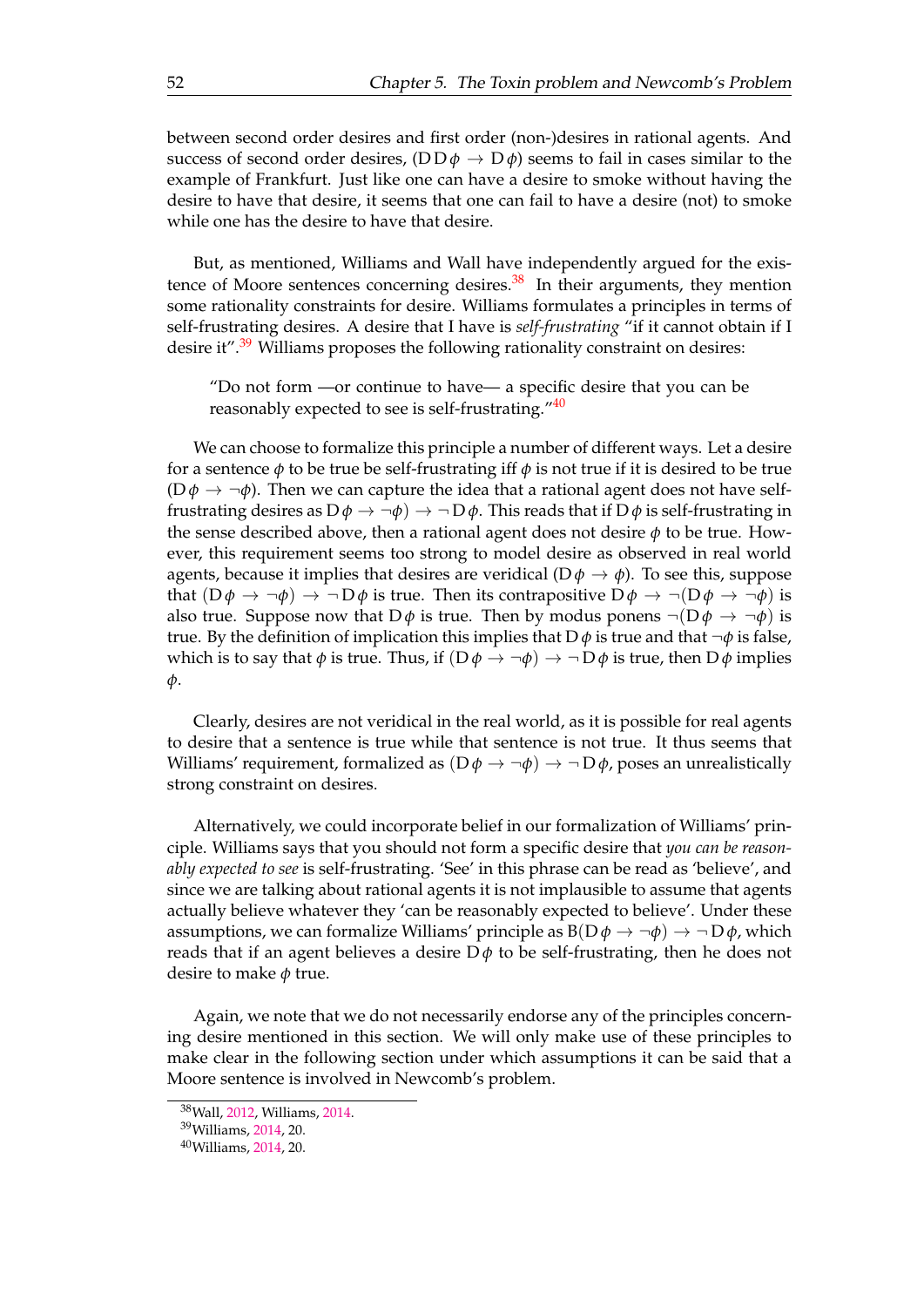### <span id="page-62-0"></span>**5.2.3 Moore Sentence in Newcomb's Problem**

As we mentioned in the previous section, Williams and Wall argue that Moore sentences concerning desires exist. And we can extend their argument to include the sentence that describes the jackpot scenario in Newcomb's problem, which we formally express as  $p \wedge D - p$ . In this section we discuss under which assumptions about desire this sentence can indeed be said to be a Moore sentence.

First of all, if we assume that desire is characterized at least by consistency, distribution over conjunction and positive and negative introspection for desires, then *p* ∧ D ¬*p* is a Moore sentence (for the proof see section 3.4.1, where we proved that *p* ∧ B ¬*p* is a Moore sentence if belief is characterized at least by consistency, distribution of conjunction and positive and negative introspection for belief). Also, if we assume that desire is characterized at least by consistency, distribution over conjunction and success of second order desires,  $p \wedge D \neg p$  is a Moore sentence (for the proof see section 5.1.3, where we proved that  $p \wedge 1 \neg p$  is a Moore sentence if intention is characterized at least by consistency, distribution over conjunction and success of second order intentions).

However, it is not too plausible that these sets of assumptions characterize desire as observed in real world agents, as we discussed in the previous section. Furthermore, it is difficult to find another set of assumptions that does characterize desire as observed in real world agents, and under which  $p \wedge D \neg p$  is a Moore sentence. For example under Williams' assumption that rational agents do not form desires that are self-frustrating, formalized as  $(D\phi \rightarrow \neg \phi) \rightarrow \neg D\phi$ ,  $p \wedge D \neg p$  is not a Moore sentence. To see this, consider that  $(D\phi \rightarrow \neg \phi) \rightarrow \neg D\phi$  implies that desire is veridical ( $D\phi \rightarrow \phi$ ), as we proved in the previous section. And in section 3.4.3 we proved that *p* ∧ K ¬*p* is not a Moore sentence if knowledge is characterized at least by veridicality.

As we mentioned, Williams' principle can also be formalized as  $B(D \phi \rightarrow \neg \phi) \rightarrow$ ¬ D *φ*). Intuitively, under this assumption *p* ∧ D ¬*p* may not necessarily be a Moore sentence, unless the agent also believes that  $D(p \wedge D \neg p) \rightarrow \neg (p \wedge D \neg p)$ . If the agent believes this and Williams' principle holds,  $D(p \wedge D \neg p)$  is clearly unsatisfiable with respect to any class of Kripke models that at least guarantees the consistency of desires, since by  $D(p \wedge D \neg p) \rightarrow \neg (p \wedge D \neg p)$  and modus ponens on Williams principle we immediately get that  $\neg D(p \wedge D\neg p)$ .

There is something to be said for the assumption that the agent believes that  $D(p \wedge D \neg p) \rightarrow \neg (p \wedge D \neg p)$ . First note that if we assume that desire distributes over conjunction and is consistent,  $D(p \wedge D \neg p) \rightarrow \neg (p \wedge D \neg p)$  is true.

*Proof* (1) D( $p \wedge D \neg p$ ) (assumption) (2)  $D p$  (elimination of conjunction, 1)  $(3)$   $\neg$  D  $\neg$ *p* (consistency of desires, 2) (4)  $\neg p ∨ ∎ D\neg p$  (introduction of disjunction, 3) (5) ¬(*p* ∧ D ¬*p*) (de Morgan, 4) (6)  $D(p \wedge D \neg p) \rightarrow \neg (p \wedge D \neg p)$  (introduction of implication, 1 and 5)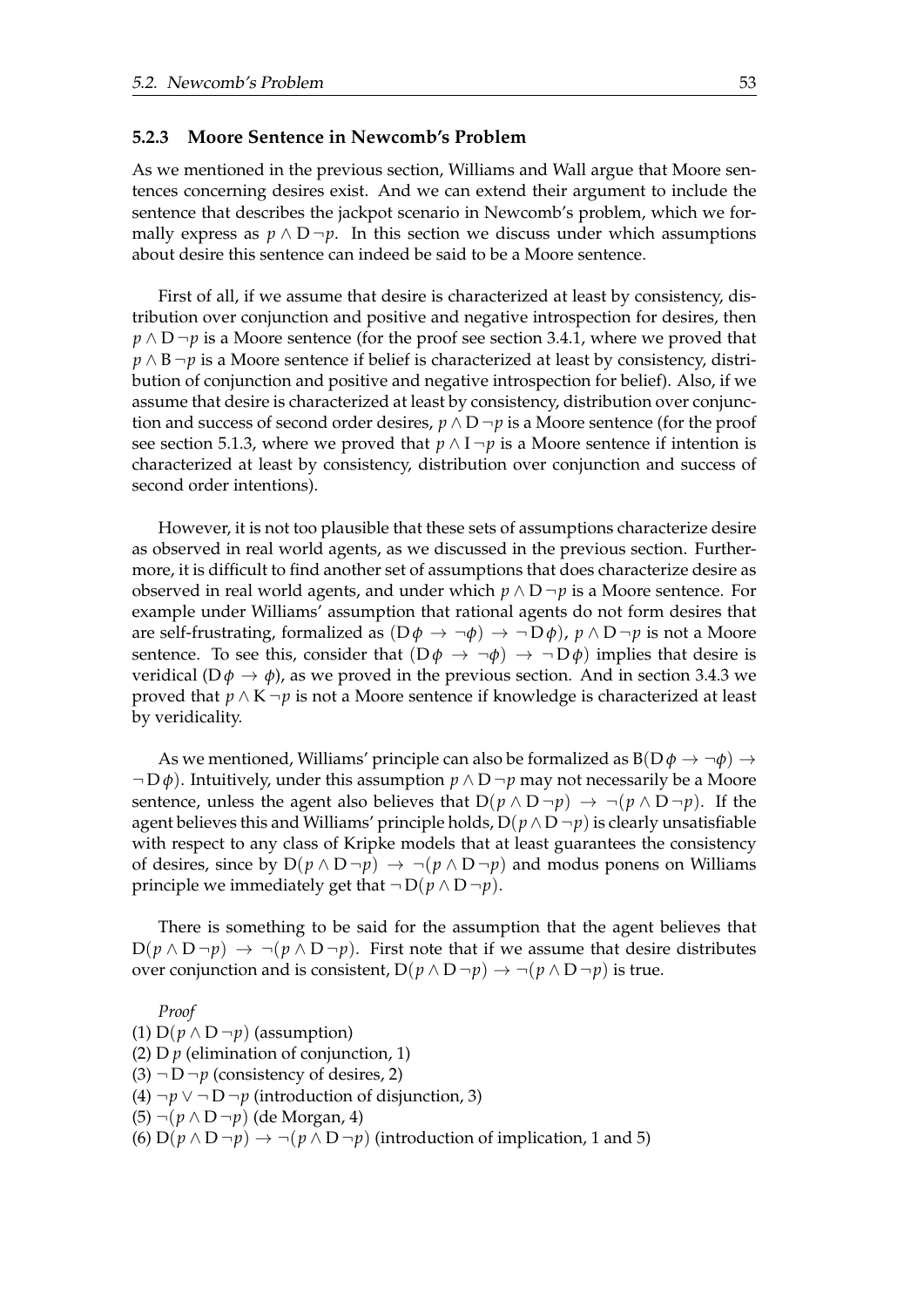Thus, there is a relatively simple proof that  $D(p \wedge D \neg p) \rightarrow \neg (p \wedge D \neg p)$  is true. Arguably, this implies that a rational agent also believes that it:  $B(D(p \wedge D \neg p) \rightarrow$  $\neg(p \land D \neg p)$ . And if Williams' principle formalized as  $B(D\phi \rightarrow \neg \phi) \rightarrow \neg D\phi$ holds, this implies that  $\neg D(p \land D \neg p)$  is true.

Thus, if we assume that Williams' principle holds and the agent believes that  $D(p \wedge D \neg p) \rightarrow \neg (p \wedge D \neg p)$ ,  $D(p \wedge D \neg p)$  is unsatisfiable with respect to any class of Kripke models that at least guarantees the consistency of desires and the distribution of desire over conjunction. And clearly,  $p \wedge D \neg p$  is satisfiable with respect to a class of Kripke models that is serial (which guarantees the consistency of desires and the distribution of desire over conjunction).

#### *Proof*

Take a model *M* with two possible worlds *w* and *v* and the accessibility relation *R* such that *wRv* and *vRv*, and let *p* be true in *w*. Then *M* is serial, and  $p \wedge D \neg p$  is true in *w*.



Thus, under the assumptions that agents do not form desires that they believe to be self-refuting  $(B(D \phi \rightarrow \neg \phi) \rightarrow \neg D \phi)$ , the assumption that the agent in Newcomb's problem believes that the desire to obtain the jackpot scenario is self-refuting  $(D(p \wedge D \neg p) \rightarrow \neg (p \wedge D \neg p))$ , and the further assumptions that desire distributes over conjunction and is consistent, the sentence describing the jackpot scenario in the Toxin problem *p* ∧ D  $\neg p$  can be said to be a Moore sentence.

#### **5.2.4 The Twists**

The sentence that describes the jackpot scenario in Newcomb's problem can be said to be a Moore sentence under the assumptions we specified in the previous section. Nevertheless, even baring the fact that it concerns desires instead of beliefs, the Moore sentence in the Newcomb problem differs from the canonical Moore sentence *p* ∧ B ¬*p* in some interesting ways. We discuss these differences in this section.

#### **Incentives**

Alike the Moore sentences in the surprise exam paradox and the Toxin problem, the Moore sentence in Newcomb's problem differs from the canonical Moore sentence in that it has an incentive associated with it. This incentive is monetary, in a similarly amusing manner as in the Toxin problem. The Moore sentence in Newcomb's problem describes the situation in which the contestant on the game show (likely) obtains a million and a thousand euro. Associating incentives with Moore sentence may make it *feel* more problematic than the canonical Moore sentence that lacks such an incentive, because the incentive highlights the fact that the agent cannot believe (or desire) the Moore sentence to be true.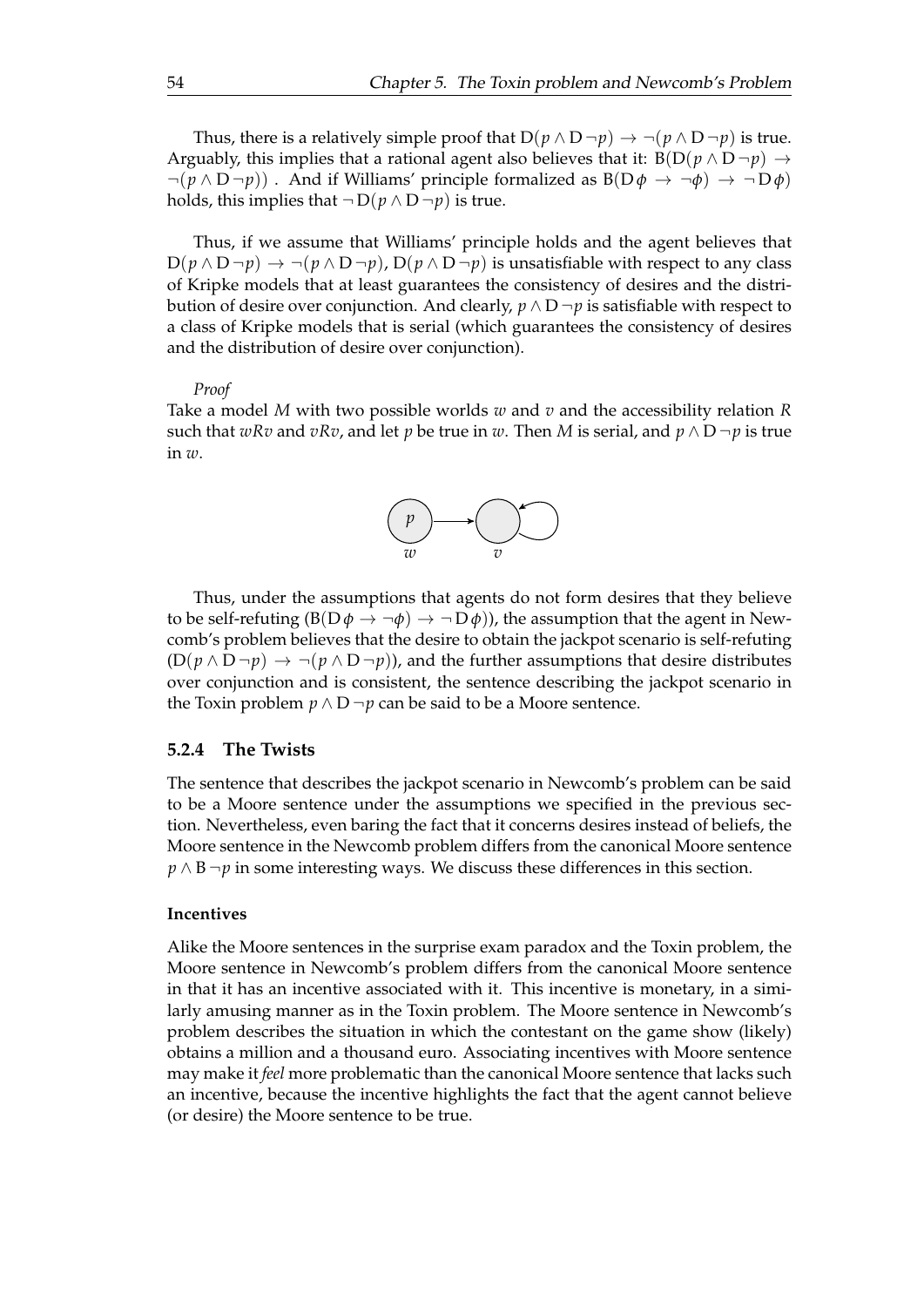#### **Temporal Aspect**

Similar to the Moore sentence in the Toxin problem, the Moore sentence in Newcomb's problem comes with an interesting temporal aspect that is not present in the canonical Moore sentence. As we mentioned in the final subsection of section 5.1.4, to believe *p* ∧ B  $\neg$ *p*, an agent would need to believe *p* and B  $\neg$ *p* at the same moment. In the Toxin problem, for an agent to intend to make  $p \wedge I \neg p$  true, the agent could intend to make  $I \neg p$  true first and  $p$  true second.

The Moore sentence in Newcomb's problem is similar to the Moore sentence in the Toxin problem, but also differs from it in an interesting respect. In Newcomb's problem, the agent wants to desire  $p \wedge D \neg p$  to be true. As in the Toxin problem, the agent does not necessarily desire both conjuncts of this sentence to be true simultaneously. Rather, the agent wants  $D \neg p$  to be true first, at the moment that the psychologist predicts whether he is a one-boxer or a two-boxer. Later, during the game show, the agent wants *p* to be true, so that he can maximize his prize money.

The interesting difference with the Toxin problem is that in Newcomb's problem, the agent is already in the game show, thus the point at which he desires  $D \neg p$  to be true already lies behind him. However, it could be argued that during the game show the agent still wants  $D \neg p$  to be true, because it is suggested in the description of Newcomb's problem that there is a strong correlation between the truth of D  $\neg p$  during the game show and the truth of D  $\neg p$  when the psychologist makes her prediction (this correlation is suggested by the 99% accuracy of the psychologist's prediction of what the agent will end up doing). But even if this is so, the agent's desire for  $D \neg p$  to be true during the game show derives from his desire for  $D \neg p$  to be true earlier.

We can summarize the differences in temporal aspects of the canonical Moore sentence and the Moore sentences in the Toxin problem and Newcomb's problem, in the following picture:



If an agent wants to believe the canonical Moore sentence, he wants to believe  $p$  and  $B \neg p$  simultaneously. If an agent wants to obtain the jackpot scenario in the Toxin problem, he wants to align his intentions so that  $I \neg p$  is true at *t*1 and *p* is true at *t*2, and the agent is at *t*1. If an agent wants to obtain the jackpot scenario in Newcomb's problem, he wants to align his desires so that  $D \neg p$  is true at *t*1 and *p* is true at *t*2, and the agent is at *t*2. This conceptualization of the difference between the Toxin problem and Newcomb's problem seems not to have been suggested in the literature before, and we briefly return to this point in the final section of this chapter.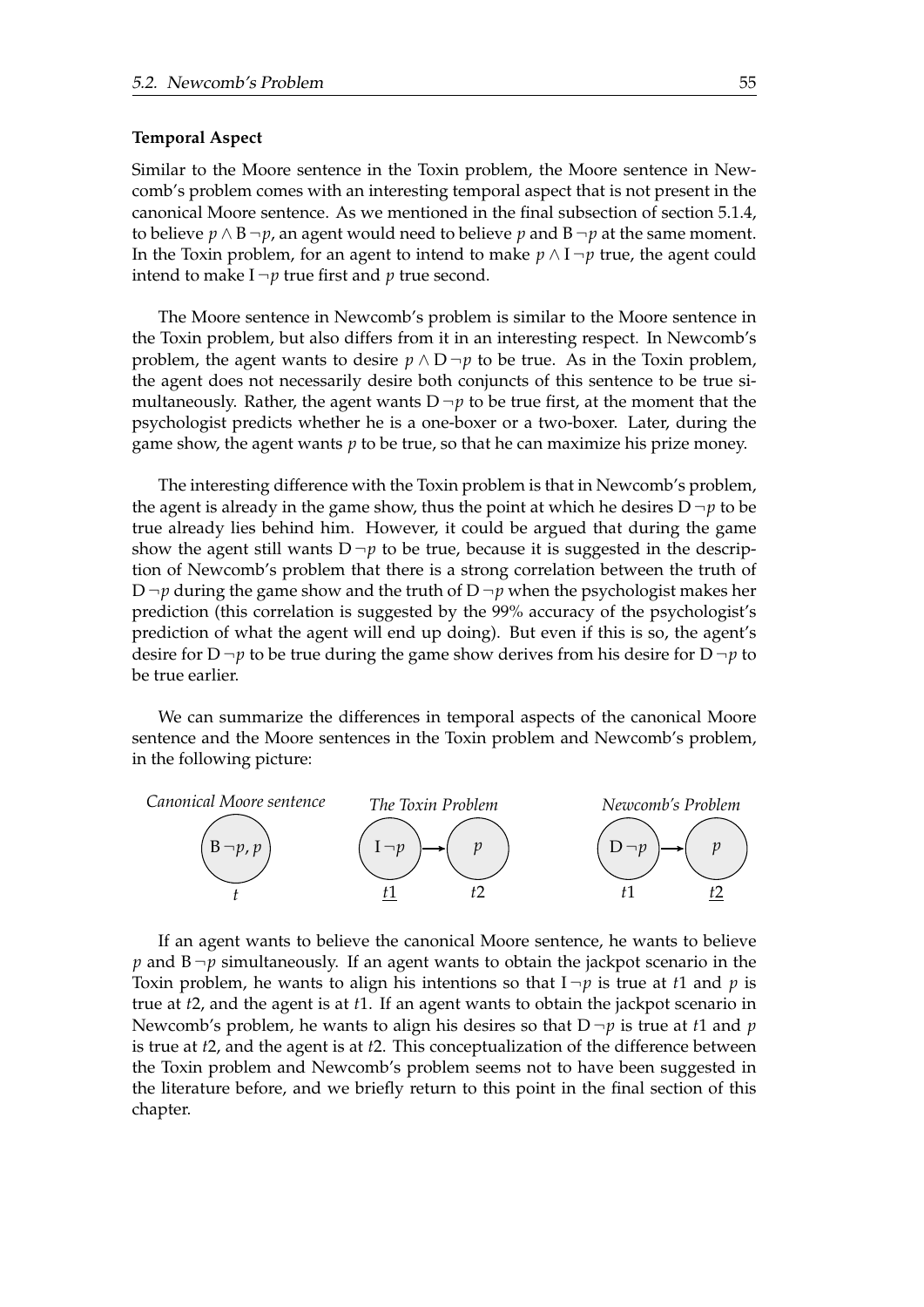# **5.3 Omissive Variants of the Toxin Problem and Newcomb's Problem**

In Chapter 2 we mentioned that there are two different kinds of doxastic Moore sentences that require slightly different approaches to be solved or explained away: the commissive Moore sentence  $p \wedge B \neg p$  and the omissive Moore sentence  $p \wedge \neg B p$ . Both the Toxin problem and Newcomb's problem make use of Moore sentences with a commissive syntactic structure. Prima facie it seems that we can create new variations of these problems by considering the omissive variations of their Moore sentences. We do this in the coming two sections.

# **5.3.1 The Potion Problem**

Based on the omissive variant of the sentence in the Toxin problem,  $p \wedge \neg I p$ , we can try to create a new problem description for what we might call *the Potion problem* (or, for a more informative name with less literary appeal, the *omissive Toxin problem*):

A billionaire comes up to you and offers you a challenge. He shows you a small bottle and explains that it contains a potion that delivers tremendous health benefits, and on top of that is the most delicious tasting liquid known to mankind. The billionaire offers to give you one million euro if, by midnight tonight, you have *not* formed the intention to drink the potion tomorrow morning. He stresses that it is not important whether you end up drinking the potion tomorrow morning; if at midnight tonight you do not intend to drink the potion tomorrow, you immediately obtain the reward, regardless of whether you end up drinking the potion (assume that he has a device that accurately measures your intentions in real time, such as a high tech brain scanner).

In this scenario the jackpot scenario for the agent is to not have the intention to drink the potion tomorrow by midnight tonight, but still drink the potion tomorrow. The question is whether this challenge can be completed by a rational agent.

We should note that, just like in the Toxin problem, it is possible for the jackpot scenario of the Potion problem to obtain. It is possible that an agent does not have the intention to drink the potion tomorrow at midnight, but ends up drinking the potion anyway.

However, it is not clear that the agent can intend to bring the jackpot scenario about. One could argue that if tonight the agent intends to drink the potion tomorrow without having the intention tonight, he tonight actually does have the intention to drink the potion tomorrow. The reason for this would be that if an agent intends to make *φ* true unintentionally, he still intends to make *φ* true.

It seems that the sentence that describes the jackpot scenario in the Potion problem thus is such that an agent may not be able to (successfully) intend to make it true. To determine whether this sentence is a Moore sentence, we need to make our assumptions about intention explicit.

We formalize the sentence that describes the jackpot scenario in the Potion problem as: *p* ∧ ¬ I *p*. Let us consider whether this sentence is a Moore sentence under the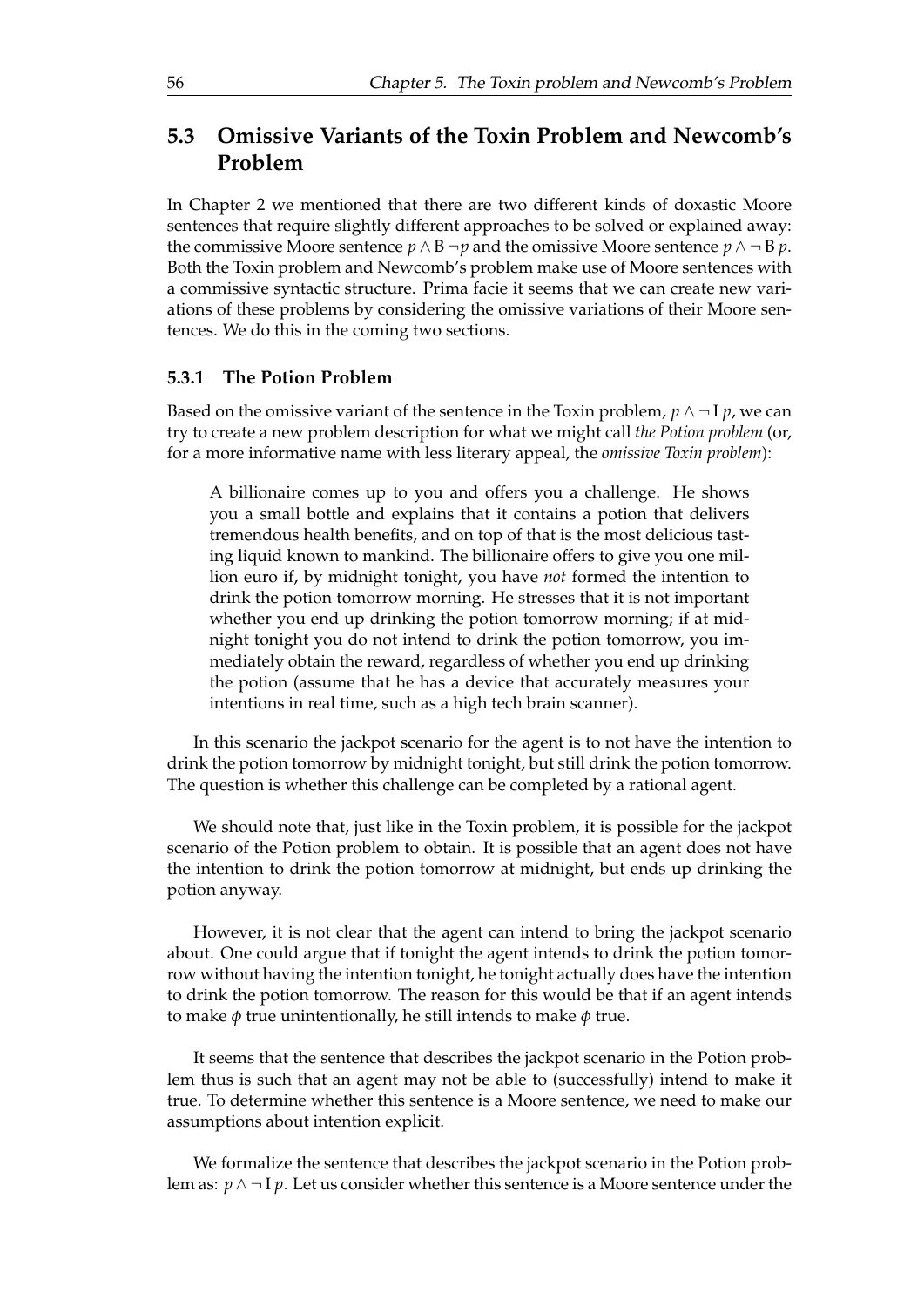same assumptions about intention we made when we considered whether the sentence that describes the jackpot scenario in the Toxin problem is a Moore sentence. These assumptions are that intentions are characterized by distribution over conjunction, consistency, and success of second order intentions. Under these assumptions,  $p \wedge \neg I p$  is *not* a Moore sentence. We prove this by proving that  $I(p \wedge \neg I p)$  is satisfiable on a class of Kripke models characterized by seriality and density.

*Proof*

Take a model *M* with three possible worlds *w*, *v* and *u* and the accessibility relation *R* such that *wRv*, *vRu*, *vRv*, and *uRu*. Let *p* be true in *v* but false in *u*. Then *M* is serial and dense and  $I(p \land \neg I p)$  is true in *w*.



This is an interesting result, because it turns out that under the assumptions mentioned above, the Toxin problem involves a Moore sentence but the Poison problem does not. Even though, we argued, both the Toxin problem and the Potion problem involve a jackpot scenario of which it is debatable whether the agent can successfully intend to bring it about. This indicates that the Toxin problem and the Potion problem pose slightly different challenges to scholars that study intentions.

### **5.3.2 The Omissive Newcomb Problem**

We may also wonder whether there is an omissive variant of Newcomb's problem. One way to set up such a scenario is to alter the condition of the game show slightly. In the original Newcomb problem, the psychologist put a million euro in box A if she has predicted that the contestant is a one-boxer. To create an omissive Newcomb problem, we can change this condition so that the psychologist put a million in box A if she predicted the contestant is *not a two-boxer*. This is different from the original Newcomb problem if we assume that the psychologist always makes either of three predictions: she predicts that you are a one-boxer, that you are a two-boxer, or that you are neither. She predicts that you are a one-boxer if you are the kind of person that, if you could play the game show multiple times, would one-box every time. She predicts that you are a two-boxer if you are the kind of person that, if you were to play the game multiple times, would always two-box. And she predicts that you are neither a one-boxer nor a two-boxer if you are the kind of person that, if you were to play the game show multiple times, would sometimes one-box and sometimes two-box.

To be clear, in the omissive Newcomb problem the contestant still plays in the game show only once. But, the psychologist bases her prediction not (exclusively) on what you will do in the game show. Rather, she bases her prediction on how you would behave if you were presented with this scenario multiple times. The following example makes clear how this differs from the original Newcomb problem.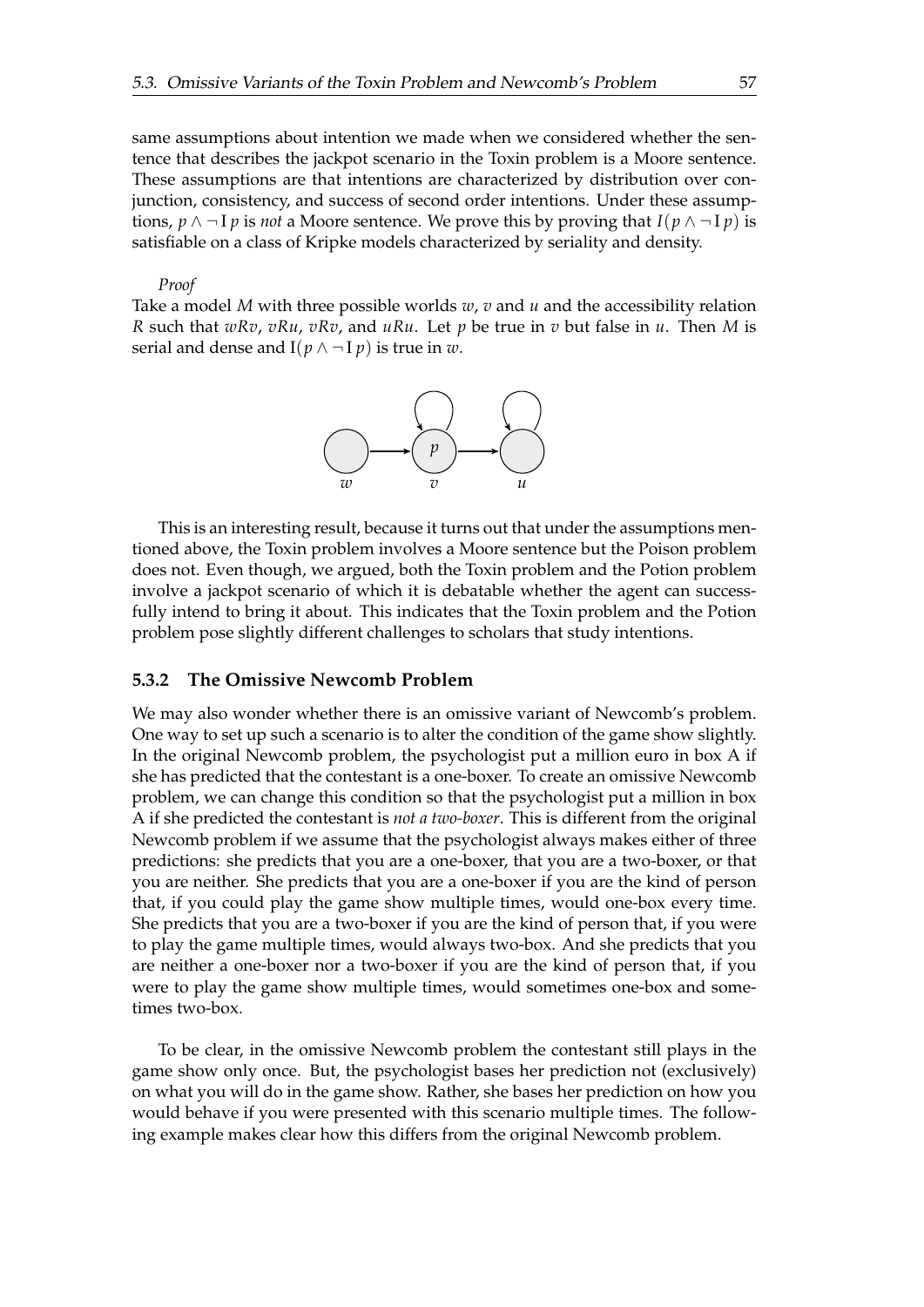Suppose that Robert is invited to play in the game show. Robert, being a good study, decides to prepare himself for the game show by reading up on the philosophical literature about it. He figures that he will adopt the strategy that the great thinkers of his time agree is the best. But, to Robert's surprise, the philosophical literature offers no such agreement. Some scholars suggest you should one-box, and others that you should two-box. Robert, after exhausting a great many philosophical journals in search of a conclusive argument, decides that he cannot determine whether he should one-box or two-box. Defeated, he decides in the end to flip a coin, and one-box if it comes up heads and two-box if it comes up tails.

Robert is the kind of person who, if he were to play in the game show multiple times, would sometimes one-box and sometimes two-box, since the coin flip sometimes comes up heads and sometimes come up tails. In the original Newcomb problem, the psychologist put the million in the box if she predicted the contestant is a two-boxer. It is debatable what this means for Robert. Robert is not a two-boxer in the sense that he will reliably two-box. This could prompt the psychologist not to predict that he is a two-boxer. At the same time, the chance that Robert will two-box is about 50%. In an attempt to reflect this fact in her prediction, the psychologist could choose to flip a coin of her own, and predict that Robert is a one-boxer if the coin comes up heads and predict that he is a two-boxer if the coin comes up tails.

In the omissive Newcomb problem, it is clear that the psychologist will predict that Robert is neither a one-boxer nor a two-boxer. Therefore, the 'strategy' that Robert ends up playing, is highly effective in the omissive Newcomb problem. Since Robert is neither a one-boxer nor a two-boxer, she psychologist will likely predict that he is not a two-boxer and put a million euro in box A. If that happens, Robert has a 50% chance that he ends up choosing only one box in which case he obtains a million euro, and a 50% chance he ends up two-boxing in which case he obtains a million euro plus an additional thousand euro.

It is thus clear that Robert's strategy is effective in the omissive Newcomb problem, but it remains unclear whether the same strategy would work as well in the original Newcomb problem. Since the two problems seem to allow for different solutions, we can say that they are different problems. Thus, the omissive Newcomb problem seems to pose a different challenge than the original Newcomb problem.

# **5.4 The Intentionability Paradox and the Desirability Paradox**

In Chapter 4 we discussed the result of the knowability paradox: if there are unknown truths, there are truths that cannot be known. We argue that we can derive a similar *intentionability paradox*. The result of this paradox is that if it is possible that there are truths that are not intended to be true, then there are truths that cannot be intended to be true. And we can also derive a *desirability paradox*, which states that if there are undesired truths, then there are undesirable truths.

The knowability paradox is derived using an epistemic Moore sentence: *p* ∧  $\neg K p$ . This sentences is such that it can be true, but it cannot be known. The intentionaility paradox can be derived using a Moore sentence concerning intentions: *p* ∧ ¬ I<sub>*A</sub> p*. This sentence describes that a sentence is true although agent *A* does not</sub>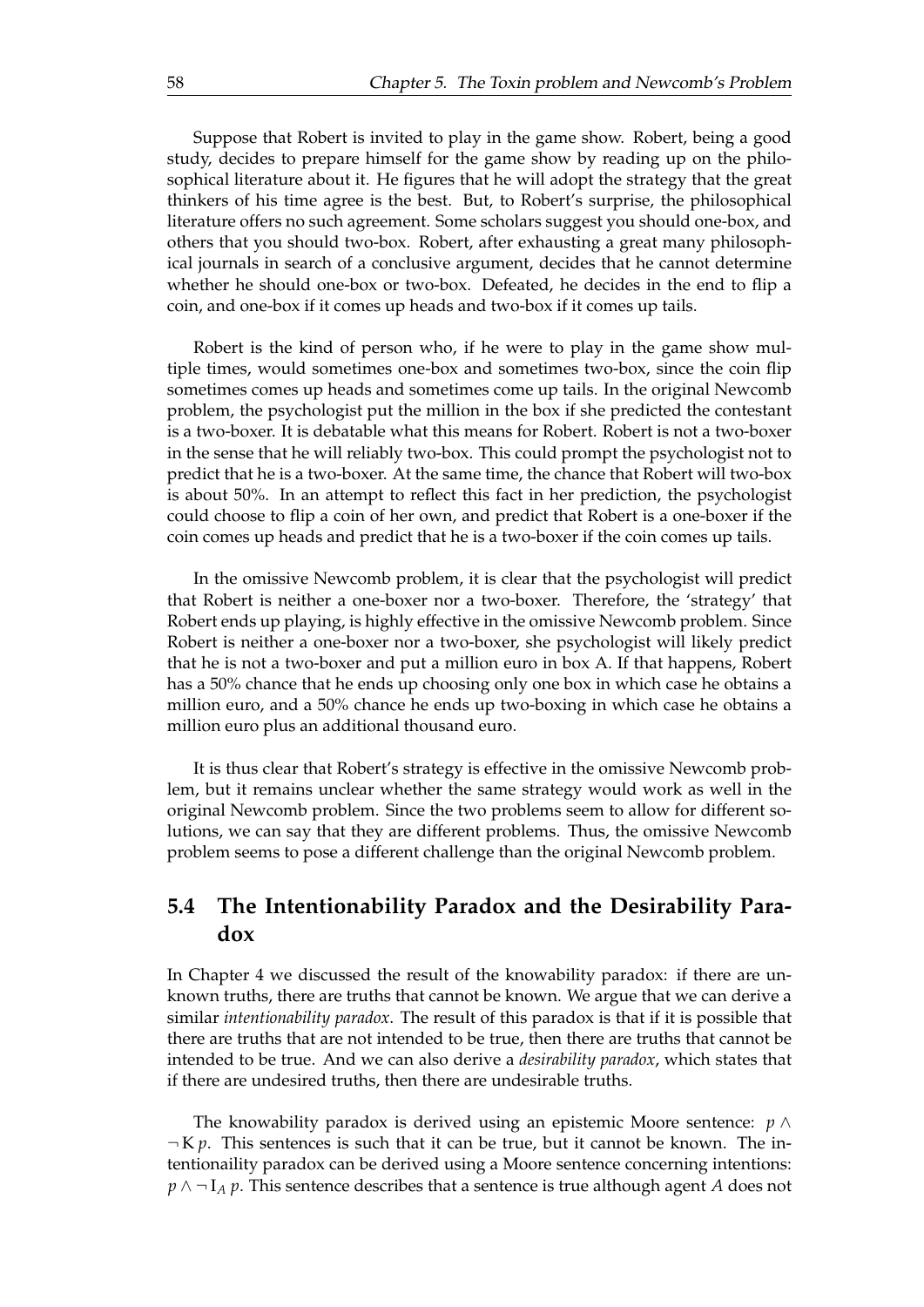intend to make it true. If we assume that there can be sentences that are true even though *A* does not intend them to be true,  $p \wedge \neg I_A p$  can be true. And as we argued in the previous section, *A* cannot intend to make  $p \wedge \neg I_A p$  true. Thus, if there are truths that *are* not intended to be true, then there are truths that *cannot* be intended to be true.

Similarly, we can derive the desirability paradox using a Moore sentence concerning desires:  $p \wedge \neg D p$ .<sup>[41](#page-69-0)</sup> If there can be truths that are not desired, then this sentence can be true. And, as we discussed in the previous section, we can plausibly say that this sentence cannot be desired to be true. Thus, if there are truths that *are* not desired to be true, then there are truths that *cannot* be desired to be true.

As we discussed, the knowability paradox is really only a paradox insofar as the optimistic verification thesis is plausible in the first place. Similarly, the intentionability paradox and the desirability paradox are paradoxes insofar as optimistic theses about intentions and desires are plausible. A candidate optimistic thesis about intentions is that for all sentences that can be true, agents can intend to make them true. This thesis is contradicted by the intentionability paradox, but prima facie it may have seen quite plausible. Before reading this thesis, the reader may not have seen any reason to doubt that agents can intend to make any sentence true, provided at least that the sentence can be true.

A candidate optimistic thesis about desires may be that all sentences that can be true can be desired to be true. This thesis is contradicted by the desirability paradox. But again, before reading this thesis, the reader may not have been aware of any counterexamples to the thesis that any sentence that can be true can be desired to be true.

It thus seems that from our discussion about the knowability paradox, and Moore sentences involving intentions and desires, emerged two new paradoxes. Fortunately, we also know that solutions to the knowability paradox have been offered, which can now be reapplied to the intentionability and desirability paradoxes. What we are left with in the end is then a more mature understanding of the limits of intentions and desires.

# **5.5 Solution to the Intentionability and Desirability Paradoxes**

The knowability paradox shows the failure of the verification thesis that all truths can be known. Van Benthem argued that, upon reflection, the failure of this thesis can be accepted with appreciation rather than remorse.<sup>[42](#page-69-0)</sup> The reason for this is that it was rather naive of us to assume that human knowledge is constrained only by what is true. It is also constrained by the dynamic aspects of how information is conveyed in communication. Since humans can never know about their own ignorance about particular facts, statements of their ignorance cannot function the straight-forward communicative role of conveying the information they contain. Statements of ignorance are not meant to make someone aware that he is ignorant; they are meant to

 $41$ In this section we follow Williams and Wall in assuming that this sentence is a Moore sentence, and thus cannot be desired.

<sup>42</sup>Van Benthem, 2004.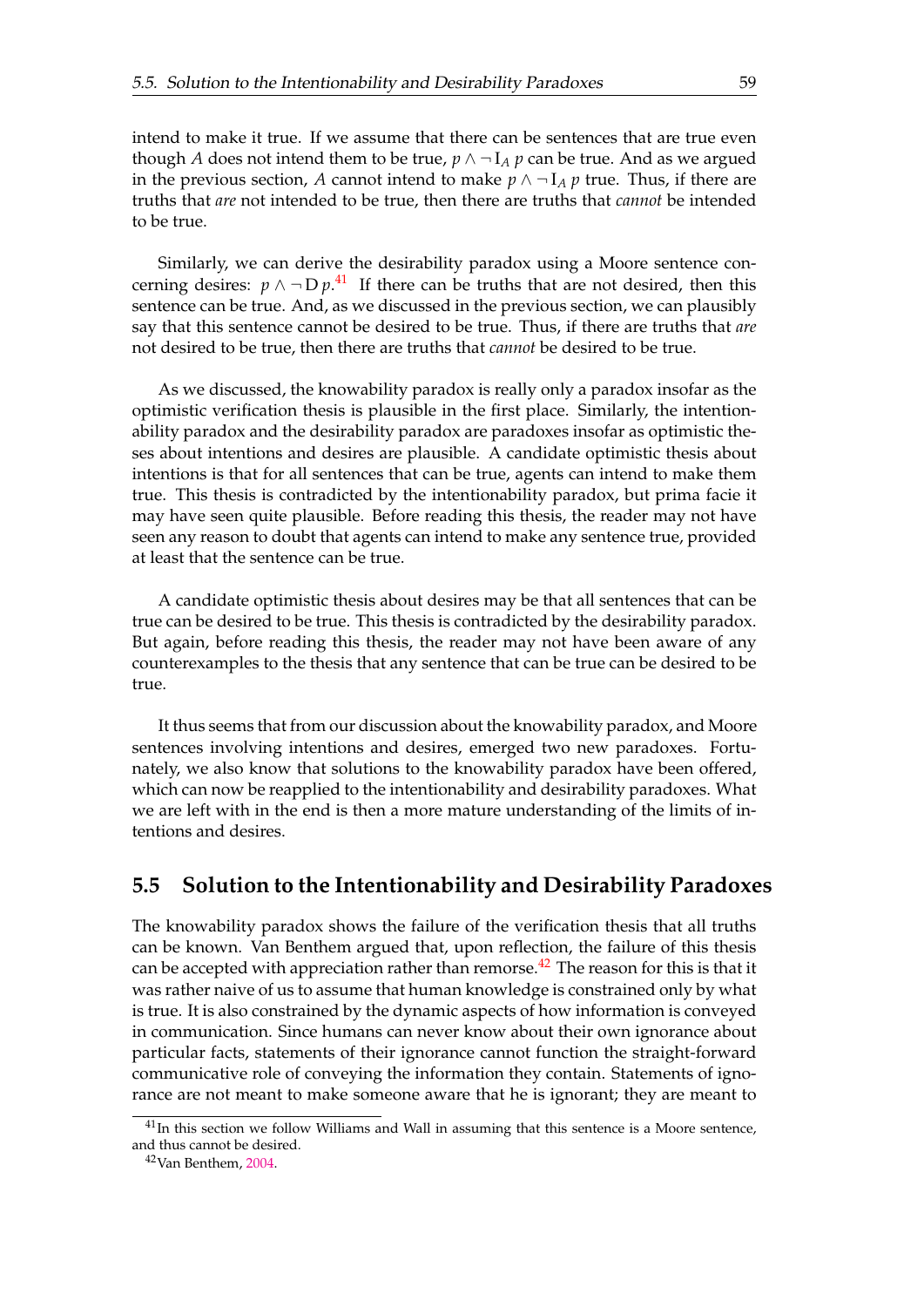<span id="page-69-0"></span>take away his ignorance.

Similarly, the intentionability and desirability paradoxes highlight that there are limits to what humans can intend and desire. And these limits are more restrictive then we may have thought initially. Just like it initially seemed plausible that we can know anything that is true, it may have seemed like we could intend to make true any sentence that can be true, and desire any sentence to be true that can be true. As the knowability paradox paved the way for scientific research based on a more realistic and mature assumption about the limits of human knowledge, we hope that the intentionability paradox and desirability paradox spark similar research towards intentions and desires.

One suggestion for future research is a consideration of the role of Moore sentences concerning desire and intention in human cooperation. Moore sentences concerning belief seem to be useful in communication, because an agent *A* can point out to an agent *B* that *B* fails to believe some fact that is true, thereby teacher *B* that fact. The multi-agent setting is crucial here, because as our discussion in this thesis showed many times over, a single agent can make little use of a doxastic Moore sentence that is about himself. But in the multi-agent setting doxastic Moore sentences become useful devices to inform one another about ignorance and false beliefs. We suspect the same is true for Moore sentences concerning intention and desire. In the single agent setting, an agent can make no use out of such Moore sentences, at least in the sense that he cannot intend to make them true or desire them to be true. But, an agent *A* can intend to make true that *p* is true while agent *B* does not intend to make *p* true. This is interesting with regards to human cooperation, because the sentence  $p \wedge \neg I_B p$  is a sentence about *B*, that *B* cannot intend to make true himself. Yet, *A* can intend to make it true for him. And the same is true about desires.  $p \wedge \neg D_B p$ is a sentence about *B* that *B* cannot desire to be true, but another agent *A* can desire it to be true for him.

We think that the result that there are sentences about agents that they can never intend to make true, while other agents can intend to make it true for them, is rather deep and may lead to many different discoveries about intentions. One example of a result that can be derived from this, is a new proposal for a solution to the Toxin problem. Suppose that agent *A* is posed the Toxin problem and thus wants to make the sentence  $p \wedge I_A \neg p$  true. A, having read this thesis, realizes that he cannot intend to make this sentence true himself, asks his friend *B* whether *B* can intend to make it true for him. After all,  $I_B(p \wedge I_A p)$  is unproblematic. *B* could intend to make *p* ∧  $I$ <sub>*A*</sub>  $\neg$ *p* true in various ways, for example by preaching to *A* that drinking the poison is the right thing to do (without actually making *A* drink it in the end). Of course, the interesting critical question that can be asked about this solution is whether *A*'s decision to ask *B* to help him, is in any way problematic. If *A* intends to make it true that *B* intends to make  $p \wedge I_A p$  true, does A then somehow intend to make  $p \wedge I_A p$  true himself? Does  $I_A I_B(p \wedge I_A p)$  imply  $I_A(p \wedge I_A p)$ ? These questions are all interesting for follow up research towards the role of Moore sentences concerning intentions in human cooperation.

Of course, similar questions can be asked about the role of Moore sentences concerning desires in human cooperation. *A* may not be able to desire that  $p \wedge D_A p$  is true, but *B* is. If *A* is playing in the Newcomb game show, he cannot desire that he wins the jackpot; but his friend *B* can desire for him to win There are things that we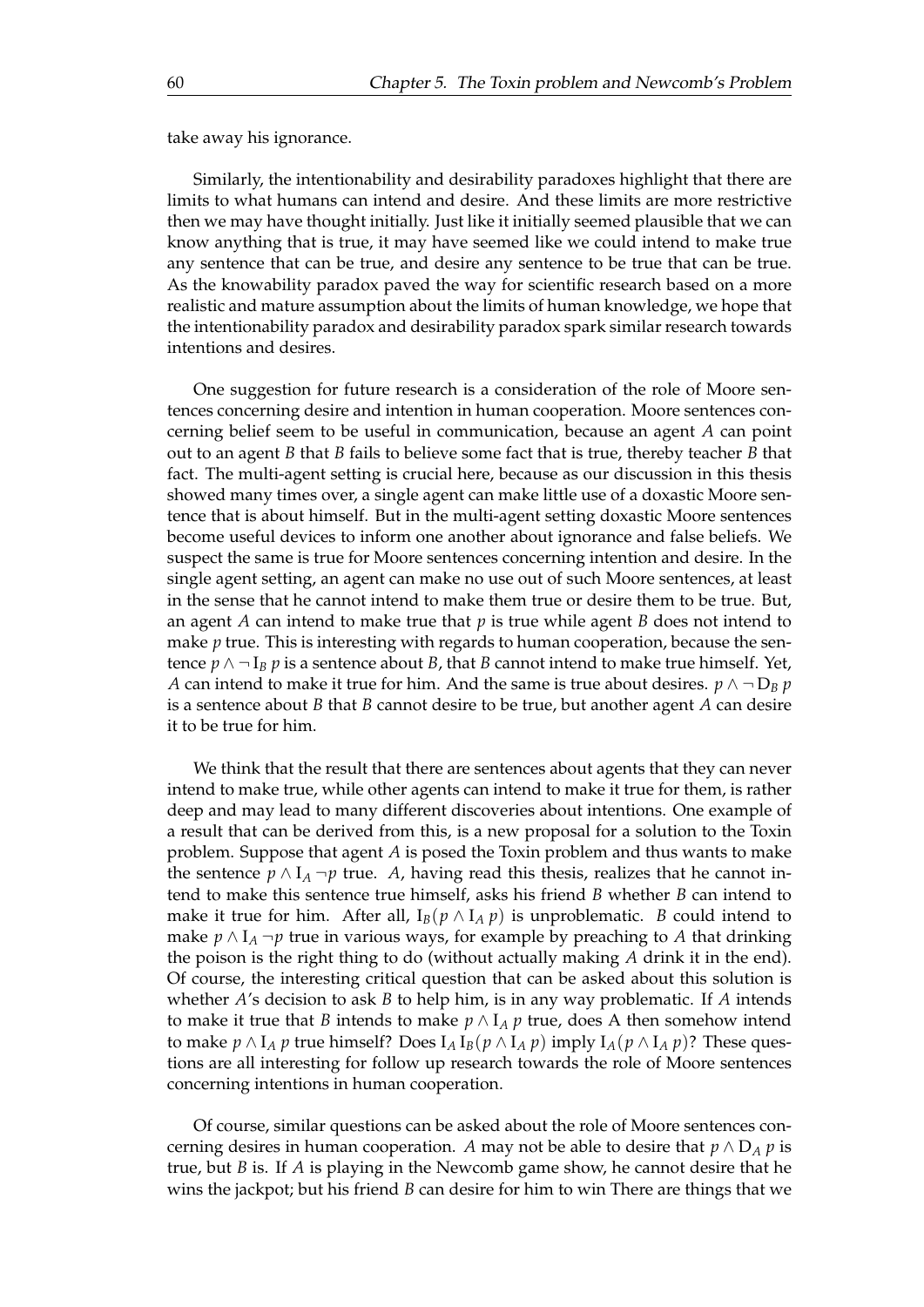cannot want for ourselves, but that others can want for us. We think this fact may lead to many interesting discovering in research towards desires.

To offer one more suggestion for future research, we would like to point out how our discussion of the interpretation of the knowability paradox can be used to think about the Toxin problem and Newcomb's problem. In our discussion of the knowability paradox, we distinguished two phases, before and after a learning action. This distinction proved especially relevant for the consequences of the knowability paradox for the verification thesis that all truths can be known, because our learning action changes which sentences are true. 'All truths' thus refers to different sentences in the phase before the learning action than in the phase after it.

We already pointed out in section 5.2.4 that the Toxin problem and Newcomb's problem both consist of two phases as well. In the Toxin problem, there is the phase that lasts up to midnight and the phase after midnight. In Newcomb's problem there is the phase up to the prediction of the psychologist, and the phase after this prediction. In both problems, the agent's propositional attitude gets measured at the end of the first phase, and whatever propositional attitude is measured then determines the allocation of the rewards. Whatever propositional attitude the agent forms after this measurement is irrelevant for the reward he receives.

In the Toxin problem, the agent is situated in phase one of his problem, which means that his intentions towards drinking the poison tomorrow are still relevant when the wager is offered to him. He is also told that at midnight, he will transition to phase two, in which his intention will no longer be relevant for what reward he will obtain. One way to think about this transition from phase one to phase two at midnight, as the agent *learning* that whatever propositional attitude he has, does not matter anymore. Note that this learning does not consist of the agent receiving more information, because the conditions of the wager were all explained fully during phase one. But, the indexical sentence 'the intention I have *now* regarding the drinking of the poison tomorrow determines what reward I will obtain' becomes false during the transition from the first to the second phase. At midnight it is true that the agent's intentions determine his reward, and the agent knows this. After midnight it has become false that the agent's intentions determine his reward, and the agent has learned this.

In the knowability paradox it is important to distinguish between the phases before and after the learning action because after the learning action, different sentences are true than before the learning action, and this affects which sentences can be known. Similarly, in the Toxin problem we should distinguish between the phases before and after midnight, because at midnight the agent learns that his intentions no longer determine his reward, and this knowledge affects which sentences the agent can (rationally) intend to make true. It seems that before midnight it might be rational for the agent to intend to make it true that he drinks the poison tomorrow, but after he learns that his intention no longer matters, this intention may no longer be rational.

Newcomb's problem is interesting because the agent is informed of the situation he is in, when he is already in phase two. That is to say, when the agent is informed of his situation, the desire that determines the allocation of the rewards over the boxes has already been measured. What makes Newcomb's problem so puzzling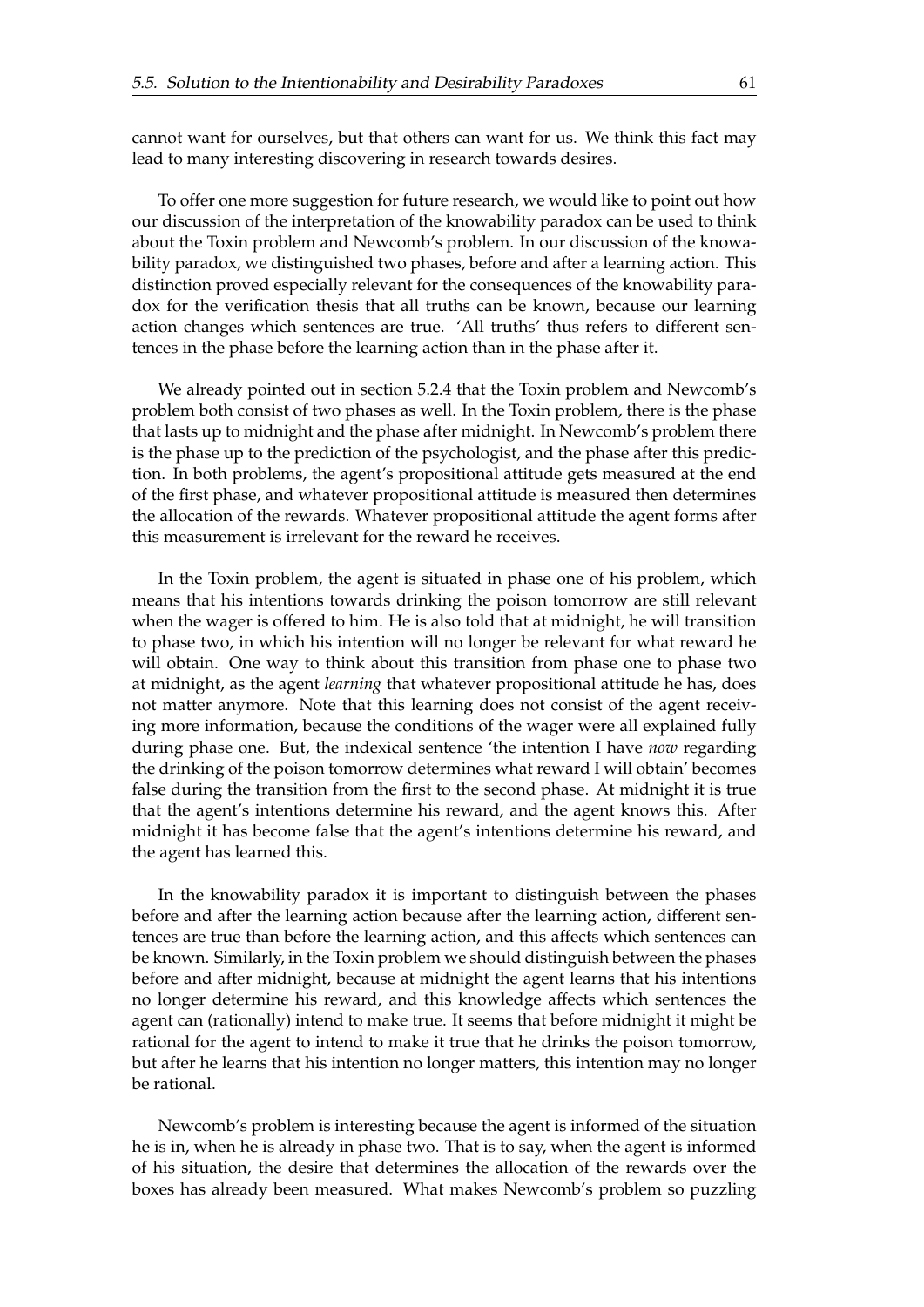is that it is debatable to what extent the agent's desire in the second phase is still 'relevant' for the reward he will obtain. After all, the psychologist is said to be 99% accurate, which seems impossible unless the desires of contestants at the moment of prediction tend to concord with their desires during the game show. We suggest that distinguishing the two phases of Newcomb's problem and sorting out exactly how the two phases are related to each other may be the key to solving Newcomb's problem.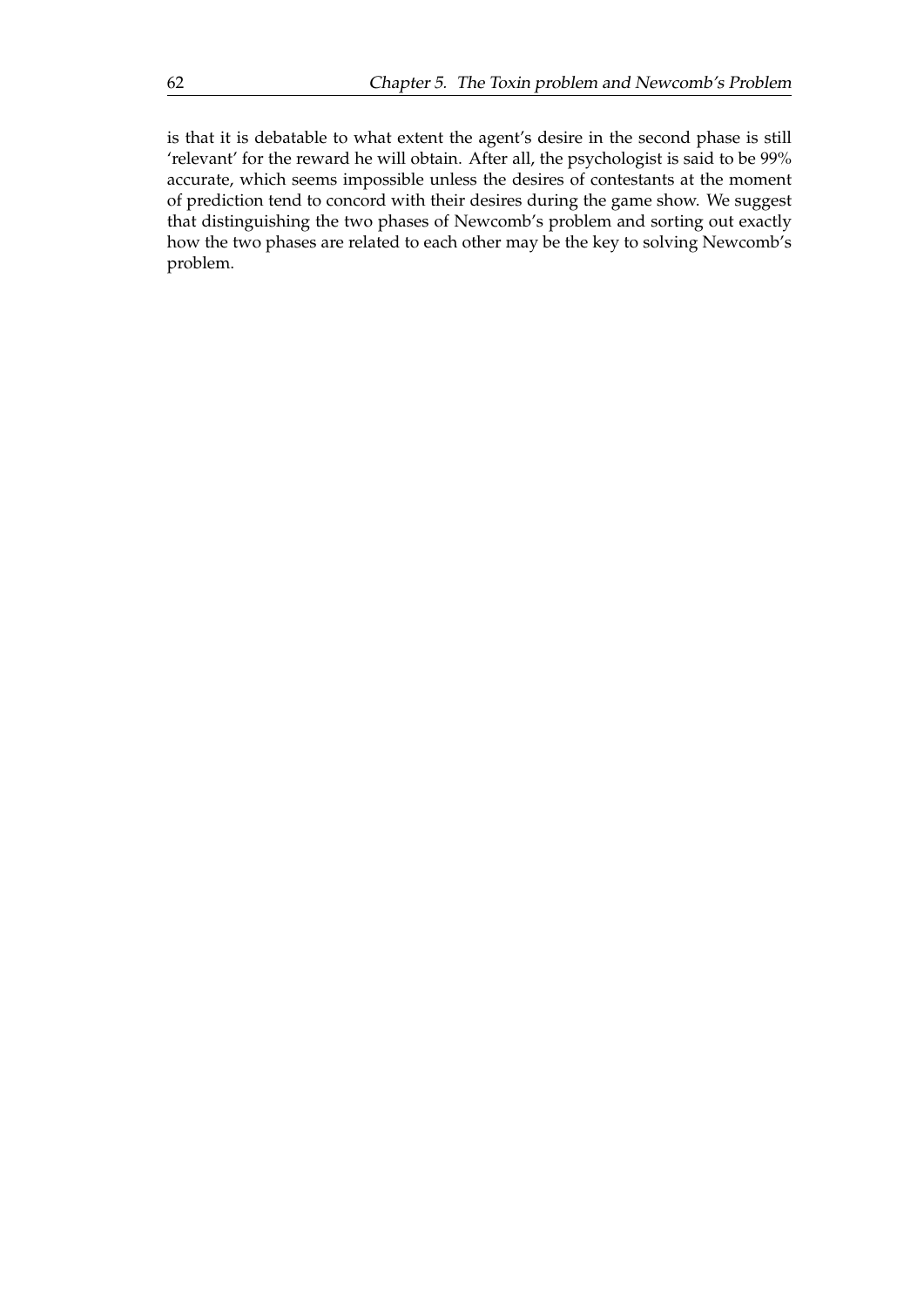## **Chapter 6**

## **Conclusion**

In this thesis we discussed Moore's paradox and its relation to other paradoxes and problems. For this purpose we developed a formal definition of Moore sentences that also applies to Moore sentences of deviant syntactical structures or semantic contents. This enabled us to single out Moore sentences in epistemic and nonepistemic paradoxes.

We discussed the role of Moore sentences in the surprise exam paradox, the knowability paradox, the Toxin problem and Newcomb's problem, and also contributed to the discussions about these problems. We provided a new argument in the long-standing debate about which sentence, precisely, in the surprise exam paradox is a Moore sentence. We argued that the knowability paradox is only an argument against the verification thesis under some but not all of its interpretations. We pointed to some interesting temporal aspects of the Toxin problem and Newcomb's problem, and we introduced new variations of both these problems, as well as two new paradoxes akin to the knowability paradox concerning intention and desire. We also suggested how these paradoxes can be addressed by considering the role of Moore sentences in human cooperation.

A strong personal motivation for this thesis has been the value and enjoyment that is intrinsic to studying the subtle ways in which different paradoxes and problems are similar to one another. But, this has not been the sole reason for conducting this study. Paradoxes challenge existing dogma's and demand creative solutions that can catalyze scientific progress. Understanding the relations between different paradoxes that we have described in this thesis can add to this process. We hope that many more discoveries about individual paradoxes and their relations follow from our results, and that these discoveries in turn further inspire research on the topics that these paradoxes concern.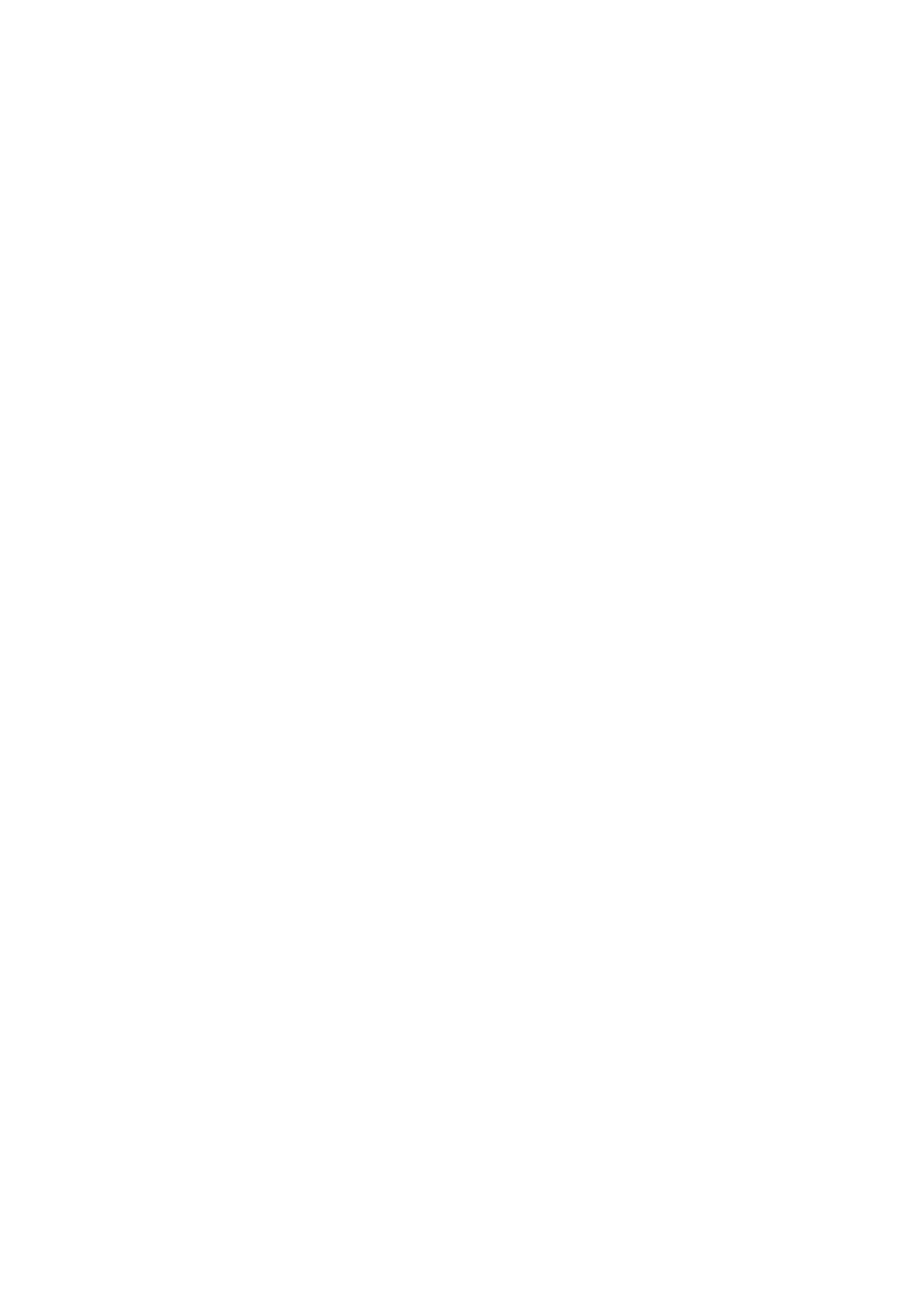## **Bibliography**

Alexander, Peter (1950). "Pragmatic paradoxes". In: *Mind* 59.236, pp. 536–538.

- Almeida, Claudio (2001). "What Moore's paradox is about". In: *Philosophy and Phenomenological Research* 62.1, pp. 33–58.
- Baltag, Alexandru and Bryan Renne (2016). "Dynamic Epistemic Logic". In: *The Stanford Encyclopedia of Philosophy*. Ed. by Edward N. Zalta. Winter 2016. Metaphysics Research Lab, Stanford University.
- Berto, Francesco and Matteo Plebani (2015). *Ontology and metaontology: A contemporary guide*. Bloomsbury Publishing.
- Binkley, Robert (1968). "The surprise examination in modal logic". In: *The Journal of Philosophy* 65.5, pp. 127–136.
- Bloom, Allan and Adam Kirsch (2016). *The republic of Plato*. Basic Books.
- Bratman, Michael (1987). "Intention, plans, and practical reason". In:
- Champlin, TS (1976). "Quine's judge". In: *Philosophical studies* 29.5, pp. 349–352.
- Cholbi, Michael (2009). "Moore's paradox and moral motivation". In: *Ethical theory and moral practice* 12.5, p. 495.
- Chow, Timothy Y (1998). "The surprise examination or unexpected hanging paradox". In: *The American Mathematical Monthly* 105.1, pp. 41–51.
- Clark, Ron (1994). "Pragmatic paradox and rationality". In: *Canadian journal of philosophy* 24.2, pp. 229–242.
- Cohen, Philip R and Hector J Levesque (1990). "Intention is choice with commitment". In: *Artificial intelligence* 42.2-3, pp. 213–261.
- Collins, Arthur W (1996). "Moore's paradox and epistemic risk". In: *The Philosophical Quarterly (1950-)* 46.184, pp. 308–319.
- DeRose, Keith (1991). "Epistemic possibilities". In: *The philosophical review* 100.4, pp. 581– 605.
- (1997). "Editor's introduction". In: *Notre Dame ournal of Formal Logic* 38, pp. 481– 487.
- Dubois, Didier, Emiliano Lorini, and Henri Prade (2017). "The Strength of Desires: A Logical Approach". In: *Minds and Machines* 27.1, pp. 199–231.
- Fitch, Frederic B (1963). "A logical analysis of some value concepts". In: *The journal of symbolic logic* 28.2, pp. 135–142.
- Frankfurt, Harry G. (1971). "Freedom of the Will and the Concept of a Person". In: *Journal of Philosophy* 68.1, pp. 5–20.
- Georgeff, Michael et al. (1998). "The belief-desire-intention model of agency". In: *International Workshop on Agent Theories, Architectures, and Languages*. Springer, pp. 1–10.
- Gerbrandy, Jelle (2007). "The surprise examination in dynamic epistemic logic". In: *Synthese* 155.1, pp. 21–33.
- Goldstein, Laurence and Peter Cave (2008). "A Unified Pyrrhonian Resolution of the Toxin Problem, the Surprise Examination, and Newcomb's Puzzle". In: *American Philosophical Quarterly* 45.4, pp. 365–376.
- Gombay, André (1988). "Some paradoxes of Counterprivacy". In: *Philosophy* 63.244, pp. 191–210.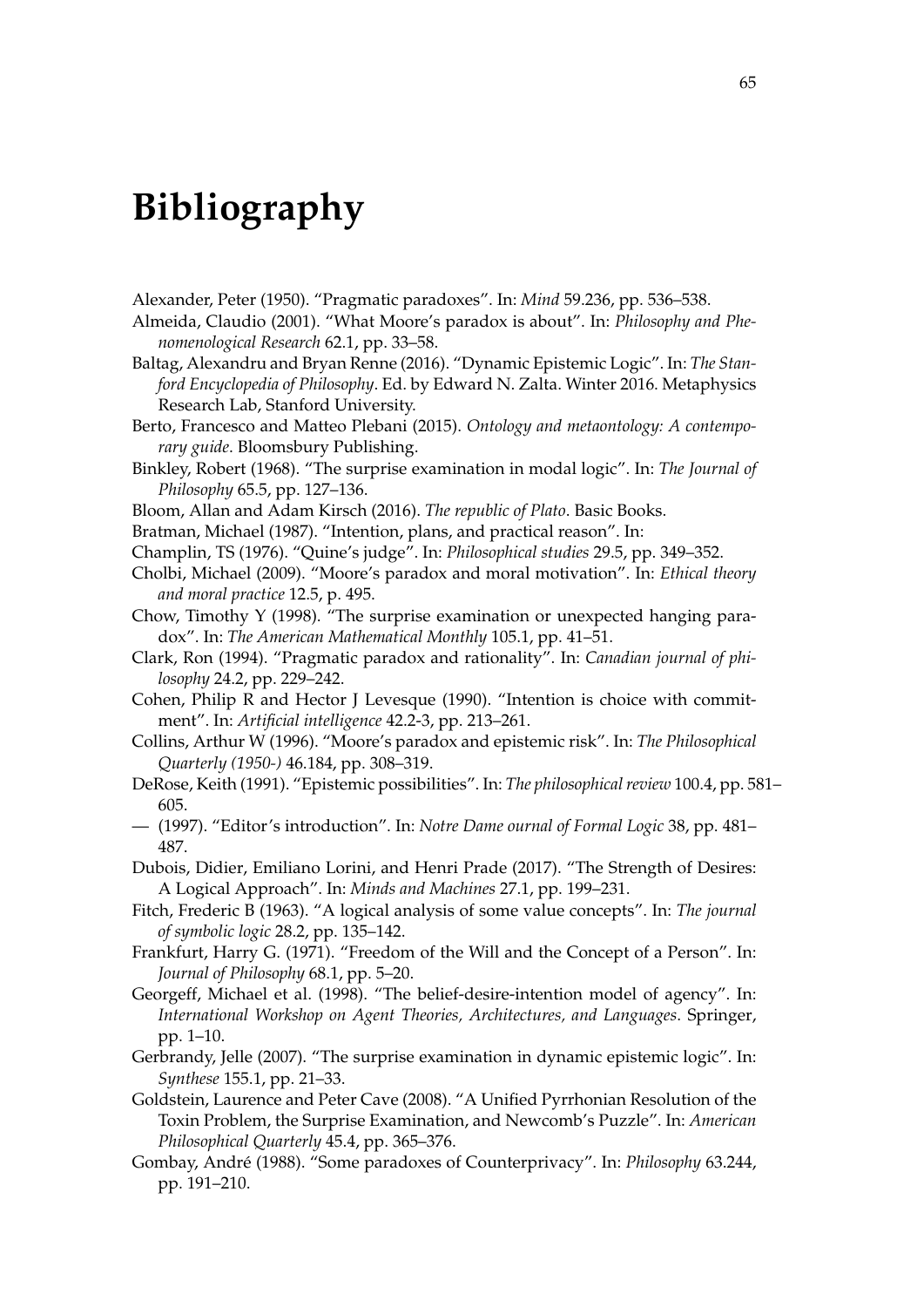- Green, Mitchell S and John N Williams (2007). *Moore's paradox: new essays on belief, rationality, and the first person*. Oxford University Press on Demand.
- Hart, WD and Colin McGinn (1976). "Knowledge and necessity". In: *Journal of philosophical logic* 5.2, pp. 205–208.
- Heal, Jane (1994). "Moore's paradox: A Wittgensteinian approach". In: *Mind* 103.409, pp. 5–24.
- Herzig, Andreas et al. (2017). "BDI logics for BDI architectures: old problems, new perspectives". In: *KI-Künstliche Intelligenz* 31.1, pp. 73–83.
- Hintikka, Jaakko (1962). "Knowledge and belief". In:
- Irwin, Terence (1979). "Gorgias". In:
- Kavka, Gregory S (1983). "The toxin puzzle". In: *Analysis* 43.1, pp. 33–36.
- Levinson, Stephen C (1983). "Pragmatics Cambridge University Press". In: *Cambridge UK*.
- Levy, Ken (2009). "The solution to the surprise exam paradox". In: *The Southern Journal of Philosophy* 47.2, pp. 131–158.
- Linsky, Leonard (1968). "On Interpreting Doxastic Logic". In: *The Journal of Philosophy* 65.17, pp. 500–502.
- Lorini, Emiliano and Andreas Herzig (2008). "A logic of intention and attempt". In: *Synthese* 163.1, pp. 45–77.
- Martinich, Aloysius P (1980). "Conversational maxims and some philosophical problems". In: *The Philosophical Quarterly (1950-)* 30.120, pp. 215–228.
- Menzel, Christopher (2017). "Possible Worlds". In: *The Stanford Encyclopedia of Philosophy*. Ed. by Edward N. Zalta. Winter 2017. Metaphysics Research Lab, Stanford University.
- Meyer, John-Jules Ch (2003). "Modal epistemic and doxastic logic". In: *Handbook of philosophical logic*. Springer, pp. 1–38.
- Moore, George Edward (1942). "A Reply to My Critics". In: *The Philosophy of G. E. Moore*. Ed. by Paul Arthur Schilpp. Open Court.
- (1944). "Russell's" Theory of Descriptions."" In:
- Nozick, Robert (1969). "Newcomb's problem and two principles of choice". In: *Essays in honor of Carl G. Hempel*. Springer, pp. 114–146.
- O'Connor, Donald J (1948). "Pragmatic paradoxes". In: *Mind* 57.227, pp. 358–359.
- Papineau, David (2001). "Evidentialism reconsidered". In: *Nous* 35.2, pp. 239–259.
- Priest, Graham (1992). "What is a non-normal world?" In: *Logique et analyse* 35.139/140, pp. 291–302.
- Quine, WV (1953). "On a so-called paradox". In: *Mind* 62.245, pp. 65–67.
- Rantala, Veikko (1982). "Impossible worlds semantics and logical omniscience". In: *Acta Philosophica Fennica* 35, pp. 106–115.
- Roy, Olivier et al. (2008). *Thinking before acting: intentions, logic, rational choice*. Institute for Logic, Language and Computation.
- Russell, Bertrand (1905). "On denoting". In: *Mind* 14.56, pp. 479–493.
- Santas, Gerasimos (1964). "The Socratic Paradoxes". In: *The Philosophical Review*, pp. 147– 164.
- Schick, Frederic (2000). "Surprise, self-knowledge, and commonality". In: *The Journal of philosophy* 97.8, pp. 440–453.
- Scriven, Michael (1951). "Paradoxical announcements". In: *Mind* 60.239, pp. 403–407.
- Shoemaker, Sydney (1995). "Moore's paradox and self-knowledge". In: *Philosophical Studies* 77.2-3, pp. 211–228.
- (1996). *The first-person perspective and other essays*. Cambridge University Press.
- Shoham, Yoav (2009). "Logical theories of intention and the database perspective". In: *Journal of Philosophical Logic* 38.6, p. 633.